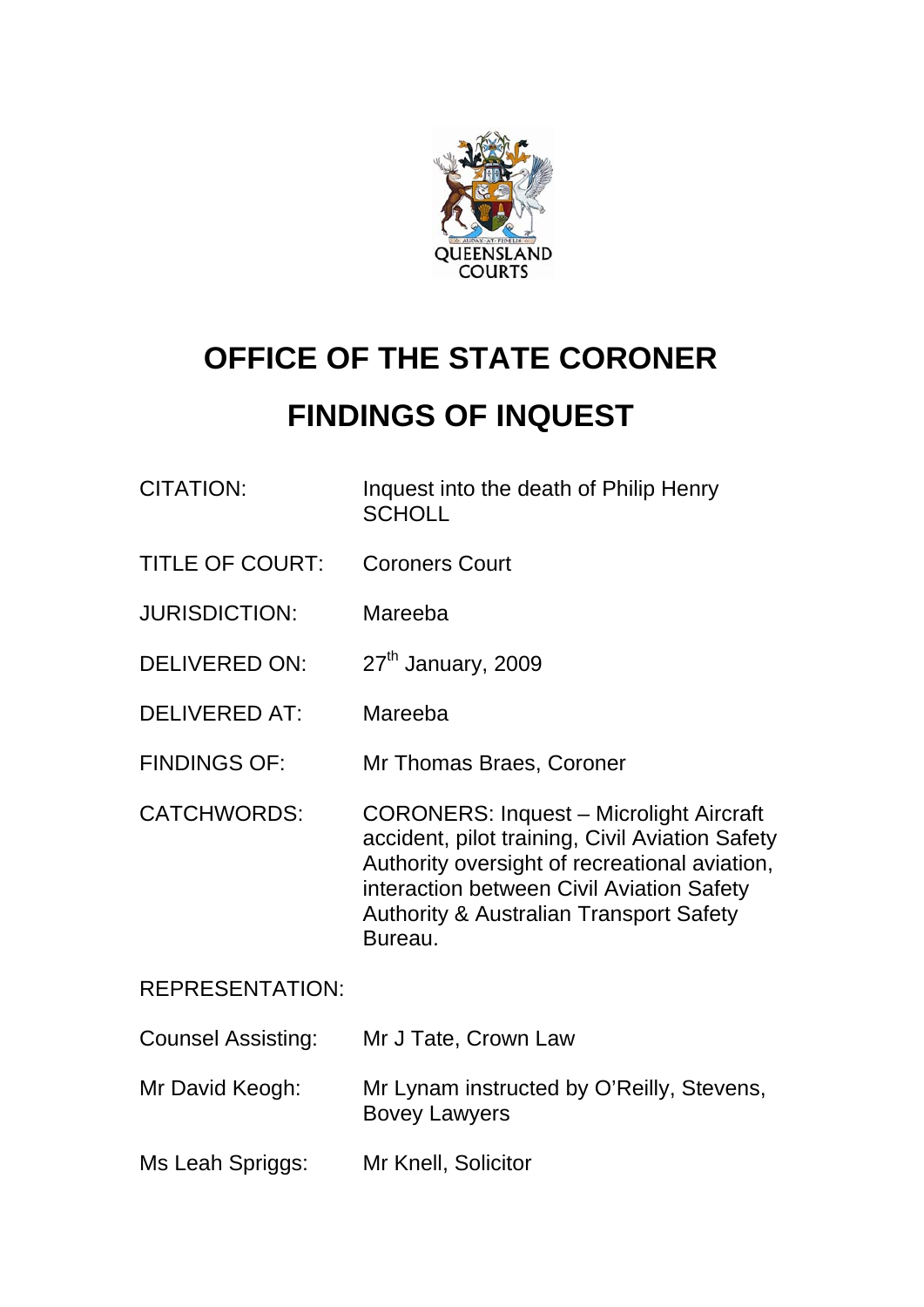# **INTRODUCTION**

These are my findings in relation to the death of Philip Henry Scholl (Philip) who died in a microlight aircraft crash near Mareeba on the  $20<sup>th</sup>$  October 2005, they will be distributed in accordance with the requirements of the *Coroners Act 2003* (the Act) and placed on the website of the Office of the State Coroner.

Section 28 (1) of the Act authorises the holding of an inquest into a reportable death if the Coroner considers it desirable to do so. If possible the Coroner is required to find: -

- Whether a death in fact happened;
- Identity of the deceased;
- When, where and how the death occurred;
- What caused the person to die.

The Act provides in sections 45 and 46 that when an inquest is held into a death the Coroner's written findings must be given to the family of the person who died and to each of the persons and organisations granted leave to appear at the inquest, and to the Minister and Chief Executive Officer of any government entity which deals with matters to which the comments relate.

There has been considerable litigation concerning the extent of the Coroner's jurisdiction to inquire into the circumstances of a death. The authorities clearly establish that the scope of the inquest goes beyond merely establishing the medical cause of death. An inquest is not a trial between opposing parties, but an inquiry into the death. In a leading English case it was described in this way:

*"It is an inquisitorial process, a process of investigation quite unlike a criminal trial where the prosecutor accuses and the accused defends. The function of an inquest is to seek out and record as many of the facts concerning the death as the public interest requires.*" R -v- South London Coroner, ex parte Thompson (1982) 126 S.J. 625.

The focus is on discovering what happened, not on ascribing guilt, attributing blame or apportioning liability. The purpose is to inform the family and the public of how the death occurred with a view of reducing the likelihood of similar deaths. As a result the Act authorises a Coroner to make preventative recommendations concerning public health and safety, the administration of justice or ways to prevent deaths in similar circumstances in the future.

At the commencement of these proceedings I indicated to the parties that upon a review of the material that had been gathered by the investigating Police Officer, I determined that the death was a reportable death and that it was desirable to hold an inquest. It was apparent at an early stage that there were issues relevant to public health and safety that deserved further investigation. The death of Philip was a tragedy, nothing can bring Philip back. I thought an inquest might highlight inadequacies in the systems of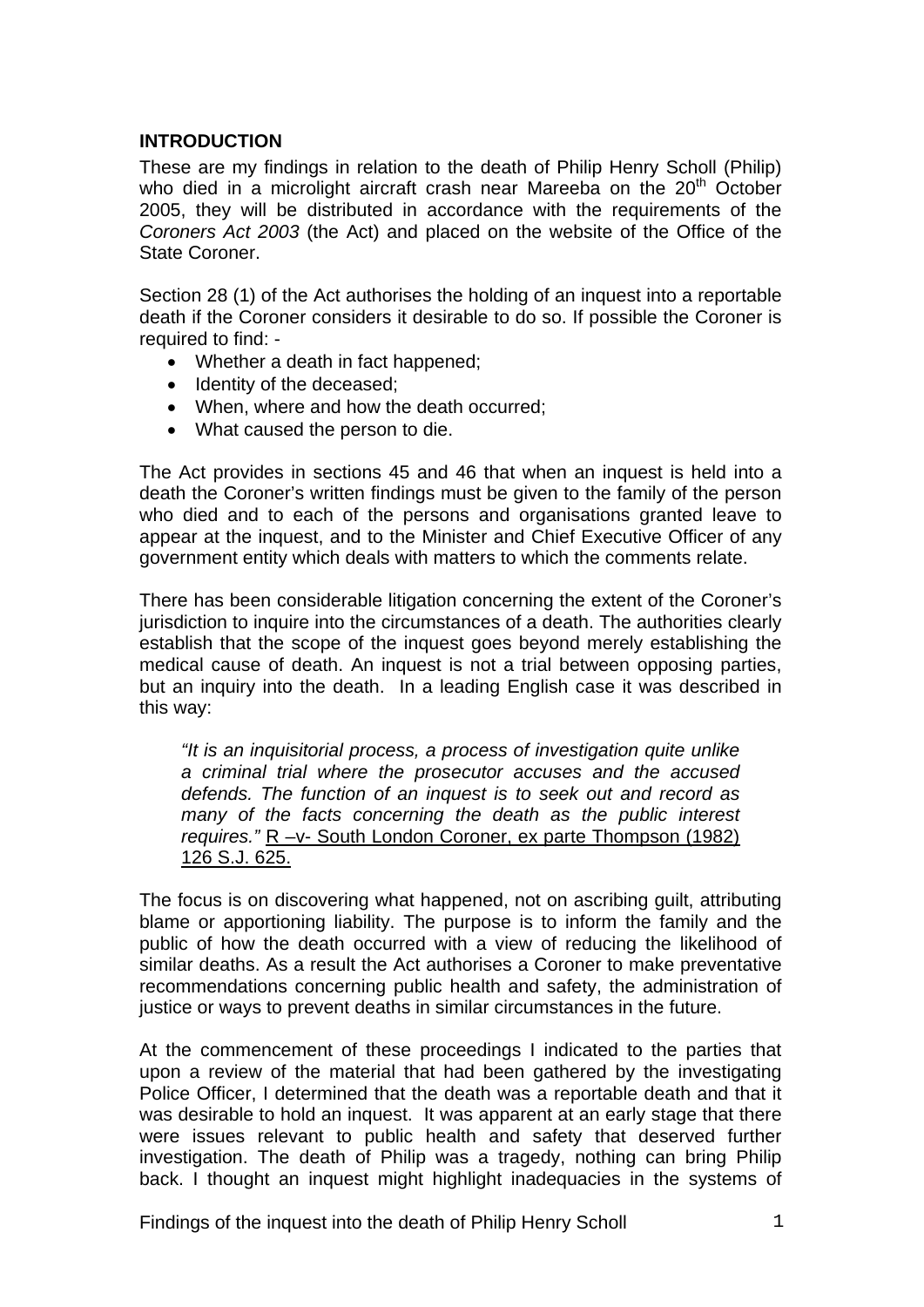training and competencies required for pilots, air worthiness certificates, aircraft maintenance, licensing of airfields, the sale of this type of aircraft and search and rescue protocols. These issues were referred to in the notice of inquest published as required and are, it would appear, connected to Philip's death and relate to public health and safety. The evidence I have heard during the inquest confirms my original concerns. As previously forecast I will in these findings make comments that relate to public health and safety and action that may prevent deaths from happening in similar circumstances in the future. My tentative view as expressed at the commencement of the inquest has been made out, that is that a death did happen, that the deceased was Philip Henry Scholl born on the 25th May 1963, and that Philip died between the hours of 7:00am and 5:00pm on the 20th October 2005 at Lot 412, East of Lockwood Road, Mareeba on private property owned by Mr Douglas Rankin.

How and what caused Philip to die was the focus of the evidence in this inquiry.

Section 46 also provides that the Coroner must not include in the comments any statement that a person is, or may be, guilty of an offence or civilly liable for something. Section 46 was considered in *Doomadgee & Anor v Deputy State Coroner Clements and Ors* (2005) QSC 392 (sic), in which Muir J made the following observations:

*"… the scope of the inquiry under Section 45 is extensive and is not confined to evidence directly relevant to the matters listed in Section 45(2). The Coroner's role under Section 46 is ancillary to the role under Section 45. Section 46(1) does not make Coroners roving Royal Commissioners empowered to make findings and recommendations in respect to the matters described in paragraphs (a), (b) and (c) of Section 46. Comment under Section 46(1) must be on a thing 'connected with' the death under investigation and that thing must 'relate to' public health and safety, the administration of justice, or 'ways to prevent deaths from happening in similar circumstances in the future'. There is no justification, however, for construing Section 46(1), … as if it contained the qualification that any comment be directed to prevention of death from causes similar to that of the accident … the expressions 'connected with' and 'relates to' are of wide import and connote a connection or relationship between one thing and another … the expressions are 'capable of including matters occurring prior to as well as subsequent to or consequent upon' as long as a relevant relationship exists … Section 46(1), being remedial in nature, should be construed liberally".* 

Muir J found there was no basis for reading the words *"connected with the death"* in Section 46 as meaning only *"directly connected with …".* (Source Proctor June 2006 article Glenn Cranny).

Section 48 of the Act provides that if, from information obtained while investigating a death, a Coroner reasonably suspects a person has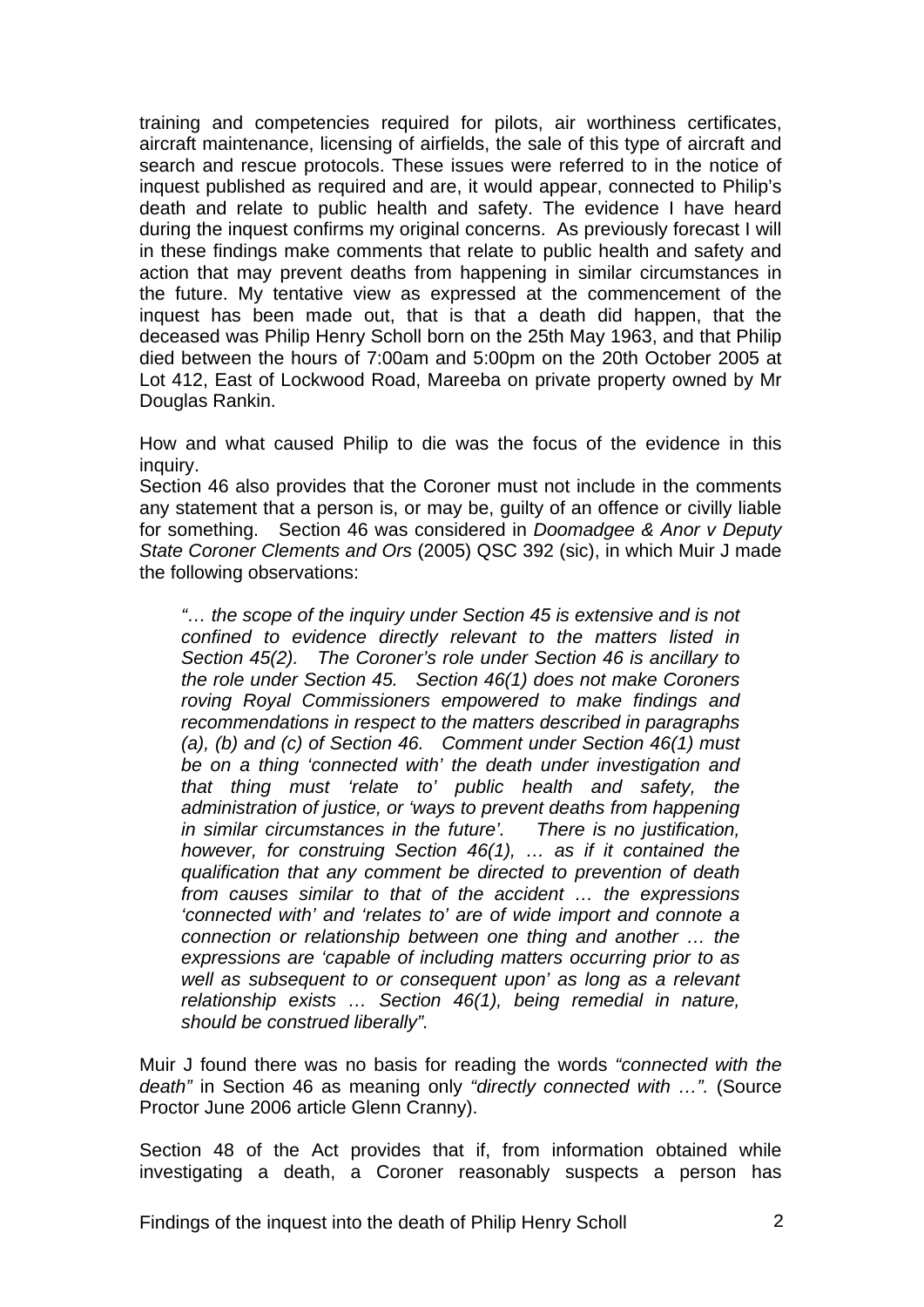committed an offence; the Coroner must give the information to either the Director of Public Prosecutions or the Chief Executive of the department in which the legislation creating an offence is administered. Also the section allows a Coroner to give information about a person's conduct in a profession or trade to the relevant disciplinary body.

Proceedings in a Coroner's Court are not bound by the Rules of Evidence. Section 37 of the Act provides the Court *"may inform itself in any way it considers appropriate"*. That does not mean that any and every piece of information, however unreliable will be admitted into evidence and acted upon. However it does give a Coroner greater scope to receive information that may not be admissible in other proceedings and to have regard to its provenance when determining what weight should be given to the information. This flexibility has been explained as a consequence of an inquest being a fact finding exercise, rather than a means of apportioning guilt: an inquiry rather than a trial. A Coroner should apply the civil standard of proof, namely the balance of probabilities, but the approach referred to as the *Briginshaw sliding scale* is applicable. This means that the more significant the issue to be determined is, the more serious an allegation, or the more inherently unlikely an occurrence, the clearer and more persuasive the evidence needed for the Trier of fact to be sufficiently satisfied that it has been proven to the civil standard. It is also clear that a Coroner is obliged to comply with the rules of natural justice and to act judicially. This means that no findings adverse to the interest of any party may be made without that party first been given a right to be heard in opposition to that finding. As *Annetts v McCann* [1990 65 ALJR 167 @ 168] makes clear that includes being given the opportunity to make submissions against findings that might be damaging to the reputation of any individual or organisation. In accordance with this principle I circulated my findings to those against whom adverse comment has been made and called for submissions. Submissions were received from Queensland Police Service, Civil Aviation Safety Authority and Australian Transport Safety Bureau. These submissions have been considered and some changes made to the findings.

The evidence in this matter commenced on Tuesday the 12th of February 2008 and proceeded over nine days. On day one, the Court was given the benefit of a view of the Jaques Coffee and Microlight Air Park facility which included a view of the airstrip and aircraft hangar where the parties were able to view aircraft of a similar type to that involved in the crash and also more modern and sophisticated microlight aircraft. The view at Jaques Coffee was very informative and gave me a better understanding of the nature of the aircraft. The microlight aircraft that I observed were of much more substance than I had originally assumed. Following upon the view at Jaques Coffee the Court was able to view the wreckage of the aircraft T2-2776 which had been laid out at the Mareeba Race Course by local State Emergency Services volunteers. Mr Hicks the Recreational Aviation Australia (RA-AUS) investigator and Board member, a Level Two maintenance authority and flying school operator was able to maintain a commentary and explain the various parts of the wreckage: this made for a much clearer understanding of the evidence that followed. A number of observations were able to be made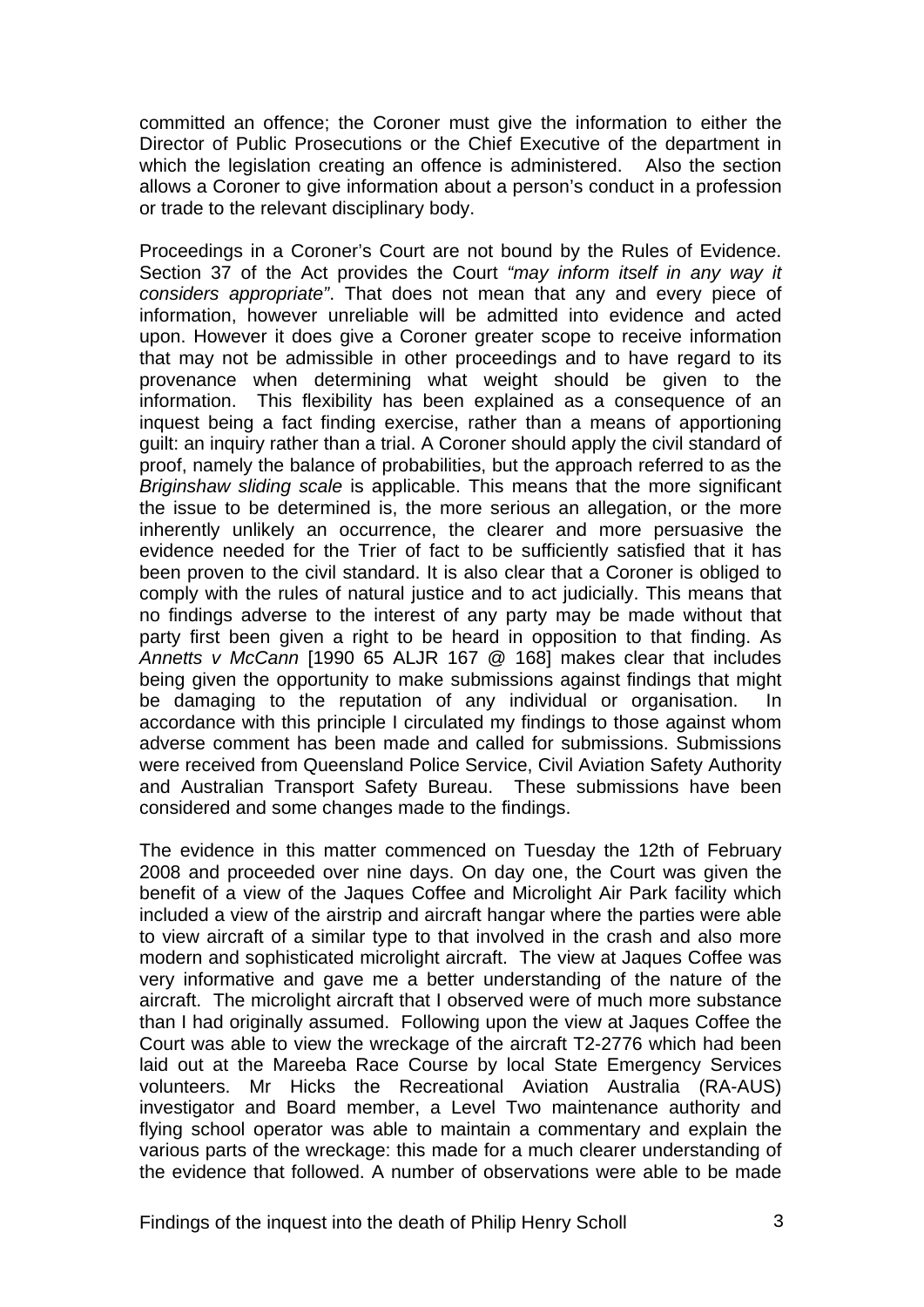by me which included clearly unserviceable cables, some cables showing discolouration of the outer plastic coating, rust spots and in some areas the cables were frayed. I also observed the degraded un-serviceable wing fabric particularly on the port side wing in the area where the tip had become detached from the wing. It was also very noticeable that the damage to the wing battens was less on the port side wing and became more pronounced toward the starboard side wing tip to the extent that the battens at the starboard extremity were grossly deformed. I thank the members of Mareeba S.E.S. who enabled the Court to view the wreck in such detail.

At the hearing Mr Tate from the Queensland Crown Law Office appeared as Counsel assisting the Coroner. Mr Lynam of Counsel instructed by Mr O'Reilly of O'Reilly, Stevens, Bovey Lawyers appeared for Mr David Keogh (Mr Keogh): Philip's instructor and the person who sold Philip the aircraft. Mr Knell, Solicitor, appeared for Philip's partner Ms Leah Spriggs and Philip's daughter, Jessica.

Queensland Workplace Health and Safety (WHSQ), the Civil Aviation Authority of Australia (CASA), the Australian Transport Safety Bureau (ATSB), Hang Gliding Federation of Australia (HGFA), and Recreational Aviation Australia (RA-AUS) appeared only in the sense that evidence was taken from them. These parties were invited to attend the inquest as were Mr and Mrs Jaques, and Mr Ogle. Although not appearing in a formal sense, these parties had the opportunity to give evidence and were each extensively cross-examined by Mr Tate, Counsel assisting. There has been a lot of evidence about the inadequacies of the regulatory framework of the recreation aviation industry which will be the subject of comment in my findings. The failure of CASA to directly participate in these proceedings further highlights the lack of priority given to the management of the recreation aviation industry by the statutorily appointed and government funded regulator.

At the conclusion of the evidence and upon a review of the various articles which had been provided to me, I took it upon myself, with notice to the parties, to contact Dr Guy Gratton CEng FRAeS MIMechE MSETP, Lecturer in Aeronautics at Brunel University West London. Dr Gratton is the author of a number of articles I had been referred to and which are a great source of information to me. With his consent I refer throughout to a number of his papers and the opinion which he subsequently gave me following a review of the transcript of evidence, photographs, selected reports and statements.

There is interest in these proceedings to determine whether the crash was as a consequence of pilot error. It appears that pilot error is most regularly the cause of aircraft crashes. It is not my intention to make a finding of pilot error in this inquiry. If it was argued that aircraft maintenance was a pilot responsibility (hence pilot error) then I would contend that Philip was a product of the culture which taught him. Any bad habits or inadequacies he may have had (there is no evidence to support a finding he had adopted any unsafe practices) would have been as a consequence of his training. He had only owned the aircraft for a very short time. He was entitled to regard the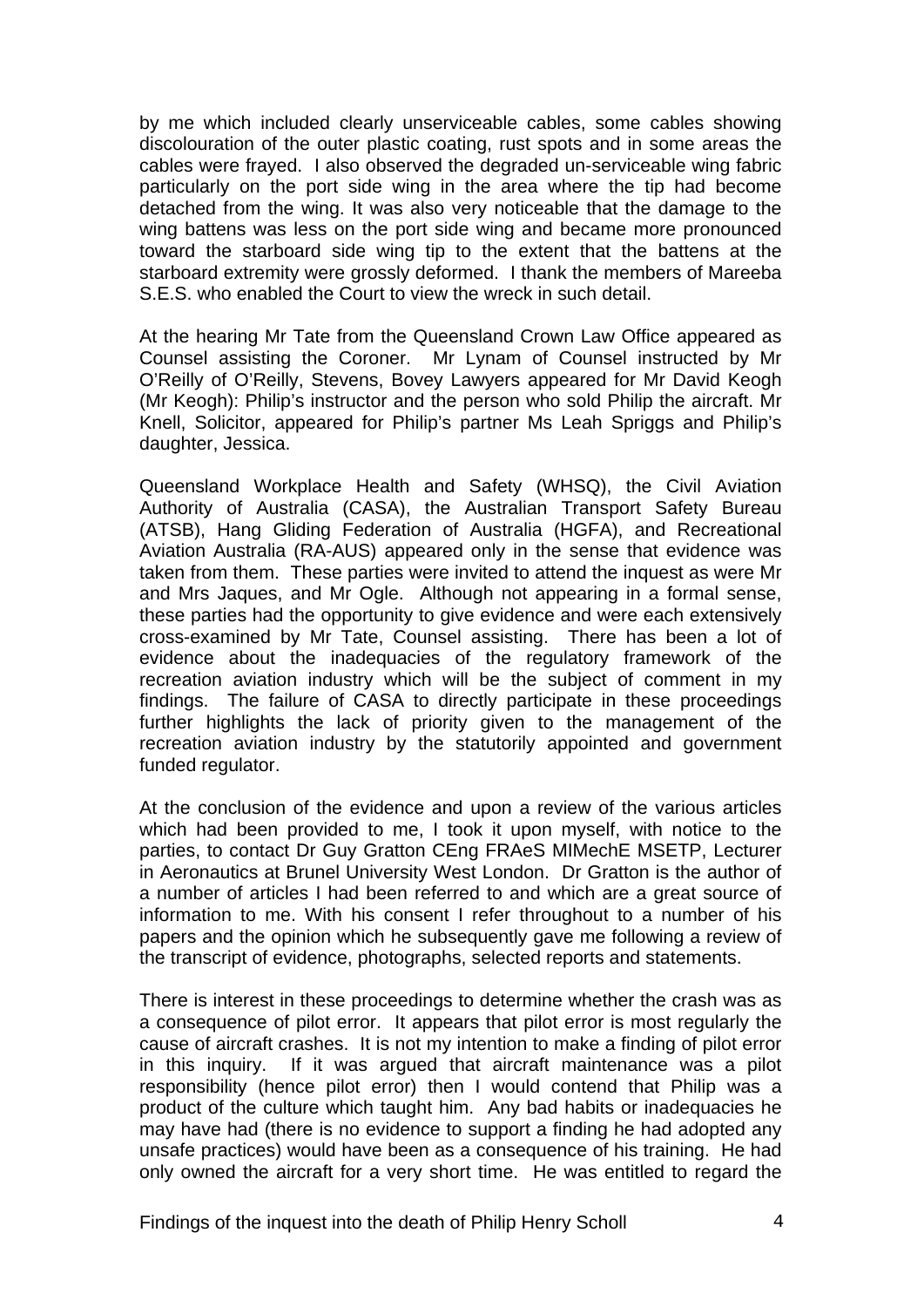aircraft as airworthy relying upon the inspection so recently carried out in his presence by Mr Ogle. There is certainly no evidence of any dangerous or irresponsible behaviour on Philip's part, in fact he is described as a very safety conscious person. A finding of pilot error is not open on the evidence and would, I believe, if established on the evidence, be an indictment on the *"informed participation"* policy of the recreation aviation industry.

I have now been provided with three expert opinions in respect of the possible cause of this crash. Mr Hicks believes the left wing tip separated in flight because of the un-airworthy condition of the aircraft, causing the aircraft to fall to earth with a regular trajectory ending in an almost vertical descent. This accounts for the way in which the aircraft was impaled on a single tree. Mr Hicks believes that upon the left wing tip separating from the aircraft the right wing failed giving the aircraft a parachute effect. Mr Lyne whose expertise is in safety management systems believes the pilot may have instigated a tumble event possibly by making an ill-advised sharp turn into the wake of the aircraft. Mr Lyne is comforted in this opinion by the fact it appears low flying and tight spiralling turns were a feature of flight practised by some in the local area. Dr Gratton echoes my belief that it is not possible to be sure what caused the aircraft to crash, but the evidence points most likely towards an inflight structural failure of the wingtip.

At the end of the day it is quite speculative for me to attempt to determine what actually happened in flight, but I can say that my preference is towards port side wing tip separation as a consequence of the un-airworthy state of the aircraft, which I believe is on the balance of probabilities a reasonable and sound determination.

In determining matters of evidence a Court is required to determine conflicts that might exist between the witnesses. There are essentially very few conflicts in the evidence presented to me. One conflict as I have already mentioned is between the experts in that they have different views of what happened in the air; a second and very serious area of conflict arises between Mr Keogh and Mr Ogle both of whom have given sworn evidence that the other completed the document referred to as 12A of my brief and being the aircraft condition statement dated 26th September 2005. This was a document generated for all intents and purposes to be an aircraft condition report ("UCAR") and which was the documentation Philip would have relied upon at the time of purchasing the aircraft. Mr Ogle said he inspected the aircraft and Mr Keogh filled out the documentation. Mr Keogh said Mr Ogle inspected the aircraft and filled out the documentation. (Keogh page 34 et seq). Whilst I have a number of reservations about the evidence of Mr Keogh a review of the document appears to support the proposition that it was completed by Mr Ogle. I would ordinarily expect the author of the document could, when shown it as Mr Ogle was, recognise one's own hand writing.

The third and final major area of conflict exists between the evidence of Mr Hicks, Mr Keogh and Mr Cresswell and relates to the incident where Mr Hicks says he placed a "do not start" placard on the aircraft when it was hangared at his Montpelier Microlight Airpark. The evidence of Mr Cresswell does not assist in the determination of the conflict between Mr Hicks and Mr Keogh.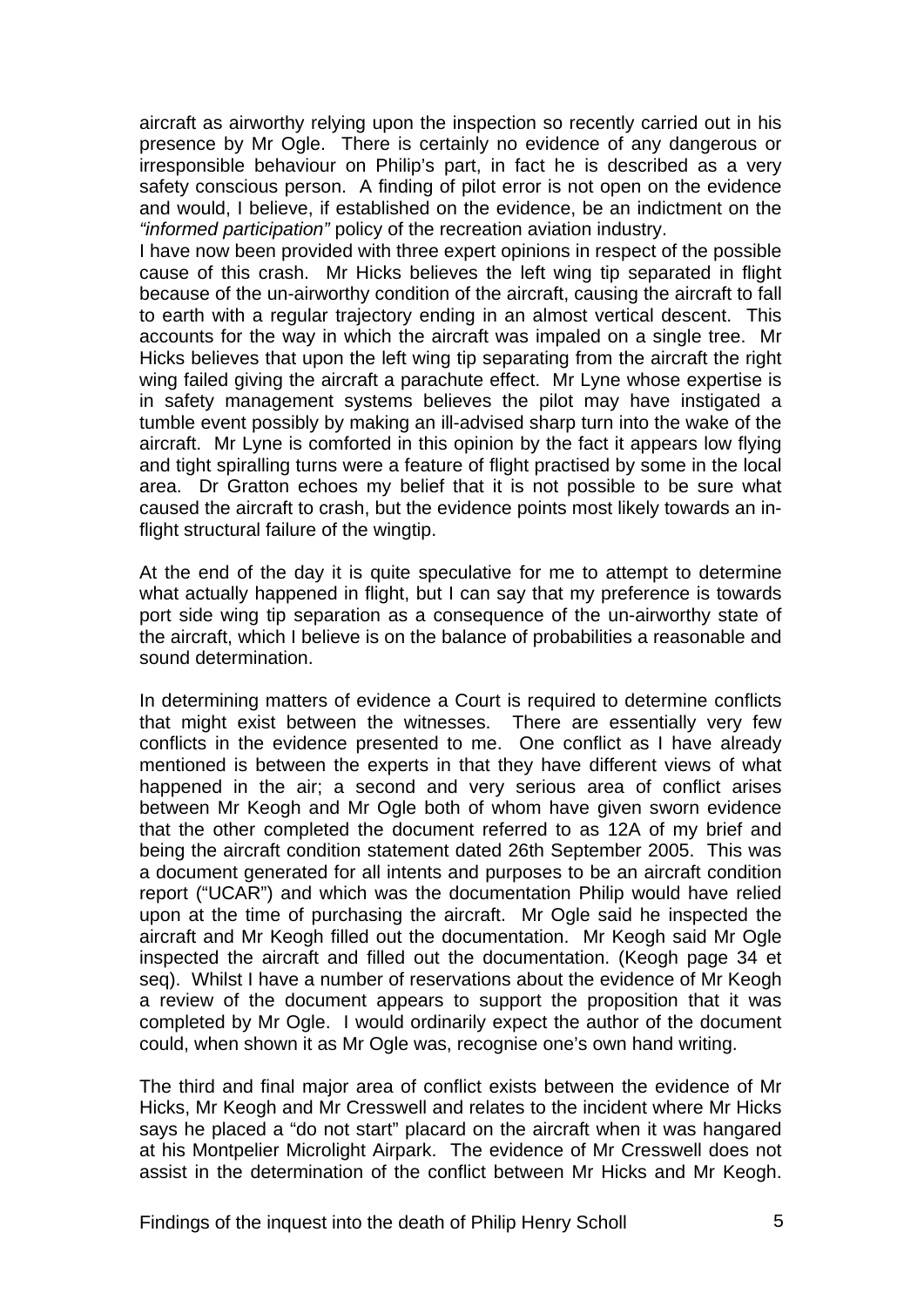Mr Cresswell was only asked to make a statement in relation to this matter during the hearing. Although he had good and fond memories of the flight to Townsville and back he agreed he may not have heard all the conversation between Mr Hicks and Mr Keogh. Mr Lance Keogh, father of Mr Keogh, was also present at Montpelier Airpark and was present in Court throughout this inquiry. Whereas he may have been able to give evidence in respect of any conversations about the airworthiness of the aircraft he did not. Mr Keogh denied any conversation with Mr Hicks regarding the unsatisfactory state of airworthiness of the aircraft and even denied a placard had been placed on it. Mr Keogh is one of the people who have a direct interest in the outcome of these proceedings. He was Philip's instructor and he also sold the aircraft to Philip only weeks before the fatal flight. Mr Hicks presented as a genuine, honest, committed and sincere individual. I have no reason whatsoever to doubt his word and I accept his evidence totally in respect of the events surrounding the arrival and departure of Mr Keogh at the Montpelier Microlight Airpark. Additionally of course the photographic exhibits provided by Mr Keogh and as published in the August 2005 edition of "Air Tales" (a newsletter published by the Far North Queensland Ultralight Association) confirm the existence of the placard fixed to the aircraft. Mr Keogh admitted this was the case but still did not appear to be able to grasp the enormity of the evidence. The photograph supports the evidence of Mr Hicks; that he was so concerned about the airworthiness of the aircraft he placed the "do not start" placard on it. There is no evidence the "do not start" placard was simply a measure to ensure that other users of the facility did not interfere with the aircraft, other than Mr Keogh's suggestion at page 13 of his evidence. I reject this suggestion. The existence of the placard and the outwardly unairworthy appearance of the aircraft were further confirmed by Mr Tonking whose evidence I accept without hesitation. Mr Hicks had grave reservations about the airworthiness of the aircraft for good reason as was so tragically proven when the aircraft crashed and Philip was killed. The unairworthiness of the aircraft should have been apparent to any experienced microlight aircraft operator, particularly those involved in training, licensing and the inspection of this type of aircraft.

The medical cause of death as determined by Doctor Manypeney and not challenged at the inquest was that Philip died as a consequence of multiple injuries.

Throughout this inquiry it became obvious that a weakness in the current system is the regulatory regime and the enforcement of the rules applicable to the recreation aviation industry. Put simply, the regulator is CASA. CASA delegates some authority to RA-AUS and HGFA although this delegation does not extend to prosecutions. It became obvious the level of communication and co-operation between HGFA, RA-AUS, ATSB and CASA is such that the community at large could have no confidence that the regulatory regime, being the legislation and the rules of the delegated unincorporated bodies, are being adequately administered and enforced.

My own personal experience in this regard is that on a visit to Tinaroo Falls Dam while preparing these findings and comments, a microlight aircraft flew over the dam wall at a height which I, as a lay person suspect was less than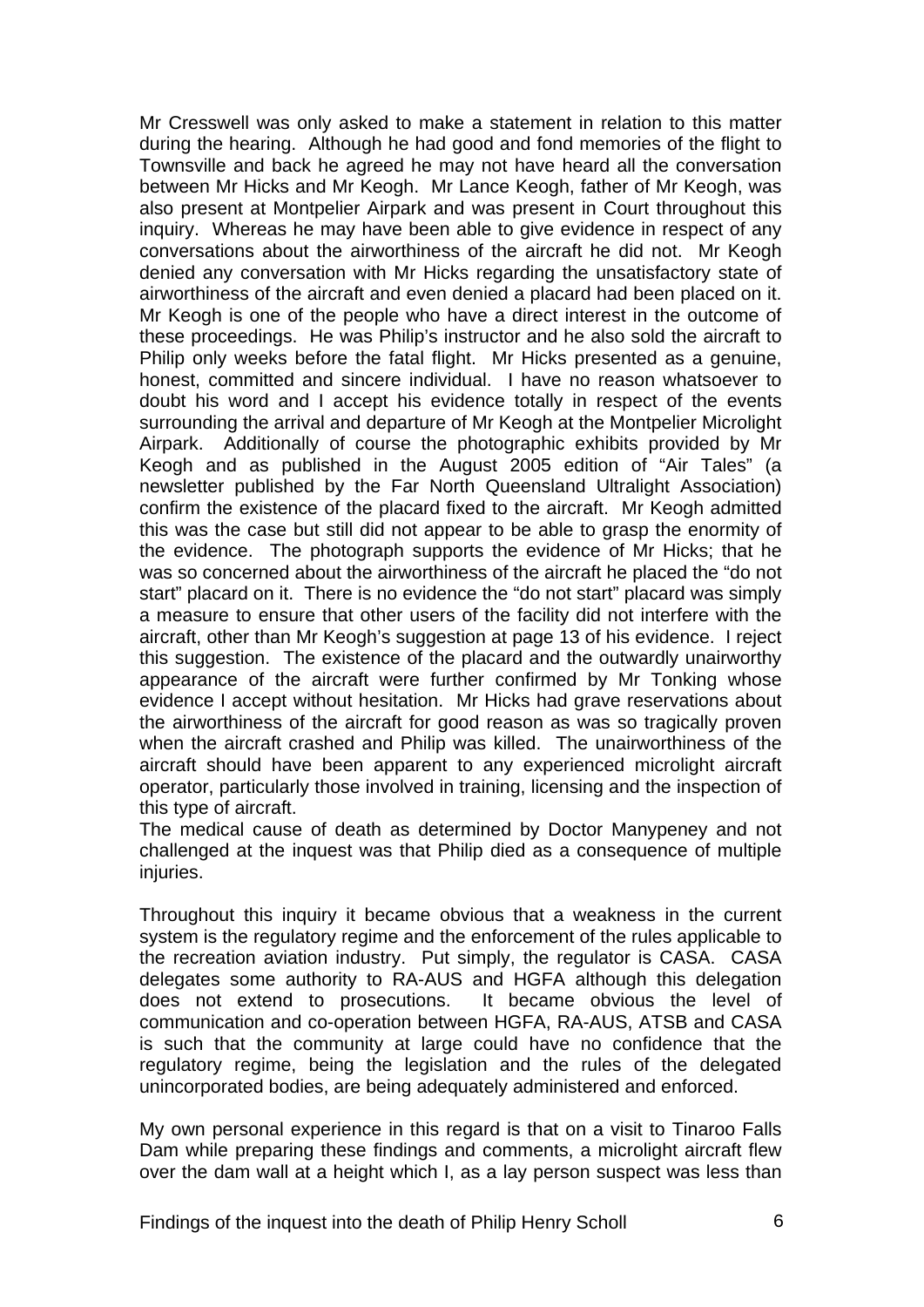500 feet. Having been involved in this inquiry I looked to determine the registration particulars of the aircraft but could not observe any. It should be of concern to the industry as a whole that notwithstanding the tragedy of Philip's death, and the publicity which this inquiry no doubt has received within recreation aviation circles, people may still be prepared to push the envelope in respect of the statutory requirements for microlight flight.

# **THE EVIDENCE**

# **PHILIP HENRY SCHOLL**

Philip was a boilermaker by trade and was at the time of his death employed at the Osborne Mine as a maintenance supervisor with 20 people subordinate to him. He was safety conscious, both at work and in his day to day activities. He was fit and healthy with no apparent medical complaints and was described by Ms Spriggs as a fantastic, caring, loving son to his mother and as a most wonderful caring supportive father to their daughter, Jessica. Of their own relationship she described him as consistent, kind, loving and understanding. Philip's attitude to safety was further confirmed by his friend of many years, Mr Smith. Mr Smith is a Workplace Health and Safety Officer and training coordinator for International Energy Service and Resources. He described Philip as being pedantic when it came to safety issues.

# **THE AIRCRAFT T2-2776**

The AirBorne Wind Sports Edge Weight shift controlled aircraft appears to have been manufactured in mid 1995. The first owner Mr Silver, took delivery of the aircraft on the  $2^{nd}$  June 1995. The aircraft was fitted with a Rotax 582 engine and GSC ground adjustable propellers. The aircraft was registered with HGFA and given registered number T2-2776. Mr Silver was a chief flying instructor and used the aircraft as a training aircraft. Mr Silver gave evidence that while he owned the aircraft the manufacturer arranged to replace the main mast. The original mast didn't have a sleeve in it and was classed by the manufacture's engineer as being *"a little bit under stress"* (Silver transcript page 124). No other modifications were made by Mr Silver to the aircraft. On about the 16th April 1998, Mr Silver sold the aircraft to Mr Purcell. At this time according to Mr Silver the aircraft had about 386 hours recorded on the aircraft engine clock. Mr Silver believed the wing fabric was in very good condition at the time of the sale. The book [Coroners exhibit C22] entitled "Edge pilot handbook" contains a Rotax operators manual for engine type 582 as well as three distinct maintenance schedules. The first schedule is entitled "Hang Gliding Federation of Australia Operations Manual" the second is entitled "AirBorne Wind Sports Pty Ltd Pilot Handbook – Edge Maintenance Schedule" and the third is entitled "Hang Gliding Federation of Australia Powered Hang Gliding Servicing Schedule". The multiplicity of these documents makes it extremely difficult to determine the extent of the maintenance carried out on the aircraft. It is not clear when these schedules were commenced. The AirBorne Wind Sports Pty Ltd Pilot Handbook – Edge Maintenance Schedule would appear to have been commenced upon purchase of the aircraft. The Hang Gliding Federation of Australia Powered Hang Gliding Servicing Schedule has no entry prior to the 200 hour mark, and it could therefore be assumed to have been commenced at that time. The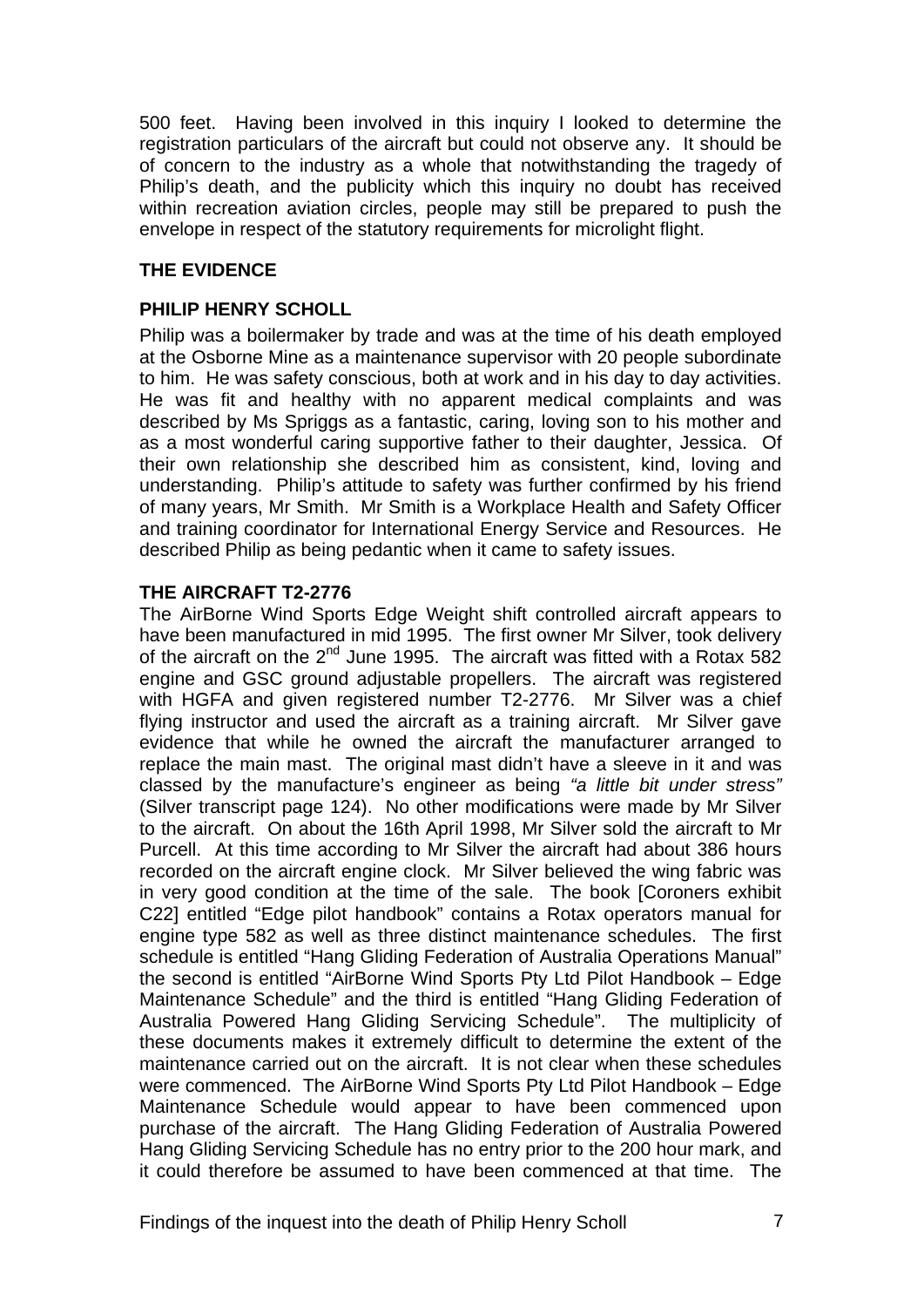Hang Gliding Federation of Australia Operators Manual appears, and I believe this is confirmed by the evidence of Mr Purcell, to have commenced once the aircraft had reached the 400 hour mark. There does not appear to have been any formal inspection at the time it was transferred from Mr Silver to Mr Purcell.

Before examining the evidence of Mr Purcell, I wish to make some observations in respect of the maintenance requirements referred to in the various inspection guidelines and maintenance schedules.

The document headed HGFAWEIGHTSHIFT MICROLIGHT INSPECTION GUIDELINES says in part:

*"Acceptable levels of wear and deterioration-*

*The level of acceptable wear and deterioration in any component is dependant on the specific component's purpose. Any component that is either under continuous in-flight load or that is critical to ensure flight safety is deemed to be an "essential component". The level of wear, degradation or deterioration that is acceptable in essential components is minimal. (my*  emphasis). Any essential component must be replaced where the level of *wear or deterioration of the component in any way reduces the strength of the airframe; or where the degradation causes any change to the configuration to the airframe."* 

This article then sets out a number of particular parts of the aircraft and gives advice on what an examiner should be looking for when inspecting that part. For example:

# **RIGGING**

Reference is made to "Cables, Thimbles, Swages and Tangs". The advice in part is:

*"Examine cables for looseness, wear and stretching of the thimbles. Look for broken strands and signs of corrosion – usually seen as bulges in the cables or outer covering."* 

My own observation which accords with the evidence of Mr Hicks was that there were cables which showed signs of corrosion, of discoloration, degradation of the outer plastic coating and of broken strands. The luff lines from the port side wing had failed altogether. It is not possible to say whether or not those wires were badly degraded prior to the event, but the overall appearance would suggest they were. The degraded whole cables observed by me had not failed but should have I would expect been recorded on a UACR and replaced.

# **DEGRADATION**

#### The quidelines advise:

*"Test the sail cloth with a bettsometer, remember that it is a test and once the desired figure is reached (1360 grams) the sail has passed. Do not continue to exert further pressure. Sails should be tested with the sail tension applied. A bettsometer may be borrowed from the HGFA office. A sail that fails the*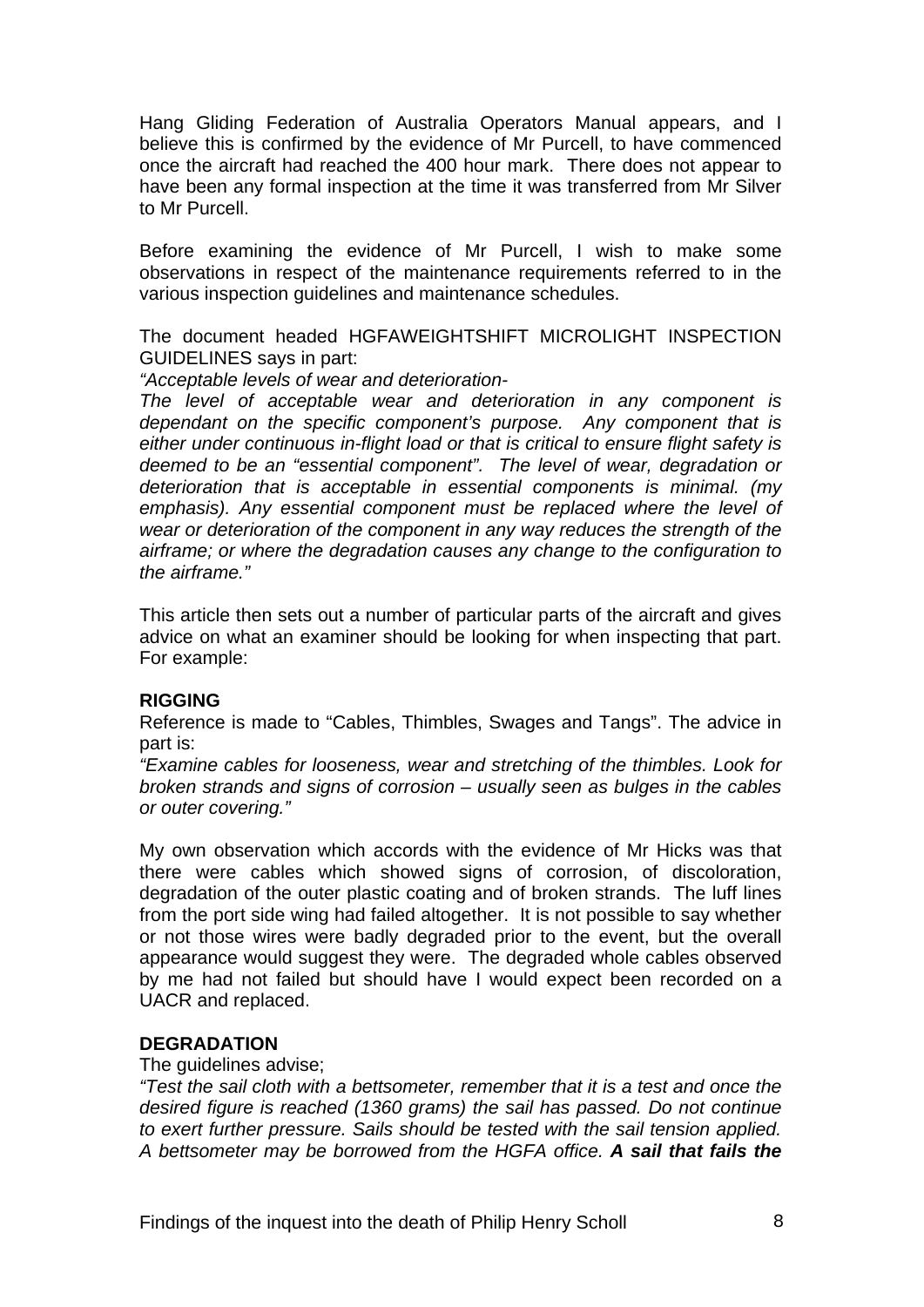*bettsometer test must be replaced* (my emphasis). [Bettsometer-Bettsometer Fabric Degradation Tester]

The HGFA WEIGHTSHIFT MICROLIGHT INSPECTION GUIDELINES that are in evidence do not bear a date although the document which is contained within the blue folder [Coroners exhibit C22] does have a fax header from HGFA of the 16th August 2000 and does have a number of pencil markings on it. I am unable to determine the author of those markings. I might assume however that as the document is contained within the blue folder that houses the various manuals and maintenance schedules the HGFAWEIGHTSHIFT MICROLIGHT INSPECTION GUIDELINES came into the possession of the owner of the aircraft on or about the 16th August 2000.

Cables and wing fabric are I believe "essential components". The maintenance schedule provides in respect of wing wires and attachment fittings that every 50 hours those wires should be checked for insecurity, cracks and wear and faulty operation. The maintenance schedule provides in respect of the wing fabric deterioration and tears that it is checked as directed every 50 hours and at every 200 hours that it be removed, inspected and replaced if necessary. The maintenance schedule then recommends replacement or overhaul of the wing fabric at 400 hours. The Pilot Handbook – Edge Maintenance Schedule is similar to the maintenance schedule already referred to although this schedule contains an additional category which is Item 6 "Mandatory Replacement". A perusal of the Pilot Handbook – Edge Maintenance Schedule appears to indicate the wing wires and attachment fittings were replaced (number 6) at 175 hours and 350 hours and the wing fabric was repaired at 400 hours.

The Hangliding Federation of Australia Powered Hang Gliding Servicing Schedule document is somewhat similar to the two previous documents; however it has limited entries at the 200 and 300 hour mark. It would suggest some wires were replaced at 200 hours and it records that *"This aircraft had rear brakes fitted March 96, power supply fuse box April 96",* otherwise the Hang Gliding Federation of Australia Powered Hang Gliding Servicing Schedule contains little useful information.

Mr Purcell's evidence is that he purchased the aircraft around April 1998 from Mr Silver. At the time Mr Purcell purchased the aircraft he was a trainee pilot. He purchased the aircraft while he was still training as this saved him the expense of hiring an instructor's aircraft. Mr Purcell believes that during the time he owned the aircraft he maintained it to the standard that was required. The state of the aircraft at the time he sold it would suggest it had not been maintained as it should have been. Certainly the wing fabric and wires should have been replaced. Once again the documentary evidence as to maintenance is difficult to follow and incomprehensive. The document [Coroners Exhibit C22] contains the various maintenance schedules at the time of purchase by Mr Purcell. The aircraft is said to have recorded 386 hours. Neither of the maintenance schedules which I suspect were prepared by Mr Silver (AirBorne Wind Sports Pty Ltd Pilot Handbook – Edge, and the Hang Gliding Federation of Australia Powered Hang Gliding Servicing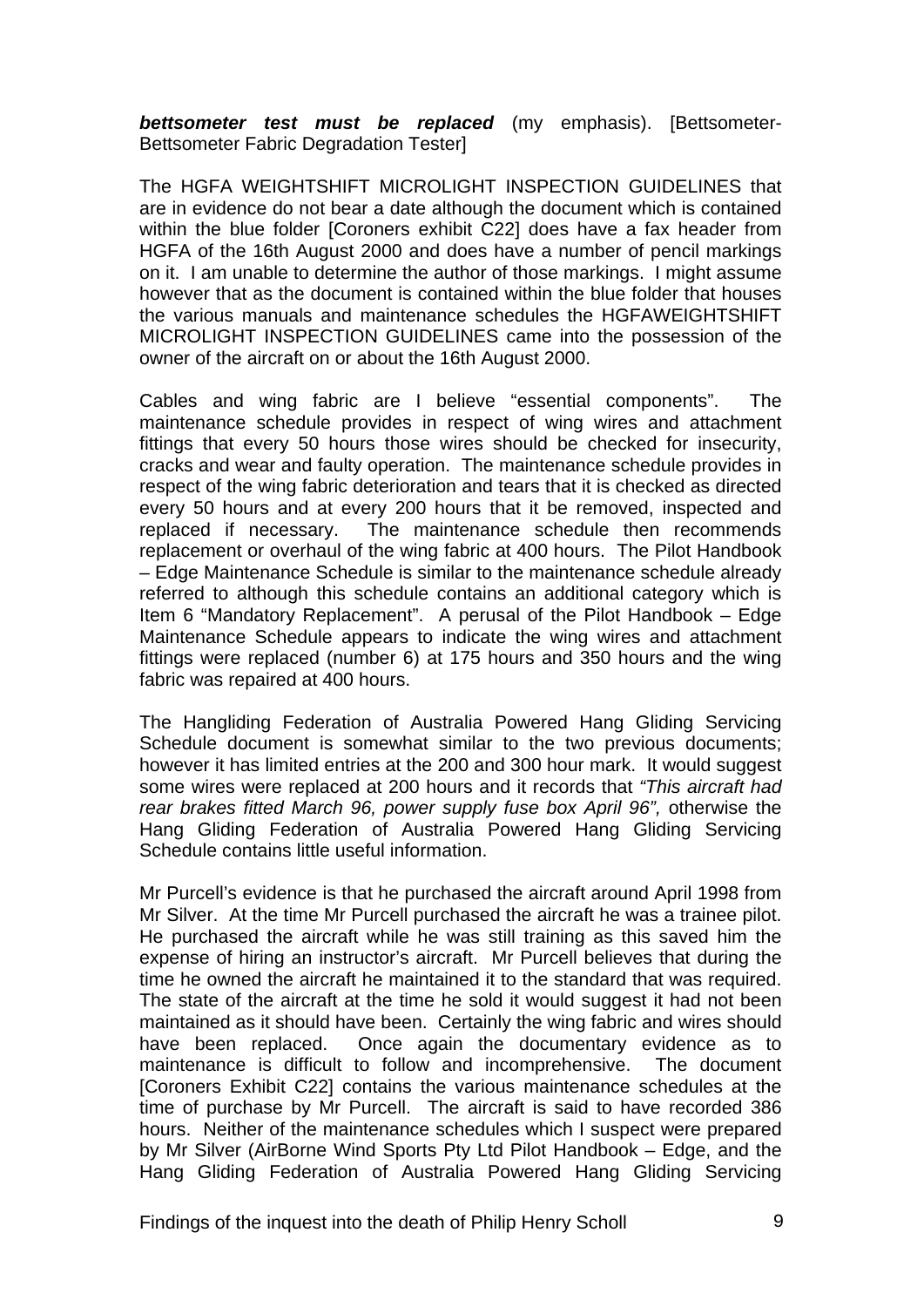Schedule) record clearly a change of ownership or maintenance procedures. The first document, AirBorne Wind Sports Pty Ltd Pilot Handbook – Edge, appears clearly to have been completed by Mr Silver and covers the period from 25 hours up to 400 hours. There is no suggestion this document has been completed by anyone other than the original author. The document purports to confirm that maintenance has been carried out up to and including the 400 hour mark. It records for instance an engine overhaul at that time (being a number 5 "recommended replacement or overhaul") as well as other extensive 400 hourly maintenance. The word "repaired" has been written against the entry "wing fabric deterioration and tears". This entry being a number 5 "recommended replacement or overhaul". The entry by, I assume, Mr Silver up to and including the 400 hourly mark is somewhat curious as his evidence is to the effect that the aircraft was sold at 386 hours and Mr Purcell appears to have commenced a maintenance schedule from 400+ hours. There is no documentation from the HGFA to confirm the number of hours the aircraft had flown when it was sold by Mr Silver to Mr Purcell. Mr Purcell's evidence is that the aircraft had 408 hours on it at the time he purchased it. There are a number of possibilities relevant to this confusion, the most obvious would appear that Mr Silver did carry out the 400 hourly maintenance which, if the AirBorne Wind Sports Pty Ltd Pilot Handbook – Edge is accurate, included an engine overhaul and amongst other things the replacement or overhaul of the engine rubber mounts, the spark plugs, the fuel lines, the fuel filter, the fuel pump, the throttle cable, the air cleaner, the muffler, the muffler springs and tie wire, and the wing fabric stitching. It would also mean the main hang bolt was replaced and the wing fabric deterioration and tears were "repaired". There was apparently no formal inspection of the aircraft done by Mr Silver or Mr Purcell at the time of the transfer of ownership.

It appears the HGFA required five yearly inspections of aircraft and this changed to a biennial inspection but I am unable to determine that this is in fact the history of the inspection regime and if so when the biennial inspections were introduced. Mr Purcell advised me that when he sold the aircraft it had about 640 hours on the engine clock and was due to be registered and have its two yearly inspection as directed by HGFA. He did not do that inspection as he sold the aircraft and considered it to be the responsibility of the new owner. Mr Purcell had on the 5th September 2000 written a letter to the HGFA with which he enclosed a completed inspection report and advised he no longer required the Bettsometer as *"I checked the sail fabric with the bettsometer sent out to W Robinson".* I was provided with a copy of the inspection report; a document dated 25th August 2000 and signed by Mr Purcell as the inspector. The report records a tick against every component of the predetermined checklist with the exception of the Compression test and the Cyclone Bearing test, both of which are marked "N/A". There are no informative comments in the report other than that the total engine hours and total airframe hours are recorded as 565.5 hours. Mr Purcell confirmed in evidence that at the time of completing that inspection report he had no inspection authority or maintenance authority. He was the holder of a pilots licence which he believed gave him a Level One maintenance authority with the authority to carry out the inspection of his own aircraft. Looking at this procedure objectively one could be very critical of a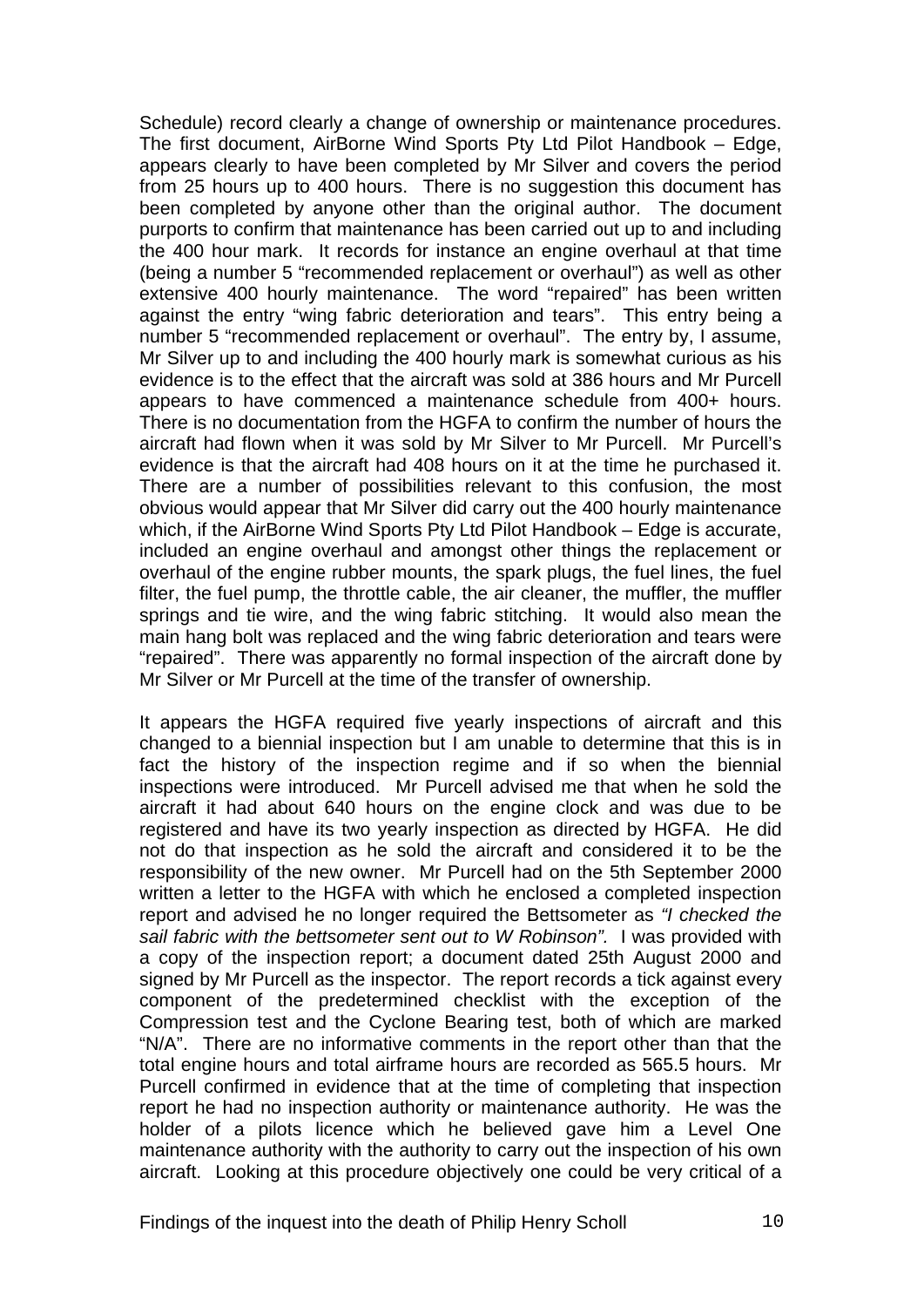procedure which allows an aircraft owner who has no recognised training or competencies in aircraft maintenance to complete an inspection report. The fact a person is allowed to carry out the report on his own aircraft is of course also very difficult to accept as being a proper procedure. Mr Purcell's testimony is somewhat different to what he told HGFA in his letter of the 5<sup>th</sup> September, 2000. In his testimony, he advised me he had had his instructor do the Bettsometer test as he was away that weekend and his instructor had advised him the fabric had passed the Bettsometer test (See transcript page 132 Purcell).

The other maintenance issue that occurred during the time Mr Purcell owned the aircraft was he said *"On about the 10 April 2004 I removed the sail to have the leading edge replaced, purely for aesthetic reasons. The aircraft had 631 hours on the engine clock. I decided to sell the aircraft as I was moving to Emerald and had no where to keep it or means of getting it to Emerald. I also decided that I would stop flying for a while and maybe buy a boat or something which could involve the whole family".* The maintenance schedules clearly indicate the wing fabric should be replaced or overhauled at 400 hours. It is apparent from the maintenance records that this was not done. Mr Purcell for aesthetic reasons only had the leading edge of the fabric replaced at 631 hours. Mr Purcell in his testimony told me that *"When – it was completely faded and because of the two tears in the front, I just chose to put a new edge on it and one – one of the other people I was flying with had put a new edge on his and, yeh, and I was – well ---- thought it looked better".* 

This aircraft crashed on 20th October 2005, a year and a half after the leading edge had been replaced, and with 695 hours on the engine clock. The aircraft was sold by Mr Purcell at 640 hours. The wing fabric was inspected by Mr Hicks during the flight from Goondiwindi to Mareeba after being purchased by Mr Keogh from Mr Purcell. Mr Hicks was so concerned about the degradation of the wing fabric that he put a "do not start" placard on the aircraft. It is difficult to accept the wing fabric having exceeded the recommended replacement or overhaul age of 400 hours by 231 hours and where the heaviest grade fabric in the leading edge was "completely faded" that the lesser weight top surface of the wing was not also completely faded and required replacing. Mr Purcell commenced a new maintenance schedule from 400 hours which in itself might suggest that Mr Silver did service the aircraft up to 400 hours and if the maintenance schedule kept by Mr Purcell is an accurate reflection of the maintenance carried out, he has completed the maintenance schedule requirements (leaving aside the criticisms already expressed regarding the replacing of the wing fabric) up to 625 hours. This maintenance schedule does not however record anywhere that the leading edge wing fabric was replaced at 631 hours. The maintenance schedule documentation does not of itself appear to allow any additional space for recording such repairs, but I would have thought that in an attempt to maintain a complete accurate service and maintenance schedule everything that was done to the aircraft would be recorded somehow. I have not found in the evidence any material of a record of maintenance carried out to the aircraft by Mr Purcell, Mr Keogh or the deceased after 625 hours.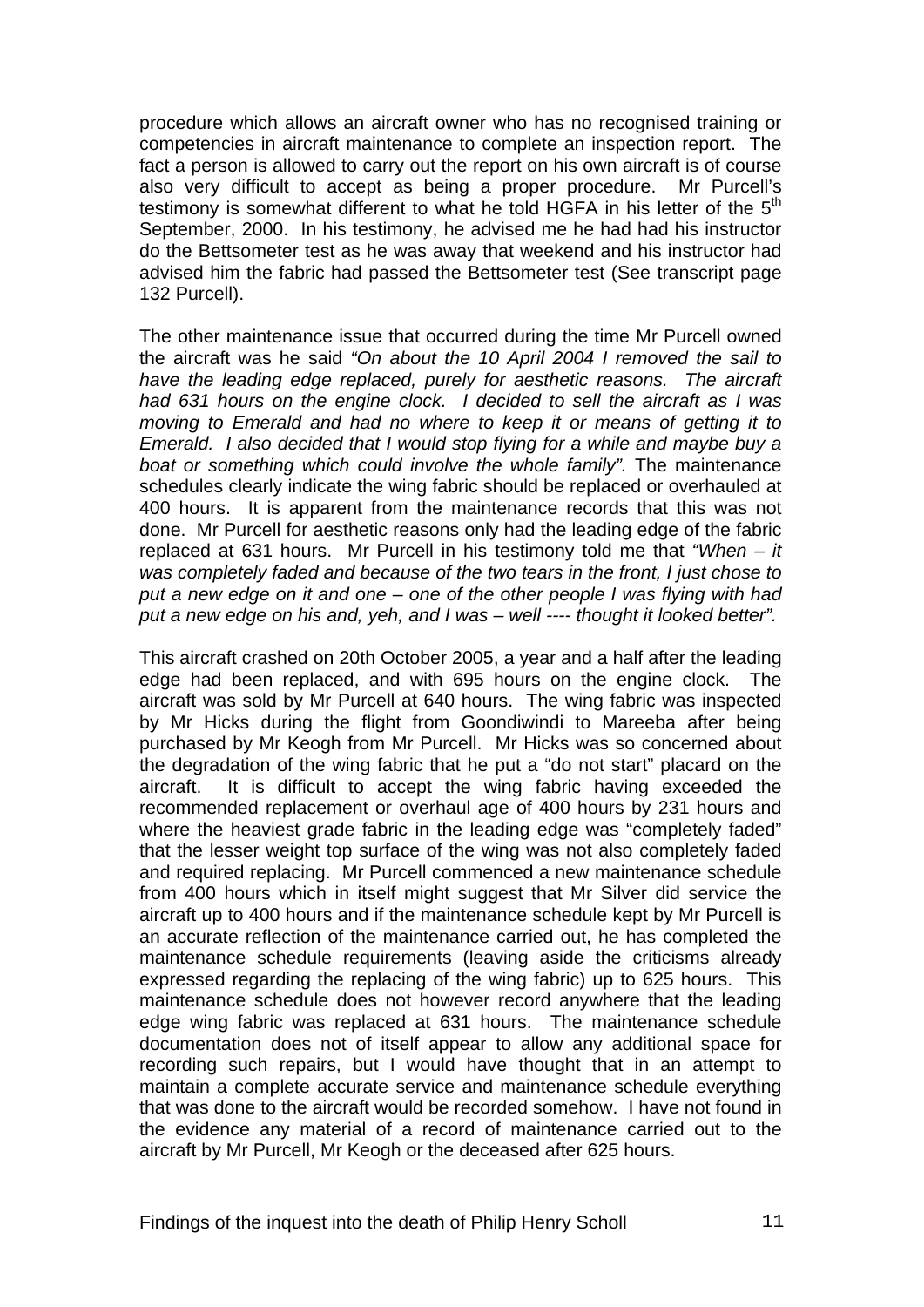Mr Purcell owned the aircraft between April 1998 and June 2005. The history of his storage of the aircraft is not entirely complete although he says in his statement that during the time he owned the aircraft it was hangared in a hangar at the Goondiwindi airport except for a few occasions when he had attended fly-ins, or at the farm of his parents-in-law. In the hangar the wing was slung from a steel bearer in the roof. The sling was placed through a hole where the king post goes through the sail and then around the pole that goes from the nose to the keel. The wing was then winched to the ceiling and an "ockie strap" was hooked to the starboard side sail through an eyelet to stop it swinging around. It cannot be said how long the aircraft was actually stored in this manner. It appears the wing was separated from the trike section of the aircraft and suspended as described under the roof, while the trike section was stored elsewhere in the hangar. Mr Purcell was not sure about the distance the wing fabric was from the roof but estimated it varied from half a metre at the closest point to up to three metres at the furtherest or centre point of the hangar. The hangar was of corrugated iron structure with a concrete floor. Other people had access to the hangar. The doors were generally closed. The hangar was situated in Western Queensland at Goondiwindi. The temperature in that hangar, particularly near the corrugated iron roof, would on occasion have been very high and on other occasions quite low. This would not appear to be the optimum method of storage of a wing sail. The AirBorne Australia Streak 2B maintenance manual refers briefly to storage and notes if a wing is stored under a roof, but the roof does not have doors on the front – i.e. an open hangar, the wing will still experience UV degradation. Further it notes if a wing is flown, and/or left in the open for a day, this will equate to eight/ten hours of UV exposure. There is no direct evidence on the effect of heat and UV waves on a fabric wing stored in such a way, but it would be common sense to assume a fabric wing left for any time suspended in such close proximity to an iron roof could suffer fabric degradation that might not occur if the wing was folded and wrapped away. The AirBorne manual further advises the sail should be kept covered when not in use as continued exposure to ultraviolet radiation dramatically reduces sail life. The manual further confirms that generally the method used for fabric testing is a Bettsometer test (on an annual basis), and *"annual testing has been found to be adequate for the recreational user where the operator takes care to avoid unnecessary exposure to UV. More frequent testing (200 operating hours or 750 UV hours) is applied where operators exceed these hours prior to the annual test".* The manual confirms the acceptable weight for both the upper and lower surface and stitches is 1,360 grams. The manual does not specifically require that the wing be condemned if it should fail the 1,360 grams Bettsometer test.

Coroners Exhibit C35 is the net result of the documentation apparently held by the HGFA in respect of this aircraft. If that is the case, the documentation is a sorry shadow of that which one would expect as representing the registration, transfer and maintenance history of the aircraft. The aircraft was first registered on the 20th June 1995 and given registration number T2-2776. Mr Silver's evidence at page 122 is that the aircraft was registered with the HGFA the whole time that he owned it. Somewhere along the way the aircraft began to be referred to as T2-2775 and I note from the document lodged by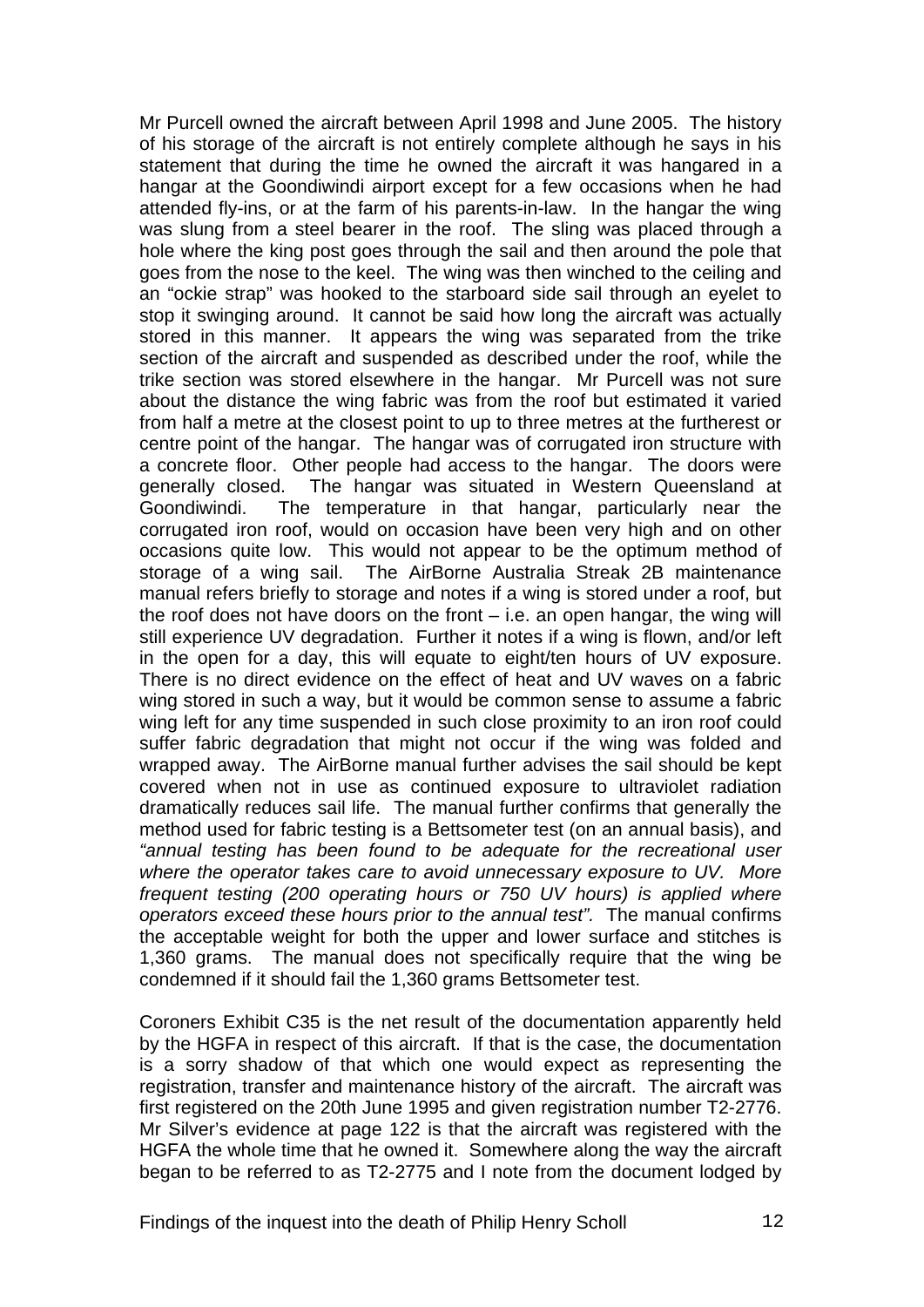Mr Purcell that the engine number was also referred to incorrectly. The HGFA documentation records the registration to Mr Silver (Skybound Pty Ltd) and the registration to Mr Purcell. The form which was used in accordance with CAO 95.32 is headed "Weight Shift Microlight Registration Application". It is not so much a transfer of ownership, but an application to register in the name of the purchaser. There is very little information recorded on the document so far as the maintenance or condition of the aircraft is concerned. The form does request *"Attach copies of: Certificate of Conformance, Certificate of Clearance and Microlight Aircraft Certificate of Fitness for Flight from BCAR section S or equivalent certificates".* No such documents are attached to the registration application; I can only assume that no such documents were ever provided to the HGFA. This would appear to be in accordance with the evidence of Mr Silver and Mr Purcell that no airworthiness certificates were issued at the time of sale to Mr Purcell or to Mr Keogh. The other relevant evidence contained within the documents obtained from the HGFA is that on the 12th October 2005 the HGFA wrote to RA-AUS advising that as of the 12th October 2005 Microlight T2-2776 had been deregistered as requested by Mr Scholl. The fact is that the evidence supports a finding that the aircraft registration with HGFA expired on the  $20<sup>th</sup>$ June, 2005. Mr Fogg has confirmed to me that on the  $20<sup>th</sup>$  October, 2005:

#### "*Philip was not a member of HGFA; Philip's aircraft T2-2776 was not registered with HGFA and Philip was not a registered pilot with HGFA*."

As previously indicated, Mr Silver gave evidence that the aircraft had 386 hours on the engine clock at the time when he sold it to Mr Purcell. Mr Purcell's evidence is that the aircraft had 408 hours on the engine clock at the time when he purchased it. No other documentation that is available to me is able to assist in this regard other than the anomaly and conflict which I have already pointed to in the maintenance schedules which clearly would suggest that Mr Silver was carrying out maintenance on the aircraft at 400 hours.

Although the correspondence from the HGFA to the RA-AUS confirms that the aircraft T2-2776 had its registration cancelled at the request of Mr Scholl on the 12th October 2005, the evidence is also that the aircraft was unregistered, or the registration had expired on the 20th June 2005. This is another example of the inadequacies of the paperwork of recording ownership transactions and maintenance of aircraft within HGFA and RA-AUS**.** 

Mr Purcell also gave evidence about a letter he had received from the HGFA regarding the renewal of registration for the aircraft registered T2-2776. This letter was not included in the documents [Coroner's Exhibit C35] but a copy is included in the brief which was provided to me by Mr Tate. I note from the fax header that it appears to have been faxed from RA-AUS. This letter which Mr Purcell confirmed would have been written in 2005 – he counted back the years to determine when he was living at the Emerald address on the letter – again confirms that *"to gain renewal of the aircraft registration for another two year period, a two yearly inspection must be carried out and a renewal fee of \$55 (including GST) must be paid".* A HGFA Microlight inspection report and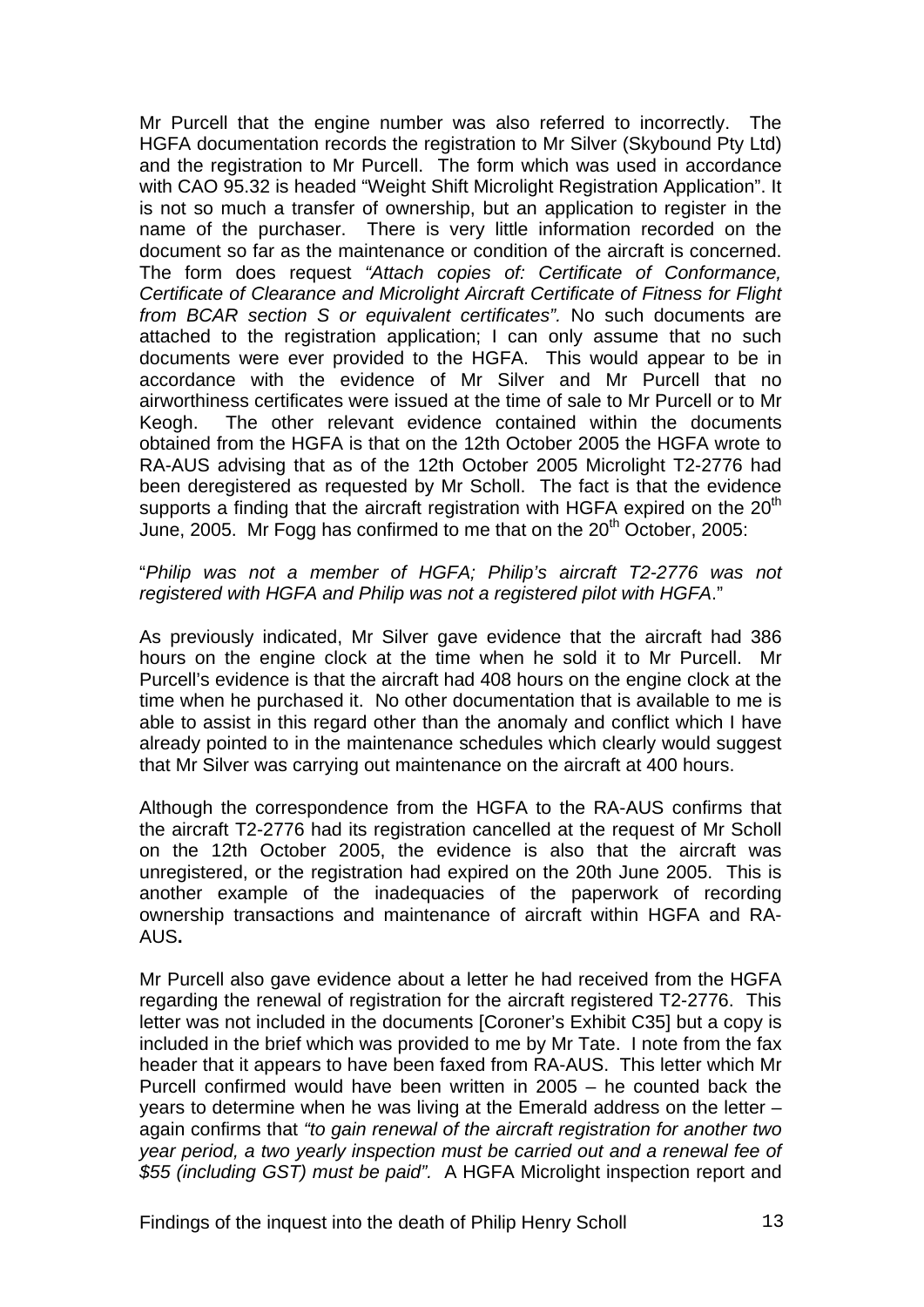inspection guidelines were said to be attached and Mr Purcell was advised that to complete the inspection *"a bettsometer must be used to test the integrity of the sail cloth".* Part of the transcript of Mr Purcell's evidence is set out hereunder. (Page 134-137)

*If you go to the letter that you received from Hang Gliders which very, very helpfully is not dated? -- Okay.* 

*You'll see there-----? -- They've received it on the 12th of September - yeah, it's - the 5th - oh, the one they sent - sorry.* 

*Now, what I'm trying to get to is that there's some suggestion that initially Hang Gliders had this requirement for an inspection report every five years-----?-- Yep.* 

*-----and then it went to every two years and I'm just wondering whether there was the 2000 report?-- No, I - I'm sure I only did it the once-----* 

*All right, that's the 2000?-- -----and that's - and it would have been only when I would have been requested to by the Hang Gliding Federation. I - I wasn't aware that it was a biennial.* 

*Well, maybe-----?-- Well, it does say here on the thing.* 

*Every two years?-- Yeah.* 

*So what I'm wondering is whether you can help us. Did this letter that I've taken you to-----?-- Mmm.* 

*-----the one to you from Hang Gliders-----?-- Yep.* 

*-----come to you in about 2005 because they don't help us with a - a date. You can't trust the fax date because that's-----?-- Okay.* 

*-----going off to other people?-- It came to me in Emerald. I was only in Emerald for two and a-half years. I - I'm just trying to count back. I've been in Blackwater for 18 - about 19 months. I was in Dalby for four months so it's came to me some time - it would have been - this would have had to----- About 2005 perhaps?-- Yeah, it would have had to have been the one for the current - like the one that was due when I was selling the - the machine.* 

*So, it was about 2005?-- Yep.* 

*And it seems that in that letter they're saying, "righto, well, you now need to do this every second year."?-- Yep. So, it would have been-----* 

*All right. Now, we can understand that?-- Yep.* 

*Now, that was when you had the wind fabric tested, was that - that was back in 2000 with a-----?-- That was back in 2000, yep.*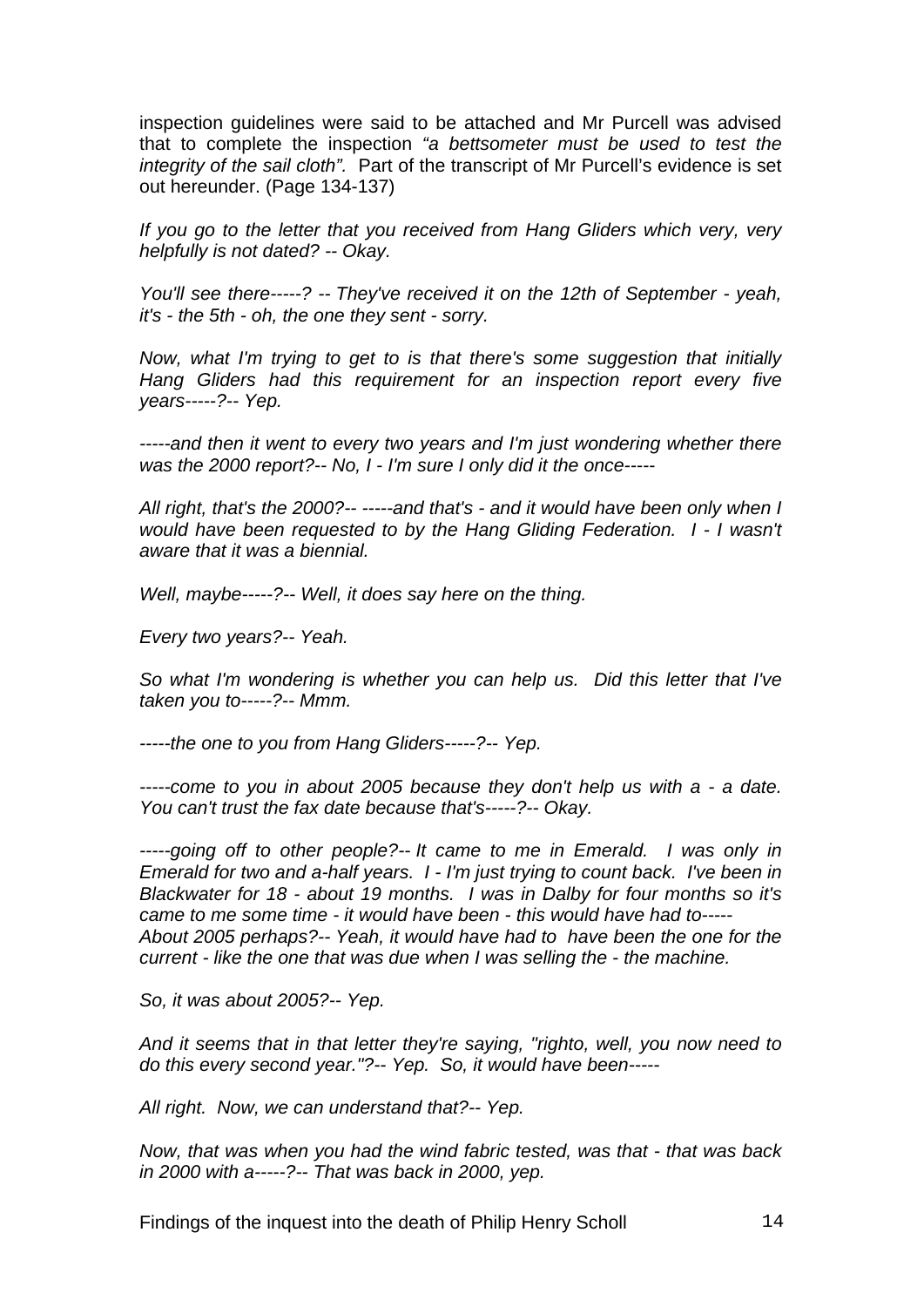*All right. You didn't have it tested subsequently with a Bettsometer?-- No, I - I told, what's his name, Dave that it was due for - like it was due for registration. He'd - he'd purchased it from me and then I said, well, because he's buying it. He can do the inspection to make sure the - the aircraft is roadworthy so he could - for his piece of mind more so than anything.* 

*Yes?-- He had arranged to pick it up, I believe, while it was still registered and take it back to Atherton or-----* 

*Now, this might stretch the memory a bit, but do you remember when it fell out registration, when was it registered to, this is-----?-- I would not - would not be able to warrant a guess for that.* 

*Obviously some time after?-- It would have been - yeah, no, I couldn't-----* 

*Couldn't say?-- No.* 

*All right. Now - and I think you say that in the second last paragraph when you sold the aircraft it had 640 hours on the engine clock, was due to be registered and have its two yearly inspection as directed by HGFA?-- Yep.* 

*So, really that's reflecting the change from 2000 through to 2005 and then it would have been required every two years afterwards?-- Yeah, I must have got that two year inspection from the-----* 

*That's-----?-- -----the information I had.* 

*That's all right. Which is why I've asked you the questions because it was a little bit confusing to me, probably a little confusing to you?-- Yeah, I - the other one must have been - must have been five years 'cause I only - I did them when they sent them to me and if the other one was 2000, then the next one would have been-----* 

*Yes?-- Then they must have changed it somewhere.* 

*Yes. So, if I understand the situation then, and tell me if I've got this wrong. Back at the time that you sold the plane to Mr Keogh?-- Yep.* 

*It's May 2005 and in order for it to continue to be registered with hand gliders before the lapsing of the registration, whenever that was, it had to have another - another complete report-----?-- Yep.* 

*-----and that, I assume, would have also included another Bettsometer test?-- Yes, yeah, I would say - yeah, I'd say so, yeah.* 

*Thank you. And, of course, because it was sold on to Mr Keogh you don't know whether that registration of hand gliders continued, whether he did the necessary checks and report back to hand gliders-----?-- No, don't know anything-----*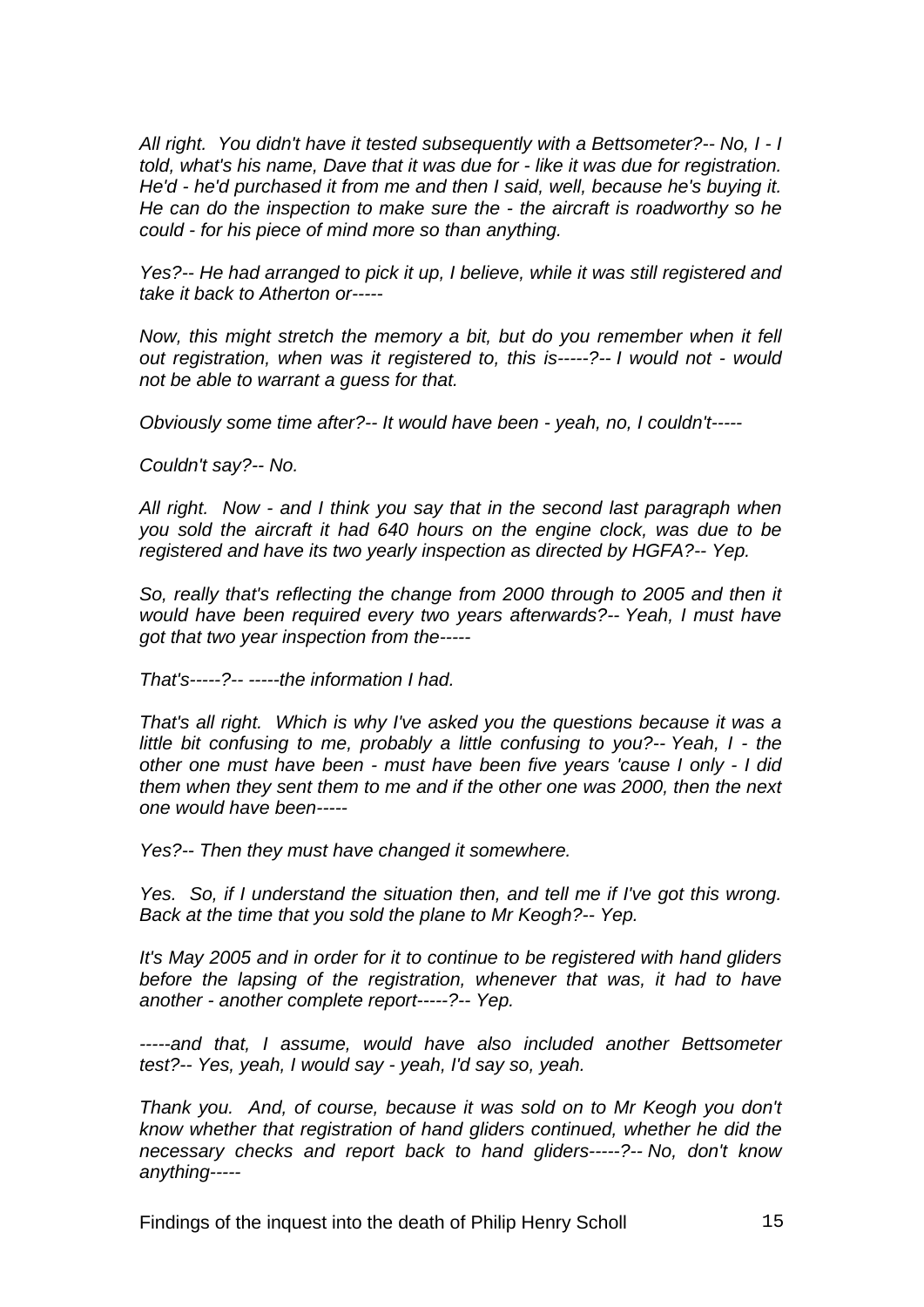*-----or anything else?-- No.* 

*All right. Would your Honour pardon me for a moment. Thank you, your Honour.* 

The importance of this section of the evidence is that at the time when the aircraft was sold to Mr Keogh it was coming up for registration and inspection. Ultimately, it was sold to Mr Keogh without either registration or inspection and Mr Keogh transferred it directly from Mr Purcell and HGFA to Mr Scholl and RA-AUS, accompanied only by the Ogle inspection statement. Although the evidence is inconclusive and somewhat confused in respect to the periodic inspection requirement, the registration certificates issued by the HGFA would appear to suggest that registration was for a two year period. It would be reasonable to assume that HGFA actually would require the inspection reports to be lodged with the registration renewal. Mr Purcell in his testimony confirms that the only inspection that he carried out was the inspection on the  $25<sup>th</sup>$  August 2000. Although Mr Purcell purchased the aircraft on the 16th April 1998, the registration certificate issued by HGFA was issued on the 20th July 1998; therefore the report done in 2000 was two years after registration commenced in Mr Purcell's name. This might indicate that HGFA actually required these inspections every two years. On the state of the evidence before me however, if that was the case, HGFA has either not provided me with all the material or alternatively, has a completely incompetent system of management of its membership/aircraft register.

As far as Mr Purcell was concerned, the matter of registration and transfer of registration was a matter for the buyer to take care of.

Mr Keogh was a flying instructor based in Mareeba at Jaques Australian Coffee and operated a business known as Adventure Microlights. He received his chief flying instructor accreditation in January 2005 and was Philip's flying instructor. In April 2005, he went to Goondiwindi to look at the aircraft owned by Mr Purcell. Mr Keogh said that the aircraft looked in excellent condition. The aircraft which was packed up was assembled and flown; he said it flew perfectly. On his first trip, Mr Keogh paid a deposit and then returned to Mareeba intending to return to Goondiwindi to take possession of the aircraft at a later date. As there does not appear to be any flight log, the evidence would I think support a conclusion that the flight by Mr Keogh and his father in the aircraft from Goondiwindi to Townsville occurred on the 19<sup>th</sup> and 20th July 2005. According to the article written by Mr Keogh's father and published in Air Tales-August 2005, the flight from Goondiwindi to Townsville was of 14 hours duration. Their return trip to Townsville to collect the aircraft I believe was on the 17th August 2005. There is no evidence of the use Mr Keogh made of the aircraft once he returned with it to Mareeba other than as recorded in the flight training documents of Philip. On or around the  $26<sup>th</sup>$  September 2005 Philip purchased the aircraft from Mr Keogh. Amongst the various documents which purport to be the records of flight and/or flight training, only one document, being a single page document,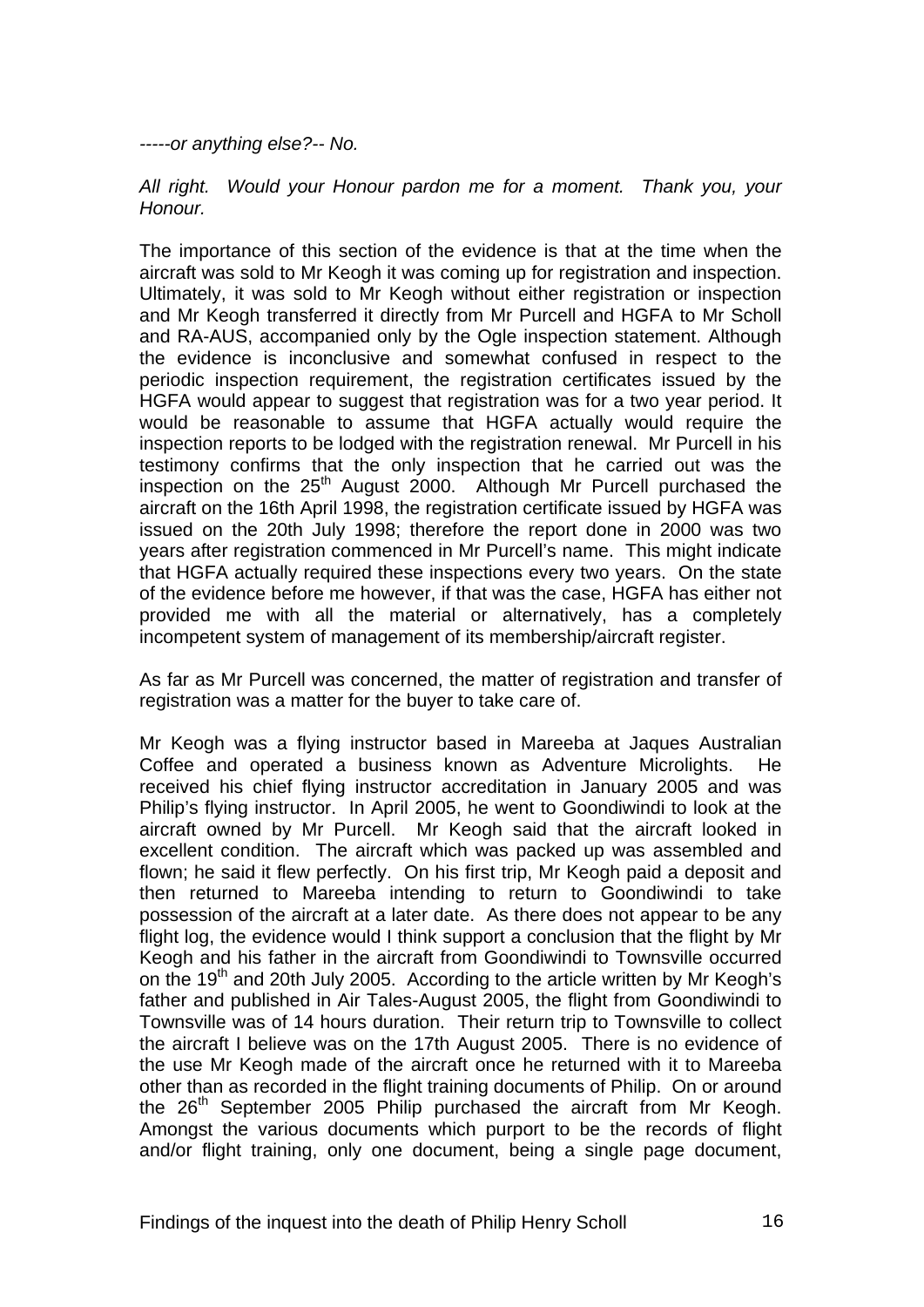headed "Hang Gliding Federation of Australia Microlight Aircraft Log" records the engine clock details.

The flight details which I have available to me are recorded in the document already referred to and in the two loose pages headed, "Student Progress Sheet" and a booklet headed, "Ultra light Pilot Log Book Philip Scholl". As indicated by me during the hearing, it is very difficult to try to reconcile the hours of flight and flight training from these various documents. Refer for instance to the transcript of the evidence of Mr Keogh at pages 57 to 61 wherein under questioning from myself. Mr Keogh agreed that Philip had a total of 20.5 hours in the air, 6.3 hours of which were on his own, leaving 14 hours of instruction. I am unable to make any clear reconciliation of the documentation other than to conclude that on the  $26<sup>th</sup>$  September 2005, the aircraft engine clock recorded 686.2 hours. It is probable from the evidence that delivery of the aircraft occurred on the  $6<sup>th</sup>$  or  $7<sup>th</sup>$  October 2005 when the aircraft engine clock recorded 685.5 hours. The entries in the Hang Gliding Federation of Australia Microlight Aircraft Log on the  $7<sup>th</sup>$ ,  $8<sup>th</sup>$ ,  $9<sup>th</sup>$  and  $10<sup>th</sup>$ October appear to have been made by Philip and are the only entries of flight after delivery of the aircraft. The first entry on the  $7<sup>th</sup>$  October 2005 being what might be thought to be the first flight by Philip in the aircraft then owned by him, also records maintenance tasks of "check plugs-changed and repair windscreen".

The documentation and the evidence of Mr Purcell and Mr Keogh supports a finding that no maintenance was carried out on the aircraft (other than for any preliminary servicing carried out by Mr Keogh prior to flying the aircraft from Goondiwindi and that which I have already referred to carried out by Philip) between 625 hours and 695 hours. As the records are inconclusive, it is not possible to determine how long the aircraft had been in storage by Mr Purcell and when the 625 hour maintenance check was carried out. The aircraft T2- 2776 does not appear in any of the flight records material until the  $24<sup>th</sup>$ September 2005 when Philip has written it in his Ultralight Pilot Log Book, being a solo flight with the remark "test flight on Edge". There is therefore no evidence to say what flight the aircraft had endured after its arrival at Mareeba on or about the  $17<sup>th</sup>$  August 2005 and Philip's flight on the  $24<sup>th</sup>$ September 2005. The records do show that on the  $26<sup>th</sup>$  September 2005, Philip again flew the aircraft and on that date the engine clock started at 685.5 hours. On my rough estimation bearing in mind the 14 hour flying time from Goondiwindi to Townsville and allowing five hours from Townsville to Mareeba, there is approximately 25 hours of time unaccounted for. As the article "Phoenix from the ashes" referred to in Air Tales earlier, noted *"David had purchased it a month earlier for his flying school"* I might assume therefore, that the then unregistered aircraft was upon its arrival at Mareeba put to work as a training aircraft in Mr Keogh's flying school.

Mr Keogh in his statement said that upon return to Atherton the aircraft was left in a private hangar which I assume is a reference to the Jaques facility, he further states that the aircraft was taken out for a few flights to keep it running, that he fixed the front brake as the cable had snapped and that he replaced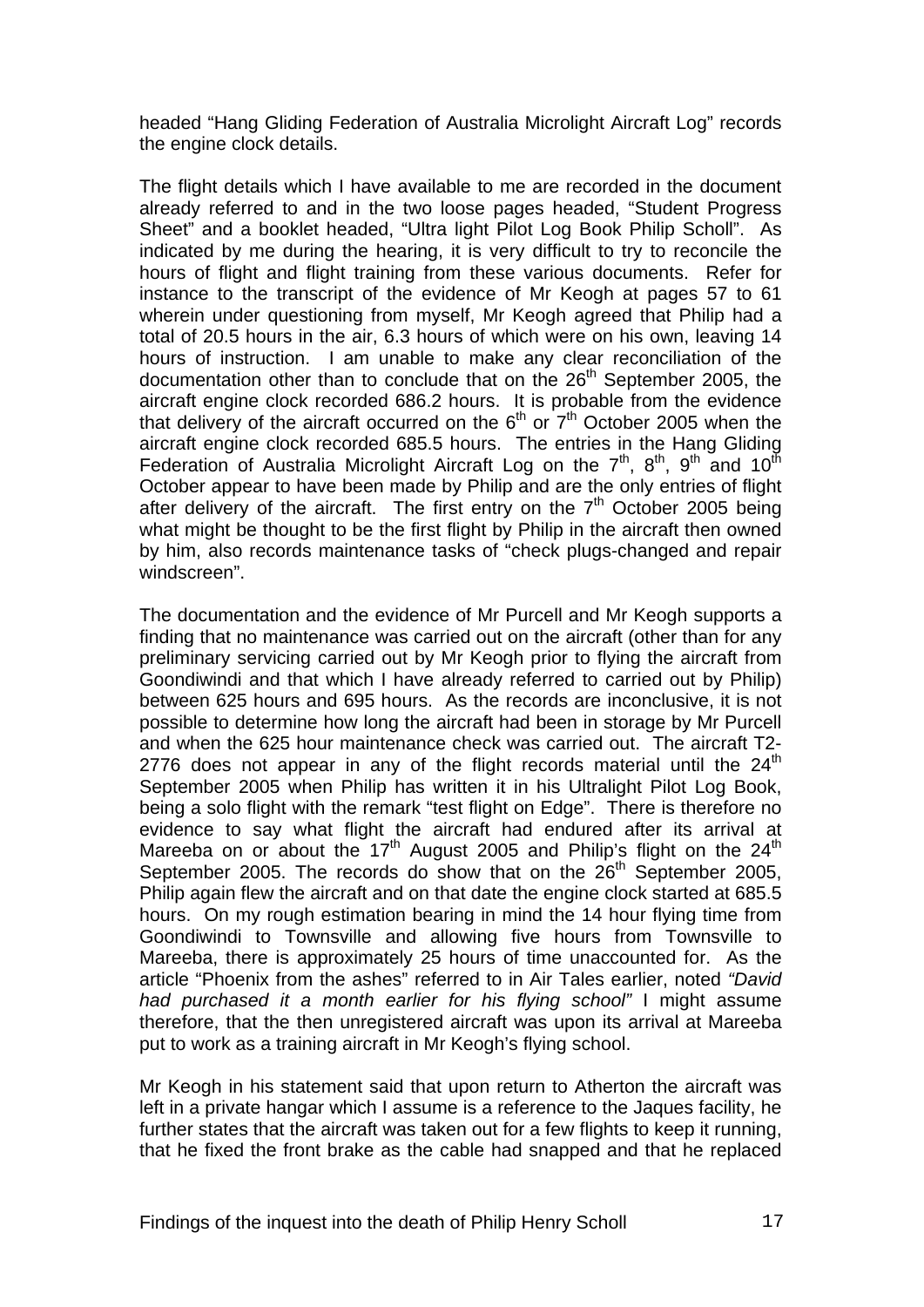the gearbox oil and radiator fluid. Otherwise there is no reference to any additional maintenance or inspection of the aircraft at that time.

I have previously commented on the conflicts in the evidence and that in respect of the conflict between Mr Hicks and Mr Keogh surrounding the Townsville events, I prefer the evidence of Mr Hicks. The consequence is of course, that the aircraft clearly should not have been flown and clearly should not have passed a competent inspection.

At the request of Mr Ungermann, Mr Hicks provided the following statement.

*"Re: fatal accident Mareeba 20/10/05* 

#### *Dear Lee,*

*This is in response to your request for a written statement of the conversation with Mr David Keogh regarding the provision of RA-Aus UCAR in relation to a microlight aircraft marked T2-2776.* 

# *Date of conversation.*

*I'm unsure of the exact date of the conversation. However, it occurred early winter 2005. I believe it occurred in middle to late-May 2005. Mr Keogh and his father (Mr Lance Keogh Senior) had arrived after an extended trip. The purpose of the trip was to fly a microlight T2-2776 from Southern Queensland to Mr Keogh's home base on the Atherton Tablelands. My recollection is that they arrived around midday. I supplied them some fuel for the next leg of their trip to the Tablelands.* 

*As with any "new" micro light there is some more than normal interest in the aircraft; because of the age of the ACFT I paid more than usual interest. After a more than cursory inspection, I asked Mr Keogh who was going to do the UCAR or had he had it done prior to the trip. Mr Keogh stated that he would get it done at home. I half joked that it was a good idea that he didn't ask me as "it (the ACFT) needed a bit of work and wouldn't be leaving quickly!"* 

*Mr Keogh inquired of what I thought would be needed. I said that I would need to see the log book, but I would guess that it would need at least a 100 hour service and at least new flying wires. I stated that there was a bit of corrosion on the rest of the wing bolts and that I wasn't too happy with some of the "electrics" or mast stay wires. I remember saying that it might be a good idea to simply buy all the wing bolts and wires and simply replace them.* 

*I vividly remember explaining how to do a cursory fabric test by cupping your index finger and thumb on the upper surface of the trailing edge wing fabric and pressing rather forcibly on the corresponding lower surface. I explained to listen for any tearing sounds. At this point I demonstrated the procedure and heard slight tearing. I stated that I had not better continue or I would push a hole in the fabric. I explained that I believed that Mr Keogh should try to get a Bettsometer and check the fabric as I thought he may need a new wing skin. I stated that I had a wing skin in the hanger that was in better*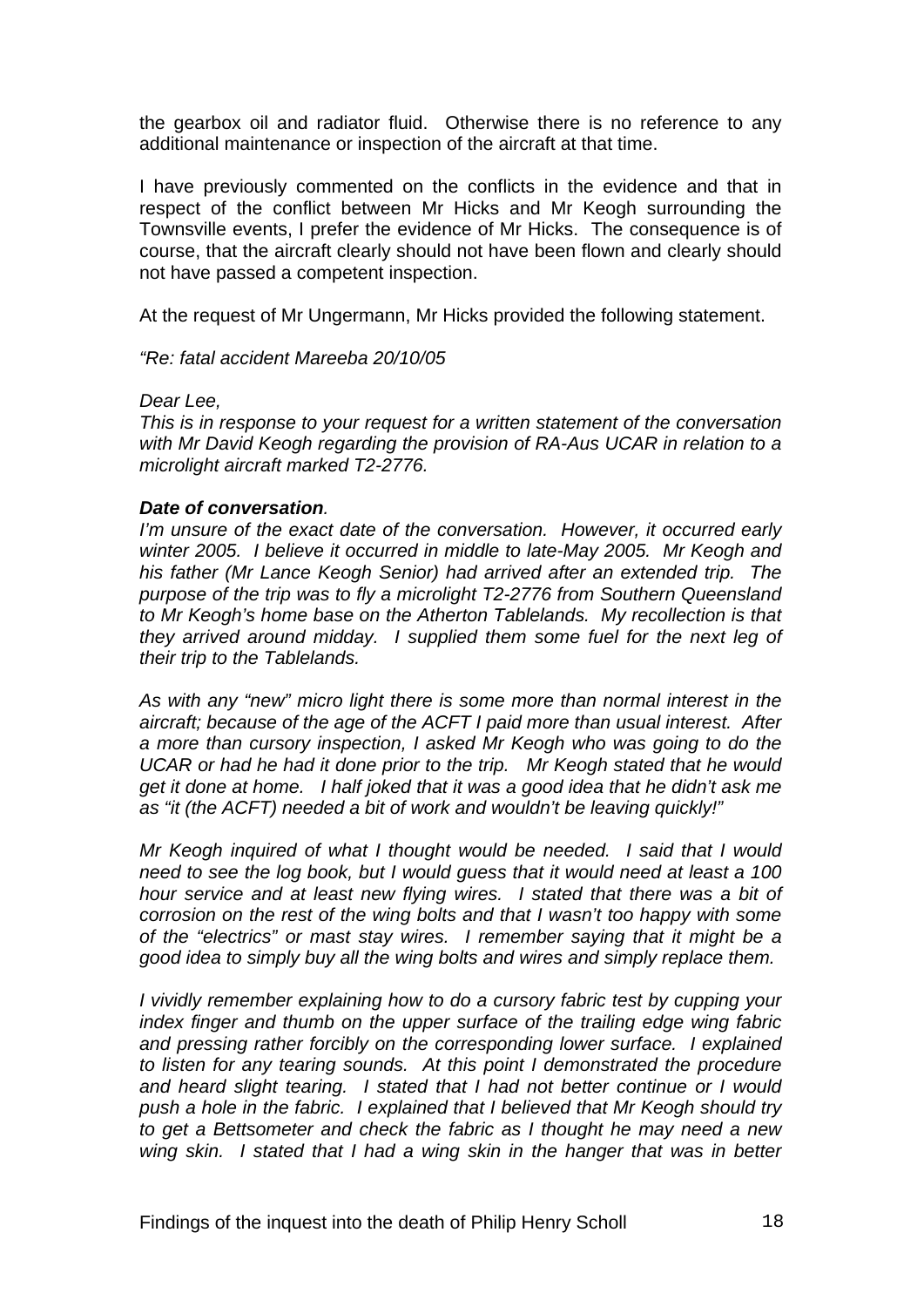*condition than the one on the ACFT. To make my point, I also explained that the skin was from an ACFT that had been involved in an incident.* 

*Because of this discovery, and because the weather on the day steadily grew more windy and I did not feel that it warranted, and was apprehensive of them continuing flying; I endeavoured to talk Mr Keogh out of continuing the FLT. As Mr Keogh intended to continue his flight, I joked that I would have to cut a hole in the wing to stop him flying. After some discussion, I successfully persuaded Mr Keogh, with a little encouragement from Mr Keogh Senior, to stay the night and proceed in the morning. The weather degraded overnight and if I correctly recollect it began to rain. Mr Keogh and his father hired a car the next day and drove to the Tablelands.* 

# *Other Parties*

*During the period that the micro light T2-2776 was hangared at Montpelier, I had a number of students who inquired as to the owner of the ACFT. (The ACFT was situated at the back of my main hangar.) I was intrigued as none were interested in buying the aircraft. Rather, all commented about the unairworthy "look" of the ACFT. (Please feel free to contact Mr Peregrine Tonking on number deleted (M) number deleted (W) to get a statement regarding his observations. Mr Tonking stated that I should ground the ACFT. I explained that I felt it was unnecessary as I understood that the owner was going to get the ACFT brought back into an airworthy state before it was flown.)* 

# *Second Conversation*

*Mr Keogh returned a few weeks later to collect the micro light. I explicitly remember asking, as is my habit because of liability issues, and because I felt and had stated that the ACFT should be trailered to Mareeba, "Are you satisfied that the aircraft is in an airworthy state?" To this, although I believe he felt I was joking, he responded that everything was okay!. After T2-2776s departure I remember being very concerned, so concerned as to ring Mr Keogh on both his mobile and home telephone when he failed to contact me as to his safe arrival in Mareeba.* 

Mr Keogh's evidence in chief may be found in the transcript of his evidence between pages 6 and 14. The evidence of Mr Hicks is strongly supported by the evidence of Mr Tonking. Mr Keogh confirmed that he and his father flew the aircraft into the Montpelier Microlight Airpark owned by Mr Hicks and because of the rainy weather, left the aircraft with Mr Hicks and returned to Atherton in a hire car. Three to four weeks later they returned with a number of friends and flew the aircraft back to Atherton. The concerns of Mr Hicks were put to Mr Keogh but he denied them. Mr Hicks had been very concerned about the condition of the aircraft, particularly the wing skin, the electrics and the wing bolts and wires. Mr Keogh denies that Mr Hicks showed him how to do the fabric test by cupping the index finger and thumb on the upper surface of the trailing edge wing fabric and pressing rather forcibly on the corresponding lower surface and that when Mr Hicks did this there was the sound of tearing fabric. Somewhat incredibly, Mr Keogh even when shown the photograph with the 'Do Not Start' placard fixed to the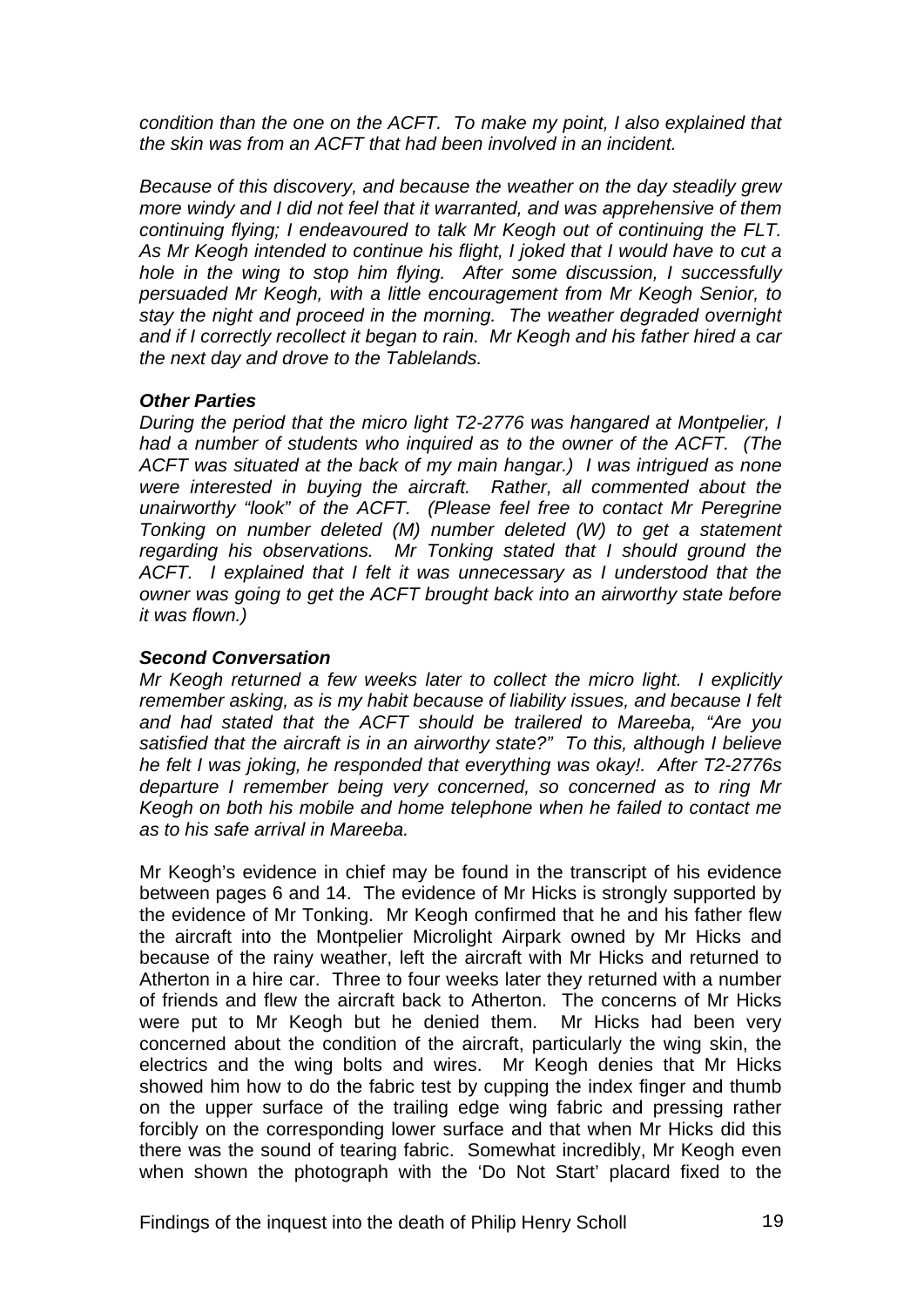aircraft denied that the placard was on the aircraft. An example of the state of Mr Keogh's evidence may be found at page 12, and 13 of his evidence.

*MR TATE: Yes. Perhaps I can just show it to your Honour. Now, can I show you that photograph, which I think is the bottom one; is that correct?-- That's yes.* 

*And it seems to be a bit of - a bit better resolution than we have in the Air Tales?-- Yes.* 

*You can see the placard that I've drawn your attention to?-- I can.* 

*And I think the words that are written on it are visible?-- Yes.* 

*And what does it say?-- Do not start.* 

*All right. Now, are you certain that there was no placard on that plane on your return?-- I'm certain, yes.* 

*Could you be mistaken?-- No, I don't think so.* 

*How do you explain the photograph?-- That could've been the - the first time that we - the night that we arrived, and it was on there.* 

*Right. But, as I understand it, you've been clear in your recollection that at no time was there a placard saying "do not start", "do not operate"?-- Not that I recall at all. I don't recall it being there.* 

*All right. Well, now, with the benefit of having a look at the photograph, could your recollection be wrong?-- I don't think so.* 

*Well, how do you explain it?-- Possibly if - if it said "do not start" that I thought that - that he just put for a reason for other people not to start the aircraft while it was - while it was in his care.* 

*All right. Well, you see, Mr Hicks tells us, and I've read out all of the various bits of pieces - I'll tender those photographs, your Honour, as well as Air Tales - and that will get a number in due course like so many other things. The problem I've got really, Dave, is this, a fair amount of time has passed since that flight; is that correct?-- Correct. Yes.* 

*And you're being asked to recall today the events of that time; is that right?-- Correct.* 

*Yes. Now, where we have a photograph that clearly indicates that it's got a placard on it, and you're telling us that you don't have any recollection, can you understand that people will be more inclined to think that the photograph is probably the better indicator of what was happening in the past?—Yes.*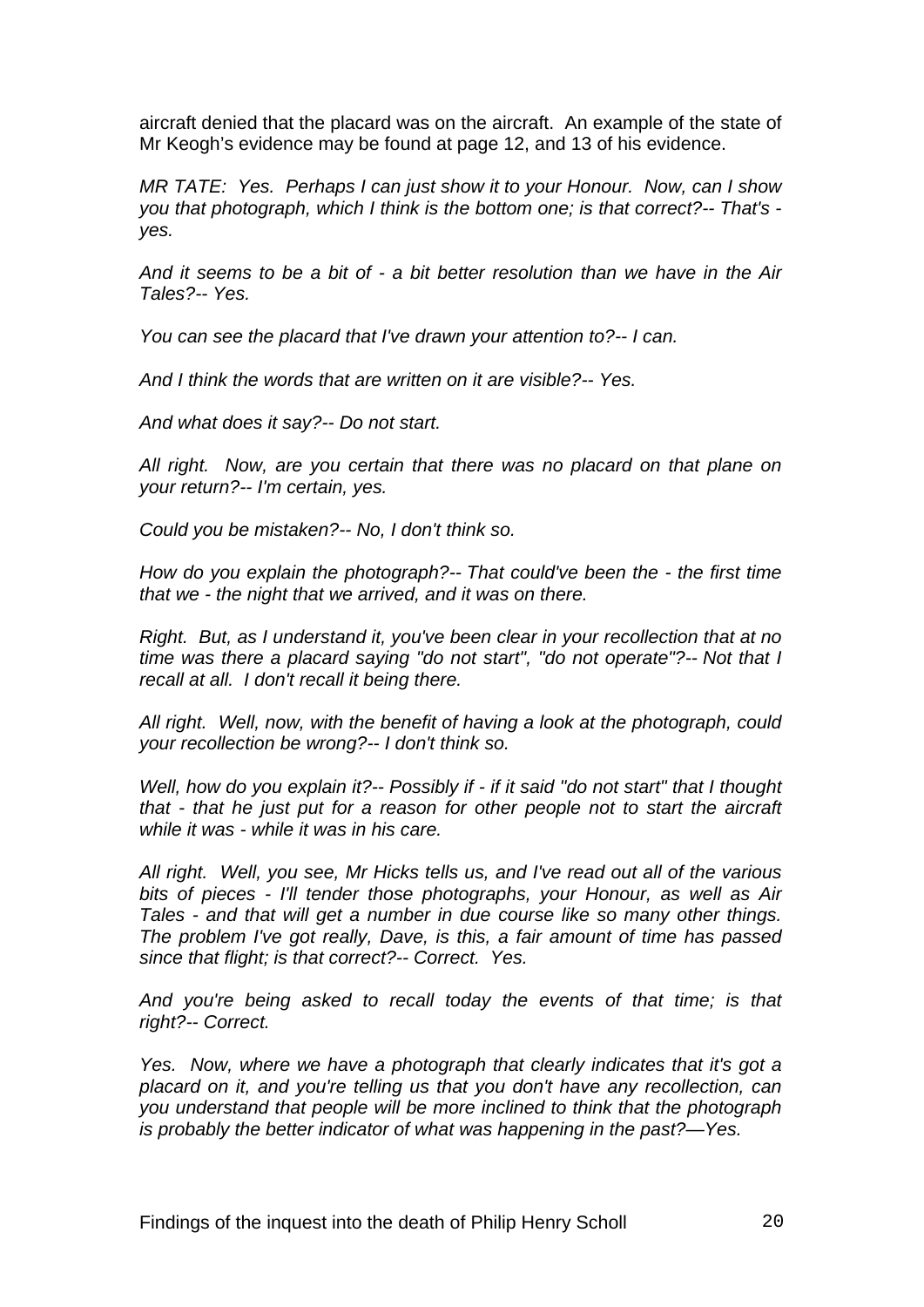The placard is clearly visible in the photographs. There can be no doubt that Mr Hicks placed the placard on the aircraft as he said for the reasons that he said. I have attempted to read the whole of the placard with the benefit of magnification however I have not been able to read the whole of the notice. Mr Hicks has provided me with a copy of the notice which reads in its entirety "Do Not Start" "This aircraft is not serviceable". The photographs which are Coroners exhibit C26 and which appeared in Air Tales are further confirmation of Mr Hick's evidence. It is reasonable I believe to find that the photographs confirm that the placard was placed on the aircraft by Mr Hicks when the aircraft was flown into his facility on 19th July 2005. In determining the occasion I have regard also to the clothing being worn by Mr Keogh and also the fact that the photograph which shows the placard is the photograph which shows Mr Hicks and Mr Keogh relaxing with Mr Keogh holding a guitar. The Air Tales caption to this photograph is *"David & Andrew having beer and sing song".* There is no evidence to suggest that there was any relaxation, beer or sing song when Mr Keogh and his friends returned to Townsville to take possession of the aircraft. Mr Cresswall gave evidence that the time spent at Mr Hicks' facility on this occasion was about two hours.

At the time of his death and at the time of the purchase of the aircraft, Philip was working at the Osborne Mine and was only able to fly the aircraft when he returned to Cairns on days off. There is no record of any particular maintenance being carried out by Philip from the time he purchased the aircraft in September and the date of the crash on the 20th October 2005. It does appear however, that Philip had purchased some parts, presumably for replacement purposes. A small 64 page exercise pad [Coroners Exhibit C21] started by Philip records "parts" "nose bracket", "exhaust springs x 6".

The 64 page exercise book also includes an envelope which I believe Philip has made a note on. That note reads: "nose, exhaust springs x 6, tie wire, exhaust grease?, radio bits and pieces, spark plugs, cover tarp 3x2m, nose channel, bolts-M8x82 and M6x42".

A box of parts that was in Philip's vehicle was unable to be located by the investigator at the time of the inquest.

It surprises me given the obvious state of the wing fabric and the cables that no one other than Mr Hicks was concerned. Philip was apparently a fastidious person. He was however in a situation where he had less than five months experience with this or any other sort of aircraft and where he had purchased the aircraft from his flying instructor. The process surrounding the purchase, inspection, and transfer of the aircraft is open to a number of criticisms. Philip as a student was able to purchase an aircraft from his instructor without any competent third party involvement. Mr Keogh had purchased the aircraft from Mr Purcell; he did not obtain an aircraft inspection report from a Level Two maintenance authority at the time of purchase. He said in his evidence that such an inspection was only required at the time of transfer. Mr Purcell believed that any such inspection was the responsibility of the purchaser. It may be that given the state of regulation both these statements are correct. It is generally understood that with the transfer or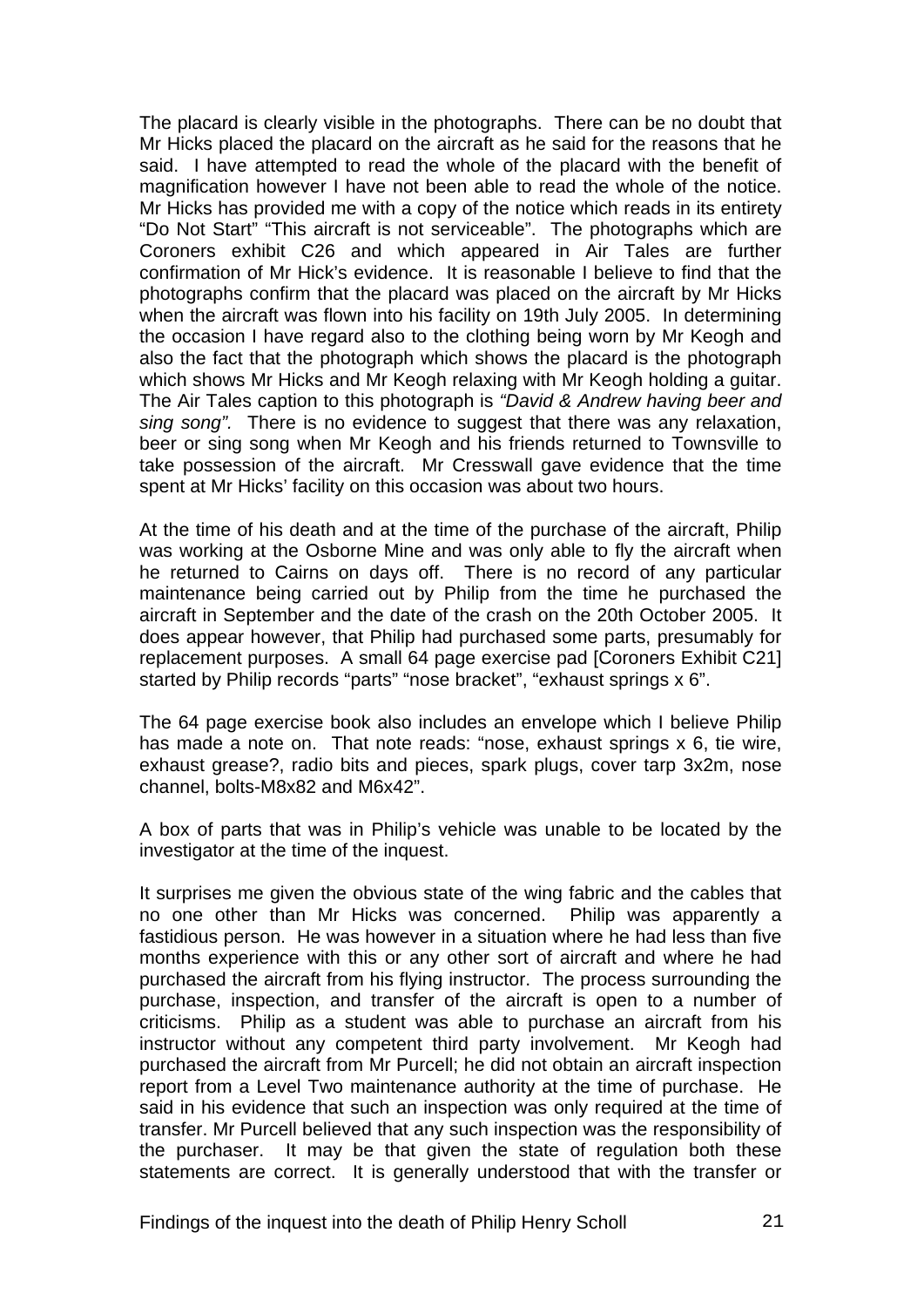sale of a registered motor vehicle the seller must obtain a safety certificate which remains in force for a predetermined period. That certificate must be obtained before the vehicle is advertised for sale. There is an obligation on the parties to a transaction for the sale or purchase of a motor vehicle to ensure that the transfer of registration is lodged within a prescribed period. Stamp Duty is payable on the transfer. Motor vehicles are of course, registered with one central registration authority. On the occasion that Philip purchased this aircraft the transfers that were affected were a transfer from the HGFA to the RA-AUS, and a transfer of ownership from Mr Purcell directly to Philip, notwithstanding Mr Keogh's ownership of it and the fact that Mr Keogh was registered with RA-AUS not HGFA at that time. The documentation has been shown to be inaccurate, and inappropriate. The whole system of transferring of microlight aircraft requires an overhaul by the authorities. My concerns in respect of these procedural aspects were put to Mr Ungermann at pages 68 to 73 of his evidence. These concerns are summarised as follows;

- 1. On the 20th October 2005, Philip was not a licensed pilot. He had at the commencement of his training on the 1st June 2005 become a student registered with RA-AUS. Officially his status had not changed. Apparently Mr Keogh completed documentation which was given to Philip for him to lodge with RA-AUS. Mr Keogh was unable to provide a copy of that documentation and the original has not been found. It was not received by RA-AUS. I would think that a proper regulatory scheme would place the responsibility of lodging such documentation on the instructor, not the student.
- 2. RA-AUS had however, received a request for passenger endorsement. Luckily an office person within Mr Ungerman's organization picked up the anomaly and as Mr Ungerman said, "Hang on a second, student pilot, passenger rating there's a disconnect there". (Page 69 transcript Ungermann). As a consequence of this anomaly Mr Ungerman contacted Mr Keogh. When reviewing the evidence and the documents I have had reference to Philip's HGFA Pilot Training Work Book. Section 13 of that workbook entitled "passenger carrying endorsement" is however completely blank.
- 3. The aircraft T2-2776 which had been flown from Goondiwindi to Atherton and which had according to the evidence been flown by Mr Keogh, his father and Philip was not registered with HGFA or RA-AUS. Philip's ultra light pilot log book records a flight on the  $8<sup>th</sup>$  and  $9<sup>th</sup>$ September 2005 (should be October) where the aircraft was occupied by both Philip and Mr Keogh. It is difficult to determine whether this was necessarily a training flight. The entry for the flight being "from Jaques to Atherton then onto Innisfail. stay overnight. Innisfail to Currimine (sic) Beach and back to Jaques". As Philip was neither licensed nor endorsed for passengers, it might however be reasonably assumed that this was a training flight. That is a training flight in an unregistered aircraft. It is difficult to reconcile Philip's ultralight pilot log book with the other documents. I have two loose sheets of paper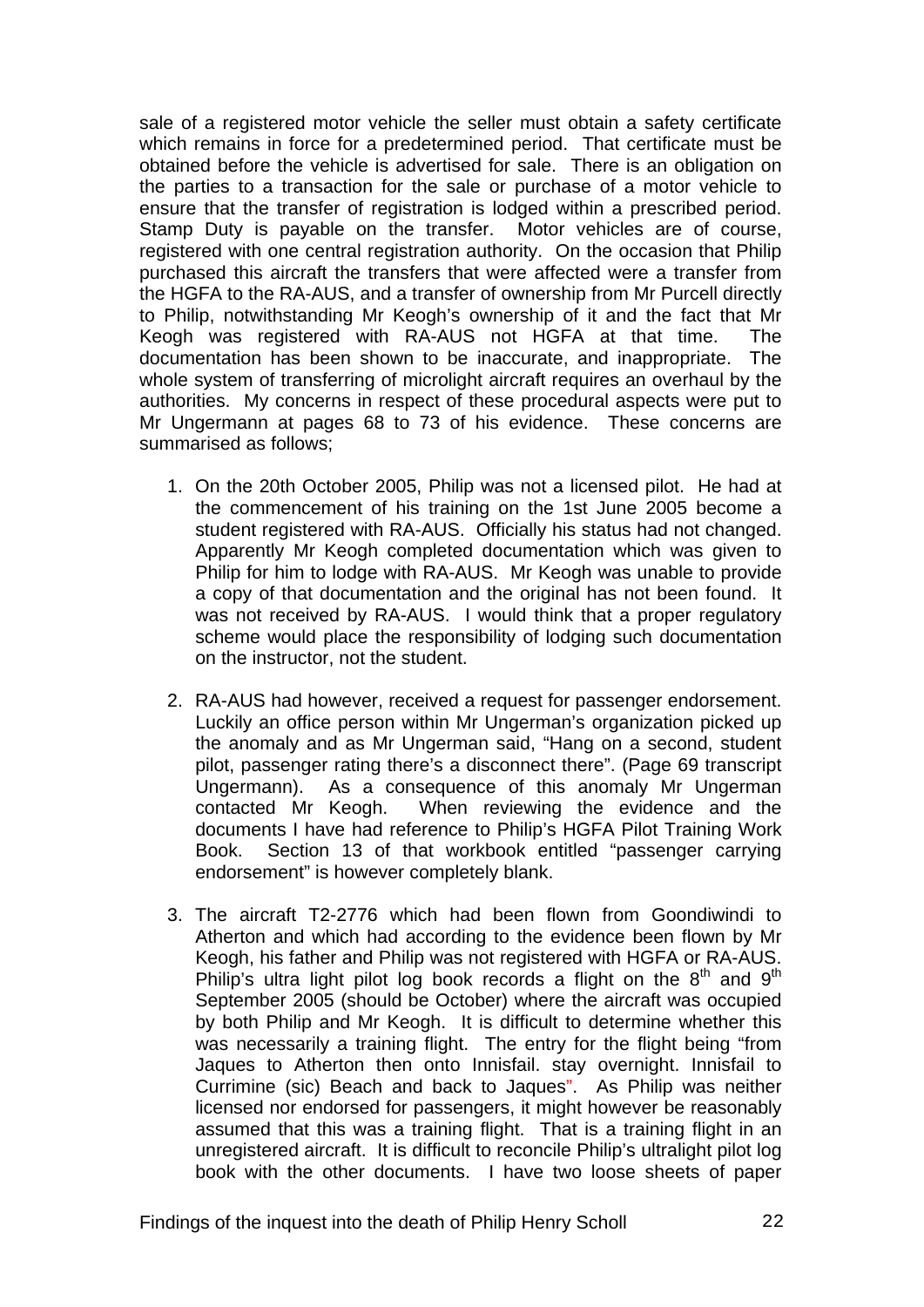entitled "Student Progress Report" the students name being Philip Scholl. There do not appear to be any entries on this document for aircraft T2-2776 and the entry on the 8th September is for .1 of an hour dual flight .9 of an hour solo flight with the endorsement "solo flightremainder of syllabus – engine off etc." The other flight record, a single sheet entitled "Hang Gliding Federation of Australia Microlight Aircraft Log" records two dual flights on the 8th and 9th October 2005. The occupants being front seat, Philip, back seat, Dave (Mr Keogh). Although on this document, the aircraft registration number is not shown it is clearly T2-2776 as the engine hours are recorded and coincide with the engine clock on Philip's aircraft.

- 4. The transfer documentation received by RA-AUS included an aircraft condition statement. This is not an aircraft condition report. Mr Ungerman confirmed that this was the form of inspection statement that was required to transfer an aircraft from one organization to the other. The system that existed in October 2005 to transfer an aircraft from one person to another did require an aircraft condition report. None was provided in the transaction from Mr Purcell to Mr Keogh to Philip. The documentation received by RA-AUS included a HGFA form that is incomplete, refers in part to the aircraft T2-2775 which is incorrect, and endorses the form to the effect that microlight registration number T2-2776 expires on the 20th June 2005. Upon registration of the transfer documentation the aircraft was given new RA-AUS registration number 324456. Although it is a requirement that these numbers are placed on the aircraft, at the time of the crash on the 20th October 2005, that had not been done. As I have pointed out in my discussion with Mr Ungerman, the transfer documentation is endorsed by the officer inspecting the documentation that the aircraft was registered. This was not the case. Mr Ungermann suggested that perhaps the officer had registered the aircraft momentarily before completing the change of ownership form.
- 5. The documentation also confirms that an aircraft condition report was received and that it was complete, when in fact it was not an aircraft condition report at all. Further the documentation confirms that the transfer form was complete with all signatures, whereas in fact the form was only signed by Mr Keogh and Philip. Information was available to RA-AUS that Mr Purcell had an interest in the aircraft (his name was on the form) but no enquiry appears to have been made of him to give consideration to Mr Keogh's possession of it. The documentation records that the "aircraft cleared for transfer" on the 13<sup>th</sup> October 2005.

The transfer documentation includes a declaration by Mr Keogh dated 6th October 2005 wherein he certifies that:

- 1. He is the current registered owner of the aircraft (He was not), and
- 2. The aircraft is in flyable condition. (It was not)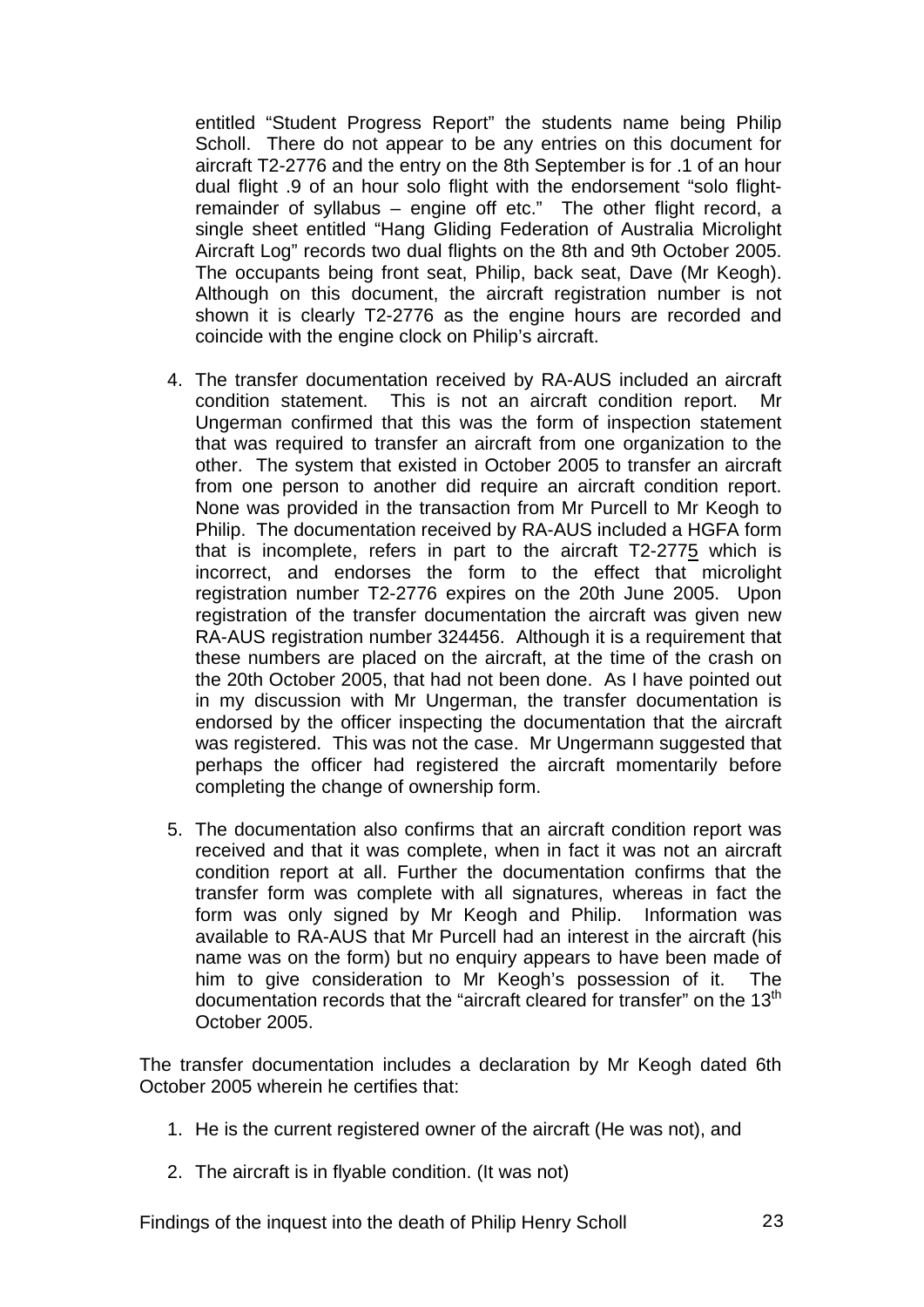As indicated above, Philip may be forgiven for thinking that the aircraft was in an airworthy condition.

The transfer documentation also included the aircraft condition statement which is one of the areas in conflict in the evidence. I find that the statement was completed by Mr Ogle as is the evidence of Mr Keogh. Mr Ogle said that he inspected the aircraft and that Mr Keogh completed the document. The document is completely inappropriate and insufficient to record the airworthiness of the aircraft. The document in fact contains a note "this is not an airworthiness report: it is a summary of condition at the actual time of transfer to the RA-AUS". It is the only evidence of any inspection that was carried out on the aircraft. It is difficult to believe that the statement prepared by Mr Ogle relates to the same aircraft that Mr Hicks was so concerned about. Mr Ogle reports that the wings, ailerons and flaps were good, that the condition of visible cables, rods and connections were good, that the skins, coverings and paintwork were good and that the aircraft was in good condition and well maintained. Mr Ogle was aware that Philip was purchasing the aircraft from Mr Keogh. As a Level Two maintenance authority I would expect Mr Ogle would be aware of the procedures for inspecting and reporting on the condition of an aircraft at the time of sale. Mr Ogle also gave evidence that there was no maintenance log to inspect as the aircraft was registered with HGFA and HGFA did not require a maintenance log. The evidence of course, contains documentation of three maintenance logs or schedules to which I have already referred, two of which are published by the HGFA and one by AirBorne Wind Sports.

During my review of the evidence I have had reference to document tab 95 of my brief. This is an ultra light aircraft condition report of unknown author. As a result of my inquiry to Constable Howlett, Mr Hicks has confirmed to me that this document was prepared by him in respect of Philip's aircraft to show the way that he thought a condition report for that aircraft should have been completed. It includes comments such as, "Comment on the aircraft's flight manual and its completeness highlight any deficiencies – unsatisfactory", "air frame coverings for strength wear and damage – unserviceable", "Comments – all fuselage cables should be replaced and luff-lines". "Comments – ACFT in general in poor condition". "Comment here on the general condition of the aircraft. For example, was the aircraft complete, fully rigged and did it appear to be in flyable condition. If not, what was the state of the aircraft – unsatisfactory". Effectively, Mr Hicks in the preparation of this aircraft condition report concludes that, "This ACFT should be considered unairworthy until the cables and the wing fabric have been renewed".

Mr Ogle's evidence confirms that RA-AUS was very concerned about his professionalism in carrying out inspections and in fact wrote to him and informed him that RA-AUS would not be recognising further work conducted by him as a Level Two maintenance authority until such time as RA-AUS was satisfied that he had shown cause for his actions. As a consequence of this correspondence Mr Ogle responded to RA-AUS raising his own concerns about the professionalism of that organization. He then resigned his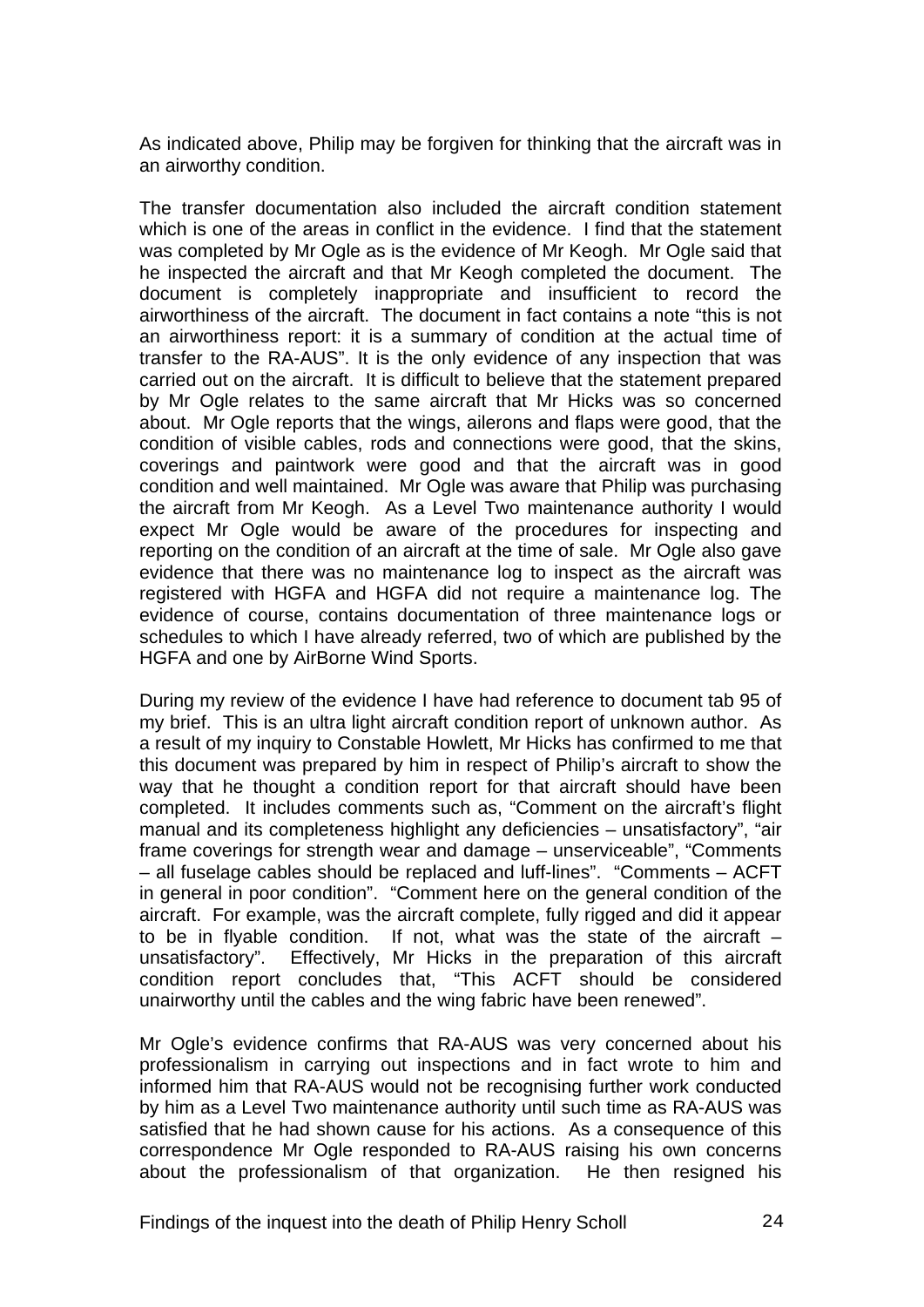membership with RA-AUS and joined the HGFA. It concerns me that Mr Ogle was able to maintain a Level Two maintenance authority when he clearly, by his actions, was not competent to maintain that authority. His casual attitude to the inspection of the aircraft, his inability to accept responsibility for completing the report (indicating in evidence that Mr Keogh had completed the document) and the evidence of Mr Stockdale of various incidents that had occurred in the Northern Territory, only add weight to my suspicions that the recreation aviation industry is more concerned to promote an image of affordable flying rather than an image of air safety consciousness. There is no evidence that Mr Ogle was, at the time he prepared the aircraft condition statement, engaged in a profession or trade. He was a Level Two maintenance authority but he did not charge for any services provided. As he said in evidence, "It never was my living it was my sport". Mr Ogle theorised that the crash was caused by Philip colliding in-flight with a tree. He also gave evidence that there was bark and sap around the point of the break on the wing. There is no other evidence at all that there was any bark or sap around the point of the break on the wing and my own observations failed to show me any such material. There was some bark staining on the wing fabric. Mr Ogle's suggestion that the crash was caused by Philip hitting a tree in mid-flight is inconceivable and is totally inconsistent with the evidence including the fact that the left wing tip was located some 80 metres from the crash site.

#### **TRAINING**

Philip commenced his training in microlight aircraft flight with Mr Keogh on 1st June 2005. He became a member of RA-AUS. I have different competing flight or pilot log books. Coroners Exhibit C39 is the ultralight pilot log book for Philip Scholl which commences with the first entry on 1st June 2005. The second record that I have is two loose pages headed "Student Progress Sheet- Philip Scholl" the first entry being the 1st June 2005. The third document is a single loose leaf sheet entitled "Hang Gliding Federation of Australia Microlight Aircraft Log" the first entry being on the 26<sup>th</sup> September 2005. Other training documentation includes the Hang Gliding Federation of Australia pilot training work book which does not record flight times but is more in the form of sections which are then divided into numbered questions to which the student must offer an answer. These various sections are to be completed, dated and checked by the training instructor. Twelve of the sections have been apparently completed by Philip. The first three are endorsed or initialled by Mr Keogh as having been checked. The final sections to be completed by the instructor to show the student's level of competency are blank. The final document that is in evidence in respect of training is eleven loose pages of document entitled "syllabus of flight training – weight shift microlighting".

It is not easy to gain an idea of Philip's level of competency particularly in respect of emergency situations from this amalgam of training material. Ms Spriggs and Mr Smith spoke of Philip's nature and character and said that he was a careful and safety conscious person. Mr Keogh said that Philip was easy to teach and was a natural pilot who went solo at about 12 hours. He said that he had covered all the requirements with Philip and that he had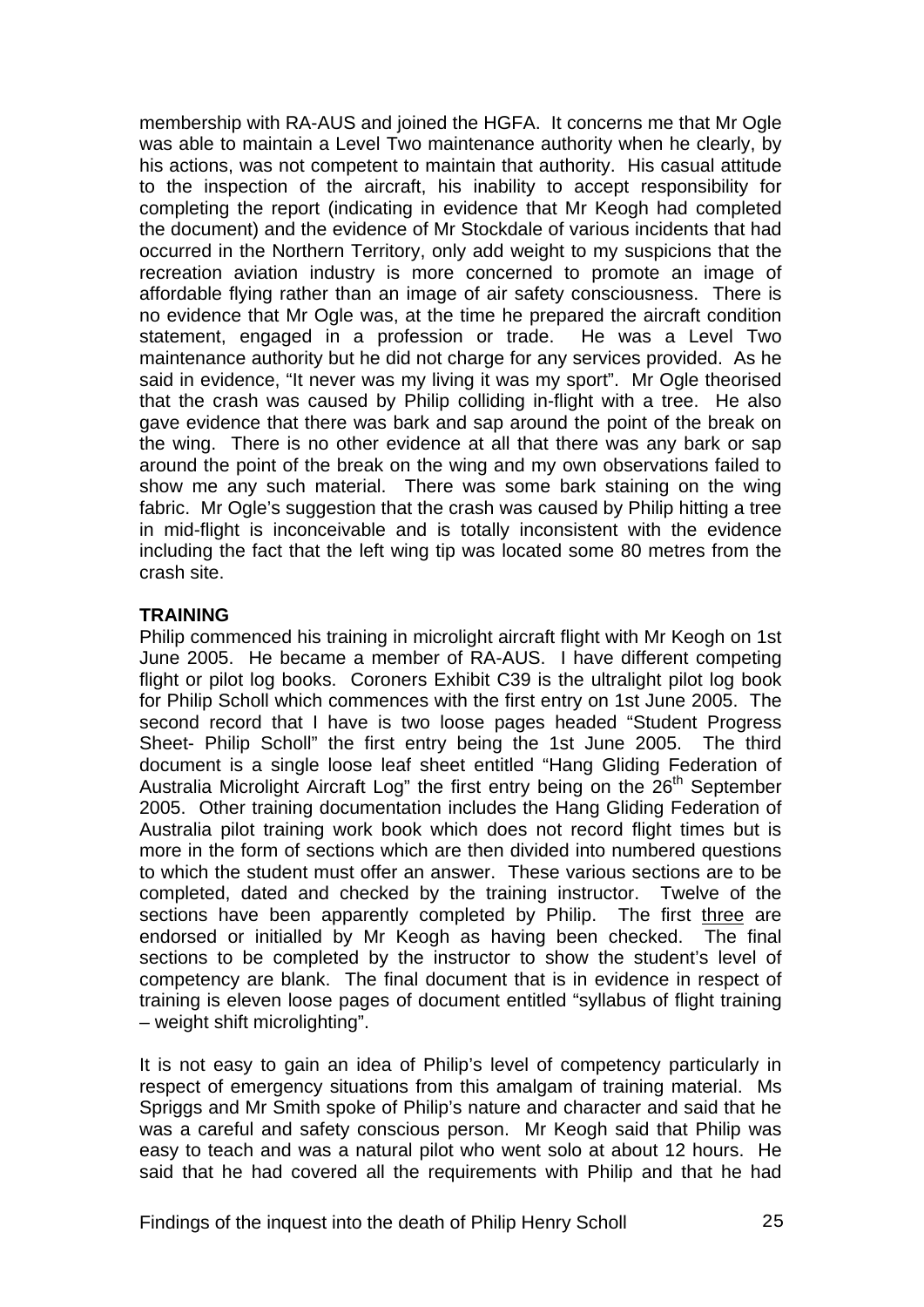passed with 100 percent. He said that Philip didn't develop any bad habits. It would be desirable if CASA and the Recreational Aviation Administration Organisations ("RAAO's") endorsed one training syllabus and recording documentation.

Some criticism was levelled at Mr Keogh at the inquest because of the training record keeping. I assume that there are other published documents relative to training to which the trainer and the student have reference. A serious criticism was made in respect to the document "syllabus of flight training –weightshift microlighting". This document is a record of the progress of the student through various modules of the training syllabus. It is difficult without explanation to understand how the document is to be read and completed. The document contains no information on tumbling. It does include a section on stalling and another section on turning and a section on emergency procedures. The criticism of Mr Keogh in respect of this document is that it is meant to be acknowledged with a signature by both the student and the chief flying instructor. The document records a number of initials by Mr Keogh on the first two pages and a fair percentage of initials by Philip. There are a number of areas including most of the area on stalling where Mr Keogh has initialled all of the criteria and Philip has initialled only two. There are other areas where Mr Keogh has initialled some or all of the criteria and Philip has initialled some or none. The area entitled "emergency procedures" contains six criteria of competency. All six have been endorsed by Mr Keogh. **None** have been endorsed by Philip. The remaining pages of the document are either **completely blank**, or contain some pencil marks and are endorsed not by initial in the individual criteria section but by elongated signatures and initials along the length of the page. **Philip has not endorsed any of those pages**. The obvious criticism which is levelled at Mr Keogh is of course that these competencies had not been completed by Philip, and that Mr Keogh had, subsequent to the crash, endorsed the documentation as if it had all been taught to Philip. Although the signing of the sections by an instructor before a student has done so is inappropriate and raises the suspicion mentioned, there is no evidence upon which such a finding could be made.

The completing of a document by a chief flying instructor without the student completing and endorsing the document must surely be of concern to those who are charged with regulating pilot training in Australia. These areas which have not been endorsed by Philip include stalling, circuit planning, approach and landing, emergency procedures, an understanding of various aeronautical terms, relationship of a number of factors in the production of lift and drag by an aerofoil, the relationship of a number of factors concerning airspeed, wing strength, ground speed, stall speed, G loading etc, an understanding of the primary controls and how they should be used, stalling, take off, approach and landing, aircraft maintenance, rules and procedures, meteorology, soaring strategies, emergency procedures, airmanship, WM specific.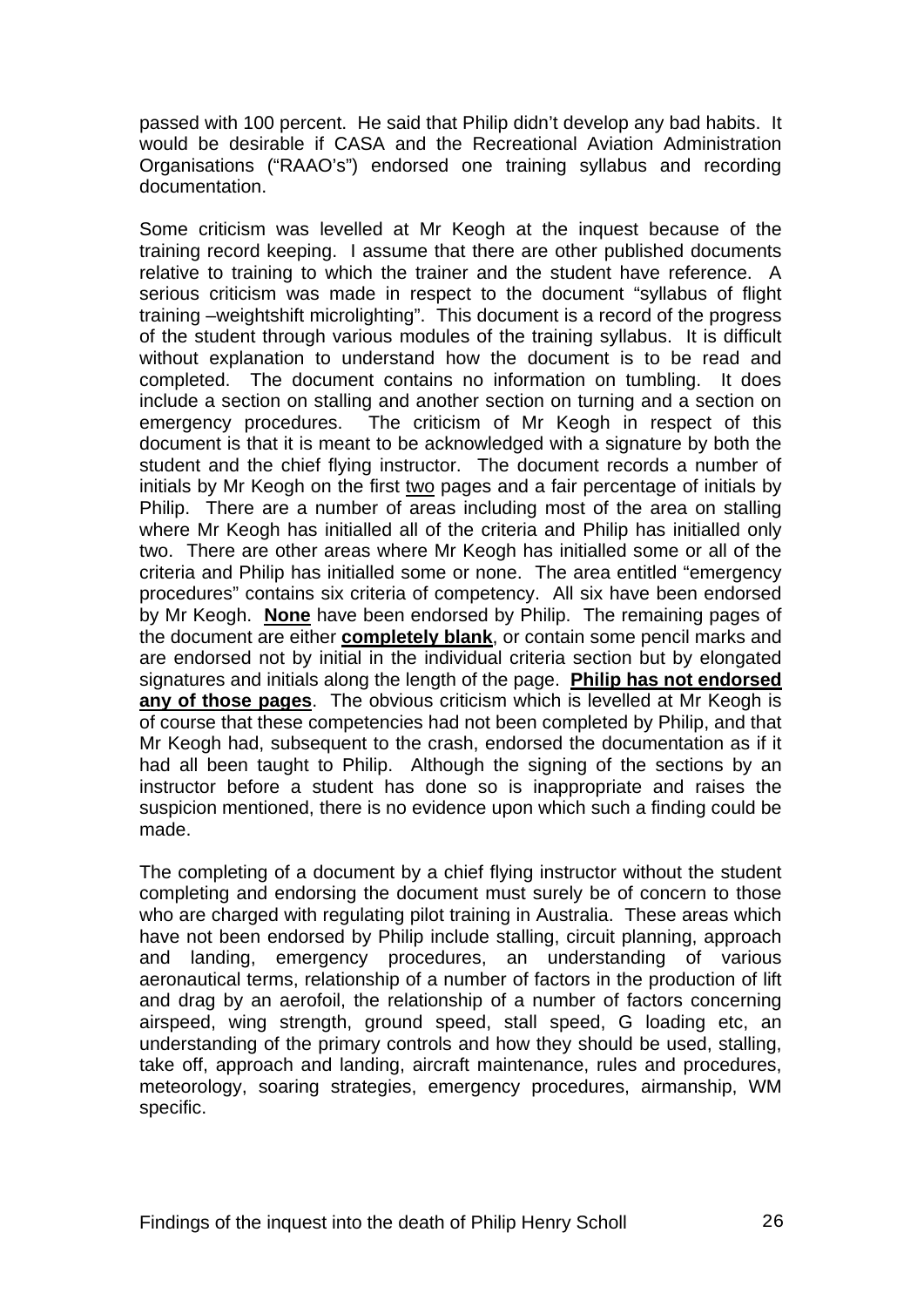The HGFA Pilot Training Workbook contains a number of responses to questions in which Philip has shown some knowledge of the stall phenomenon. For instance;

1.7 – Define a stall – When the angle of attack on an aerofoil becomes too steep, smooth airflow over the wing is lost, this results in a reduction of pressure which produces the major part of lift.

 $1.8$  – When does a stall occur – If airspeed is too low, the angle of attack becomes too steep, two thirds of lift will be lost. Angle of attack >15 degrees (or stall angle).

1.9 – How can the stall be avoided - Maintain airspeed sufficient to keep the angle of attack below stalling speed.

1.10 – How does a stall effect pitch – In a stall a aircraft will be pitch up. On stall the nose will drop and airspeed will start to increase.

1.11 – How does a stall effect roll – In a stall the aircraft will have a tendency to roll less easily.

1.12 – How does a microlight recover from a stall – The nose will drop, the microlight will increase in airspeed, when flying speed is reached, normal flight can be resumed also washout.

2.2 – How is a stall related to angle of attack and washout on a microlight wing – Too steep an angle of attack will cause a stall but the wing tips will washout and keep producing lift.

2.3 – What happens to lift, drag and airflow over the wing as the angle of attack increases – Will partially increase lift but substantially increase drag. The airflow over the top of the wing is also increased.

2.4 – How do the following effect stall speed:

a) Flying at MTOW (Maximum take off weight) – The more weight the more speed required. (Here also Philip has made an arrow referring to a text "Cosgrove p37 and p35")

b) Turning with 45 degree angle at bank – Stalling speed increases

2.5 – Why does a weightshift microlight wing recover from a stall – Outer tips of the wing in a stall washout and maintain lift, the nose will drop, airspeed will increase.

2.19 – What is a high speed stall, why does it occur and when could it occur in a microlight – When diving at a fairly high speed and you decide to pitch up the aircraft for a moment continues on a descent. This can create an excessive angle of attack. There should not be a problem for a microlight.

3.1 – What is the effect and recovery procedure from the following situations;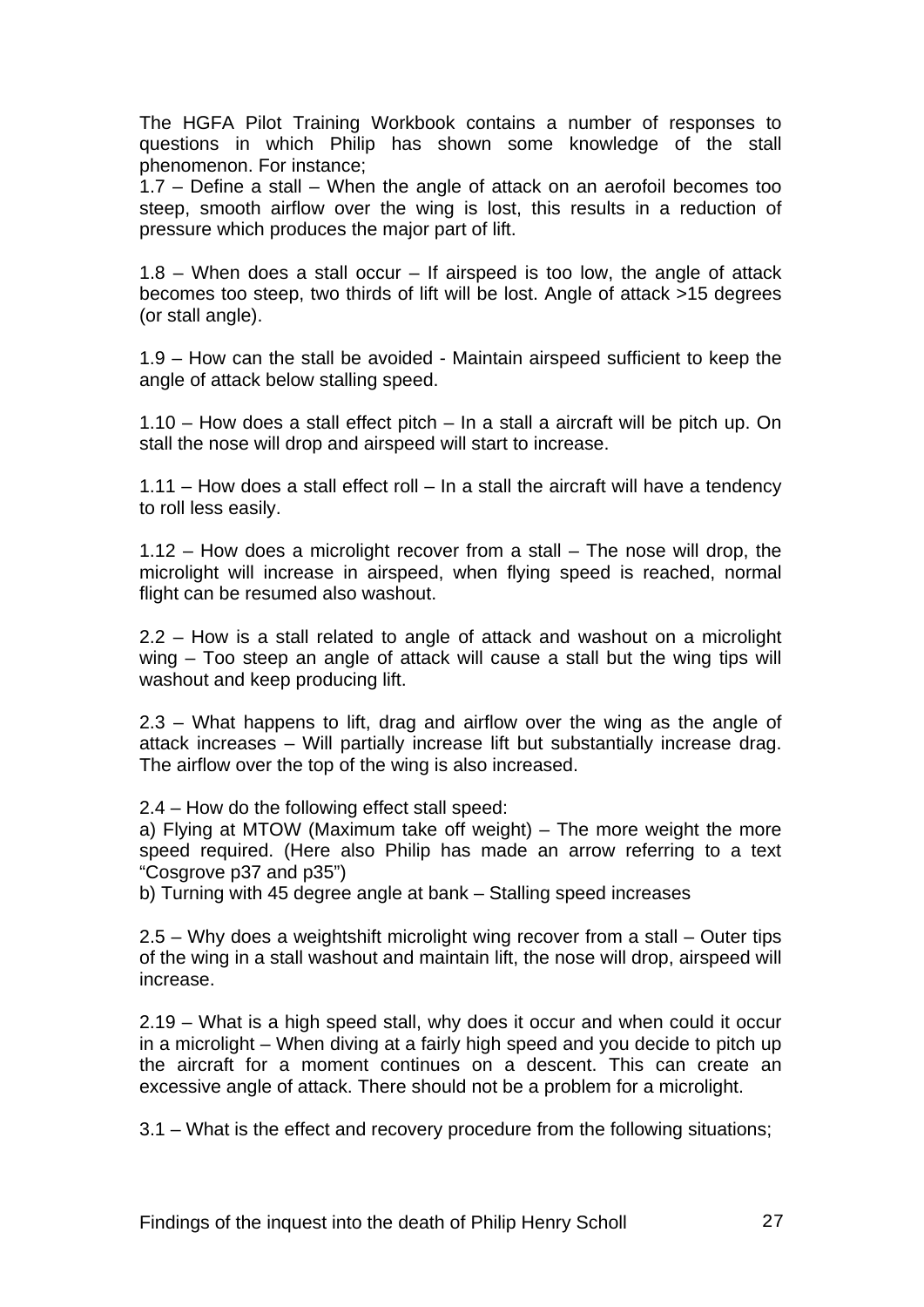a) a stall from straight and level flight – nose will drop, airspeed will increase. Keep control bar forward until flying speed is reached then bring control bar back to trim position.

b) a stall from a nose high unusual attitude – As above.

c) engine failure at 30/agl after take off – Loss of speed. Pull control bar in to maintain high speed, land directly ahead on runway.

d) engine failure at 200/agl after take off – As above.

e) engine failure at 2000/agl – loss of airspeed aircraft will start to descend. Maintain best glide angle, take evasive action to land at an appropriate emergency landing site.

f) a spiral dive situation – use control bar to roll wing level.

(It does appear to me that Mr Keogh has written in this section "raise nose attitude")

This information does not assist me in determining whether Philip was competent in these criteria. I can only assume that his responses to the questions were checked by Mr Keogh and that his understanding of the concepts was correct. The items that I have referred to are located in parts one, two and three and are the parts which have been checked and initialled by Mr Keogh.

As a consequence of my reviewing the training documentation, I must have concerns whether Philip's training was comprehensive and adequate. It would appear that Philip was competent to the extent of his knowledge. It is inconceivable to me that a person could in such a short time, with such a minimal amount of theory training and with as little as 20 hours flight training be licensed as a aeroplane pilot. The other three training documents record flight times. The Student Progress Sheet records times between the 1st June and the 8<sup>th</sup> September, 2005. The Hang Gliding Federation of Australia Microlight Aircraft Log records times between the 26th September and  $10<sup>th</sup>$ October 2005 and the Ultralight Pilot Log Book records times between 1st June and 10th October 2005. In respect of this last document it is I think clear, that the last three entries,  $7<sup>th</sup>$  September,  $8<sup>th</sup>$  September and the 10<sup>th</sup> September should in fact be references to the  $7<sup>th</sup>$ ,  $8<sup>th</sup>$  and  $10<sup>th</sup>$  of October, 2005.

I have had some difficulty trying to reconcile these documents, the purpose of which would be to determine the actual flight hours that Philip had amassed prior to the crash, the number of dual flight hours that Philip had prior to being allowed to fly solo and the number of solo hours that Philip had flown. It may be that other authorities may wish to construct a proper spreadsheet of these documents to determine those questions. I did pursue these matters with Mr Keogh at pages 89 to 92 of the transcript of his evidence. As I pointed out to Mr Keogh, 12.1 hours plus 5.4 hours does not add up to 19.5 hours. These are not matters that I intend to dwell on here now, but these records should be scrutinised by the appropriate authorities, not only to determine whether or not Philip may or may not have had the requisite flight time before being qualified as a pilot, but also to determine the extent of which aircraft T2- 2776 was used in flight and as a training aircraft while it was unregistered.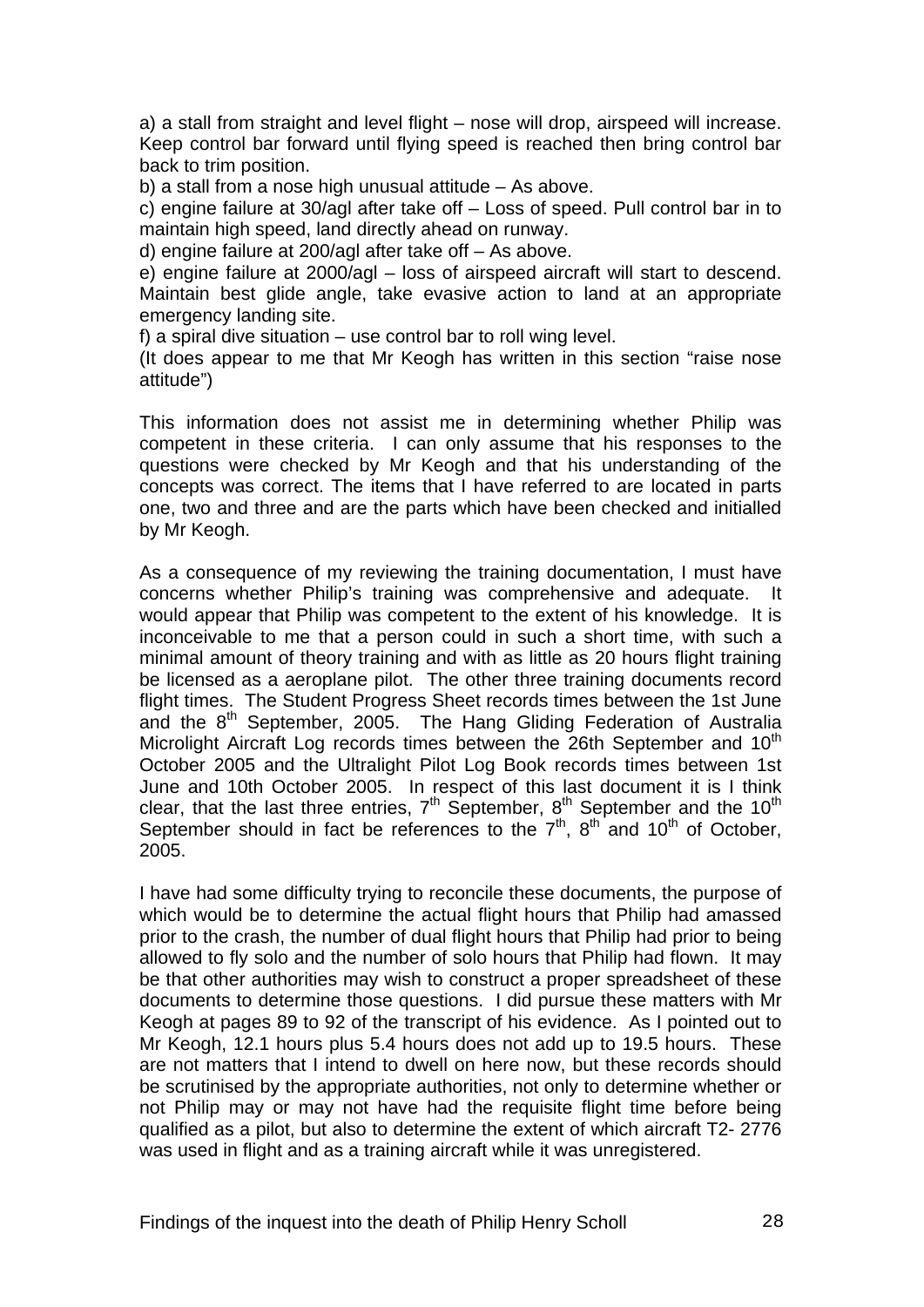So far as my assumption that the entries for the  $7<sup>th</sup>$ ,  $8<sup>th</sup>$ ,  $9<sup>th</sup>$  and  $10<sup>th</sup>$  of September 2005 should be entries for the  $7<sup>th</sup>$ ,  $8<sup>th</sup>$ ,  $9<sup>th</sup>$  and  $10<sup>th</sup>$  of October 2005, a suggestion that Mr Keogh rejected, the entry in the Ultralight Pilot Log Book records these dates as September; the entries occur after all of the entries for September, the last being the  $26<sup>th</sup>$  September and the document, Hang Gliding Federation of Australia Microlight Aircraft Log records the Innisfail excursion on the  $8<sup>th</sup>$  and  $9<sup>th</sup>$  of October 2005. I therefore believe that evidence supports a finding that reference should in fact be to October, not September.

# **WEATHER CONDITIONS**

It appears that there were no adverse weather conditions that would affect flying on the  $20<sup>th</sup>$  October 2005. Mrs Jaques observed Philip to take off at about 7am while taking her early morning walk. She made no comment about any adverse weather conditions. Mr Keogh, Mr Jaques and the search and rescue helicopter all flew on the day in question. There was no suggestion that there were any adverse weather conditions.

The Australia Government Bureau of Meteorology documentary evidence is divided into data from a number of weather stations, those being the Mareeba Airport, the Walkamin DPI, the Atherton Shire Council and the Kairi Research Station. The Mareeba Airport weather station reports that at 7am the wind was from the South West at a speed of 2km gusting to 8km, the air temperature was 20.3 degrees Celsius. At 8am this weather station reported that winds were calm with gusts of up to 5km per hour. The air temperature had increased to 22.6 degrees Celsius. The highest winds recorded were around 2pm where the wind was from the North, North, East at 22km per hour, gusting to 31km per hour. Air temperature had risen to 30.6 degrees. The daily maximum wind gust was 31km per hour from the North North East at 3.45pm. The other weather stations reported similar conditions. The Walkamin DPI recording at 9am, horizontal visibility of 50000 metres and one okta's cloud cover. It appears that there may have been some rain around the area, the Mareeba Airport Station recording 30.2 millimetres of rain to 1am on the 20th October 2005. The document RAA Accident Investigator Check List being at tab 89 of my brief is not dated or authored, however, it notes in section 12 "Nil significant weather/verbal reports indicate it was a perfect flying day". This document also records in a number of instances that this aircraft was not serviceable prior to take off and in (s13) concludes that in "this ACFT should have been grounded as unairworthy prior to the accident". I expect that this document was completed by Mr Hicks or Mr Ungermann from RA-AUS.

# **REGULATIONS**

Civil air operations in Australian Territory are regulated by the *Civil Aviation Act 1998*. CASA was established on the 6th July 1995 as an independent statutory authority by an amendment to the *Civil Aviation Act 1998.* Under s.9 of the Civil Aviation Act CASA has the primary function of conducting the safety regulation of civil air operations in Australian Territory and is required to regard the safety of air navigation as the most important consideration in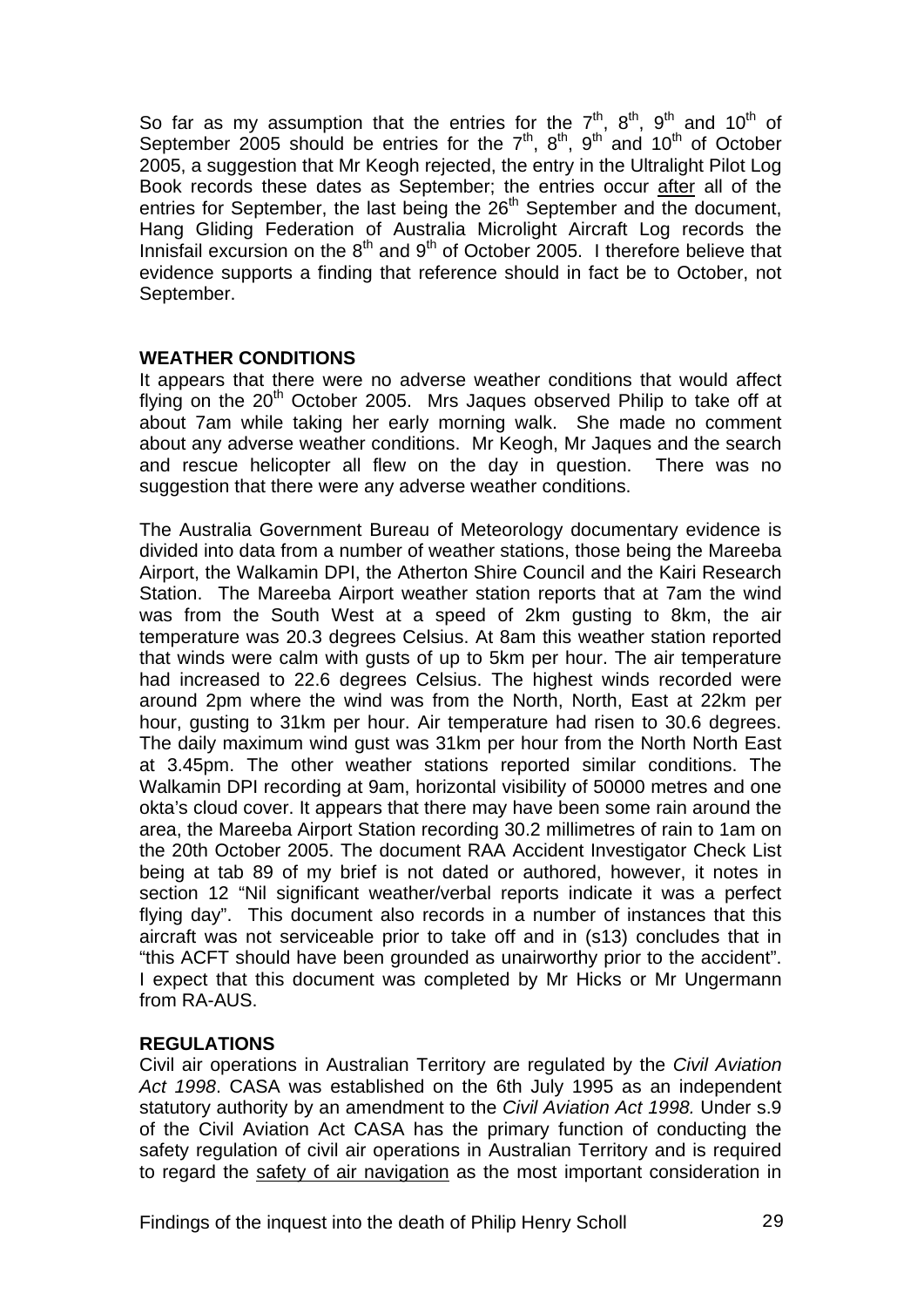the exercise of its powers and the performance of its functions. The *Civil Aviation Regulations 1988* and the *Civil Aviation Safety Regulations 1998* developed under the Civil Aviation Act, provide for general regulatory controls over air navigation safety. The Civil Aviation Act and regulations allow CASA to issue Civil Aviation Orders on detailed matters of regulation.

The November – December 2006 Flight Safety Australia Magazine at page 25 carries an article entitled "Right Stuff". It reports on a change of attitude and some simple marketing techniques that have turned the Shepparton Aero Club around. Although used in a different context, I believe the sentence "it should not make any difference whether it is a microlight or a multi-engine jet – you are still a pilot" is correct. It makes no difference whether you fly a microlight or a multi-engine jet, the regulatory framework that applies to the training of pilots and the maintenance of aircraft, should be of sufficient quality to ensure the safety of those within and those outside of the industry. It should make no difference whether you are a microlight pilot or a multi-engine jet pilot or instructor, you should observe the Civil Aviation Regulations and the organizational rules that apply to you.

It is regrettable that the RA-AUS article on the regulatory framework for RA-AUS as published by it in "Fly Light" (tab 42 of my brief) should start with the words, "It is boring, perhaps even mind numbing, to attempt to interpret all the regulatory material to which all recreational aviators, including RA-AUS certified pilots, are currently subject – presuming you can first find all the applicable rules and regulations; there is quite a load of it". This negativity would not instil enthusiasm into those who are about to engage in the task of locating and understanding the way that the Civil Aviation Act and Regulations apply to their intended flight activities. I have borrowed several passages from this article in an attempt to set out something of the regulatory framework.

"*Australian Ultralight Aviation, in common with all other forms of civil aviation, is subject to several levels of government regulations and rules. The prime enabling legislation is the Civil Aviation Act 1988 which is "…..an Act to establish a civil aviation safety authority (CASA) with functions relating to civil aviation, in particular to the safety of civil aviation, and for related purposes. The main object of this Act is to establish a regulatory framework for maintaining, enhancing and promoting the safety of civil aviation, with particular emphasis on preventing aviation accidents and incidents."* 

*"Thus CASA has the function of conducting the safety regulation of civil air operations in Australian Territory, in accordance with this Act and the Regulations.* 

*The regulatory tier below the Act contains the wide – ranging civil aviation regulations [CARs]. The CARs are the responsibility of CASA but new or amended CARs must be approved by parliament before they can become effective - as do the CAOs. The level below CARs contains the civil aviation orders [CAOs] which were intended to amplify the Regulations contained in CARs or – as demonstrated in Section 95 CAOs – provide exemptions to*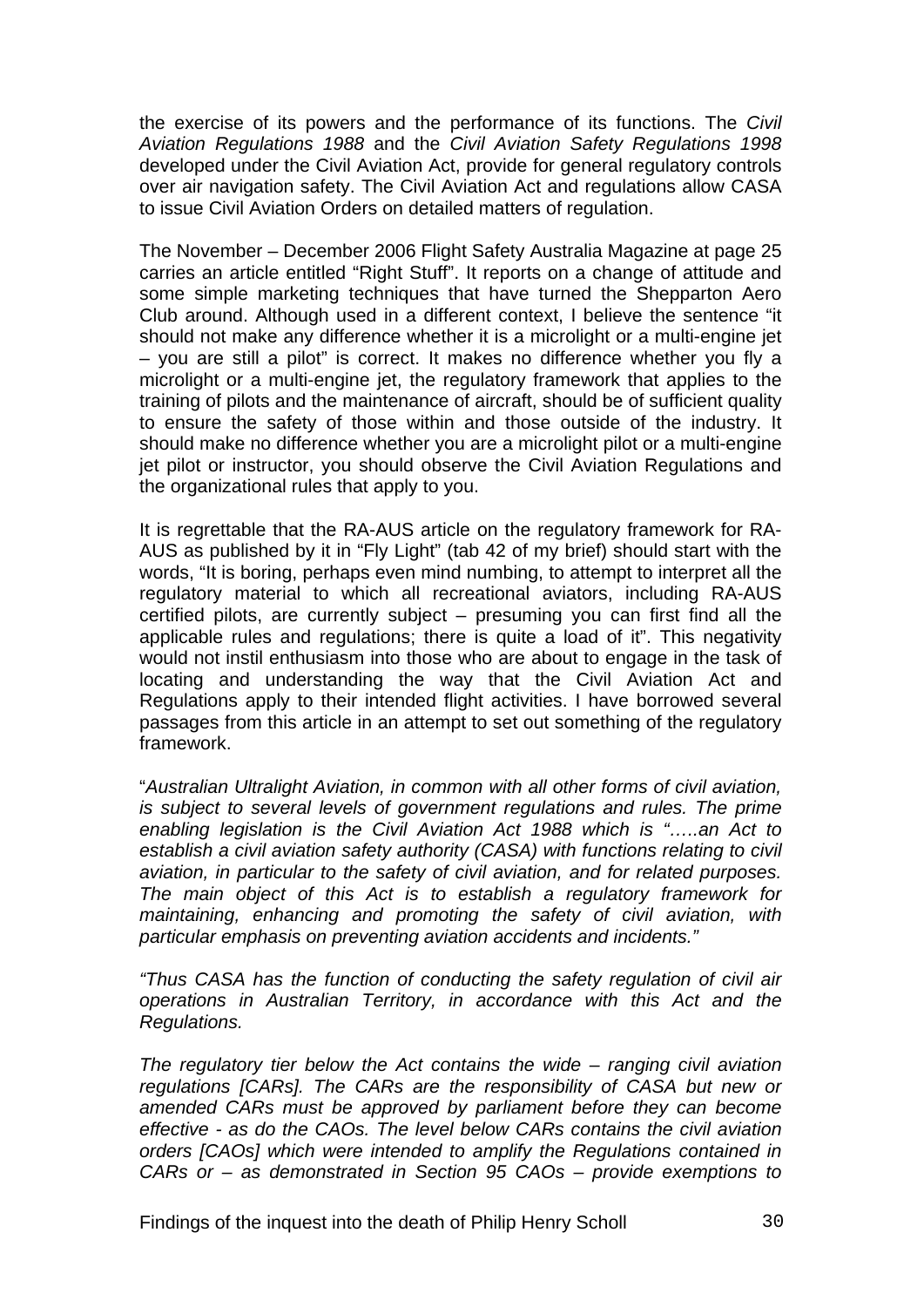*some provisions of the CARs. However, over the years the CARs and CAOs have become somewhat of a mess; where they are in conflict, CARs take precedence over CAOs. CASA believes that they are "….overly prescriptive, ambiguous, disjointed*, *too reliant on exemptions, and difficult to interpret, comply with and enforce".*

Whether these final comments relate to CARs or CAOs, I am not certain however, this passage from RA-AUS "Fly Light" certainly sounds like an indictment on the regulator that its regulations are too complex and difficult for people to understand.

*"Since 1994 or 1995, CASA has been in a process of reviewing and rewriting all of the CAR and CAO legislation in the form of Civil Aviation Safety Regulations [CASRs]*."

I am not informed of the progress of the review process. RA-AUS is part of the consultation with the aviation industry participating via the standards consultative committee.

*"The F.A.R (Federal Aviation Regulations) parts (Australia will move to a F.A.R style regulatory system) of particular interest to RA-AUS are;- Part 21-35: Aircraft certification and airworthiness standards Part 42: Aircraft maintenance Part 47: Aircraft registration Part 61: Certification of pilots and instructors Part 91: General operating and flight rules Part 103: Sport and recreational aviation operations Part 149: Recreational aviation administration organizations"* 

These areas are similar to areas of concern that I published in the notice of inquest in these proceedings. According to the RA-AUS Fly Light article, "some parts have been implemented and parts 103 and 149, which are of most interest to ultralight aviation, may be concluded late 2007/early 2008. Parts 103 and 149 are an example of how CASA is moving its classification system from a purely operation based scheme to a more contemporary risk orientated activity based system".

It is not my function to try to prepare a full commentary on the regulatory framework of the aviation industry. So far as these proceedings are concerned, I have been referred particularly to Civil Aviation Order 95 subsection 32. The RA-AUS article to which I have been referring, further advises "three CAOs provide ultralight aviation with the necessary operating exemptions from some sections (listed within each CAO) of the regulations but, of course, all other CARS, CASRS and CAOs apply to RA-AUS registered aircraft and RA-AUS certificated pilots. These three exemption CAOs are CAO 95.10, CAO 95.32 and CAO 95.55. It is expected that with the implementation of CASR part 103 and part 149, these three CAOs will be rescinded but their intent will be incorporated partly within the two CASRS but chiefly as rules/requirements/procedures within redrafted RA-AUS operations and technical manuals".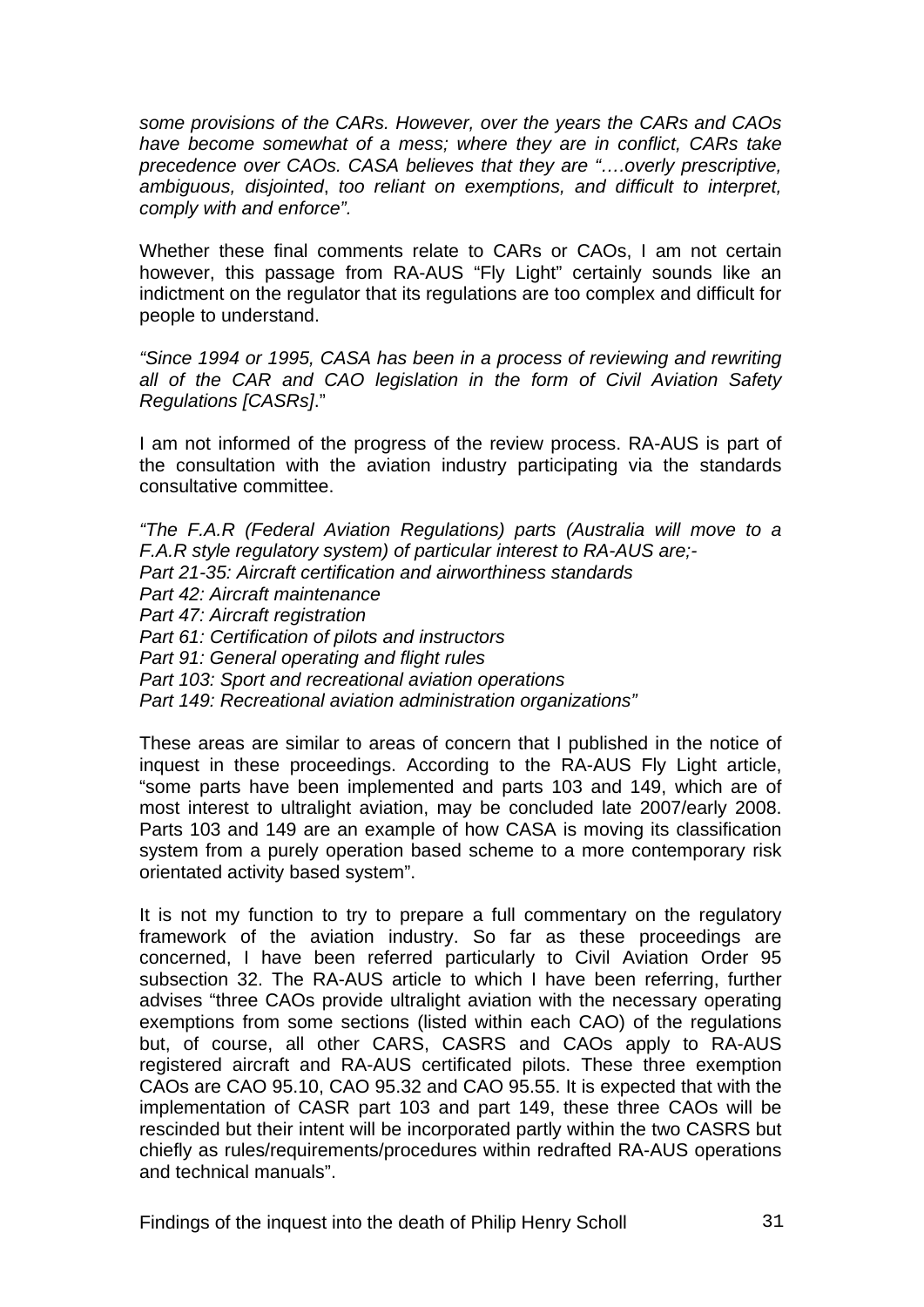The Fly Light article further advises, "if the conditions set out in CAOSs 95.10, 95.32 or 95.55 are complied with in relation to an aeroplane to which each CAO applies; the aeroplane/pilot is exempt from compliance with the following parts of the regulations and a few individual regulations. In most cases the exemption from the part or an individual regulation is replaced to some extent by rules or requirements stated in the RA-AUS operations or technical manuals. Failure to comply with the rules/requirements of the manuals renders the exemptions null and void thus the exemption regulations below and associated penalties become immediately applicable". Thereunder is a list of exemptions common to CAO 95.10, 95.32 and 95.55. This list is somewhat different to the exemptions actually set out in the CAO 95.32 that is tab 40 of my brief. It may be that the RA-AUS article is much more contemporary than the copy of the CAO that was provided to me. That copy of course may have been relevant to the regulation as of the time of the crash.

Reference has been made to the RA-AUS (Australian Ultralight Federation) procedures manual. The RA-AUS operations and technical manuals comprise the RA-AUS procedures manual. I have been provided with a copy of both of these documents. Mr Hicks in his evidence referred to the operations manual as *"our bible"*. Having perused these documents I suggest that they are essential reading for everybody involved in the recreation aviation industry. I am somewhat surprised that there was no evidence that Philip had or had available to him copies of these documents. The operations manual itself contains advice that;

"Civil aviation orders (CAO) 95.10, 95.25, 95.32 and 95.55, where applicable, require that all ultralight aeroplanes operated under provisions of the relevant CAOs, be operated in accordance with the standards and procedures specified in the Australian Ultralight Federation Operations Manual (I understand this now to be RA-AUS).

The manual and its supplements have been compiled to meet the requirements of the relevant CAOs and is the only manual recognised by the AUF for the control of ultralight operations.

The manual is approved by the Civil Aviation Safety Authority (CASA) and is effective from the date of approval by the authority.

Changes and amendments to the manual must be approved by the CASA prior to incorporation into the manual. All such changes and amendments will be entered into the manual immediately upon receipt by the manual holder, and the details of the changes and/or amendments noted in the amendment records section of the manual.

The manual sets out the requirements and procedures to obtain and maintain the following qualifications to operate an ultralight aeroplane;

- 1. Student pilot certificate
- 2. Pilot certificate
- 3. Instructor rating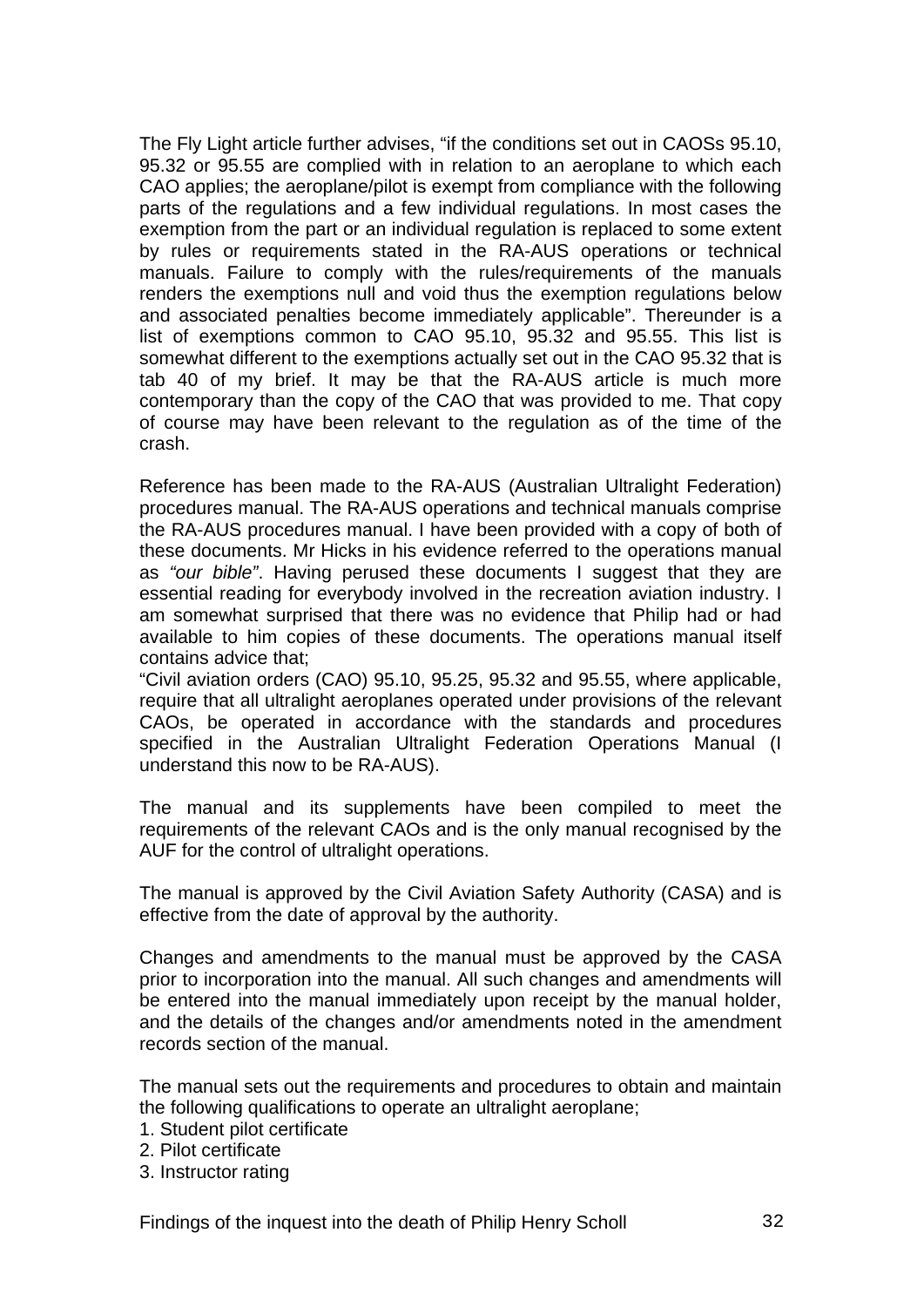- 4. Senior instructor rating
- 5. Chief flying instructor approval
- 6. Pilot examiner approval
- 7. Regional operational coordinator approval

To achieve standardisation of pilot training methods and procedures, thus ensuring a high and continued level of ultralight pilot competency, the procedures contained in this manual will be strictly adhered to.

General information concerning this manual can be obtained by directing enquiries to the AUF executive director.

Technical information concerning specific ultralight aircraft should be obtained directly from the manufacturer's handbook or by directing enquiries to the manufacturer or designer.

The AUF will be the sole authority in regard to the interpretation of all or part of this manual and the AUF interpretation will be final.

NOTE: the Civil Aviation Regulations apply to all ultralights, just as they do other aircraft except for the following:

(a) Where the AUF member is specifically exempted from some regulations in either CAOs 95.10, 95.32 or 95.55; or

(b) Where a regulation explicitly specifies Australian aircraft"

The operations manual in Section 1.01 provides that a student pilot is obliged to possess a personal copy of the operations manual. Other requirements are set out for pilot, instructor, senior instructor, chief flying instructor and pilot examiner. All are required to maintain accurate records of their flying experience in their pilot log book. Section 3.01 of the operations manual sets out a number of requirements for the establishment of flight training facilities. At the view on day one of this inquest I had the opportunity to visit and view the facilities at Jaques Coffee. I understand the facility that I observed was not dissimilar to that being used by Mr Keogh in 2005 as a flight training facility. From my observations it would not appear that the facility met the requirements for equipment and documentation that is required by the operations manual.

The operations manual in Section 3.02 provides that prior to a student pilot being allowed to attempt a first solo flight; he/she is required to pass a written examination of the rules of the air (air legislation) appropriate for ultralight aircraft operations. Although I may not be privy to all the documentation that was utilised for Philip's training, Philip's ultralight pilot log book and the student progress sheets indicate that Philip first flew solo on the 12th July 2005. The only documentation that I have that might in any way be regarded as a written examination is the documentation to which I have already referred in the Hang Gliding Federation of Australia Pilot Training Workbook. The three modules or phases which have been signed off by the instructor, Mr Keogh, are all dated the 13th July, after Philip's first solo flight.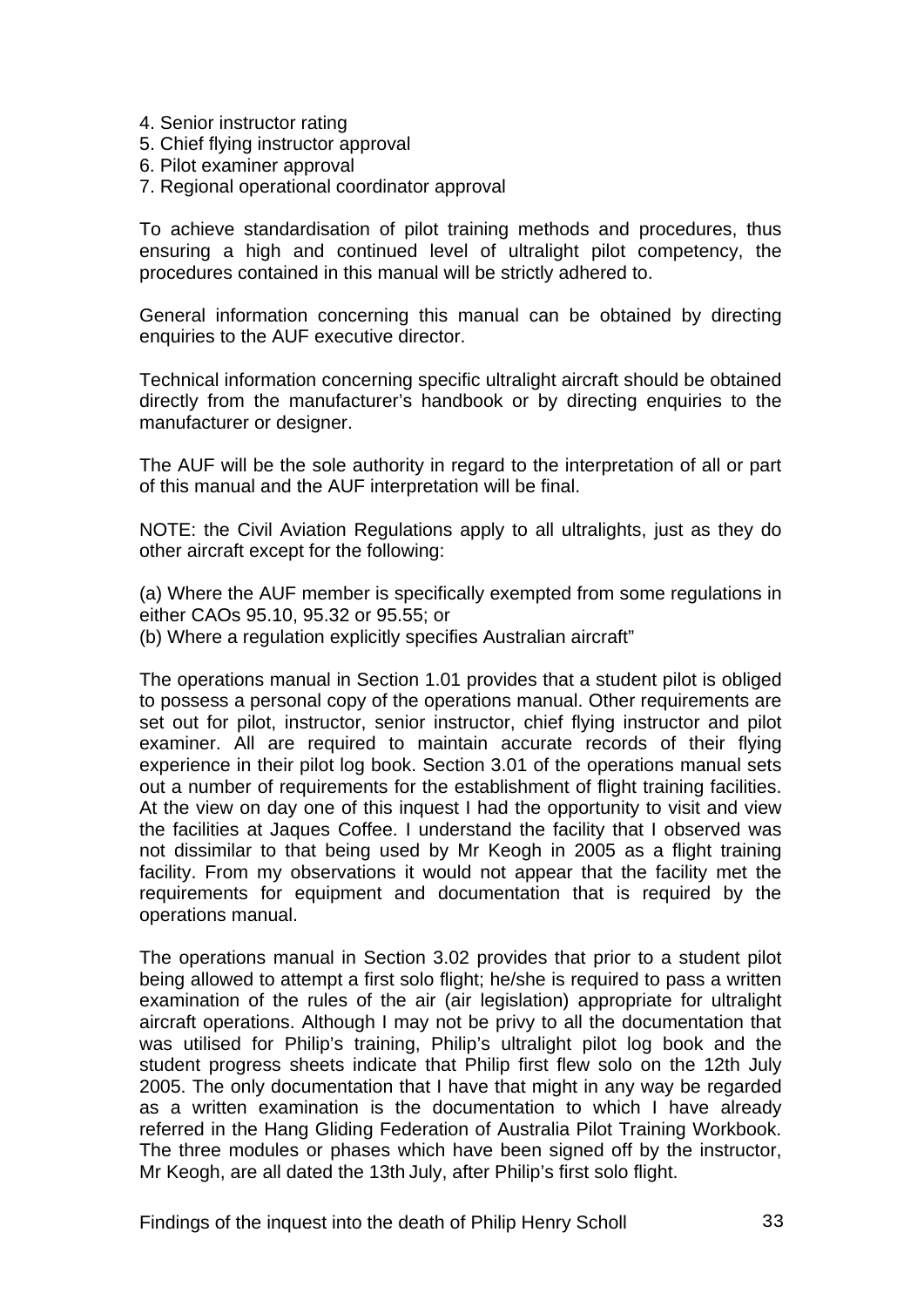Whilst I could not suggest that I have studied the operations manual, I have found a number of matters of interest to this inquiry. For instance, in the syllabus of basic aeronautical knowledge, I found reference to stalls, turning, spins and spirals, etc, but I found no mention of the tumbling phenomenon. I also observe that the technical manual contains in Section 4.3 a procedure for defect reporting in air worthiness notices. The evidence that I received in the inquiry was somewhat confused; Mr Silver believed that as a Level Two maintenance authority he had power to ground an aircraft whereas Mr Hicks did not appear to think that he had that power. I am unable to provide the definitive answer to that question; however the technical manual in Section 4.3 does provide that any AUF member can submit a defect report. Presumably that report, when received by RA-AUS is acted upon and the ultralight aircraft airworthiness notice [annex B to Section 4.3] is issued to the owner of the aircraft. That is a procedure which might have been adopted when Mr Hicks observed the aircraft to be unairworthy at his facility.

The technical manual also contains maintenance schedules and periodic inspections for ultralight aircraft which are essentially the same as all of the other schedules which I have observed. Again, this schedule provides that fabric is recommended for replacement or overhaul at 400 hours. The technical manual also contains a warning that continued exposure to sun dramatically shortens the life of wing and tail covers – possibly to as little as six months. Other than for this warning, I did not find a great deal of information to do with ultra violet degradation of the wing fabric in the manuals. The technical manual also provides in Section 4.2.4 for periodic inspections and informs the reader that "ultralight aircraft operated under the exemptions of CAO 95.10, 95.32, 95.55 shall be maintained in accordance with the manufacturer's maintenance manual. Where no manufacturer's manual exists, the aircraft should be maintained to the schedules contained in this Manual. Ultralight types used for hire or reward shall always be maintained in accordance with the manufacturer's schedules."

"When maintenance is performed a log-book entry must be made. This entry must include the signature of the person authenticating the maintenance, their name (in block letters), the date the entry was made and AUF membership number". Clearly the maintenance records of this aircraft would not comply with those requirements. I hasten to add of course that this aircraft was not registered with RA-AUS until Philip obtained registration of the aircraft with RA-AUS on the 13th October 2005.

There is evidence in this inquiry which touches upon matters referred to in CAO Section 95.32, particularly: (i) sub-Sections 4.1(b)(i) the carriage (free of charge) of persons or goods; (ii) 4.1(f) the aeroplane must be maintained in accordance with the maintenance standards set out in the appropriate technical manual; (iii) 5.1(b) the aeroplane must not be flown at a height of less than 500 feet above ground level unless one of the conditions set out in paragraph 6.2 is complied with; (iv) 5.1(c) the aeroplane must not be flown above the sea at a horizontal distance from land of more than 20 kilometres.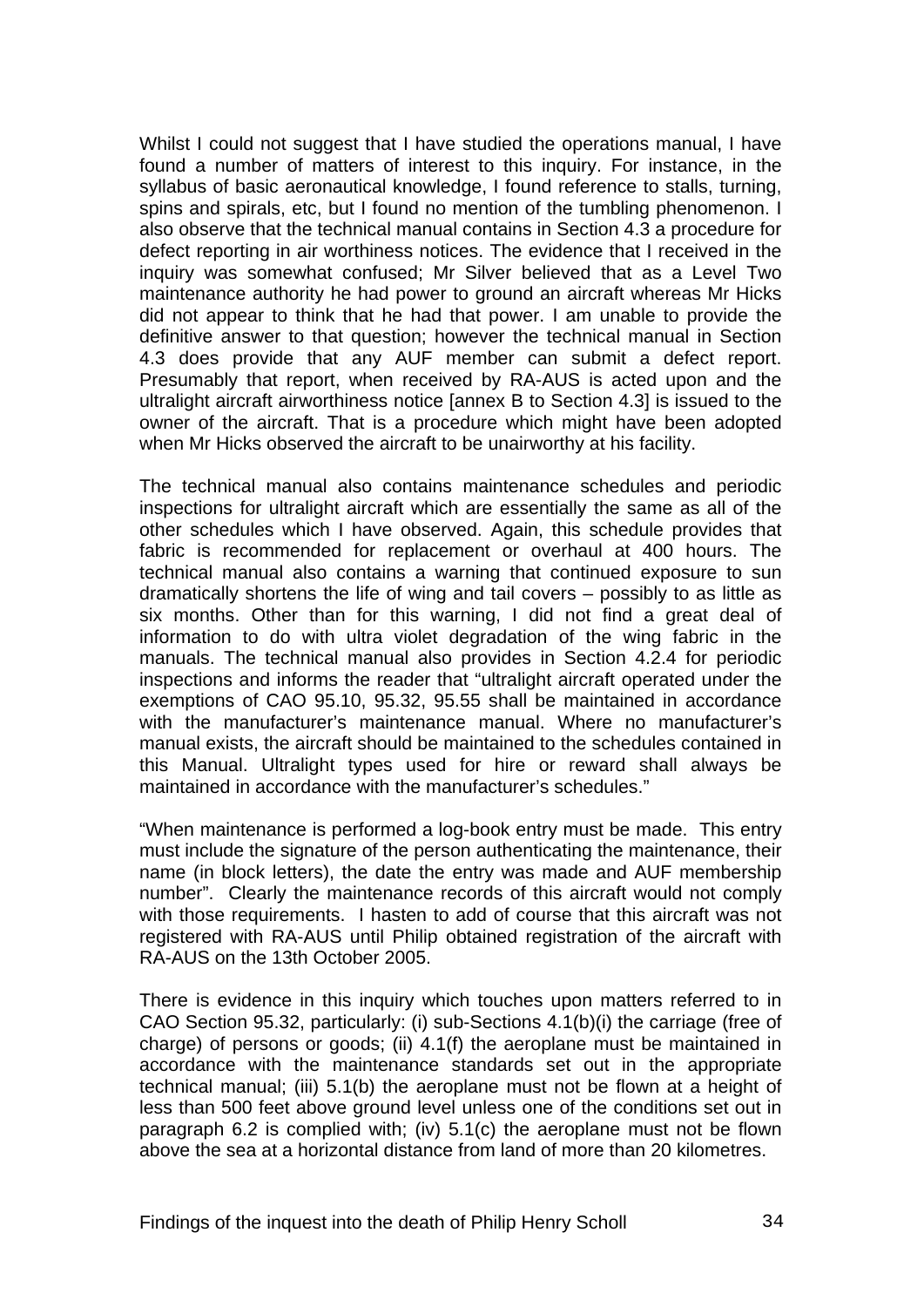The areas where the evidence has touched upon the foregoing include;

(i) In respect of the carriage (free of charge) of persons or goods, to the Trial Instructional Flights offered at the Jaques Coffee plantation. These flights are charged at the rate of \$80 plus \$11 insurance per person. The concern was raised during the inquest that these flights were in fact a commercial operation or joy flight disguised as something else. This is not a matter which is directly relevant to my considerations.

(ii) A great deal of time and evidence was devoted to the question of maintenance of the aircraft (4.1(f)). The evidence of Mr Hicks is unambiguous. This aircraft had not been properly maintained. He raised concerns in respect of the electrics, the cables, and the wing fabric. The current system allows a pilot or Level One maintenance authority to carry out maintenance on his/her aircraft, notwithstanding that the pilot may have little mechanical or aeronautical knowledge. Maintenance logs and records are clearly inadequately kept and maintained. The concept of informed participation appears to allow such latitudes as to allow Mr Ogle, then a Level Two maintenance authority to argue that the Bettsometer was not an appropriate testing device for wing fabric, this, notwithstanding, that HGFA required Bettsometer testing of wing fabric biennially.

(iii) Evidence was given concerning low flying of aircraft in the Mareeba area. These matters have been brought to the attention CASA although it does not appear that any enforcement or prosecution action has been taken in respect of those incidents (5.1(b).

(iv) The issue of flight over the sea, as referred to in 5.1(c), was also referred to in the evidence. Mr Keogh admitted he flew a microlight aircraft from Weipa, across the Gulf of Carpentaria, to Gove, a distance of 600 kilometres. This flight does not appear to have been authorised. The flight was readily admitted to by Mr Keogh. Mr Keogh gave evidence that he thought that there was no particular authority that was required for this flight and relied on conversations that he said he had with Mr Fogg from HGFA and Mr Rosenberg from CASA in Cairns. The evidence in relation to this flight is at pages 14 and 15 of the transcript of Mr Keogh's evidence. Details of the flight were published on the front page of the Tablelands Advertiser newspaper on Wednesday 5th September 2007 as is shown by Coroners exhibit C29. As a chief flying instructor Mr Keogh would be required to be familiar with CAO 95.32. As I have already mentioned, Section 5.1(c) provides that an aeroplane must not be flown above the sea at a horizontal distance from land of more than 20 kilometres. CAO 95.32 Section 7 sets out specifically the procedure that a person must go through if he/she wants to fly an aeroplane other than in accordance with the flight conditions set out in paragraph 5.1. There is no evidence from any party, to suggest that this process was followed.

The Australian Ultralight Federation operations manual contains other information which all within the industry should be familiar. The procedures that were in place at Jaques Coffee and at Mr Keogh's flying school did not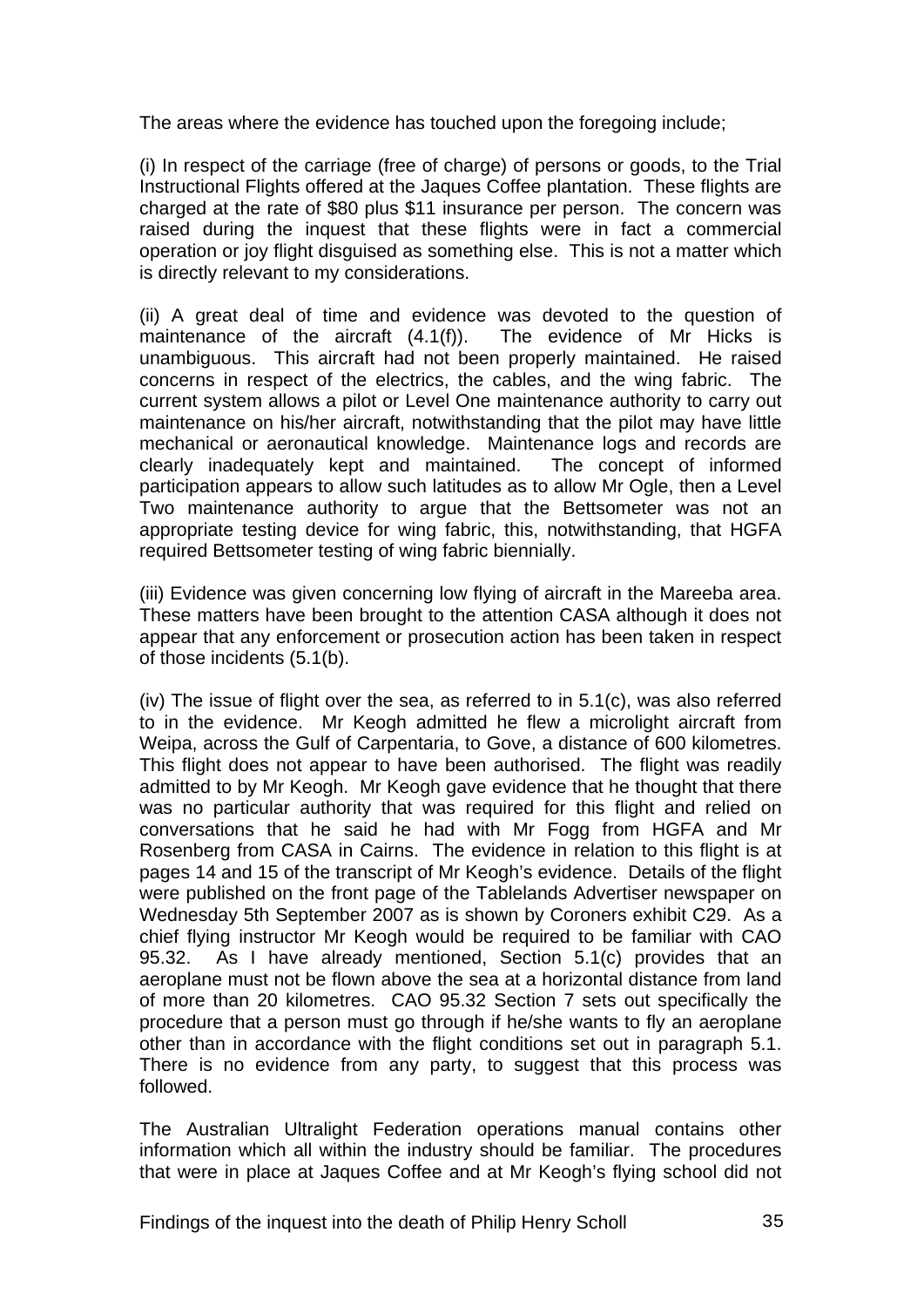meet the standards set out in Section 4.01 "airfield control". This Section requires, amongst other things, that when more than one ultra light aircraft is operating from a flying field, other than a training field, a duty pilot shall be elected from those pilot certificate holders present. I do not believe that there was any evidence to confirm that this was the case at the Jaques Coffee facility.

This same provision provides that all ultralight aircraft operating from the field are to be registered. The evidence is clearly to the effect that Philip's aircraft was unregistered between the 20th June 2005, when HGFA registration expired, and 13th 0ctober 2005 when it became registered with RA-AUS.

As I have already indicated, I have not attempted to study the operations manual however I have not found any reference to a requirement that the facility contain visibly published search and rescue procedures. Section 3.01, to which I have already referred, does contain a requirement that the facility have documentation which includes "hand out copies of local 'operating procedures' (These procedures will lay down any special requirements of the facility and operating procedures including operating procedures or operating conditions peculiar to the facility and the local area.)" The only evidence of the existence of anything that might equate to local operating procedures at the Jaques Coffee facility was that in one of the photographs of the Jaques facility there appeared taped to the blackboard a single sheet of paper headed, "Local Operations".

The Australian Ultralight Federation operations manual also provides in Section 4.11 that "ultra light aeroplanes operated in accordance with this manual are required to have a current AUF registration certificate and display AUF aircraft registration markings". This provision is relatively straight forward and means that an unregistered aircraft should not be operated and that a registered aircraft should not be operated until the registration markings have been affixed to the aircraft. As I have indicated, the evidence is to the effect that Philip's aircraft was not registered and did not display the RA-AUS aircraft registration markings. Although of a technical nature, as opposed to a safety feature, this aircraft should not have been flown and in accordance with the AUF technical manual should not have been registered or transferred until the RA-AUS requirements for the transfer were properly complied with.

I have not been able to locate any provisions which relate to CA0 95.32 aircraft. Section 7 of the Technical Manual refers to the requirements for registration, renewal of registration and transfer of registration. Forms are provided, these include an Ultra Light Aircraft Condition Report, however the forms all refer to CAO 95.10. I have also been provided with an aircraft condition report which was completed by Mr Ogle in respect of aircraft 32- 3854 on 21st June 2006 and was itself the subject of investigation. This form refers to CAO 95.55 and 95.32 and is endorsed with Section 7.1.4 Annex B. The technical manuals that I have been provided with do contain Section 7.1.4 but this specifically refers to CAO 95.10 aircraft as does the form Annex B.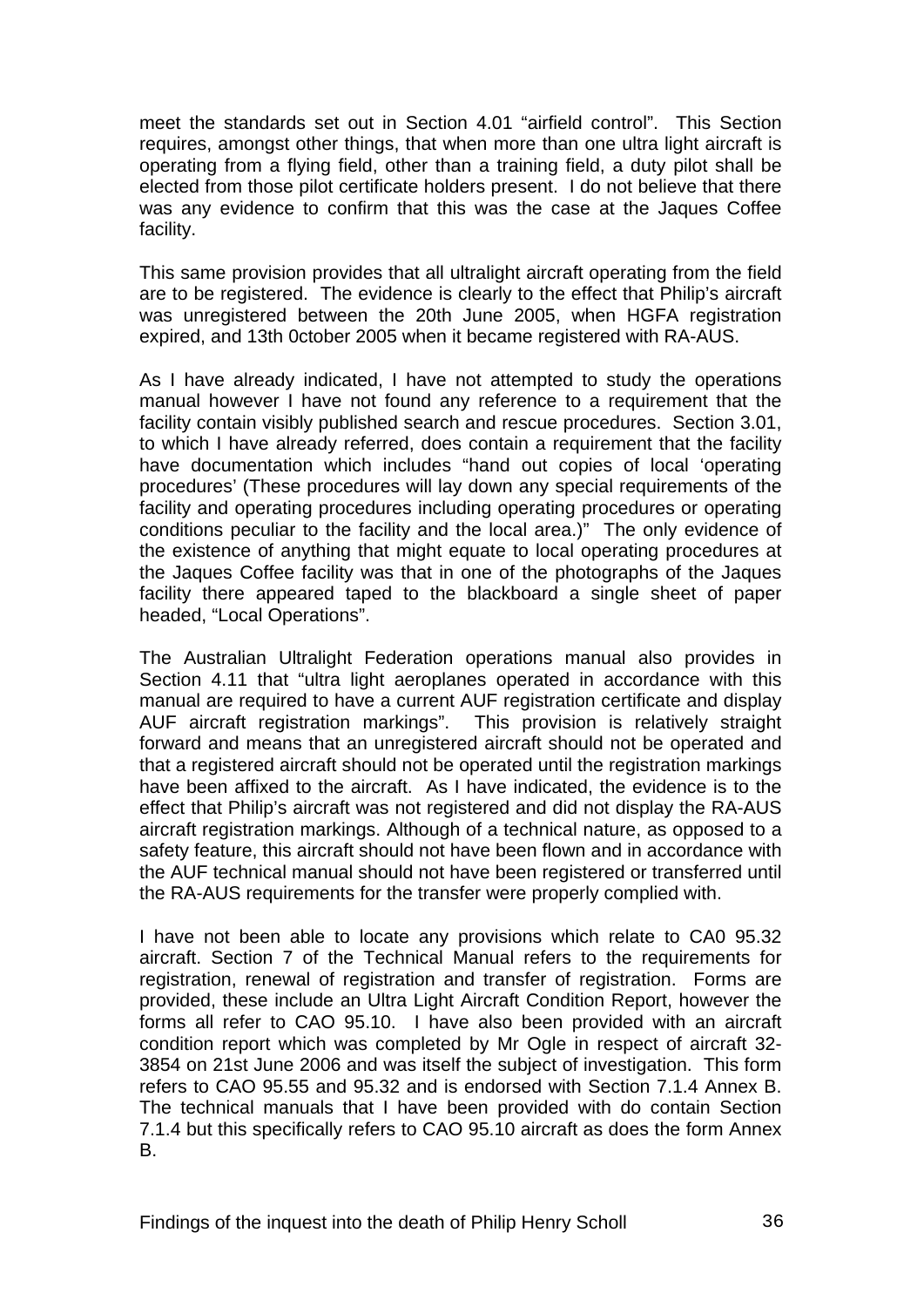Unfortunately, I am unable to reconcile the transfer requirements of a CAO 95.32 aircraft nor is it entirely clear to me which aircraft condition report applies to a CAO 95.32 aircraft. The reason for this is probably partly because of the amount of material which I have been given in this inquiry but also because the material which I have been given is somewhat confusing and irreconcilable. Perhaps this accounts for some of Mr Ogle's confusion in determining what was the appropriate form to use on the inspection of the aircraft and explains the difficulties which I have encountered.

I have been provided with at least one other Ultra Light Aircraft Condition Report, which is tab 95 in my brief. (Referred to earlier). This document is headed, "RAA Technical Manual Section 7.1.4 Annex Ultra light Aircraft Condition Report". It does not refer in its heading to CAO 95.10, CAO 95.32 or CAO 95.55. Nor does it refer to an Annex number. It does, however, have a date published and that was 3rd September 2002. These inconsistencies do raise difficulties in interpretation and perhaps, once again, confirm why there should be a review of the regulatory system that controls recreation aviation.

I believe that CASA and the recreation aviation industry is duty bound to review the regulation of the industry with emphasis on registration of aircraft types, pilot training, and aircraft maintenance. As well, it is necessary that those bodies review and restructure an enforcement regime that is effective.

Mr Ungermann, the operations manager of RA-AUS provided a statement to me and gave evidence at the inquest. He advised me that on 10th October 2006 (almost a year after Philip's death) he received an email from Mr Rob Glen, the self-administration oversight co-ordinator in the general aviation operations group of CASA. I copy that email hereunder:

*"Last Thursday afternoon (September 28), three members of the public were at Jaques Coffee Plantation which is located about 5 nm east of Mareeba in North Queensland. One had driven there on business to see the owners of the Plantation, the other two had accompanied them on the drive. Two of the three persons were offered flights in microlights kept on the property. The availability of microlight flights is prominently advertised on the Plantation's promotional material as "T.I.Flights", with "T.I." in small print. There are two fleets of microlights in adjacent hangars - one fleet is operated by the owner of the Plantation, a Mr Nat "Jake" Jaques, who is apparently a selling agent for trikes; the other fleet is operated for flight training purposes by a gentleman known as "David'. Both said they had instructor ratings. David told the male passenger they prefer to operate the trikes under the HGFA rules rather than RAAus, as RAAus did not deal with trikes in their Operations Manual. The male passenger flew with David, the female passenger with Nat Jaques. Both trikes were reportedly owned by Nat Jaques. Although the male passenger asked David for a straightforward and smooth ride, Nat Jaques told David to make the flight more thrilling. The male passenger subsequently impressed on David his desire for a smooth ride. David secured the male passenger in the rear aircraft seat. Paying for the flight was not discussed, although the male passenger assumed payment would be required as advertised. Take-offs commenced about half an hour before sunset. The male*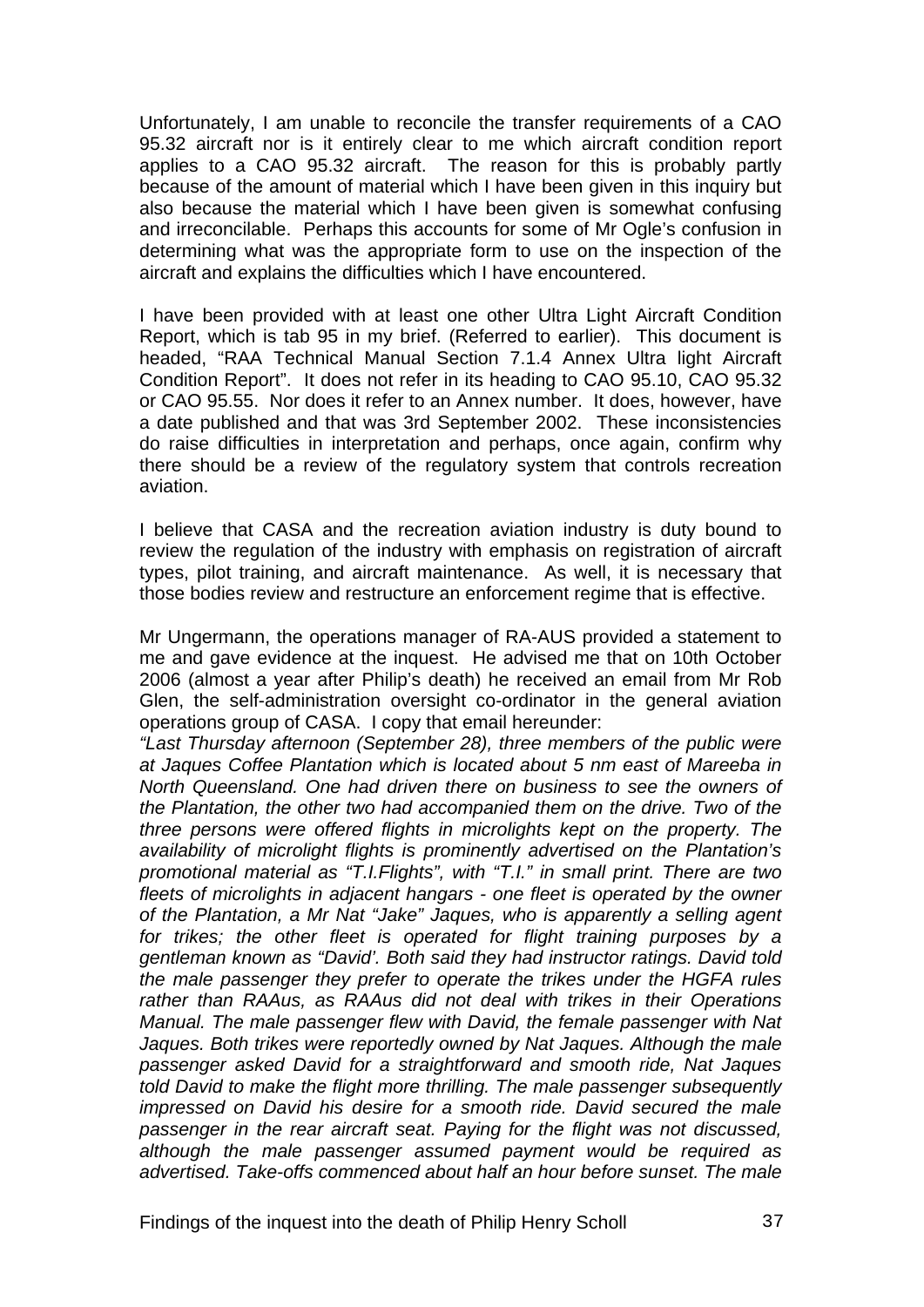*passenger reported he did not receive a passenger safety briefing before take-off, and suggested this may have been because he had already advised David that he held a Private Pilot Licence and a pilot certificate issued by RAAus. That flight lasted about 15 minutes and consisted of demonstrating a stall, stall with attempted spin (to show how trikes were unspinnable), and some steep descending turns. David told the passenger he would normally*  have allowed him to fly the aircraft using extensions on the control pole. *however, they had not been installed for that flight. The passenger had been drinking coffee liqueur supplied by the Plantation prior to the flight, and David*  had not queried whether the passenger had consumed any alcohol. During *the flight with David, the male passenger observed the second trike flown by Nat Jaques conducting manoeuvres involving low level passes and tight turns. "Hooning" was the male passenger's description of the other trike's activities. After landing, the male passenger was unable to release himself from the harness. This was because two pieces of harness had been tied together in a knot as there was no quick release clip fitted to the front part of the rear seat harness. The male passenger offered David money for the flight, but he refused, saying he was going up anyway to try out the wing which was new. The second trike returned to land about 15 minutes later, at around sunset."* 

On 16th October Mr Ungermann replied to Mr Glen. He advised;

*"Rob, thanks for the heads up, adventure micro lights has been permanently suspended from operations under the RA-AUS and is currently appealing my decision to the Board and a disciplinary hearing has been set for January to hear the case. They have gone to HGFA and I believe are operating under their umbrella, I have spoken to Chris Fogg about this and he is aware of the situation (he flew to F N Qld and checked them out) however these guys are still acting in a dangerous and reckless manner that has bought [sic] them into disrepute with the RA-AUS".* 

If these concerns were not so serious the situation would be laughable. The fact that a licensed instructor (Mr Keogh) could fly an aircraft with a passenger who had his seat belt tied in a knot and as a consequence was unable to release himself from the harness, must be an indication of the respect being given to CASA and its delegated authorities by those who hold positions of authority within the industry.

At the inquest Mr Glen gave evidence and advised that he would provide me with details of enforcement proceedings. Mr Glen did provide me with a bundle of documents which included a list of infringement notices issued by CASA to persons involved in sport aviation aircraft, investigation reports relating to persons involved in sport aviation aircraft, and prosecution results relating to persons involved in sport aviation aircraft

I was unable, upon a perusal of the documentation, to find any infringement notices or prosecutions in relation to anyone in Far North Queensland. The only disciplinary procedures that I am aware of are those referred to by Mr Ungermann, being the permanent suspension of Mr Keogh's CFI approval,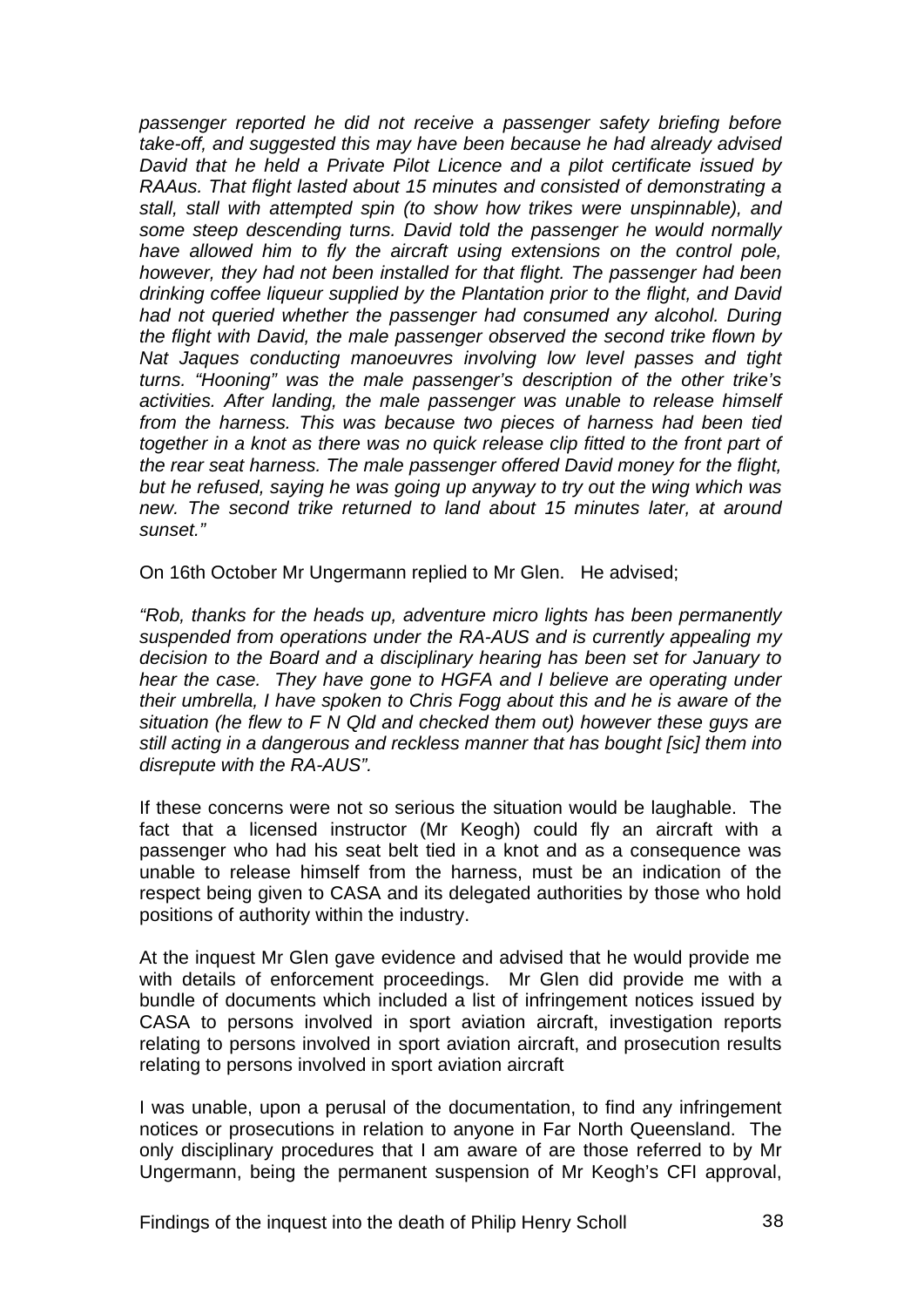his instructor ratings and the cancellation of Adventure Micro Lights as an RA-AUS FTF. (Flight Training Facility).

This disciplinary action did not appear to have been for any single incident but as a consequence of grave concerns by RA-AUS about Mr Keogh's operational standards. These concerns stemmed from, but were not confined to matters relating to Philip's death. These concerns, and the resultant permanent suspension, were conveyed to Mr Keogh in correspondence from Mr Ungermann, dated 9th August 2006. It surprises me that in that correspondence Mr Ungermann points out to Mr Keogh that one of the incidents complained of carries a penalty of two years imprisonment. As I understand the regulatory and enforcement regime in respect of these aircraft, RA-AUS is not able to present a prosecution in Court for the alleged breach of the Civil Aviation Act. This would be the function of CASA.

Mr Keogh subsequently appealed the decision to permanently suspend his operations. That appeal was, to an extent, successful in that the disciplinary panel of RA-AUS substituted an order that Mr Keogh's CFI approval, FTF approval and instructor ratings be suspended for 12 months from 15th August 2006. According to the RA-AUS membership card and pilot certificate, issued on 12th April 2007, by Recreational Aviation Australia Inc., Mr Keogh reregistered with RA-AUS on that date as a pilot with Level One maintenance authority and aircraft groupings, three axis and weight shift aircraft, and endorsements for cross-country passenger and flight radio. This membership and registration was to expire on 9th April 2008.

It is confusing to me that when Mr Keogh's RA-AUS registration and endorsements were cancelled for 12 months, from 15th August 2006, he was then able on the 9th April 2007 to regain registration with RA-AUS and endorsement as aforesaid.

# **FINAL FLIGHT**

Philip's final flight commenced at about 7am on 20th October 2005 at the Jaques Coffee Plantation Airpark. He was observed by Mrs Linda Jaques preparing his aircraft for take-off. Ms Leah Spriggs said that Philip had previously told her that he was going to fly his ultralight plane that day and that he was planning to return at about 11 am. He told her that he was going for a joy flight and that he was planning to fly for about an hour and a half and that he might fly around Lake Tinaroo.

The last entry in the Hang Gliding Federation of Australia Microlight Aircraft Log records the aircraft engine clock at 694.8 hours. The photograph of the aircraft engine clock which is in evidence shows the hours as 00695 with the decimal recorder showing partly .1 and partly .2 indicating that the engine clock was in the process of changing over from 695.1 hours to 695.2 hours. The red hand of the engine clock is stopped on what I believe to be six minutes. The engine clock is an indication that Philip's final flight was very short, no longer than .3 of an hour. I understand .3 of an hour to equate to 18 minutes. The actual flight time would of course be somewhat less than this as the engine clock would have recorded the engine operating time which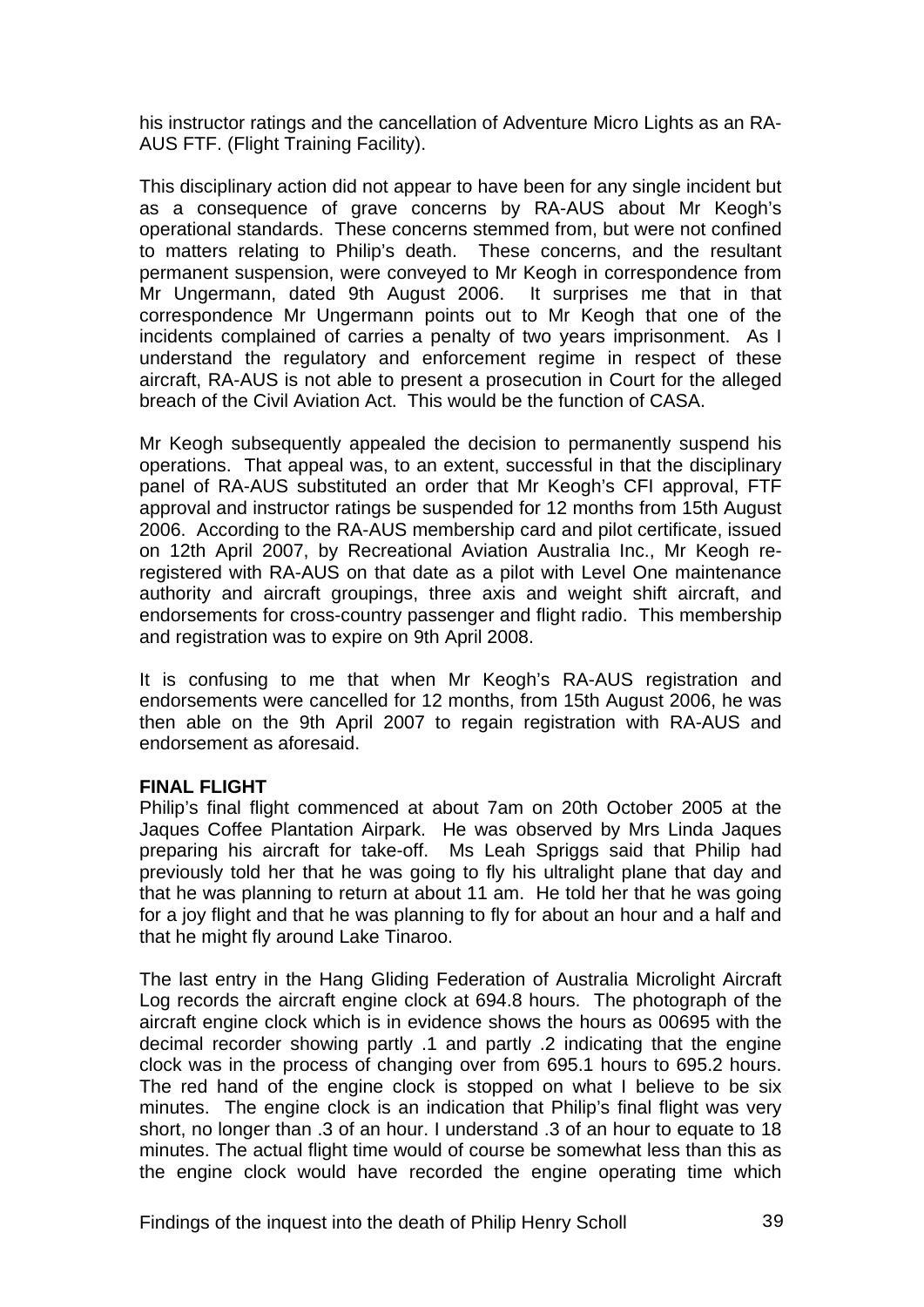included warm up and taxi time. Mrs Jaques observed Philip preparing the aircraft for flight. It is I believe safe to assume that the warm up and taxi time would have taken between 10 and 15 minutes. The importance of the very short flight time is that this supports the theory that the event occurred shortly after take off and not after Philip had flown to any destination and was returning. The crash site was some three to four nautical miles from the Jaques Coffee airstrip which would be, even by microlight aircraft standards only minutes of flight. This assumes further importance when one gives consideration to the search and rescue techniques that were employed on this occasion.

Mr Keogh gave a statement in which he said that Philip would usually call him the night before a flight just to let him know that he was coming up. On 19th October 2005, Philip rang him at about 8.30 pm and told him that he was coming for a flight. Mr Keogh informed Philip that he would be flying at Atherton Airport, Philip then indicated that he was going to fly over Tinaroo Dam and Mr Keogh mentioned that he should come to Atherton for a chat. Philip didn't say what he was going to do. Mr Keogh's evidence at the inquest was somewhat different. This is referred to in Mr Keogh's evidence at page 46 et seq. Mr Keogh informed me that – *"I expected him, roughly – to meet him in Atherton at about, I think it was 7.30 or 8 o' clock, around that time".* 

Mr Tate had been discussing with Mr Keogh the local operating procedures that applied at the Jaques Coffee Micro light Aircraft Facility. This passage of evidence warrants repeating so I set out hereunder the conversation between Mr Tate and Mr Keogh, commencing at page 44 and proceeding through to page 50 of Mr Keogh's evidence:

*And I want to show you this document. Prior to Philip's death, had you ever been shown that document?-- I created this document.* 

*You created that document. All right, what is it?-- Just the local operating procedures.* 

*All right, and what's the purpose of the local operating procedures?-- Basically to give students an idea of the local area and-----* 

*Right?-- -----and basically the - try to control the noise with some neighbours who don't like microlights flying in their area.* 

*All right, now, do they have some particular status in a aircraft landing area, such as Jaques Coffee?-- A status?* 

*Yes?-- The procedures?* 

*Yes?-- Yes.* 

*What's the status?-- I'm not sure.*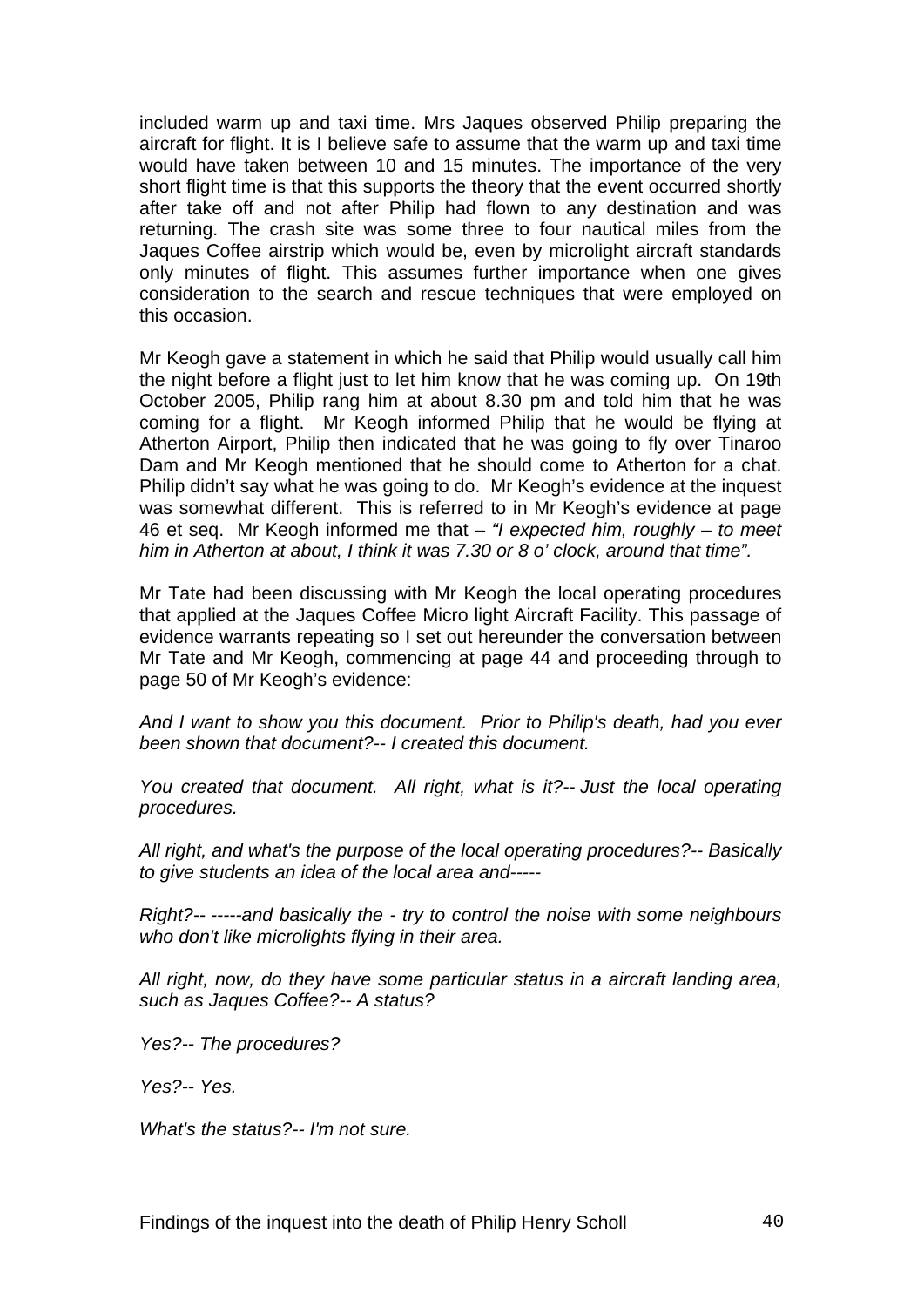*You're not sure, but aren't they the rules?-- The rules for that - for that particular airfield, yes.* 

*Yes, yes, and if they're the rules for the airfield, did that give them any particular status?-- Well, I-----* 

*I'm hoping you're going to tell me that everyone's supposed to follow them?-- Yes, that's correct.* 

*That's correct? They're important?-- Yes.* 

*Now, I'll show you a picture that was taken just after Philip passed away of your area of the hanger. Can you identify that photograph for me?-- Yes, that was the area that I used - the briefing area.* 

*All right, and can you just take us through, what - what exactly is the blackboard used for?-- Basically to highlight diagrams.* 

*Yes?-- And give briefings and conduct theory.* 

*All right, and what is this map here on the far right?-- That's - that's a topographical map basically.* 

*Right, and this map?-- It's an airspace chart.* 

*And these two forms down here, which appear to be below the blackboard?-- That's just some Rotax - Rotax servicing, talks specific specifications for different parts of the engine.* 

*All right, and what is this - this here, which appears to be a whiteboard?-- That's just a whiteboard for writing notes down.* 

*Right. Now, this seems to be encased in a larger sort of board that presumably you can stick things on?-- Yes.* 

*Is that correct?-- Yep.* 

*Now, were there any other whiteboards near this particular larger board?-- Not in that area, no.* 

*Not in that area, it was only this whiteboard?-- At the time, yes.* 

*Now, we understand that there has been some discussion about Phil not leaving some sort of indication about where he was going on the day that he passed away?-- Yes.* 

*Are you aware of that?-- Yes.*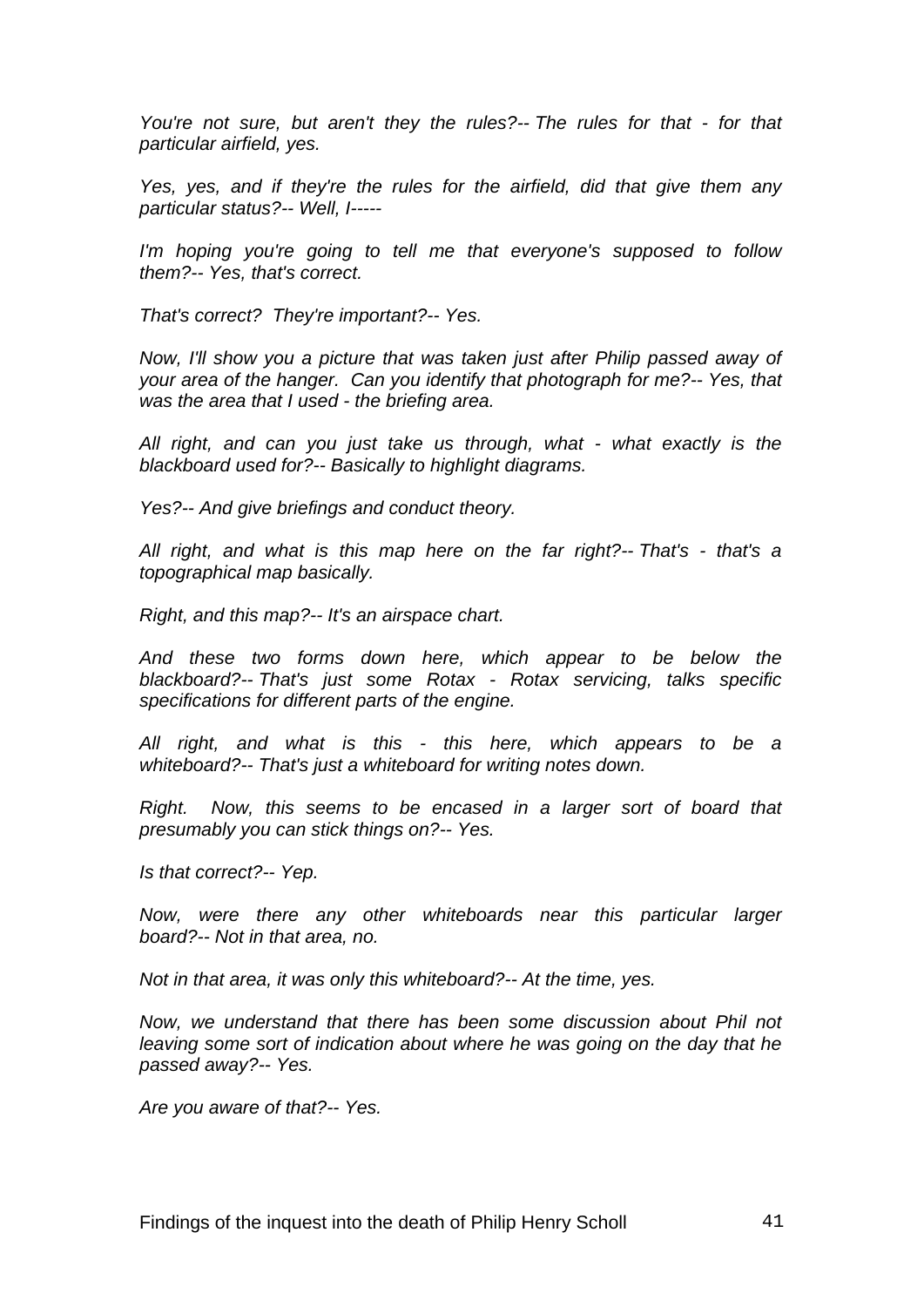*Is that the whiteboard that you can see in the picture that you would have expected him to have left those-----?-- Either the whiteboard or the blackboard, yeah.* 

*Whiteboard or the blackboard?-- Yep.* 

*It wouldn't have been in any other-----?-- No.* 

*-----place? One of those two spots?-- Yes.* 

*And I think in your statement you tell us that there was no message that was left?-- No, that's correct.* 

*All right. Now, are you able to produce a copy of those procedures that wrote noting that Phil had read, understood and signed them?-- No.* 

*Did you ever show them to him?-- No.* 

*Right, thank you, can I have that back. Can you tell me why you never showed them to him?-- Because we basically formalised those - those local operating procedures after the accident.* 

*After the accident?-- Yes.* 

*Right. I did ask you at the beginning whether this was something that you had seen before his death and you said "yes", have I got that wrong, have I?-- Yes, sorry.* 

*So this was done afterwards?-- Yes.* 

*Prior to Phil's death, was there any form of local operating procedures at all?-- Not written down like that?* 

*Where were they kept?-- Where were they kept? It was just a verbal-----* 

*Just a verbal?-- Yes.* 

*And so what were the verbal rules that you had in your head before Phil's death that constituted the local operating procedures in your training school at Jaques Coffee?-- Basically the area that we used to train-----* 

*Yes?-- -----to always let someone know where you're going and what time you're back.* 

*Yes?-- And there were a number of houses to be avoided or to - to not fly anywhere in the vicinity of.* 

*How did you know your - your students understood these rules?-- Because basically for every lesson you are abiding by them every time Phil came to fly, we - he would abide by them.* 

Findings of the inquest into the death of Philip Henry Scholl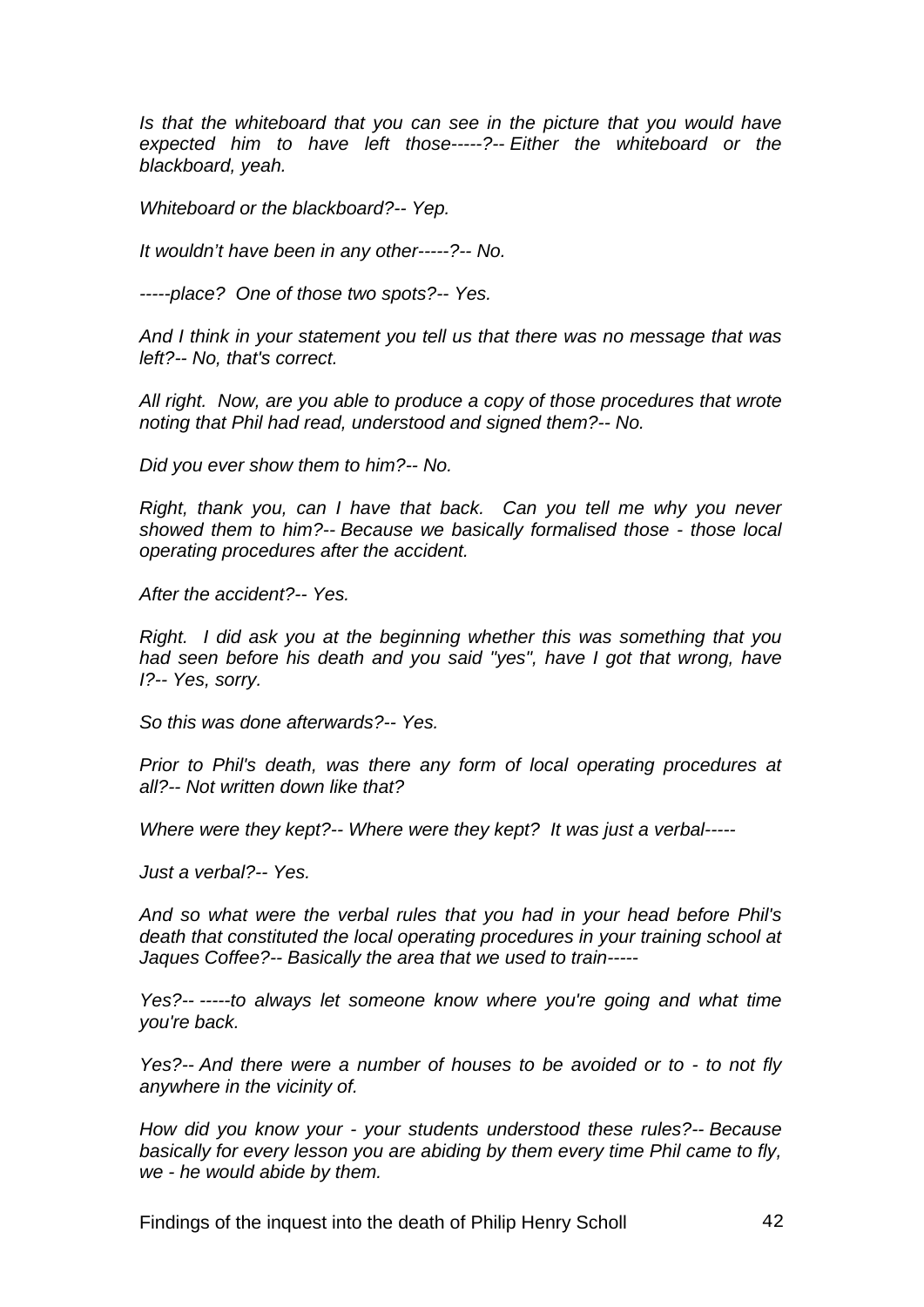*Is there anything in any of those syllabuses that indicate that a student is to be informed of the rules, the importance of the rules and to follow them?-- No.* 

*There's not? Can you explain why it was that Phil allegedly didn't leave any indication of where he was flying?-- Well, I spoke to him the night before.* 

*Is that when you gave him your helmet?-- No, I don't remember when exactly I gave him my helmet, I only spoke to him on the phone the day before-----* 

*Yes?-- -----and he let me know his basic flight plan at that stage, so-----* 

*All right, what did he tell you his basic flight plan was?-- He said he was going to - or intended to fly around Tinaroo Dam.* 

*Yes?-- And I invited him to - to meet him at Atherton-----* 

*Yes?-- -----the airfield and - and so that was all that was discussed-----* 

*All right?-- -----and perhaps that he would have done a local flight around the Tablelands as well.* 

*All right, did he tell you what time he was going to be leaving?-- No, not exactly.* 

*All right, did you inquire into what time he would be leaving?-- No.* 

*See, at that stage he was still your student, wasn't he?-- As far as I was concerned he had been signed off at that stage so he was a fully fledged pilot, I thought that he would have simply - paperwork or the RAA would have had the paperwork at that stage, signing him off as a pilot.* 

*Well, of course, that presupposes that the RAA was satisfied with the paperwork, quite apart from anything else, would it not?-- Well, if they had received the paperwork, they would have been, yes.* 

*All right. Now, did you - did you train him in emergency procedures?-- Yes.* 

*And in SARS procedures?-- Yes.* 

*And I think you've told us on what date you did that?-- Yeah, in the emergency procedures.* 

*Yes, and - just go back to the only form that we've got that helps us with that, now, what does that notification - or note of - what does that form say in*  relation to what you taught him about emergency procedures?-- It doesn't *contain anything specific.* 

*No, and how long was that particular session?-- One point one.*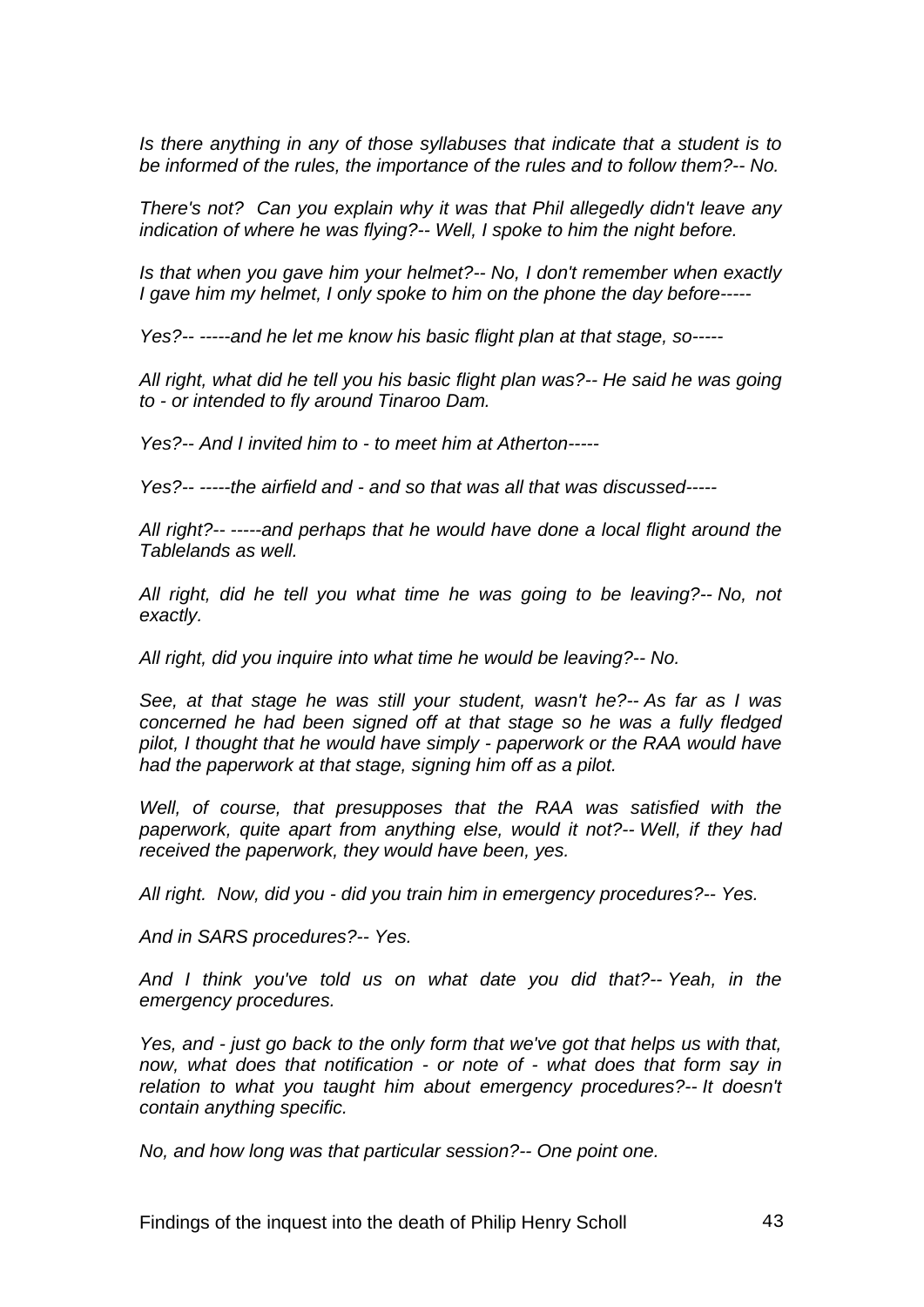*So, in 1.1 hours you did all of the emergency procedures that you say relate to things such as stalls, tight turns-----?-- Yes.* 

*And does it-----?-- -----either way, on a board or verbally.-----stalling in other ways, not going outside the envelope, is that correct?-- Yes.* 

*As well as things to watch out for in terms of tumbling?-- Yes.* 

*As well as the emergency procedures around SARS and so forth and so on?-- Well, the search and rescue points is something that you enforce all the time, if, you know, a student is going flying by themselves or a pilot is going by themselves, you always make sure that they let someone know where they're going-----* 

*Right. So would it come as no surprise to you to hear that he didn't put anything on the board, given that he'd spoken to you at least the day before?-- Not particularly, no.* 

*It would be something that you'd expect as normal because he'd told you?-- Yes.* 

*Now, when you were speaking with him, why didn't you inquire of him exactly what he was proposing to do, what time he was proposing to leave, where he was proposing to go and what time he was proposing to land, whether at Atherton, Mareeba, somewhere else or back at Jaques Coffee?-- Basically because it was - it was a nice forecast for the next day and he could have chosen to explore different areas of the - the local area.* 

*Well - well, what does that say about your - your training and emergency procedures, because surely, your training would have said appointing a SARs is very important. That is the only way that we'll know if there's an emergency and we can then signal to the emergency services people or - that a pilot's lost and if you're going to deviate from the plans that you've told me, you need to let me know; didn't your training include that?-- Yes, but, there - there are no hard and fast, specific guidelines as to, if - if someone is overdue, when you - when you start looking for them or what may have happened.* 

*Was that your training?-- Yes.* 

*So your training was that, "Phil, there's no hard and fast rules about when someone comes looking for you"? See-----?-- Well, if-----* 

*-----that's not answering my question; my question is, what did you train Phil about in terms of appointing a SARs, letting you know - or letting someone know - or writing on the board where he was going, what time he was coming*  back, et cetera, et cetera? What was the training that was given to *him?-- Basically to always let someone know where you are-----* 

*Yes?-- -----and what time you're going to come back.*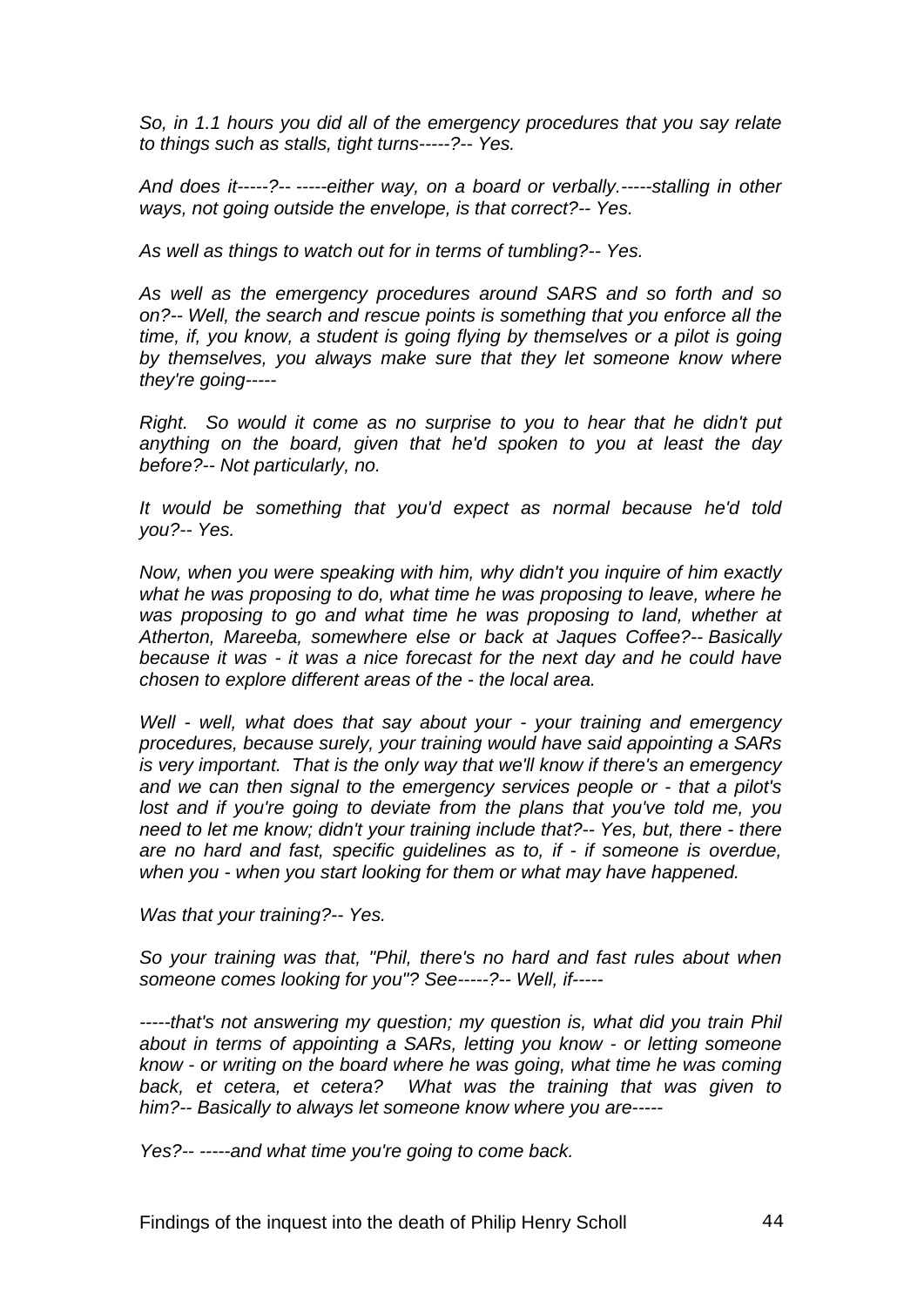*And he did that with you?-- Yes.* 

*So you knew what time he was going?-- Not exactly.* 

*You knew-----?-- I - I-----* 

*-----what time he was going to come back?-- I knew roughly.* 

*And what time were you expecting him, roughly, to be back?-- To be - I expected him, roughly - to meet him in Atherton at about, I think it was 7.30 or 8 o'engine clock, around that time.* 

*In the morning?-- Yes.* 

*You were at Atherton that time in the morning?-- Yes.* 

*And you didn't meet him?-- No.* 

*Why did you not sound the alarm at that point?-- I thought he may have deviated from his original plan.* 

*You're his instructor, you would have known that that was totally unacceptable?-- Quite often, people do deviate from their original flight plans. I either-----* 

*You were his instructor, you knew that that was totally unacceptable, given the training you'd given him?-- No, I wouldn't have said that was completely unacceptable.* 

*It's acceptable? From your perspective?-- If a flight's being conducted just locally, in the area, there-----* 

*Mr Keogh, I'm asking you whether, from your perspective, as his trainer, his CFI, deviating in the way that you thought that he might of, given that he told you where he was going the night before and the time that he was, you know, the details of his trip, was that acceptable? And I would have thought the answer is either yes or no?-- No.* 

*It's not?-- No.* 

*All right. Now, he had your helmet?-- Yes.* 

*You were at Atherton Airport?-- Yes.* 

*You knew the frequency and how the radio that you'd given him would be helmet-worked?-- No.* 

*You didn't?-- He was getting the radio repaired at the time.* 

*On his helmet?-- Yes.* 

Findings of the inquest into the death of Philip Henry Scholl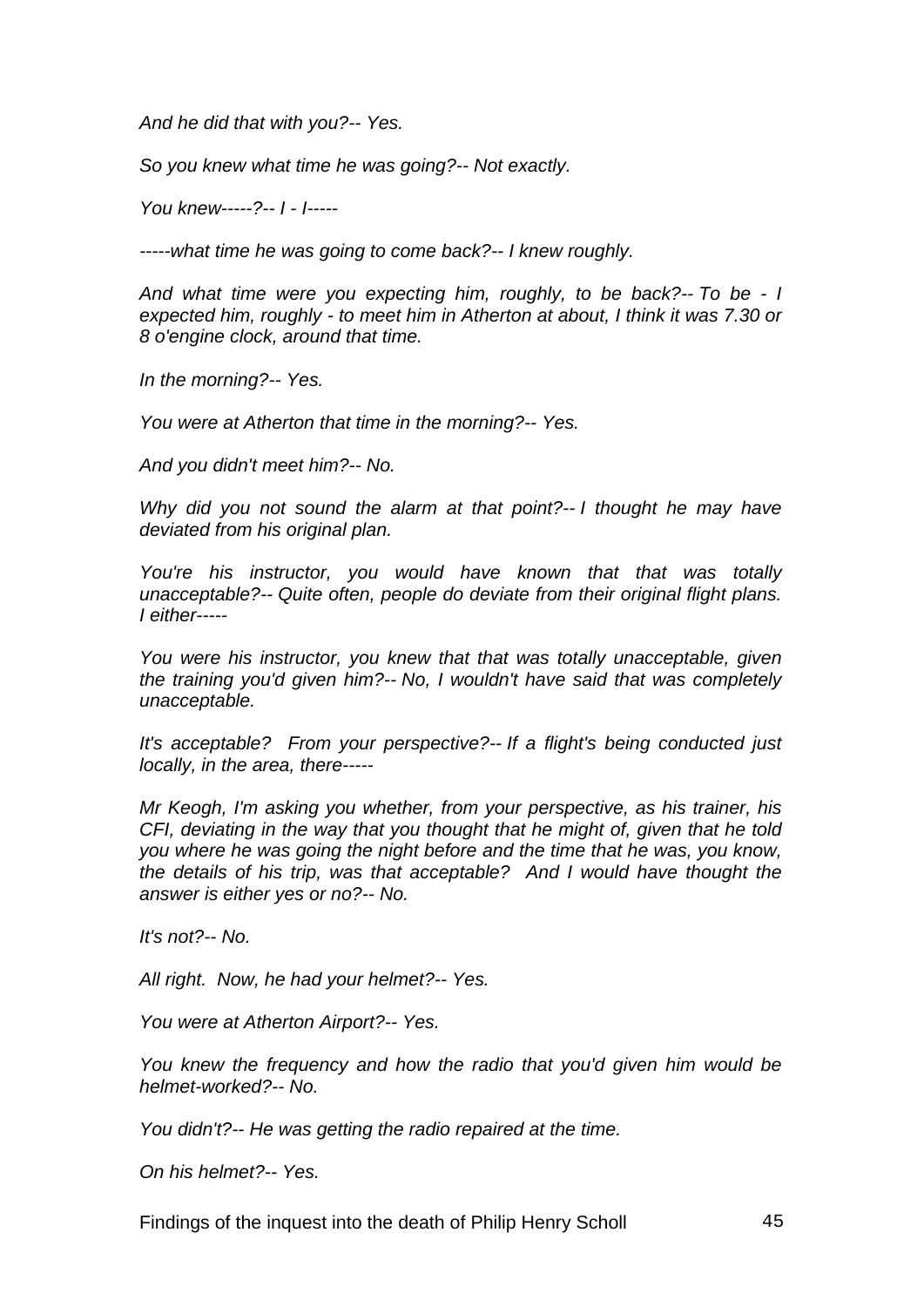*And you gave him your helmet?-- Yes.* 

*Your helmet had a radio?-- No. The helmet's just a helmet.* 

*I see. Did Phil have a radio?-- Yes.* 

*Did he have a mobile phone?-- Yes.* 

*Did you know the telephone number of his mobile phone?-- Yes.* 

*Did you know how to contact him with his radio?-- No. I knew that his radio wasn't going to be working.* 

*All right. Was the fact that he was up on a flight without a working radio of concern to you?-- No.* 

*Why?-- Radios aren't mandatory in ultralight aircraft.* 

*And so, the mere fact that it wasn't required meant that it wasn't a trouble?-- Yes.* 

*He didn't meet you at Atherton Airport?-- No.* 

*That was the arrangement?-- Yes.* 

*And how long did you wait for him at Atherton Airport?-- It would have been probably a few hours.* 

*Did you make any attempt, during that period of time, to contact him?-- Yes.* 

*And what was the result of that?-- By mobile phone and-----* 

*Yes?-- -----I couldn't contact him.* 

*So at what time did you decide to leave Atherton Airport?-- When Mr Jaques had notified me that he hadn't returned back there.* 

*And what time was that?-- I don't remember exactly, it would have been possibly 10.30.* 

*Ten-thirty? What did you do then?-- Returned to Jaques Coffee.* 

*Yes. And what time did you arrive at Jaques Coffee?-- Around probably 11.30-----* 

*Right?-- -----I think.* 

*And what happened then?-- We discussed what we were going to do.*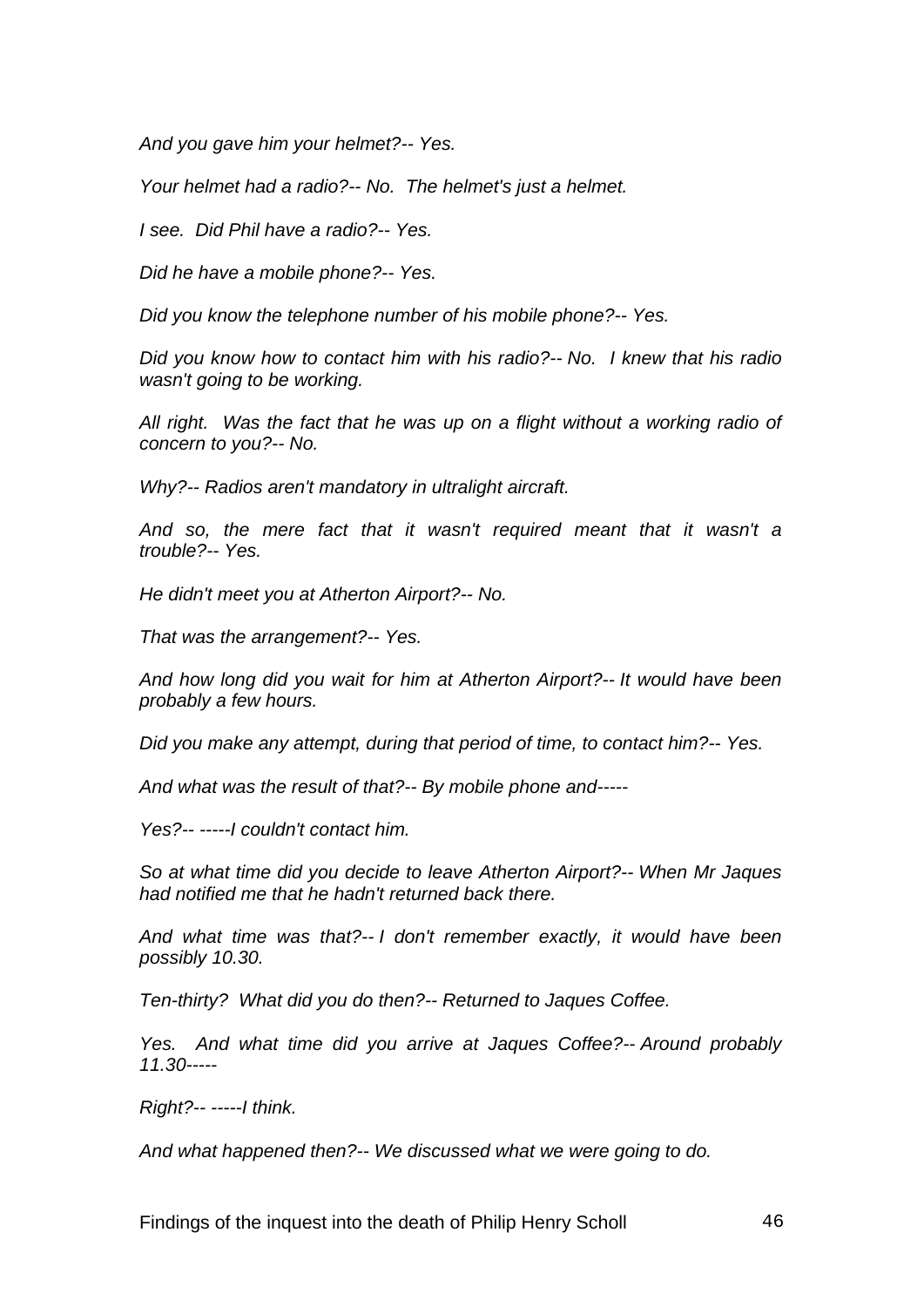### *Yes. And what did you - did you decide?-- To conduct a search ourselves.*

In this passage of evidence, Mr Keogh confirms that the local operating procedures were formulated by him **after** Philip died. I have already referred to the fact that the photographs show that there was a single page document on the wall near the whiteboards. As best I can understand the evidence of Mr Jaques in respect of that document, he was unsure how it was created. The other document, which was document 7A in my brief, I believe Mr Jaques was confirming was the document put together by himself and Mr Keogh, which is the document Mr Keogh referred to as being created after Philip's death.

Mr Tate put to Mr Keogh, *"Can you explain why it was that Philip allegedly did not leave any indication where he was flying?"* Mr Keogh, *"Well, I spoke to him the night before".* He goes on to confirm that Philip intended to fly around Tinaroo and perhaps that he would have done a local flight around the Tablelands as well. Although Philip did not tell Mr Keogh exactly what time he would be leaving, Mr Keogh said, at the beginning of page 49 of the transcript of his evidence that he had expected roughly to meet Philip in Atherton at about 7.30 or 8 am. When Philip had not arrived by 10.30, Mr Keogh returned to Jaques Coffee where it was decided that a search would be conducted.

There is no evidence to support the theory that Philip did write down his flight details on the whiteboard. It has been suggested that he would have written it down, and that somebody subsequently wiped the information off the whiteboard. For those who have these suspicions I say that there is no evidence to support such a theory and to hold these suspicions now is counter productive and destructive. I urge anyone who may be consumed by such thoughts to let them go. Mr Keogh's evidence on the use of the whiteboard might suggest that Philip had not been trained to use it, as Mr Keogh says at Paragraphs 16 and 17 of his statement *"at the airfield there is a notice board that is filled out by pilots departing on flights and their estimated time of return which is an informal search and rescue guide. When I was instructing Philip I was present at the airfield we did not leave any trip details on the notice board as I would give Philip a flight course to follow .……….".*

Philip did phone Mr Keogh the night before his final flight and may have thought it unnecessary to make an entry on the whiteboard.

Mr Keogh's statement given to Police on the  $26<sup>th</sup>$  October, 2005 at paragraph 23 says;

*"The morning of 20th October 2005 I started my day as usual and started flying at Atherton Airport at about 6.30 am with a student. At about 10.30am, Nat Jaques called me on my mobile phone and said, "Have you seen Philip because he hasn't returned" he was concerned as it was reasonable to expect Philip back at 9 am".*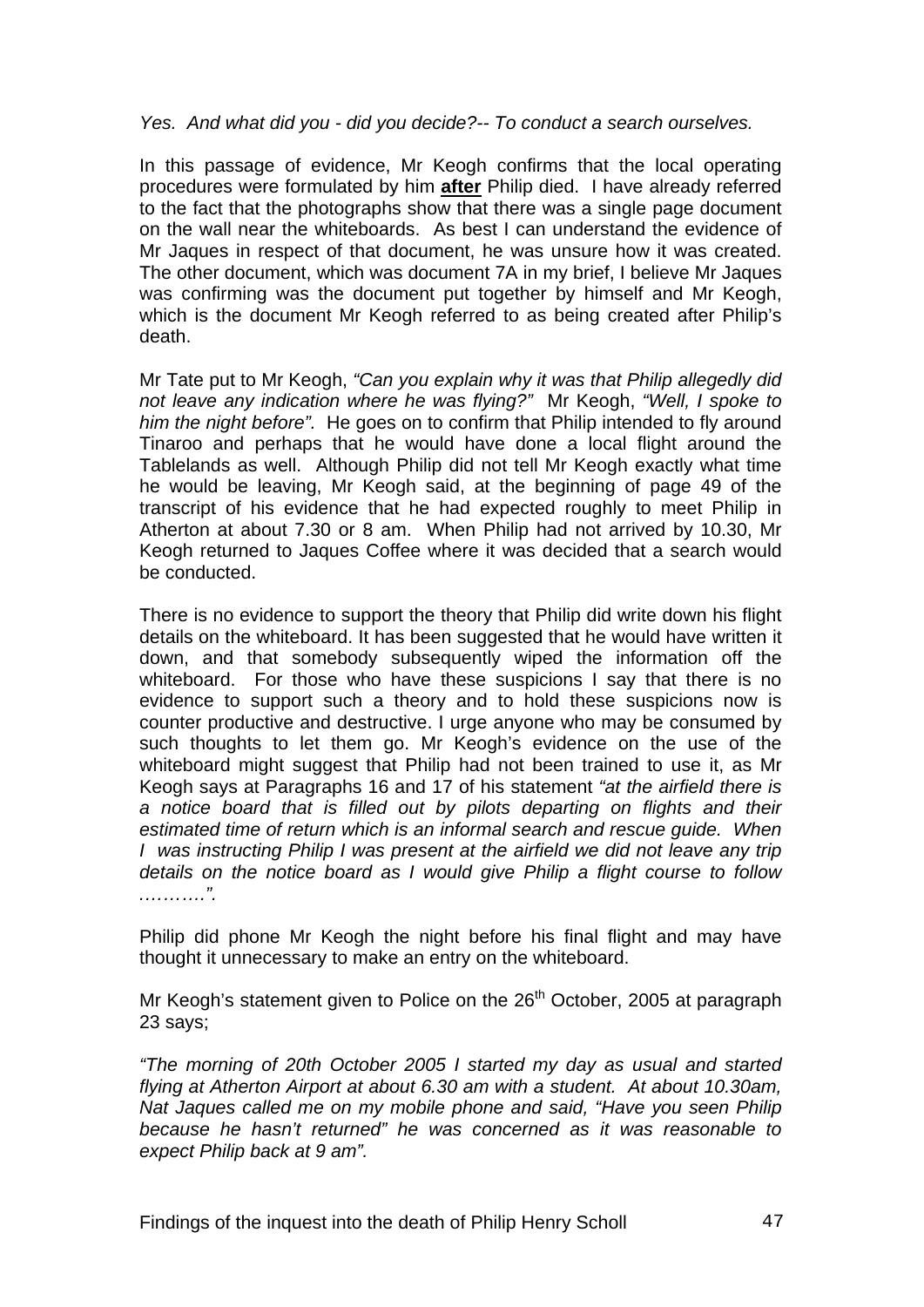This is somewhat confusing as Mr Jaques had not observed Philip take off, although it appears that he knew that Philip had departed the airfield. By about 11am he was becoming concerned, and then telephoned Mr Keogh.

It is of concern that there was no formal system in place to ensure that flight details were recorded and that no effective search and rescue procedures were in place. It is of concern that Philip's instructor, Mr Keogh, did not act more decisively when Philip had failed to arrive in Atherton as planned. Search and Rescue was regrettably not contacted until just after 5pm as a consequence of Ms Spriggs agitation and Mrs Jaques concern and initiative.

The Search and Rescue helicopter located the crash site relatively quickly once it became involved and Philip's body was located shortly afterwards by Mr Rankin. There is a possibility, notwithstanding the extent of the injuries Philip suffered, that had the alarm been raised earlier the outcome may well have been different.

## **CAUSE OF DEATH**

The medical cause of death identified by Dr Manypeney, who conducted the autopsy on Philip's body on 24th October 2005, was "multiple injuries". Dr Manypeney confirmed that there was no alcohol detected in Philip's blood and the routine urine immunoassay detected no evidence of any drugs. Dr Manypeney found no medical condition of relevance in his examination of Philip, or in Philip's medical records, which Dr Manypeney had examined.

Dr Manypeney had had experience in a fatal ultralight crash several years previously and was able to conclude from the comparison of Philip's injuries to those of the pilot on that occasion, that *"the height involved here would be not that great".* The extent of Philip's injuries drew the attention of Counsel as it is believed that trauma to the front of the chest may be the result of the brace bar being forced onto the chest of the pilot. This may be evidence of what is referred to as a "tumble event", a hazardous in-flight occurrence studied by Dr Gratton of Brunel University, West London, and the subject of a number of articles written by Dr Gratton.

Mr Tate also assisted Dr Manypeney by advising him that a pilot may suffer broken wrists in a tumble event. Understandably, Dr Manypeney was unable to comment confidently as to whether a tumble injury had occurred. He confirmed that Philip had suffered a broken right wrist. On at least two occasions in evidence-in-chief, he advised that in attempting to determine the actual cause of Philip's injury, he was venturing beyond his level of medical expertise.

Initially, he indicated that Philip's injuries might be consistent with injury from the front or from the back. Philip's frontal chest injury appears to have been quite slight, limited to a split costal cartilage on the right-hand side. Dr Manypeney thought that the internal chest injuries were the key rather than injuries to the front or back. Dr Manypeney described that there were more rib fractures on the right than on the left and the rib fractures were in the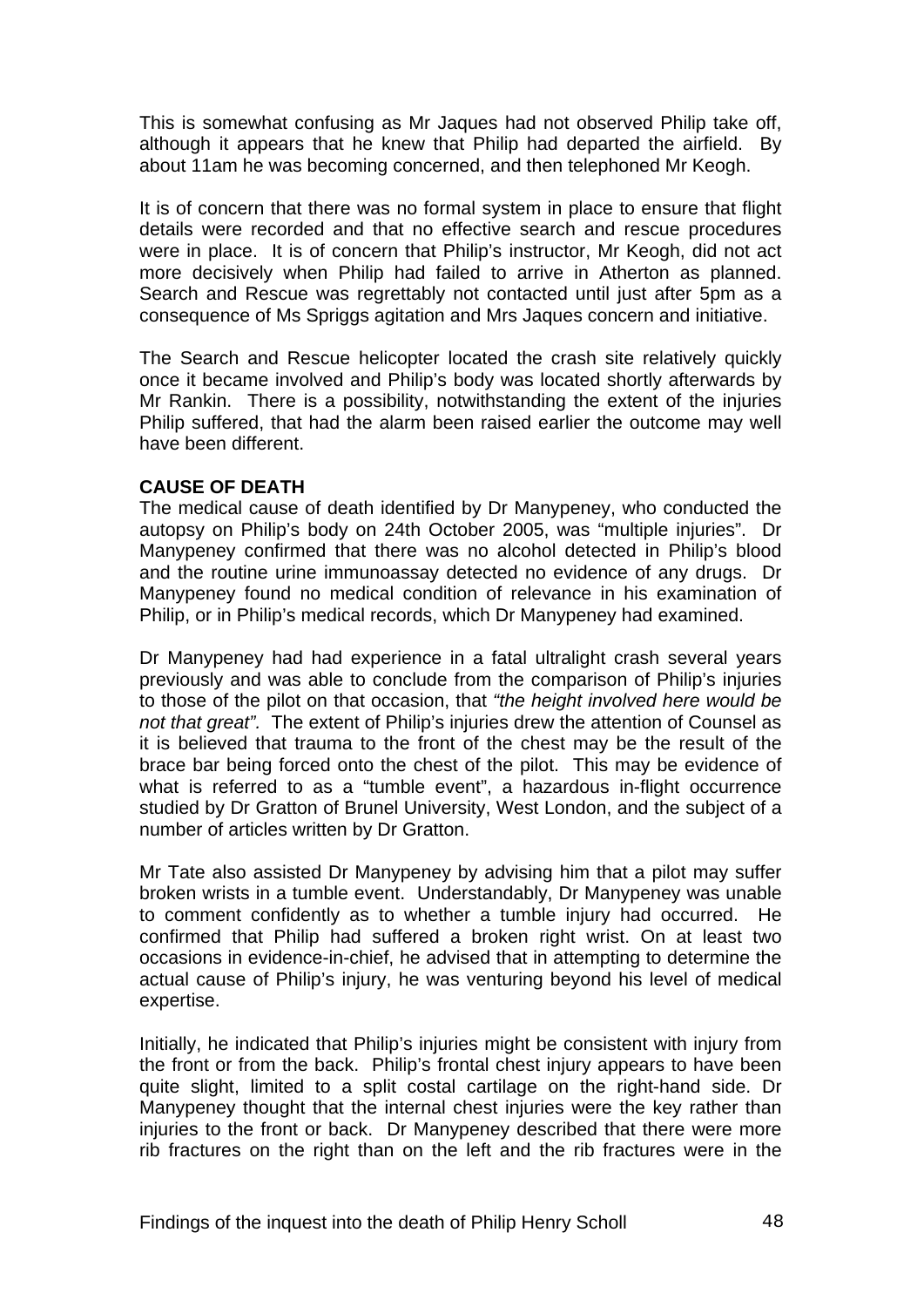poster lateral part of the chest. Ribs 7 to 10 were fractured on the left-hand side of the chest and ribs 6 to 11 on the right-hand side were fractured.

He also observed a number of punctures to the pleura and some small tears on the lung which corresponded to the rib fractures. Blood was detected between the lung and the chest wall in the pleural space. Dr Manypeney said that although it was hard to say with certainty the nature of Philip's injuries were really quite large and even with emergency care he may not have pulled through.

The photographic evidence of the crash site shows that Philip's aircraft's descent was almost vertical just prior to impact as the aircraft was impaled on a small tree. This tree appears to have had its top broken off and all branches and foliage stripped so that in the photographs it appears like a single stalk. The trunk of the tree has apparently passed between Philip and the backrest of his seat and pierced the wing fabric above. I believe that it is entirely reasonable to find that Philip's rib fractures post-laterally were caused by impact against the tree during the final moments of the descent, as the aircraft was slightly aligned to the right, the rib fractures observed by Dr Manypeney to be greater on Philip's right-hand side, would also be consistent with this impact.

It should be noted that there is another important fact to be drawn from the way in which the aircraft crashed to the ground. This is I believe consistent with the aircraft being slowed in its descent by the parachute-effect of the damaged wing structure. I believe that this is a more reasonable and acceptable hypothesis than that proposed by Mr Ogle of Philip flying the aircraft into the trees.

Subsequent to the taking of evidence, and at the request of Dr Gratton, I asked Dr Manypeney whether the autopsy results were compatible with Philip having received a heavy blow in the chest from a horizontal bar, somewhere around the lower to middle rib cage, in the front of his chest, very shortly before the ground impact. Dr Manypeney responded;

*"I have revisited my PM notes re: injuries, and given some thought.* 

*Multiple fractured ribs with concomitant laceration of perital pleura. Ribs 6 – 11 on R, posterlaterally. 150 ml haemothorax on R. Ribs 7 - 10 fractured posterlaterally on left with 100 ml haemothorax and less marked tears to outer pleura. Split costal cartilage on the right, approximately T8.* 

*On reflection, the deceased may well have suffered two distinct chest traumas supporting your theory.* 

*1. Costal cartilage 8th right tear. The costal cartilages are on the front of the chest on either side and are much more flexible than ribs with a consistency something like fishbone. Hence, a blow needed to split the cartilage would need to be very forceful and quite deep. A heavy localised blow from a horizontal bar could well cause this.* 

*2. Blunt compressive chest trauma has likely caused the posterior rib fractures, underlying lung and pleural damage and superficial soft tissue*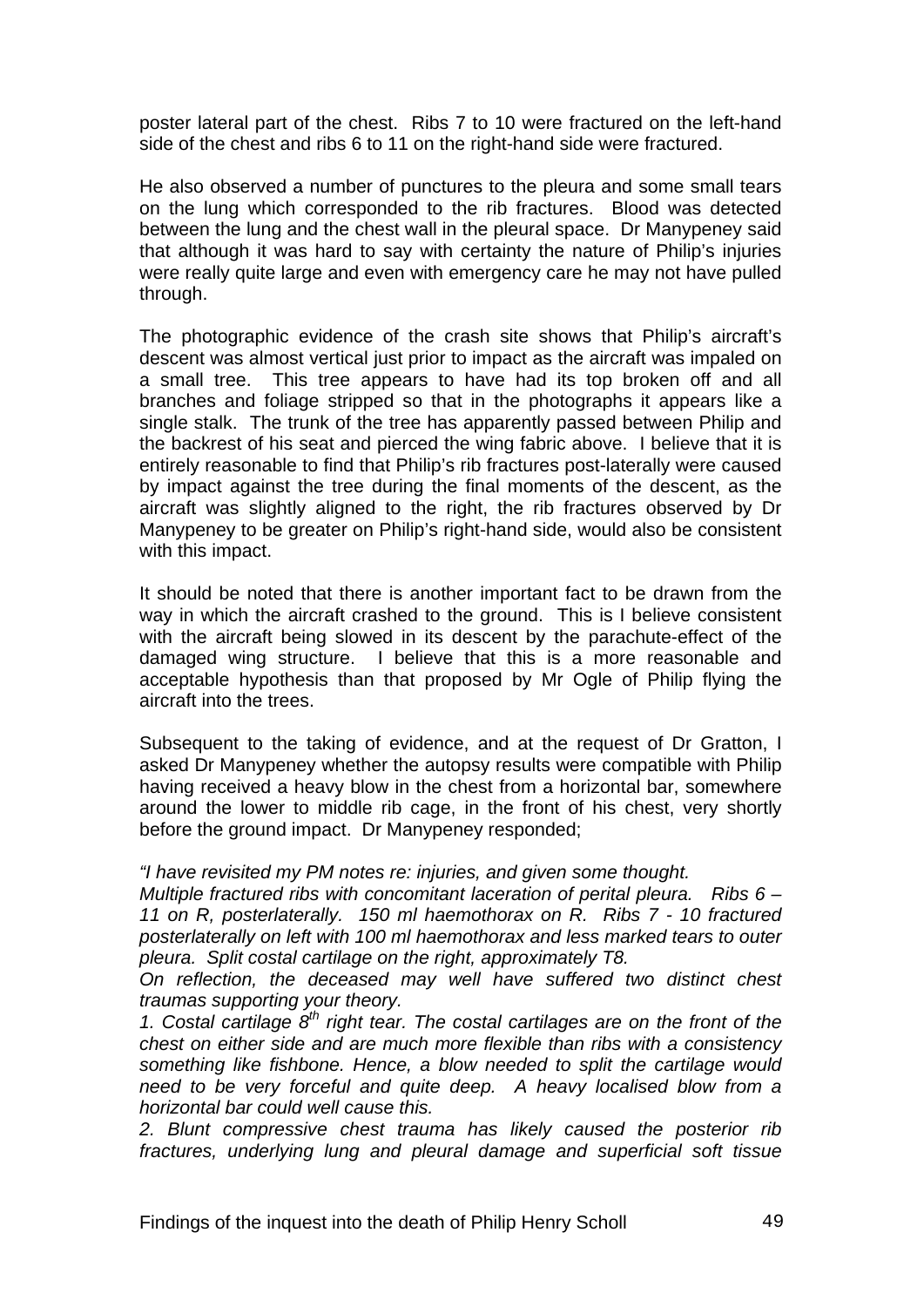*trauma to the posterior chest. The same force may have occurred to the back of the abdomen causing bleeding into the retroperitoneal tissues. Of course, the two forces may have occurred at different times."* 

The further explanation by Dr Manypeney is, I believe, self-explanatory and supports a minor frontal trauma and major rear trauma being suffered by Philip in the crash.

### **CRASH INVESTIGATION**

TRANSCRIPT OF EVIDENCE OF MR UNGERMANNN PAGES 7 – 11.

*Now, one of the things though that has been troubling me is, my understanding of the internal arrangements for the actual report itself, and*  which is at our quide card 32, is that Andrew Hicks prepares his working *notes-----?-- Yes.* 

*-----for want of a better word - it comes into head office-----?-- Yes.* 

*-----quite properly, for review and I understand you review it?-- Yes.* 

*And then you wrote up the actual accident report that we have?-- Correct.* 

*Now, before it was published, did you give that accident report back to Andrew Hicks to read and confirm that it was accurate against his observations and his findings?-- No.* 

*Now, I'll tell you why that's important. Could we - have you got a copy of the accident report?-- Yes, I do.* 

*And this might also help you understand that we actually go through these reports in a fair amount of detail. You can see here at 2.2-----?-- Yes.* 

*-----we go down, "The aircraft performed an uncontrolled descent into a wooded area. The impact site exhibited little or no forward horizontal motion as the impact was almost vertical after contact with the surrounding trees."?-- Yes.* 

*Now, the first question I have for you in relation to that is where did you get the evidence to support the proposition that it hit trees?-- Due to photos.* 

*Mr Hicks tells us that no tree was impacted, bar one. So he says it only hit one tree, which is the tree that impaled-----?-- Yes, that it impaled.* 

*-----and he tells us that it came down?-- Yes.* 

*If we read the report that you've prepared which has not been verified by Mr Hicks-----?-- Mmm.*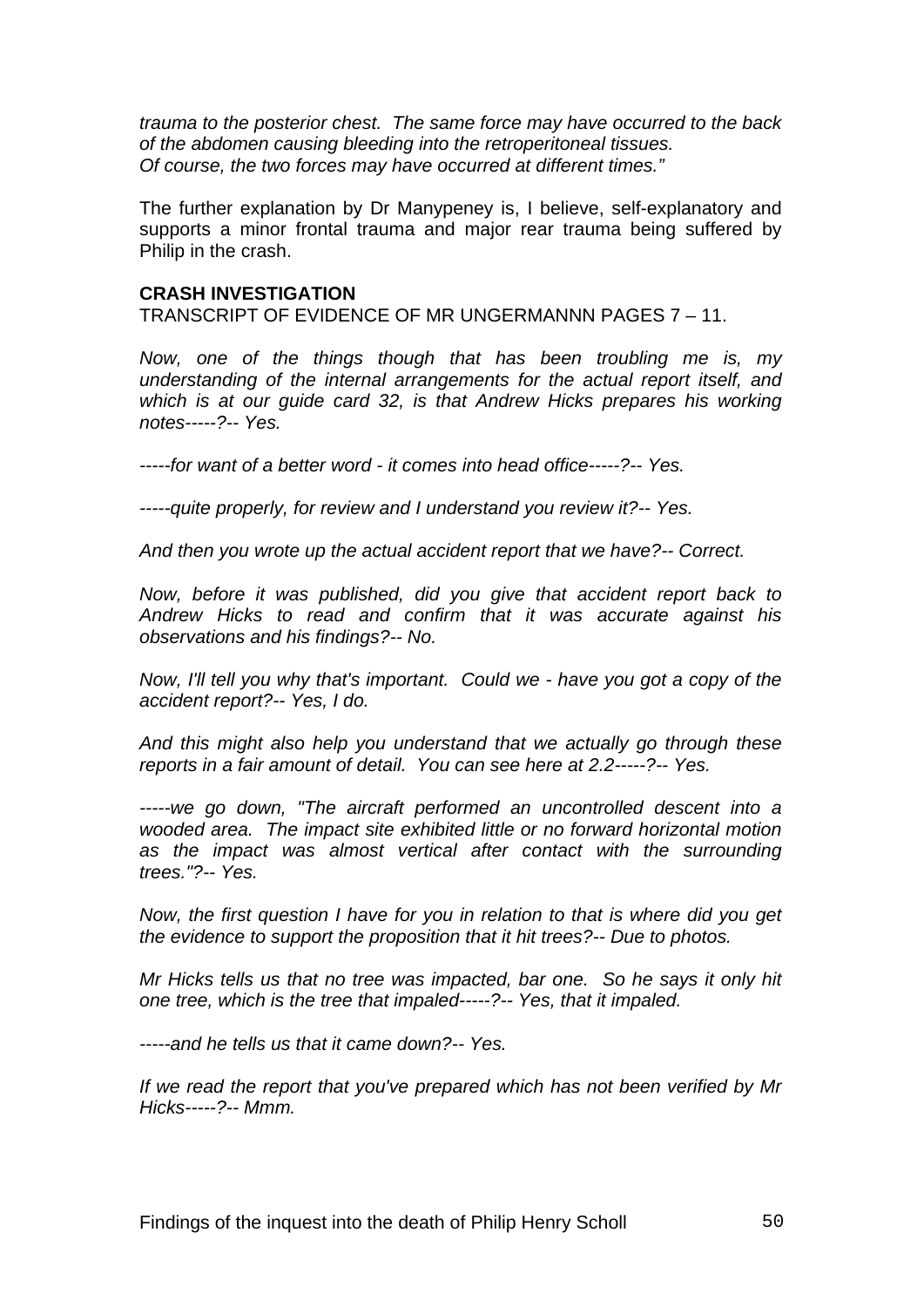*-----we have a situation arising where at least an implication is open that this craft hit one or more trees before reaching and being impaled in the tree that we know about from the photographs?-- I see, so-----* 

*So, I'm just - I'm just wondering, where did you get the independent*  information that was not available to Mr Hicks to draw a conclusion that it hit *trees?-- Okay. My - looking at the accident scene from the photos, okay, perhaps there may have been a presumption on my part but I was referring to the tree as being singular.* 

*That's not what the report says?-- Sure.* 

*So - I'm not being critical of you?-- No.* 

*But just in answer to your question, you can be assured that we've gone through this report with a fine-toothed comb, okay?-- Most certainly.* 

*And that might be an example of it?-- Sure.* 

*And the ATSB report has undergone the same scrutiny. I'd only suggest to you, Lee, that prior to publishing your report, and I fully approve of the idea that it is reviewed independently from the investigator, but it really does need to go back to the investigator, such that, if there are any differences-----?-- Mmm.* 

*-----between your interpretation of the facts and the investigator's interpretation of the facts that is clarified before publication?-- Okay, I can accept that.* 

*Does that make sense? All right. Now-----* 

*CORONER: Is that report available on the net?-- The report is not available on the net at the present time, your Honour, because we cannot release information with regard to a police investigation until you're satisfied and finished with the documentation.* 

*That's good?-- Once then, if that information is able to be released after the fact, then certainly we will.* 

*MR TATE: All right. So-----* 

*CORONER: Well, I just wish the ATSB would adopt the same protocol.* 

*MR TATE:* Indeed. I'll leave that with you. That might be something *internally that you'd like to just implement?-- Certainly.* 

*Now, the other thing that we have is that you've talked about the accident investigation and I'm certainly not being critical of you, your organisation or Constable Howlett but perhaps, from my perspective, things began to go terribly wrong in the investigation the moment that Constable Howlett -* 

Findings of the inquest into the death of Philip Henry Scholl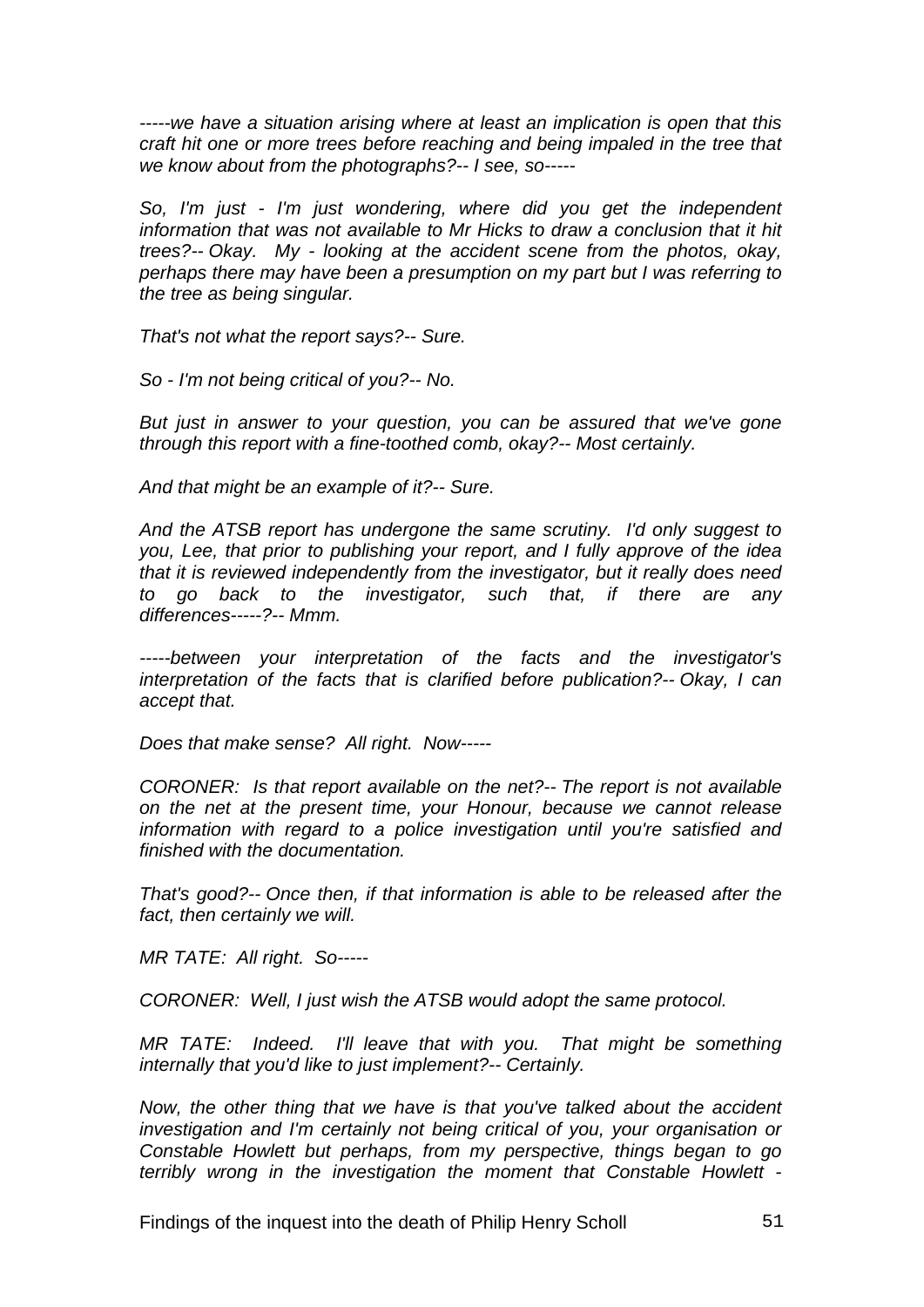*Howlett contacted CASA. CASA said, firstly, that they weren't - I'll paraphrase - they weren't really interested in the - in the accident and it was a matter for police and that there was no need for the scene to be guarded. Were you aware of that?-- Sorry, there was no need for the-----* 

*For the accident scene to be guarded?-- I was not aware of this.* 

*No. That's all right. That's all right. So what then happened is that - and Constable Howlett got the job, may I say, and he's done the most remarkable job of preparing this investigation-----?-- I most certainly agree.* 

*-----for this hearing - was left with the situation where he was the first response police officer on the scene. Now, how he managed to get that role*  was that unfortunately he got the short straw of being on duty doing general *duties that day and there was a communication call and he and his partner went out to attend the scene. We then have the usual things that you'd expect, the ambulance, the police arrive, the fire service arrived and there were things occurring at the scene for Mr Scholl and then subsequently overnight the plane was not guarded because that's the advice that police received from, at least, CASA?-- Mmm.* 

*The next day they returned, David Hicks comes up. No criticism there. He was very prompt in attending the scene. Mareeba is a fair way from Townsville when you look at driving or catching planes. We then find that a lot of the various physical items had not been seized. For example, the plane was secured at that time, photographs were taken but, ultimately, it seems to have gone back to Jaques Coffee for a period of time and, so far as I can tell, Mr Jaques at no time has been an honorary property officer for the QPS. We also have the fuel being minded by him. Mr Keogh, as the chief flying instructor talks to one of Mr Scholl's friends who arrives to take back his ute and all of the flying records and other pieces of inventory that was in the back of his car-----?-- Yep.* 

*-----went to Mr Keogh. Now, ultimately, these things came into the possession of the police-----?-- Mmm-hmm.* 

*-----except the microlight, which was, very kindly, being stored by Leah Spriggs, who was Philip's partner?-- Yes.* 

*And that's where it currently is-----?-- Mmm.* 

*-----and I assume that what we will be doing is tendering that and it will now go into the possession of the police and will be stored somewhere in their lock-up, or wherever they're going to do it?-- Yes.* 

*So in terms of the accident investigation course that you talk about at the beginning, as well as being the coordinator of the accident investigation, it's really been a terribly fragmented early investigation; did you know any of that?-- I - I was aware that the aircraft was taken back to - to Jaques Coffee Plantation.*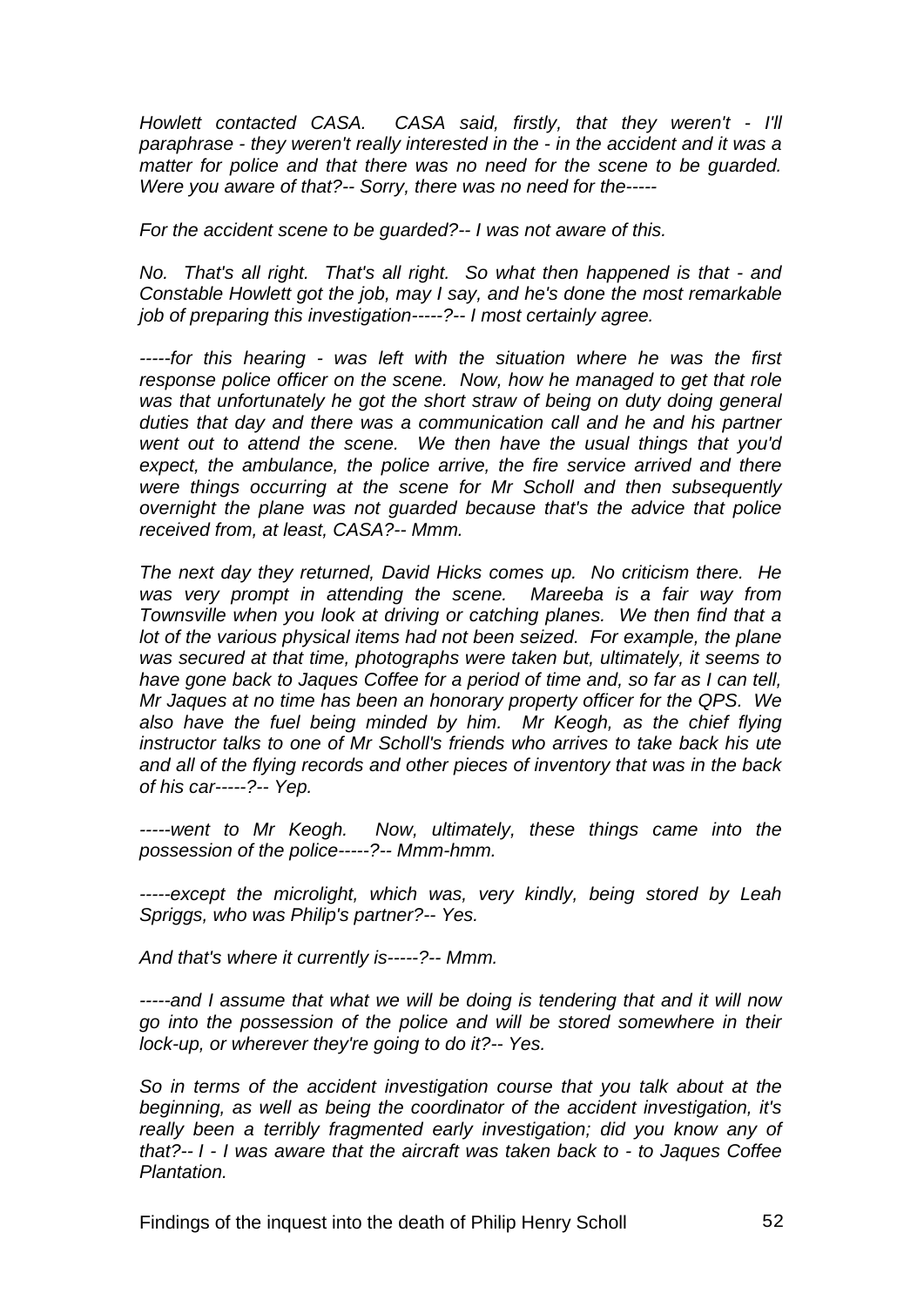*Mmm?-- I can most certainly tell you that in all of the other accident investigations that I've been involved with, the police have used their own storage facilities where there would be a hangar that they have leased that is in a lock-up position. Most of the time we were advised to put a guard on - on the aircraft overnight. There are some instances in the Northern Territory where that has been impossible due to police manpower, where, if the accident site has been remote - we've had one in Western Australia recently, which was exactly that, where evidence was not placed under police guard, because generally it's a police consideration that it's considered a crime scene.* 

*That's - that's the whole point?-- Yes.* 

*Anyway, we probably don't need to talk too much more about that?-- Certainly.* 

*But, you see, a lot of things come from that: in this case, the question of the appropriateness of the fuel has been excluded, although Constable Howlett, for instance, would not be able to tell us that he could vouch for the continuity of the fuel, that is to say, we really area at sixes and seven to be certain beyond reasonable doubt that the fuel that was subsequently tested was the fuel that was being used in the plane?-- Right.* 

*My friend's client, Mr Keogh, has been left in a very awkward position as the CFI in the sense that, quite obviously, there's been a lot of attention given to Philip's training records?-- Yes.* 

*They were in his possession for a period of time, and because they were in his possession for a period of time, his client, possibly quite unfairly, is open to the assertion that he amended the documents before they went to the police. So again we lose evidence continuity?-- Certainly.* 

*And people are exposed-----?-- Mmm-hmm.* 

*-----in ways that, quite frankly, they shouldn't be. Does that all make sense?-- I - I agree.* 

*Anyway, we don't need to go any further-----?-- I have a comment, if that's possible.* 

*Yes, please, yes?-- My comment is, is that RAA investigates the accident to assist the police. We have no jurisdiction and we assist the police. We-----* 

*On what - look, I understand that, and I'm not being critical-----?-- Mmm.* 

*-----I'm just simply saying when we start looking at the investigation courses and how the reports are done-----?-- Yes.*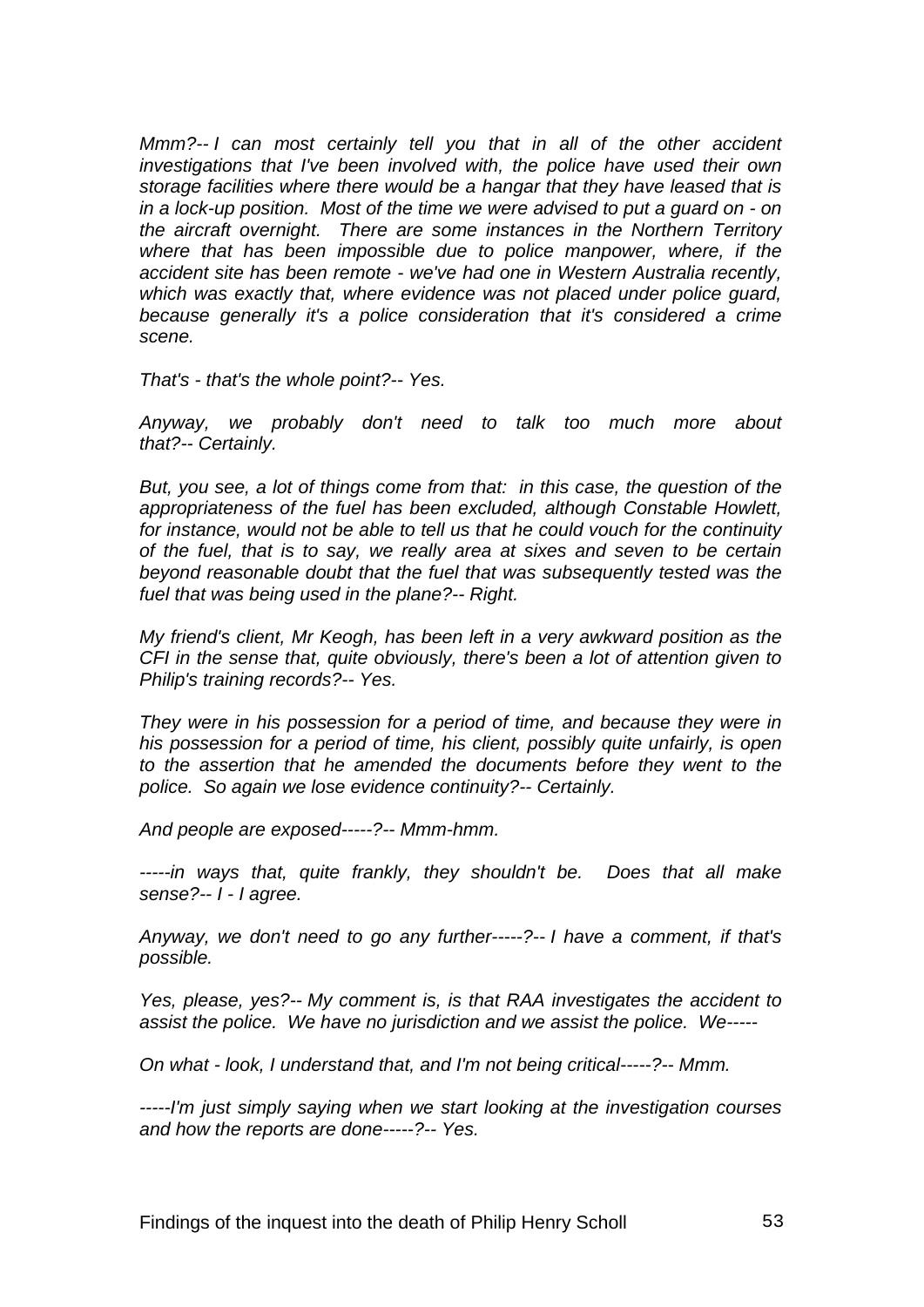*-----and this sort of thing, we need to be very mindful that until such time as the police can certify to the Coroner, to his Honour, that there are no suspicious circumstances-----?-- Yes.* 

*-----it is a crime scene?-- I understand.*

The transcript of the evidence of Mr Ungermann, set out above, highlights the shortcomings of this investigation. Everything that I say about the shortcomings of the investigation must be read subject to my praise and appreciation of the efforts of Constable Howlett in assembling a comprehensive brief of evidence for my consideration. As a junior officer, Constable Howlett should not have been tasked this investigation. He has however, through his thoughtfulness and inquiring approach to the investigation, uncovered much important history and many important and relevant facts for my consideration. I also wish to compliment Mr Andrew Hicks on his investigation, his commitment to assisting in determining the cause of this crash and his full co-operation with Constable Howlett and the Court.

I have been provided with a copy of edition 4, Civil and Military Aircraft Accident Procedures for Police Officers and Emergency Services Personnel. This document confirms that the ATSB does not investigate all aviation accidents. Section 21 of the *Transport Safety Investigation Act 2003* defines the powers of the Executive Director of the ATSB to investigate aircraft accidents. The ATSB records data from aircraft accidents and incidents for possible future safety analysis and selectively investigate (within its finite budget) those serous occurrences, including fatal accidents that the ATSB believe will yield the most useful safety benefits especially for fare-paying passengers.

In general, the ATSB does not investigate sports aviation accidents or those involving amateur-built or experimental category aircraft. All military aviation accidents are investigated. I am of the opinion that this aircraft crash was one which should have been investigated by ATSB as there had already been a number of fatalities involving AirBorne Edge aircraft. After listening to the evidence in this matter of how the recreation aviation industry is structured and regulated, the community could have no confidence that any safety or other issues identified relevant to recreation aircraft flight would find their way back to CASA or ATSB. Both organisations should take a more active role in the regulation of the industry and the investigation of aircraft accidents involving the recreation aviation industry.

CASA, ATSB, RA-AUS, HGFA, Queensland Police Service (QPS) and WHSQ must review the way that these crashes are investigated. QPS operational procedures manual (OPM) contains references to aircraft incidents resulting in death. [See sections 8.5.12 and 17.3.3.OPM]

The QPS OPM policy is that, *"the appropriate police officer to investigate an aircraft incident which involves death or serious injury to any person is a forensic crash unit trained investigator or an officer from the Criminal* 

Findings of the inquest into the death of Philip Henry Scholl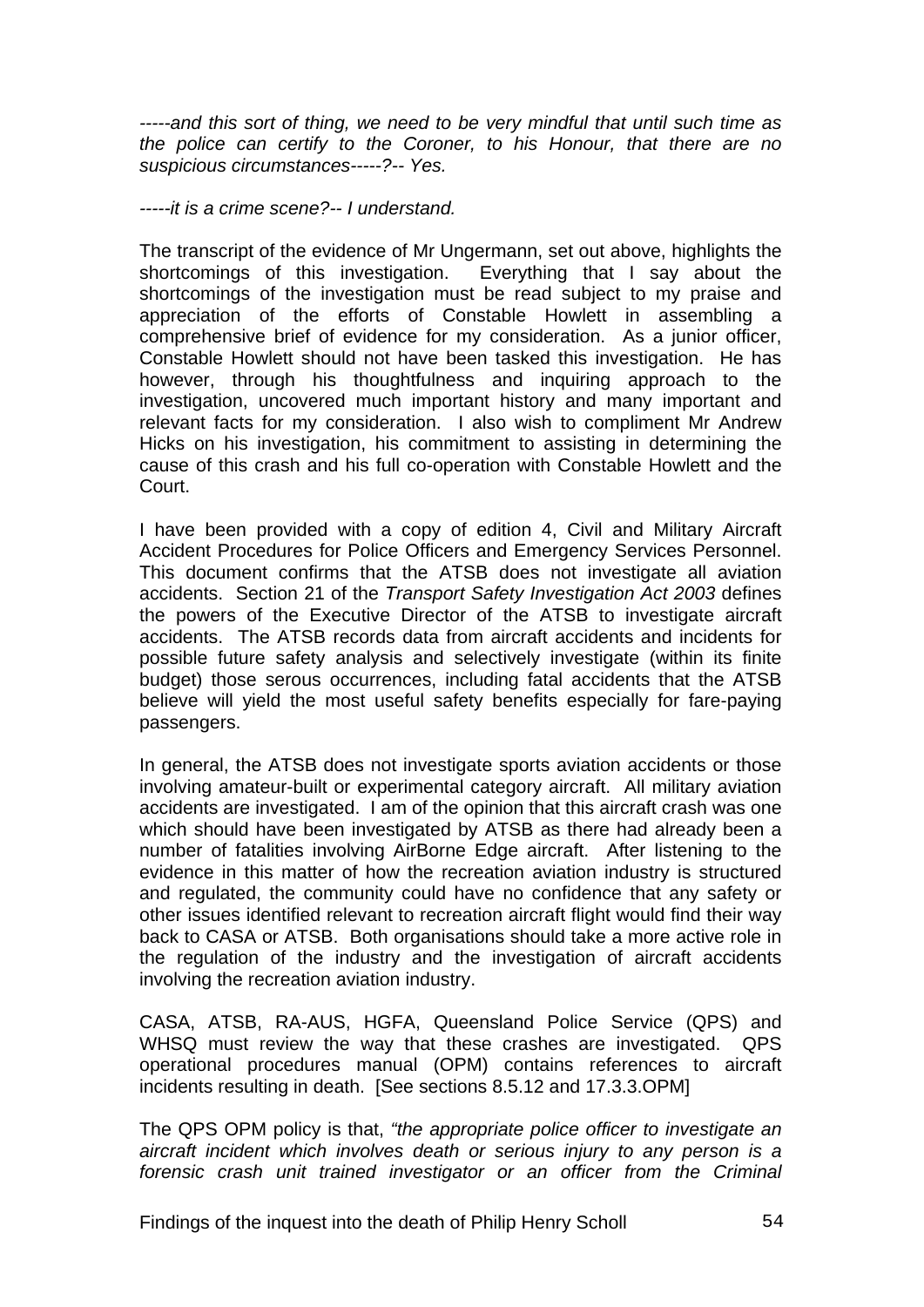*Investigation Branch".* This policy was not implemented in this investigation. As first response officer, Constable Howlett acted appropriately to secure the scene. However, as the Queensland Police Service running log confirms;

*"1815hrs Australian Transport Safety Bureau, Bill FRY who is the duty officer for today, they advised that Ultra-Lights do not fall under ATSB or CASA and they do not have involvement and do not require the scene secured, due to recreational nature of the flight. They stated that the Ultra light Federation may be interested and Canberra Search and Rescue will contact the Federation."* 

As a consequence, Constable Howlett vacated the scene some time between 9pm and 10.30pm on 20th October 2005, after the QPS and the Queensland Ambulance Service (QAS) attended the scene and photographs were taken. Philip's body was removed from the crash site, and the paddock in which the aircraft was located was locked. Constable Howlett did not observe any unauthorised person approach the aircraft while he was at the site. Constable Howlett re-attended the scene the following morning at approximately 7.30am in company with Mr Hicks who had been appointed the RA-AUS investigator and who had travelled up from Townsville. I make no criticism of Constable Howlett for vacating the scene of the crash. He acted according to the instructions he was given. (see Constable Howlett's evidence pages 8 and 17).

I have set out the exchanges between Mr Tate and Mr Walsh of the ATSB, being the transcript of Mr Walsh's evidence at pages 150, to and including page 155.

*No, that's all right. And there's a - an interesting situation that - that arose, and I'm just going to - to let you know how it came about and really seek your advice about what we might be able to do to try and close some of these investigative gaps. What basically happened is on the 20th October 2005, sadly for the Scholl's plane crashed to the ground. So it was a - it was a hitting of train, and I guess one of the things that this inquest or fatality enquiry is attempting to understand, is whether it may have been as a result of a tumbling event or whether it was as a result of maintenance with the wing fabric simply tearing and we loose a - one point to two metres or thereabouts at the left wing tip, and then that causes the crash. So the - the jury's out, as it were in terms of nature and cause but going right back to the beginning of the investigation, the running log from a very, very thorough police officer who*  was the first response officer, says this, "At 1815 hours the Australian *Transport Bureau duty officer for today was called.", and the police officer's note is, "That the ATSB advised that ultralights do not fall under the ATSB or CASA.", and that, I guess, CASA and the ATSB do not have any involvement. Now, I'm not being critical of the duty officer by any stretch of the imagination, but it seems that police then gained the understanding that there was no requirement by the ATSB or CASA for the scene to be secured because it was - the recreational nature of the flight and the duty officer suggested that the Ultralight Federation may be interested and, you know, Canberra Search and Rescue will contact the federation or something along those lines. Now, the - the first thing I was wondering is that as I have read the Queensland*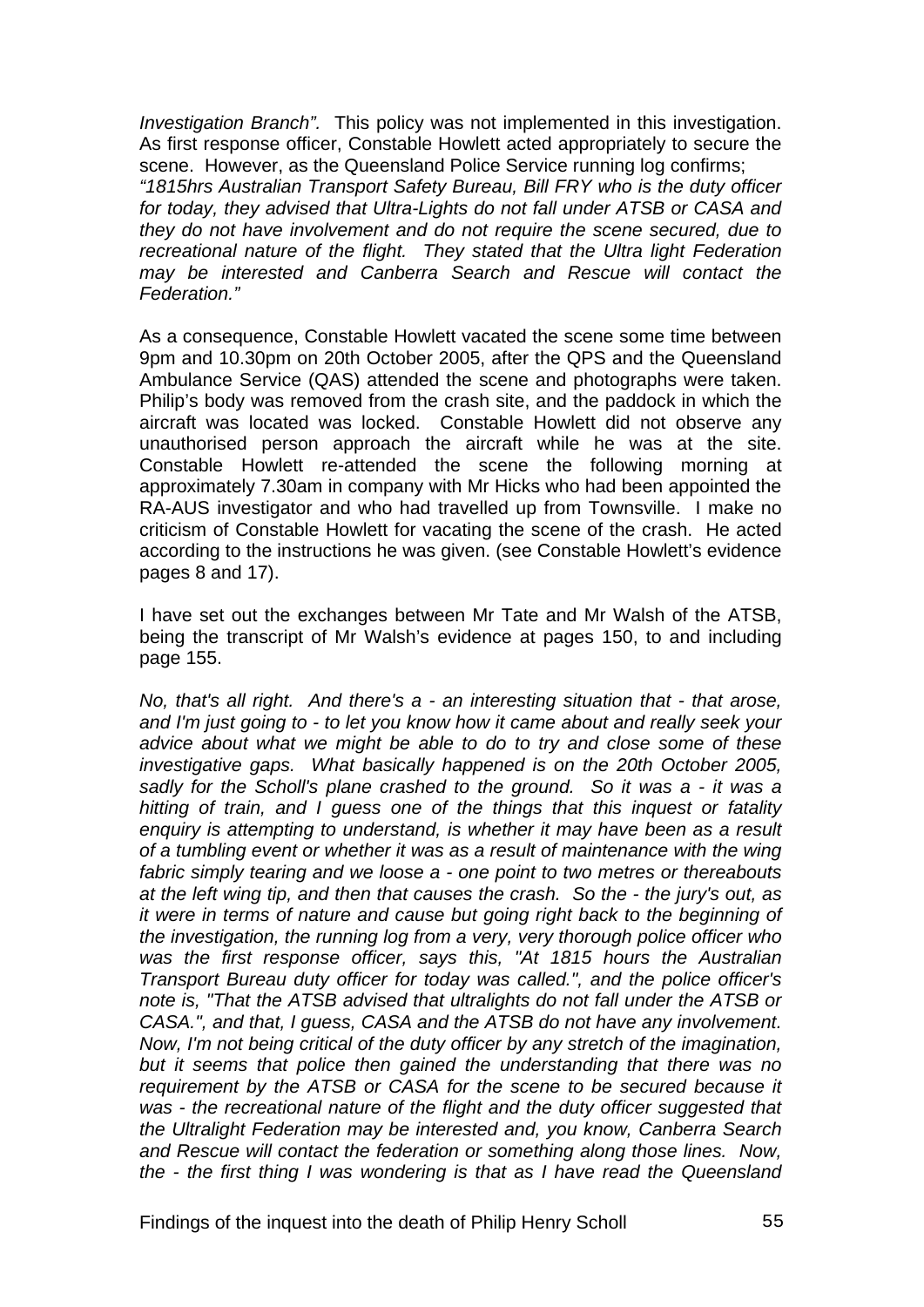*Police Service OPMs, which is their Operational Procedures Manual, there's a fairly clear indication to police that they should ring the ATSB as soon as they're aware that there is a - an incident involving an aeroplane. Now, I take it from your perspective that's exactly what you would want to have happen?-- That - that is correct. In fact, under the Transport Safety Investigation Act, those things are required to be reported to the ATSB.* 

*Yes. And obviously that then makes you the first port of call and decision maker about whether your investigators need to go out or whether some other course is adopted. It's - it's not magic, is it? It's what you'd expect?-- Absolutely.* 

*Now, equally, I don't have any difficulties with the duty's - duty officer's comment about, you know, look this is recreational so you need to talk to the recreational people about it, they may have an interest. But, the - the one piece of information that has created a bit of a kerfuffle for us is that there was no need or no requirement from the ATSB or CASA to secure the scene and what flowed from that was that the police left the plane unguarded, from about - the times aren't really important, 7 o' clock in the evening, 7.30 in the evening through to first light the next day when they returned with Mr Hicks, the investigator from the RAA and various other things also flowed. We didn't have the same degree of securing exhibits, as it were, or securing the scene, obtaining all of the records, obtaining the - the petrol, all that sort of stuff. It became very fragmented over the next number of days. Now, you wouldn't have been aware of any of those sort of difficulties within the investigation, I take it, in terms of [indistinct]-----?-- No, I'm not aware of that at all.* 

*What I-----?-- I mean, in terms of-----* 

*What I was going to-----?-- I don't want to be critical of - of my duty officer either, but I - you know-----* 

*What I was going to - to ask you and I thought this might be the nicest way of dealing with it is, I'm just wondering whether the ATSB could work with the state police services and the recreational services to have some sort of protocol or do something so that first response police actually can get a bit of paper that tells them what they should do. Do you follow what I mean?-- Certainly.* 

*Is - is there anything like that in place at the moment? I mean, I think-----?-- Yes, there is.* 

*I think the problem we've got, Julian, is that for someone like yourself this is your bread and butter and you know exactly what to do, but my feeling is that a lot of first response police, particularly with recreational centre - recreational sector really don't quite know what to do and are uncertain whether this is a bit like another car crash and we should get the - the, you know, traffic accident branch out to have a look at it or exactly how it should all piece together?-- Mmm.*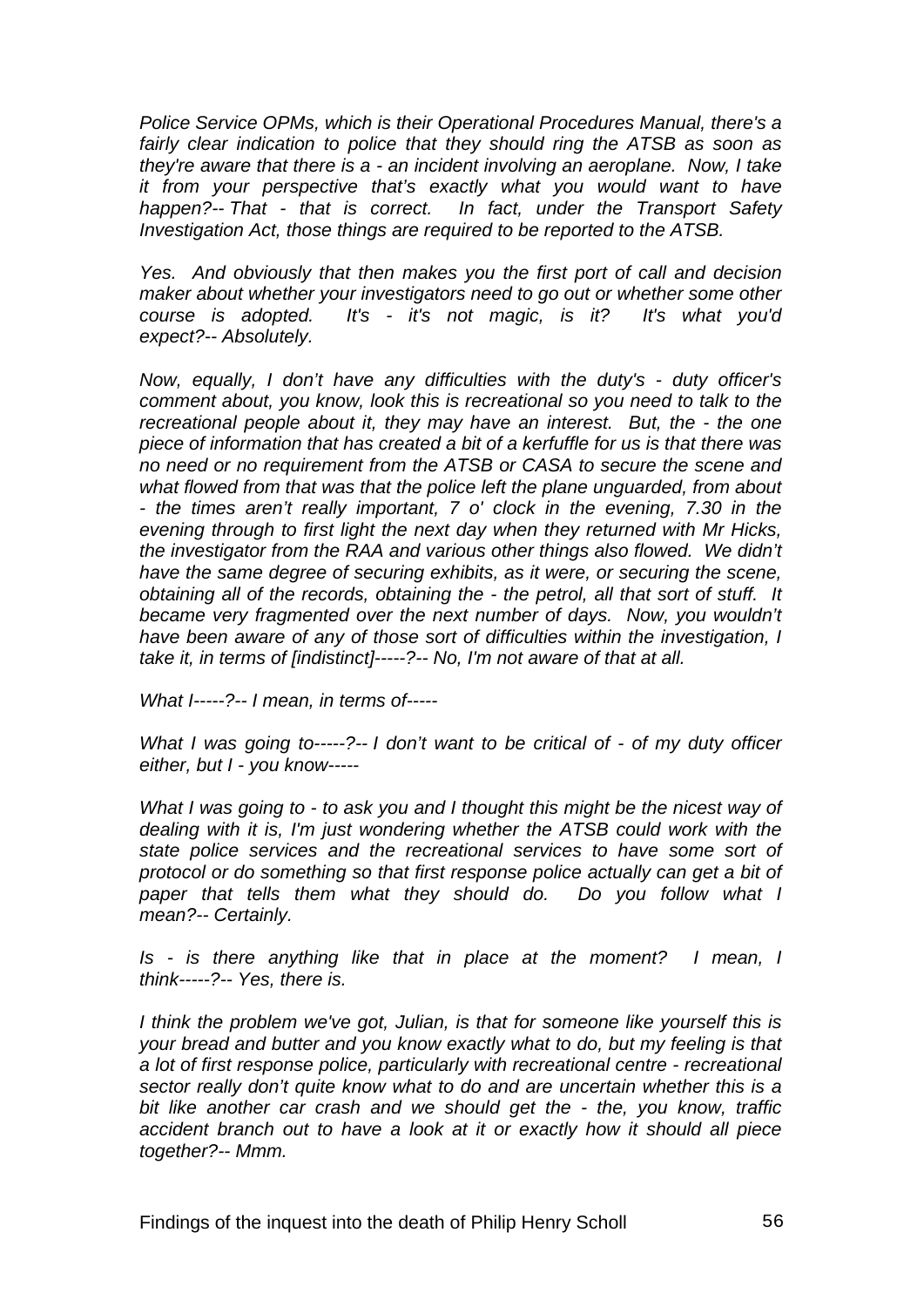*Can you - have you got some advice for the Coroner on that point?-- Well, there certainly is a - a - a handbook for first respondents to aircraft accidents which is a - it's a small handbook that is developed by the ATSB also in conjunction with defence-----* 

*Yes?-- -----because there's a fair bit of information in there relating to the hazards of military aircraft.* 

*Yes?-- That handbook also describes the sorts of things that should be done in terms of preserving evidence in the - in the first instance.* 

*Now, you'll be - you'll be - how many pages would that be, just as a matter of interest, that handbook?-- Look, it's - it's very much of a brochure style-----* 

*Yes?-- -----but I - I - it's on our website and available. I haven't got one in front of me but my recollection is that it may be 40 or 50 pages but more of in - in a brochure sort of style.* 

*Yes - yes. And that - if I asked Constable Howlett to contact you, not today, because it'll be too late, but tomorrow morning, would you be able to show him where to get that downloaded off your website?-- Certainly, I can - I can arrange for that for you and - and I can also send you - you know, send you hard copies if you'd like some - some proper hard copies sent.* 

*If - if that could be sent to the Coroner at Mareeba, I think that would be a great help, because I think-----?-- Yes, I can do that, not a problem.* 

*I think one of the issues that clearly flow from this is whether the police OPMs need to be amended so that we're better able to, you know, get it right initially?-- Yeah. Well, look I - you know, there's certainly significant issues that you raised in relation to preservation of the site. I mean, our advice always to - to any police that we're speaking to, 'cause generally they're the obviously the - the ones who get there generally first.* 

*Yes?-- But it's like a crime scene, which - and obviously if we're investigating, we - we - we place a protection order under our Act on - on the scene.* 

*Yes?-- And on - on various components, even documentation and the like. But - and the best way that we can describe that to police when we - when we tell them that we're placing a protection order on it under our Act is, we*  essentially say, treat it like a crime scene, so you know, don't touch anything *unless you need to, to preseve life or-----* 

*Yes?-- And/or for removal of deceased if they need to as well.* 

*Yes?-- Which is - which is fine. So, we're also doing some - we are doing some training, we've been providing some training to - to RA-Aus, to the Recreational Avaiation people.*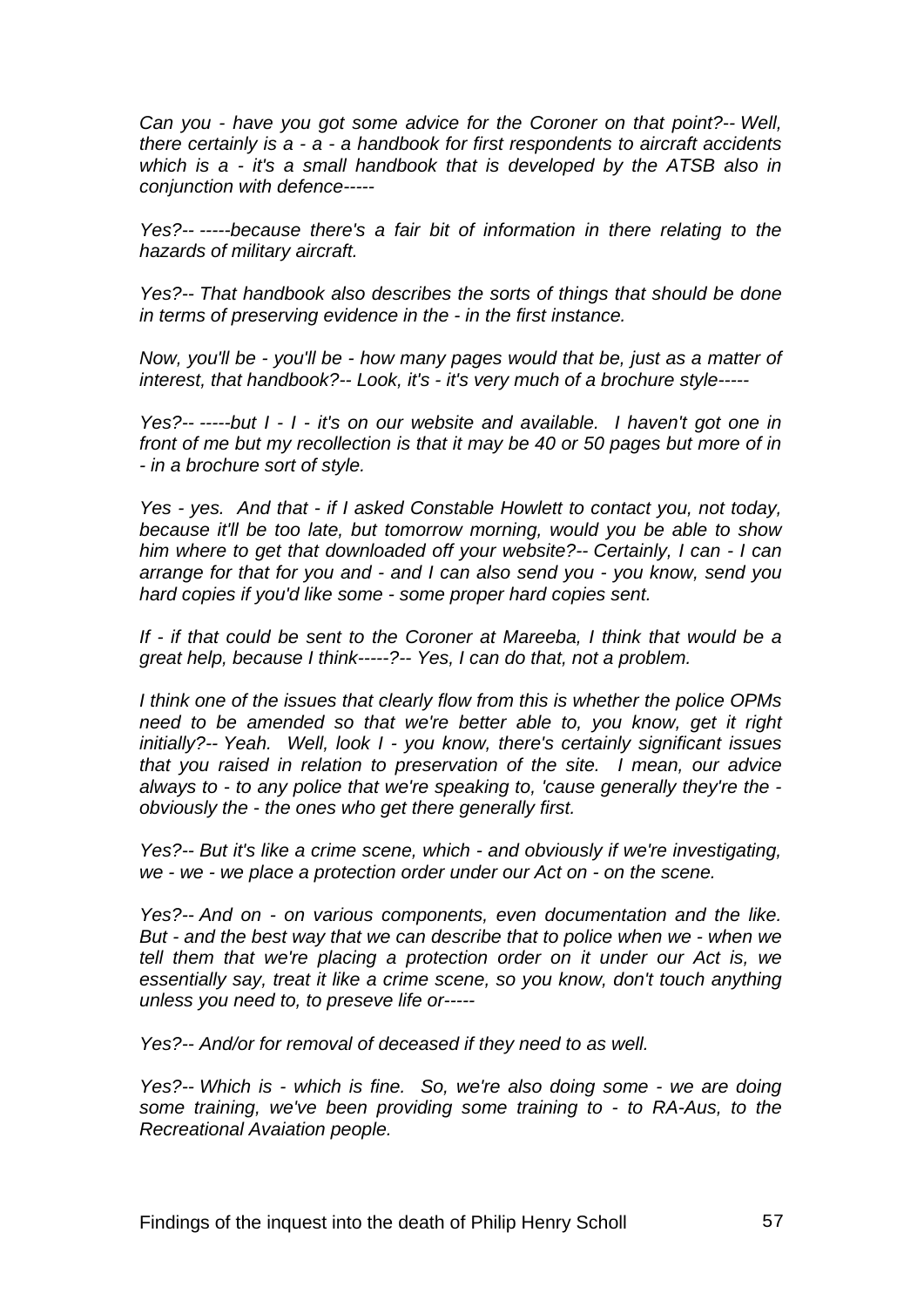*They - they told us about that. What is your hope with that training, where do you want to try and take these - I'm going to be awful here, but in a sense they're - they're all lovely people that we've met, but they do remind a little bit of the boys that get together on a - on a Saturday afternoon to run their model train sets. They're very much enthusiasts, very keen on what they do, but-----?-- Yeah, look, I've had dealings with - with a number of the - the officials from RA-Aus and certainly see them as being well motivated.* 

*Yes?-- The - they participated well in our - in our training courses. We certainly had a couple of representatives from RAA assist us with an investigation down in Latrobe Valley in Victoria recently, where we had a - a VH civil registered aircraft and an ultralight aircraft collided-----* 

*Yes?-- -----in the circuit area of Latrobe Valley, and unfortunately the - the pilot of the ultralight aircraft died in the accident.* 

*Yes?-- And I have to say that our people were very impressed with the two particular individuals that came to assist us there. They - they seemed very well prepared, they had very good equipment. I think they had undertaken some training with us at least-----* 

*Yes?-- -----that I'm aware of.* 

*Now, I think Lee Ungermann was one of those people, wasn't he?-- Yes, I think he might have been; that's correct.* 

*Do you recall who the other was? Julian, it doesn't-----?-- Sorry, I don't - I can't-----* 

*That's all right?-- -----recall who it was, but-----* 

*If we can square away that - that initial thing, the - the second thing is, is it possible to help us understand where you want to take through your training that you offered to these investigators, where do you want to take them, what sort of competency are you hoping to give them and do you certify them in any way?-- No, look, we don't provide any certification and - and clearly, I - I wouldn't want any sort of misunderstanding that we would be intending that they act on our behalf of that they're our representatives or anything like that.* 

*Certainly not, we - I'd see it-----?-- [Indistinct].* 

*-----as a recognised training organisation, if you know, that's a Queensland term saying you're a training organisation. You empower other organisations, you're - they're not acting as your agents, they're not your sub-investigators or - or if you're the sheriff, they're not your deputies?-- That - that's correct. We we are a registered training organisation and our training is generally done through our own people but obviously there are opportunities for others to come and participate in those courses and that's generally where we - we offer RA-Aus some opportunities where we have vacancies and we don't*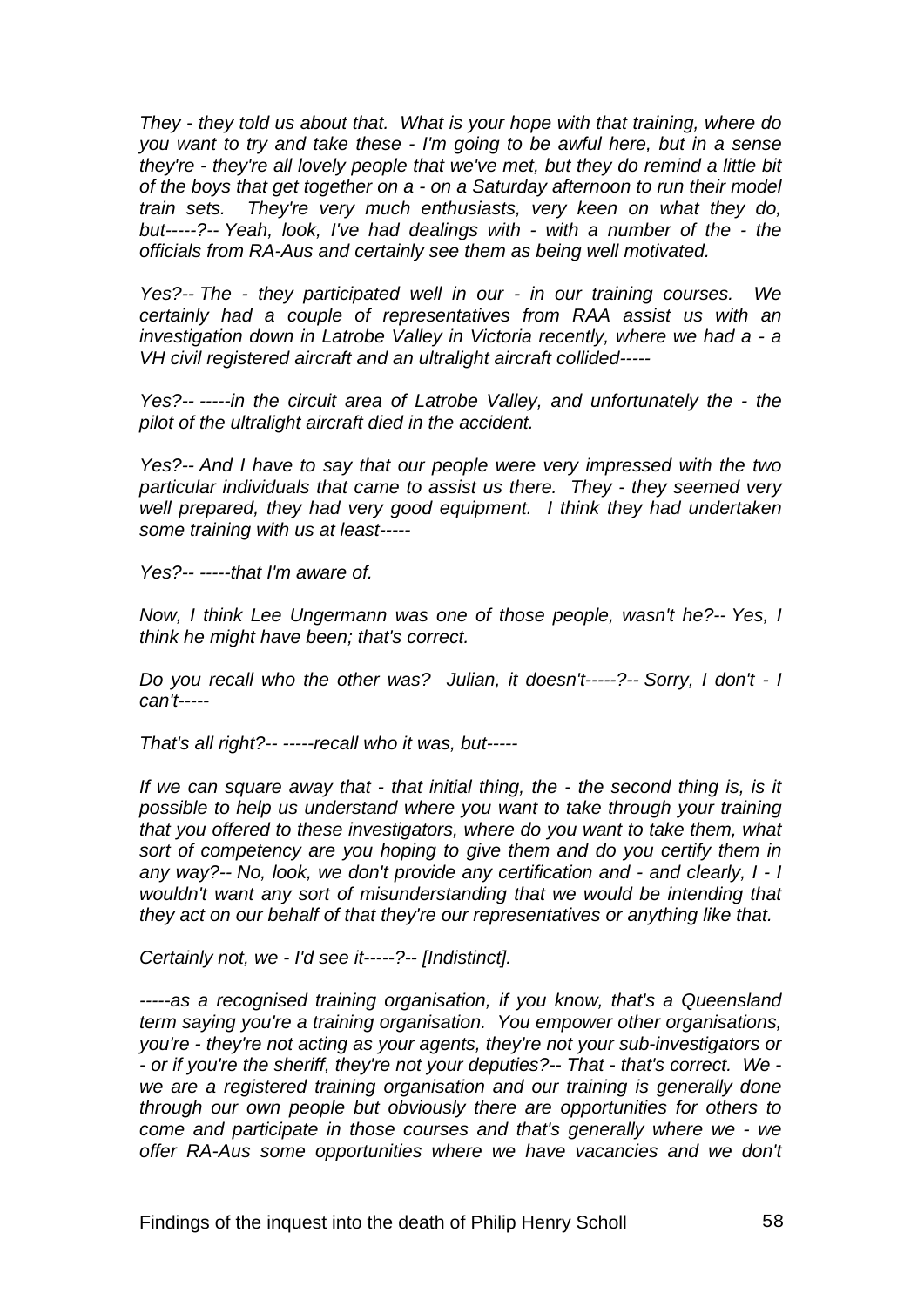*charge them any professional fees for them to - to join in those training opportunities.* 

*How long are those courses and do they come out with a certificate?-- There is - they are a range of different specialist courses that - or training activities that - that we've offered to them and some - some that they come in on. One of them is our analyst course which - we've got one coming up later this year and I've just recently in fact today written to - to Mr Ungermann offering some positions on that.* 

*Yes?-- We also have a - a two day training course in cognitive interviewing coming up which is also in a letter that I've written to Mr Ungermann today about.* 

*Now, that - that sounds to me very exciting, what is cognitive interviewing?-- Well, it - it's the interviewing process that the ATSB employs so it's really giving them the - the interviewing skills to-----* 

*I see?-- -----try and extract as much information in a non-threatening way to to people involved in - in occurrences.* 

*Okay, I understand?-- So, look, it's really an opportunity basis type thing. They - they don't really come out with any formal qualification in relation to it. The only one where we do give them a - we can give them a - it's actually a card which shows that they've undertaken blood borne pathogen's training-----* 

*Yes?-- -----to - which we - we require of anybody who's working on site with us, but it's obviously an important thing for others as well so we again provide the opportunity for that and I think Mr Ungermann's done that training with us.* 

*Yes, he has. I'm just wondering, Julian whether there's some benefit in the Coroner considering the construction of some sort of course. Now, it's going to be elementary in comparison with the skills and experience and the training that your people have, but whether there shouldn't be some sort of attainment requirement before one of the investigators appointed by the recreational organisations are actually permitted or encouraged by their organisation to go out and undertake an investigation; do you have a few on that?-- My only view, I think, would be in terms of how - how they achieve that standard.* 

*They'd need to-----?-- In terms of ATSB investigations it's - there's not a one size fits all, sort of qualification and our - our people come to the - the bureau, they receive training in a number of areas, a number of specialist - short specialist courses on various aspects of investigation, but they do that over a fairly extensive period of time and while they're doing that they're also learning on the job.* 

*Yes?-- And it's - you know, it's a process that can take realistically 18 months to two years before we consider we've, sort of finished our - our training process although even after two years there's - people are still very clearly developing and we have a - a diploma program within the bureau and is a - a*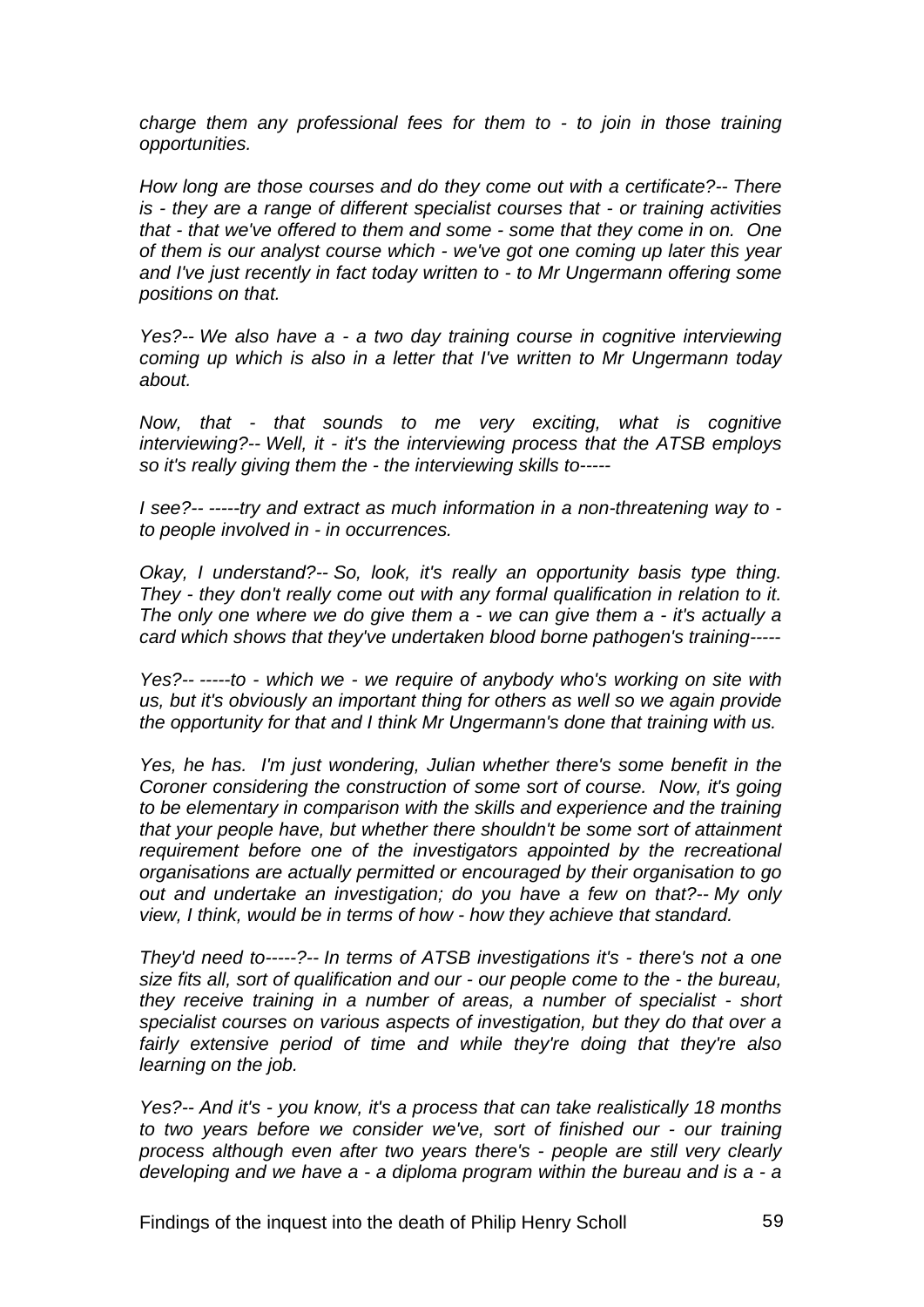*process that takes generally probably 18 months to two years but a lot of that is actually competency based in terms of demonstrating competency in the field and those sorts of things so in terms of RA-Aus having to, you know, provide some sort of qualification for their people before going out I'm not sure how practically they - they would be able to achieve that so that - that would be my only reservation, but obviously some form of development and training program and obviously then some sort of monitoring and demonstration of competencies as people do work with other people who are - who do have some sort of training competency would be very useful for them.* 

*And certainly it would, you know, need to be appropriately funded and all that sort of stuff but, I guess, the other aspect is that where Coroners don't have the benefit of assistance from the ATSB and you people from my experience do the more thorough reports that are around matched only by the Queensland Mines Department I suspect, but it's a very difficult situation for both the Coroner as well as the Sports Recreation Investigate. The investigator tell us, "Well, we've got no right to be there. We offer our services to the police.", and you can imagine the police are only too happy to accept that special input-----Yes.* 

*-----and ultimately we end up with a - a report to the Coroner and you'd agree with me, I think, that normally any aircraft accident is quite a complicated set of inter-relating factors that ultimately end in a tragedy and it's a bit ask to have these people then turn up in a Court situation to try and assist a judicial officer determine nature and cause and I'm just wondering whether you have a view about what we can do in that area?-- Look it is - it is difficult and I think us, you know, we certainly try to assist various state authorities, you know, where there have been accidents that we have not been investigating.* 

*Julian, your organisation is legend. I'm really wondering here whether you had any advice for the Coroner concerning, you know, helping these other organisations where - in circumstances where you can't do it to ensure that they're - they're fully equipped to - to be able to carry out what might be described as an investigation on behalf of the Coroner and the awkwardness there, as you know, with the Australian system is that we have Coroners and their jurisdiction is state, but it's to look into fatalities, understand the nature and cause, and then attempt to ensure that there are recommendations to improve public safety or to avoid a reoccurrence?-- Yeah, look, it's a very difficult question. I don't know that I've got any easy solutions. I know in the case of New South Wales they - the police there have set up an aviation support unit that actually is - is doing and is specialising in, as I understand it, aircraft accident investigations to cover, in particular, those sorts of cases where - where the ATSB is not investigating. We've had a fair bit of interaction with - with those various people and I think they're attached to the New South Wales Coroner's office.* 

Constable Howlett understood that CASA and the ATSB were not interested in the investigation and that the investigative role would be handled by RA-AUS. He was justified in having this belief. Had a more senior officer been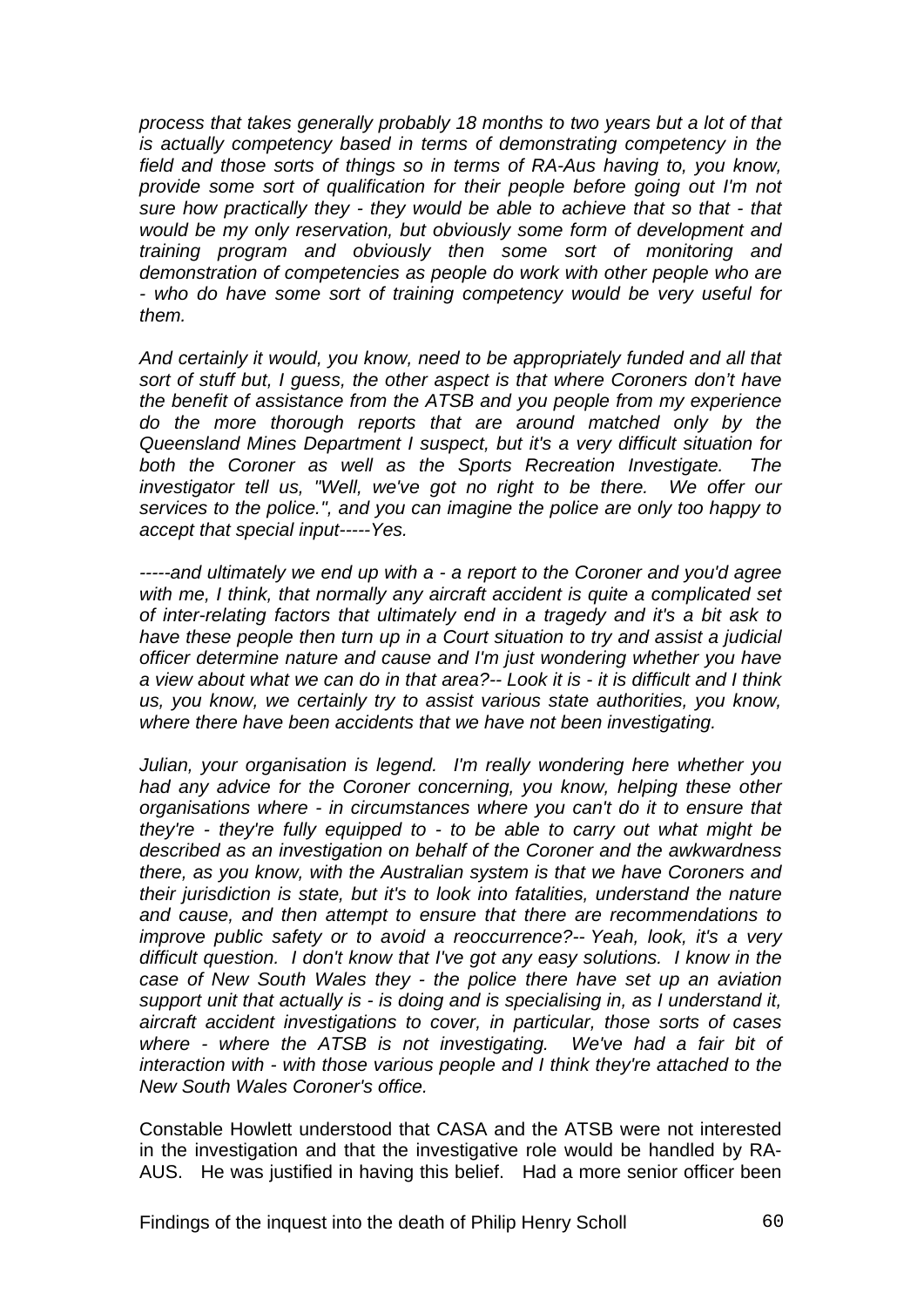appointed to the investigation the crash scene may have been treated more as a crime scene and proper steps taken to secure the aircraft, fuel, aircraft maintenance and training documentation, and any other relevant material evidence. Ideally QPS, WHSQ, CASA, ATSB, and RA-AUS would have cooperated to determine a head investigator and the appropriate investigative steps to take.

Issues of continuity and the spoiling of evidence have not assumed any great importance in these proceedings, although these issues have been undercurrents throughout the course of the inquiry. As Mr Tate has pointed out, Mr Keogh was placed in a difficult situation of possible criticisms being levelled against him to the effect that endorsements in Philip's training manuals were made after the occurrence of the crash.

As I expressed at the inquest, it is of concern to me, and I expect would be of concern to the community at large, that the ATSB does not involve itself in the investigation of all fatal aircraft crashes. This incident is one of several involving the Edge Microlight aircraft. Thorough investigation of these incidents by a central organisation may well have brought to light issues that may still be relevant in preventing further fatalities. It is also of concern that, at least so far as Mr Walsh is aware, the recommendation of the State Coroner in the Lockhart aircraft crash, that there be some external consultation to try to remedy any difficulties that might exist between CASA and the ATSB has not yet occurred*.* The community must therefore assume that the difficulties referred to by the State Coroner, Mr Barnes in the Lockhart aircraft crash between CASA and the ATSB still exist. CASA and ATSB made submissions to me about the concerns I have raised. ATSB advised me; "The 'Miller Report' was subsequently released by the Government on 20 March 2008 for industry comment, which was to be provided by 30 April 2008. The Miller Report and feedback provided as part of the industry consultation process are being used as one the sources to inform the Government's Aviation Green Paper processes. The National Aviation Policy Green Paper was released by the Minister for Infrastructure, Transport, Regional Development and Local Government on 2 December 2008". CASA advised me; "..it would not be accurate to state that difficulties referred to by the State Coroner in the Lockhart accident still exist. On 30 April 2008, the Minister for Infrastructure, Transport, Regional Development and Local Government, the Hon Anthony Albanese MP, released a report dated November 2007 on the relationship between the Australian Transport Safety Bureau (ATSB) and CASA." Although the advice from ATSB and CASA is not identical I hope that the result is that the concerns raised by Mr Barnes have been addressed.

Mr Walsh's evidence relevant to these matters is set out here in full and appears at pages 160 and 161 of the transcript of his evidence.

*CORONER: Yes, so maintenance and training records really are imperative to the history of the aircraft?-- Imperative to the history of the aircraft and to the - the - the history and the - of the - of the pilot and the experience of the pilot.* 

*Mmm. I'm just having a bit of difficulty coming to grips with what appears to be the - the case that the ATSB is not required to be responsible for the* 

Findings of the inquest into the death of Philip Henry Scholl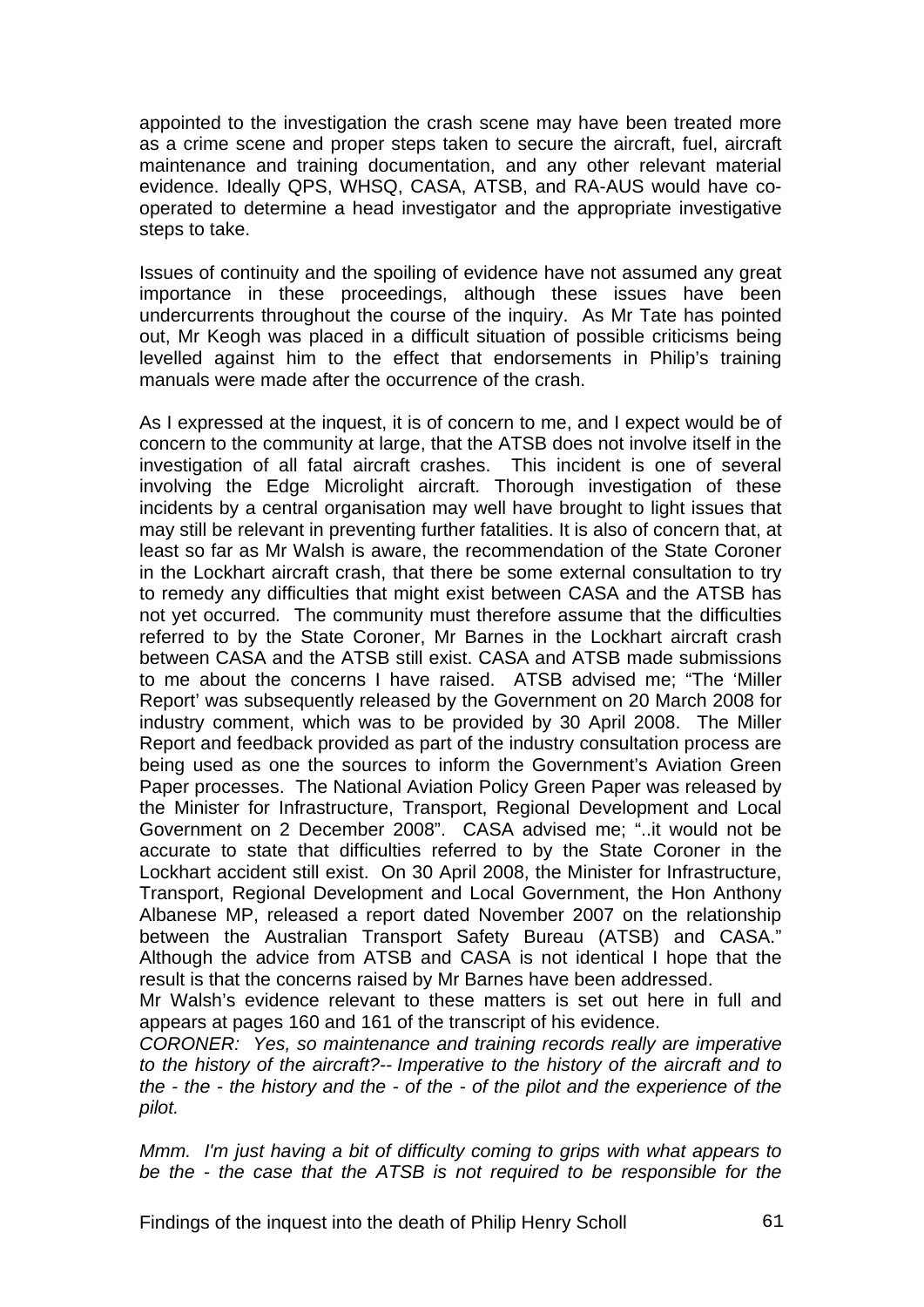*investigation of aircraft incidents involving fatalities. I - I would've thought that - that your organisation would have, as a matter of course, investigated all aircraft incidents where there were fatalities. That's not the case?-- No, that's not the case. And we - we do not, as a matter of policy - obviously the - the ultralight end of the business we - we generally do not look at although obviously we've assisted on - on a number of occasions to do some sorts of component testing on - on occasion. But even in the VH-registered aircraft that were alluded to before there are a number of those aircraft that are on the civil aircraft register but they're - they're classified as experimental category aircraft or amateur built aircraft. And even those, as a general rule, we do not investigate although on occasion we have where there's a particular concern. For example, recently there was a - a number of accidents or two fatal accidents in very quick succession involving Lance Air amateur built aircraft which are experimental aircraft and I - we normally would not investigate those fatal accidents but given that there were two in very quick succession and both happened in built up areas we - we did end up having a look at those. So, on a case by case basis, we may consider doing some of those but certainly there are - we don't generally look at those at all.* 

*Would the priority be any higher if it was a recreational type aircraft like the microlight which was being used in a commercial sense, that is carrying passengers. Joy flights if you like?-- Well, probably not. In - in terms of the with the controls on that type of aircraft it's a - it's a higher risk activity that that - that generally we - we would not look at. And it's the same for some higher risk flying involving, again, VH-registered aircraft where people might want to go flying in a - in a - in a Warbird or something like that and if it was*  an experimental category aircraft which, again, isn't subject to the same level *of scrutiny and - and inspection that a normal aircraft is exposed to we - we wouldn't necessarily look at it.* 

*I suppose the point that I'm making is that unless these things are properly investigated by somebody with your expertise we're bound to repeat the mistakes of the past. And it's been brought to my attention that this is at least the third of this type of incident - probably involving the same sort of aircraft. So, it seems the lessons have not yet been learnt by the industry. Look, finally, I just - this may not be relevant and you may not be able to comment on it, but I notice that the State Coroner in his findings in respect to the Lockhart incident actually highlighted a difficulty between the interaction - or the interaction between the ATSB and CASA. Now, at this stage, I obviously have not formulated any recommendations at all but I was simply interested to know whether or not the recommendation that there be some external consultation to try to remedy any situation that might have existed, whether that's been attended to since last August?-- The - the previous minister agreed to a set of terms of reference for a review between - of the cooperation and the relationship between the ATSB and the Civil Aviation Safety Authority. That was conducted by Mr - Mr Miller. He completed his review in December last year and provided his report. He's the new minister and - the report is still under consideration by the government.*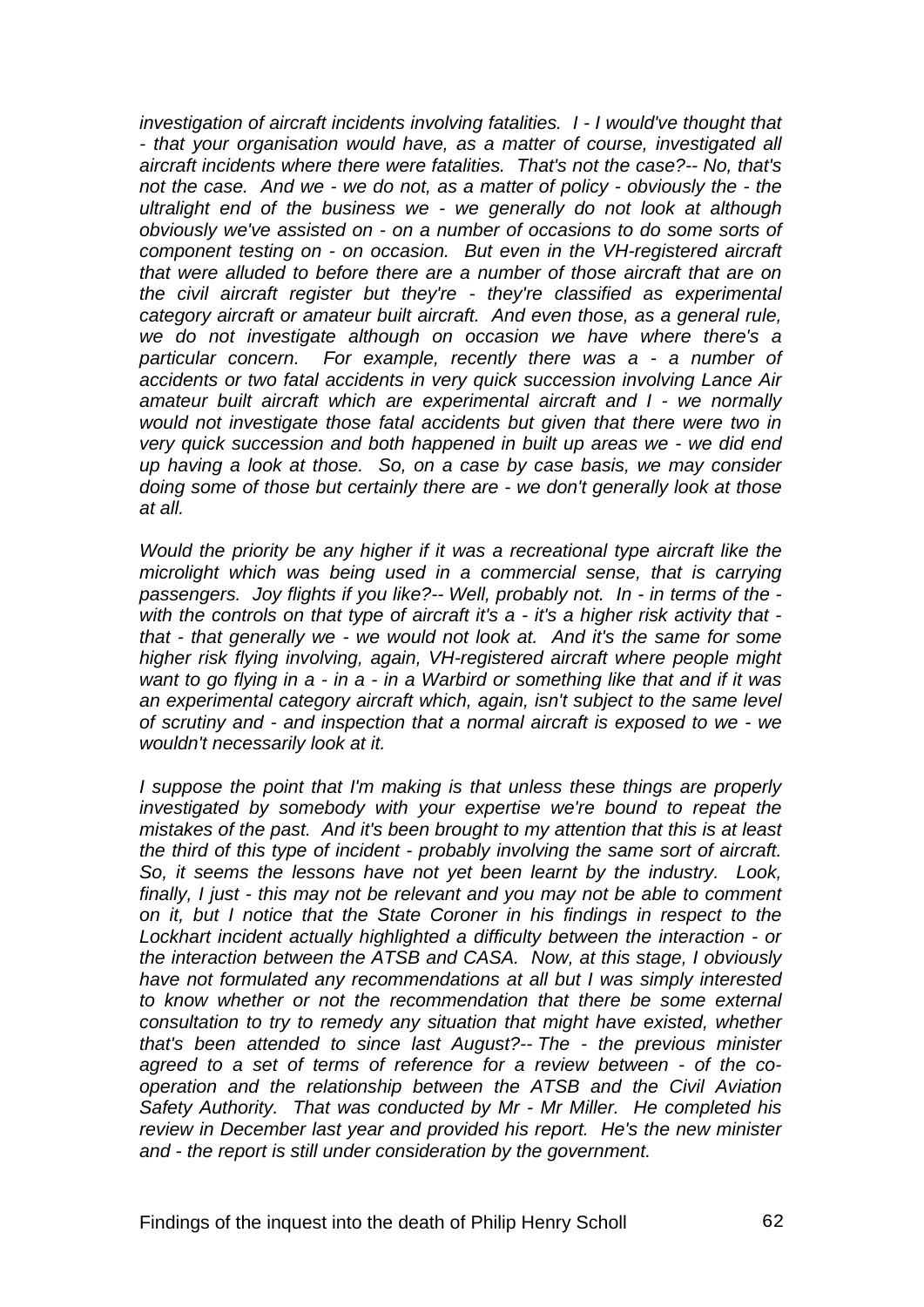Another concern regarding the investigation relates to the involvement of WHSQ. Prior to the taking of evidence in this inquiry, RA-AUS, HGFA, CASA, ATSB, WHSQ, Mr Keogh and Philip's family were provided with a copy of the report prepared by Mr Lyne, the Court appointed expert. At the hearing Mr Tate, Counsel assisting, gave the witnesses opportunity to comment on the report and the recommendations being put forward by Mr Lyne. In particular, Mr Lowe gave evidence on behalf of the WHSQ. At the time of giving his evidence, which was by telephone, he was accompanied by Mr Lee who also had input into the evidence. Further comments were received from Mr Henneken, Director-General of the Department of Employment and Industrial Relations by letter dated 12th May 2008.

Unfortunately it appears to me that the attitude that the recreation aviation industry is less deserving of resources permeates throughout the system so that regulatory vacuums exist in the areas of regulation, inspection, investigation, and enforcement.

In respect of the recreation aviation industry it appears that there is a duplicitous responsibility shared by CASA and WHSQ. The effect is regrettably that WHSQ defers to CASA which in turn regards the recreation aviation industry as one of, if not the lowest of its priorities. Mr Henneken appears to confirm this in his correspondence to me where he advises;

*"It is clear that CASA has a primary role for air safety regulation and I am concerned that the introduction of another regulator, such as Workplace Health and Safety Queensland, would produce unnecessary duplication and confusion for the bodies being regulated."* 

*"The fact that the primary regulator does not prioritise a sector such as sports aviation and will not generally conduct direct routine surveillance of nonpassenger carrying operations should not mean that regulatory responsibility automatically defers to an alternative regulator. I would strongly advise against making any recommendations that Workplace Health and Safety Queensland has a greater role in aviation safety that it has at present."* 

*"The Workplace Health and Safety Act 1995 applies to all persons who conduct a business, or undertaking, to ensure the workplace health and safety of themselves, their workers and all other persons who might be affected by the way they conduct their undertaking."* 

*"Does the Act apply to Keogh/Adventure Micro lights? From the information provided Mr Keogh undertook the business of providing microlight aircraft flight instruction and therefore the Act does apply to him."* 

*"The question to be determined, then, is whether the incident occurred as the result of some act or omission by Keogh in the course of his business of providing training. However no evidence to support this point was presented".* 

*"While Workplace Health and Safety Queensland has jurisdiction in these situations, it is a dual jurisdiction with the Commonwealth. The Civil Aviation* 

Findings of the inquest into the death of Philip Henry Scholl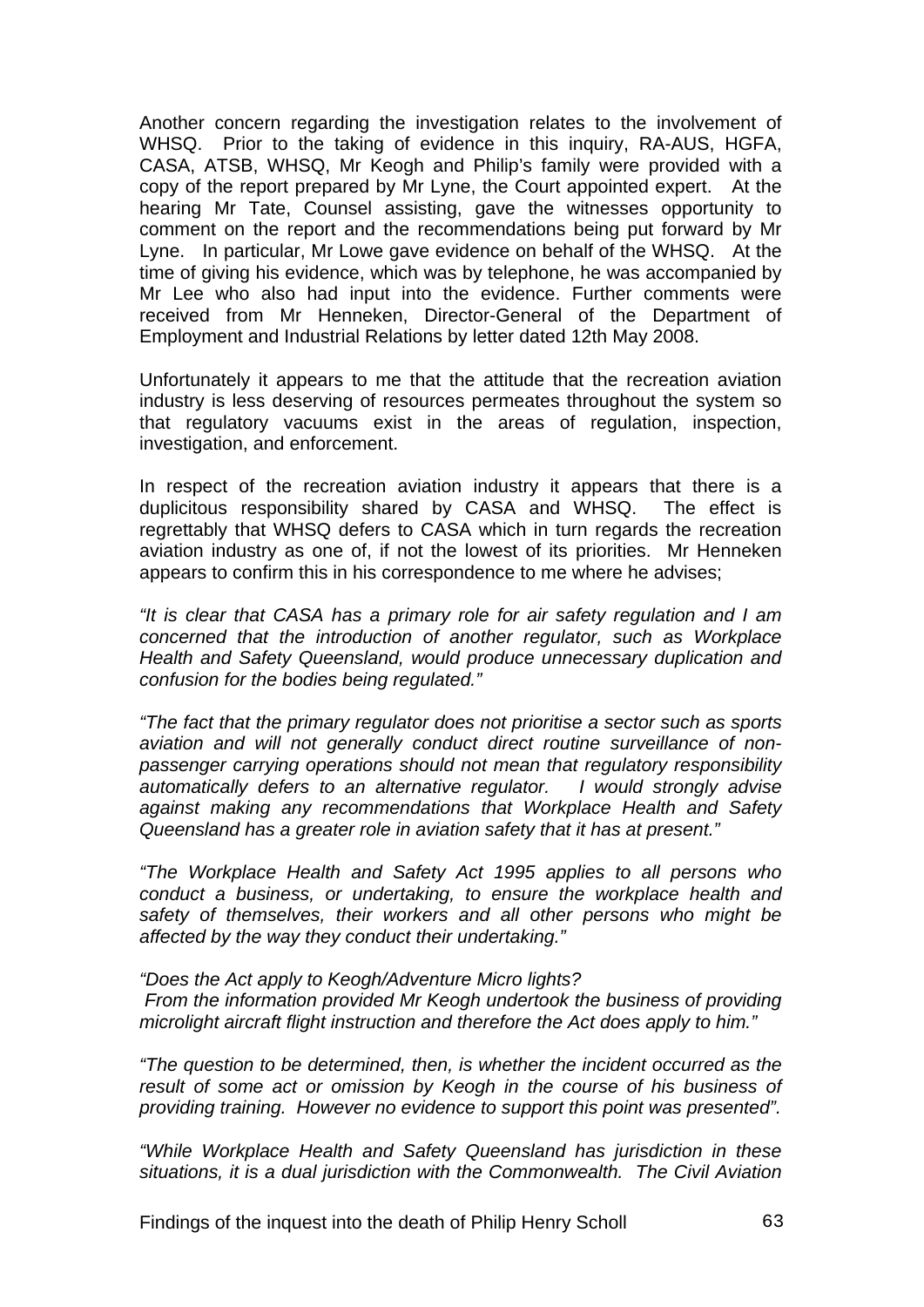*Safety Authority is the lead regulatory authority primarily responsible for aviation safety matters, including approved training schemes for pilots, registration of aircraft, the safety of airfields and the associated emergency procedures. Accordingly, Workplace Health and Safety Queensland does not have jurisdiction in above matters."* 

It is accepted that CASA is the primary regulator and has the primary responsibility for ensuring safe skies in Australia. Equally clearly WHSQ has an identifiable statutory role in respect of some aspects of the recreation aviation industry. There is evidence of unsafe and illegal flying practices within the Mareeba area. There are a limited number of flight training schools/aircraft landing areas in the area, investigation should not be difficult. It has been suggested to me that Philip's death is as a consequence of the lack of appropriate training and/or the acceptance and passing on of bad practices. The authorities need to take notice.

WHSQ should clearly identify its area of responsibility within the recreation aviation industry and manage that responsibility as it does with any other industry sector that falls within its legislative sphere. It is of concern that an incident such as that which caused Philip's death should so readily be determined by all concerned to be the responsibility of some other organisation. This decision appears to have been made quickly and before any of the concerns which are the subject of this inquiry were identified.

It is as well in these findings to set out below a portion of the transcript of evidence from the  $21^{st}$  February, being at pages 165 to 170 and being the evidence of the WHSQ officers Lowe and Lee. Mr Lowe was called to give evidence; his evidence was taken over the telephone. It became apparent to me during his evidence that he was not alone, and then Mr Lee who was present with Mr Lowe was drawn into the inquiry. The effect of the evidence is to confirm that WHSQ does have a role to play in the regulation of safe practice within the recreation aviation industry in Queensland and that notwithstanding any duplicity of regulatory involvement preliminary inquiries should be undertaken to determine the proper extent of WHSQ's involvement in such events.

*The next aspect of this is that from the same premises they also offer you the opportunity of taking micro - microlight flights and it would appear that whilst they are covered by the recreational aviation organisation there - therewith, it's nonetheless very much a part of the business. So, for example, if - if I can suggest this, if Adam you came and you were accompanied by Adam Lee and I, the three of us, went out there we'd be able to drink tea or coffee, we'd*  be able to go for our ride round the plantation in the truck and then after doing *all of that we could go for our recreational flight. When we started to look at aspects of the business we found that in common with many agricultural areas they are very weak at understanding safety and health management systems?-- Mmm.* 

*And we found very little to really support the safe operation of that aspect of the business that related to a flying school, which was on site and was a*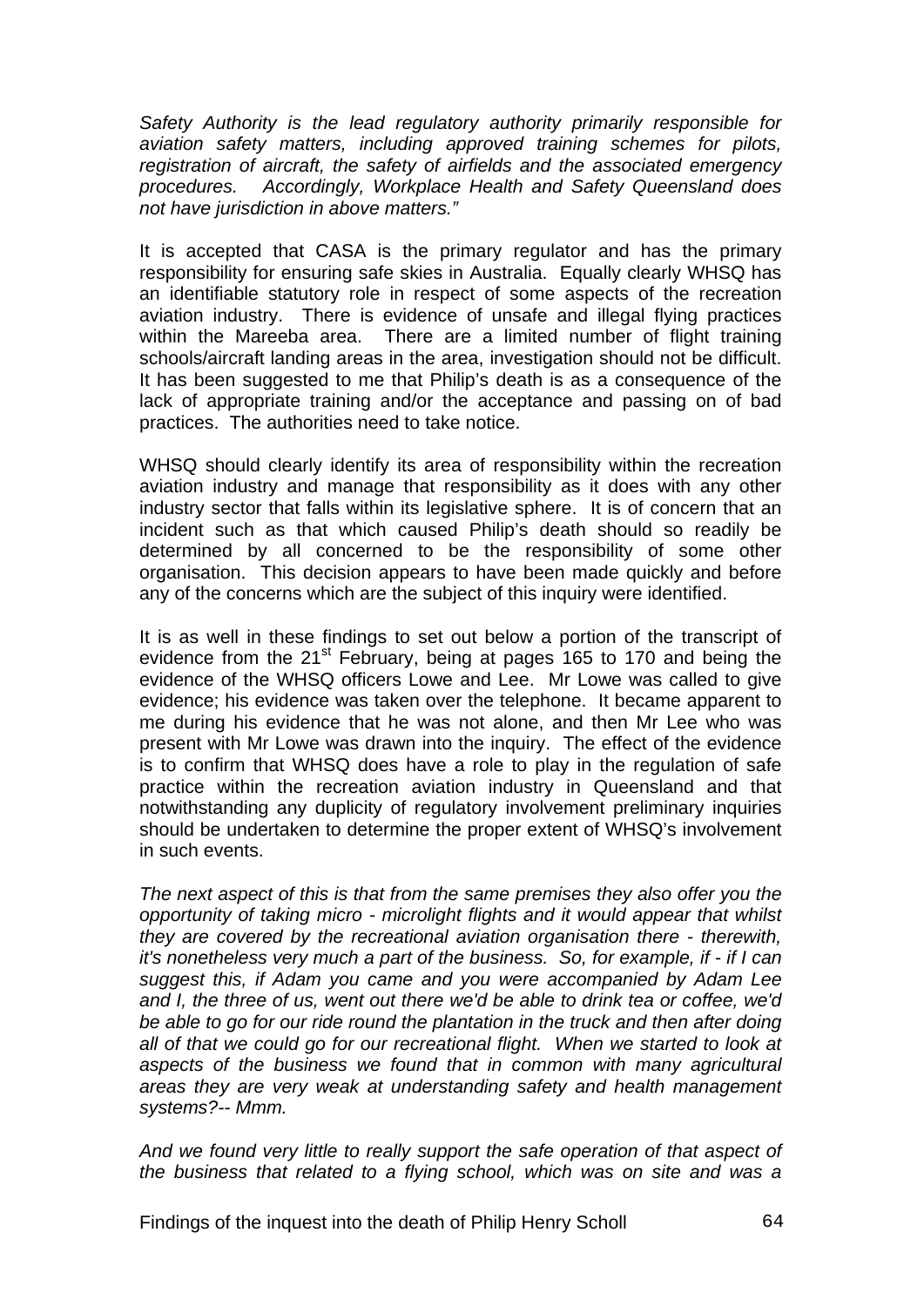*commercial arrangement with the owner of the - the business so that we had two businesses there, we found very little in the way of emergency response, risk management or anything else that might be usually required by Workplace Health and Safety in terms of the normal expectations your organisation has of a workplace. The only other thing I need to tell you is that there is a takeoff from Jaques coffee by someone who is technically still a student of the flying instructor who is part of all of this and there's a fatality. Whilst I can understand that there's good reason for Workplace Health and Safety to say, well we need a specialist investigation to understand what may have occurred in flight. What I've never really understood is why Workplace Health and Safety would not investigate the workplace to see whether there was, for want of a better word, ground breaches of your - your statutory obligations on the obligation holders, can you help us understand that? And and please in talking to us we all know that no-one told you about this incident?-- Mmm, thanks, Mr Tate. In the circumstances you've described, on face value there might - well I would suggest there would be some grounds for - certainly at the very least a preliminary investigation by Workplace Health and Safety. Workplace Health and Safety investigate workplace incidents, workplace activities and incidents arising out of workplace activities, and central to our interest in such matter is what is the undertaking of the obligation holder, the relevant person. So, if there's someone conducting an undertaking, one of the very important issues we would examine is what is the undertaking? Is it, in these circumstances, the provision of an airfield? Is there - are there directions and instructions? Is there a reliance upon the obligation holder? And these are all issues that we would need to explore and apply the test of: what is the undertaking and is there a hazard and a risk which emanates from that undertaking. Now, they are the grounds that we would certainly take a preliminary look, and in the circumstances you have described, I would say that had this issue been brought to our attention, then there certainly would have been some questions asked. Insofar as how far our role extends into issues of when there is a flight and the operation of an an ultralight, these would need to be very closely explored to see if there's any existing or superior legislation or governing bodies such as CASA or the ATSB, I think it is, that would have - have primacy in such issues.* 

*In this case, what I can ask you to just simply accept is that the ATSB would see itself as having no role in investigating the incident. That's what they have told us. And so their legislation really wouldn't be applicable?-- I - I can't really comment on their position.* 

*No, I'm - I'm just telling you that's - that's what we've been told by the deputy director of investigations this afternoon. So we have - that's the evidence, as we understand it?-- Okay.* 

*All right. Well, the - we had the whole situation reviewed by a Court appointed expert and he's suggested a number of recommendations to the Coroner, or given advice to the Coroner about recommendations, and I just wanted to let you know that in that report there has been some advice to the Coroner that relates to workplace health and safety, and this might be something that I - I'll speak fairly slowly; there's not too much for me to read it,*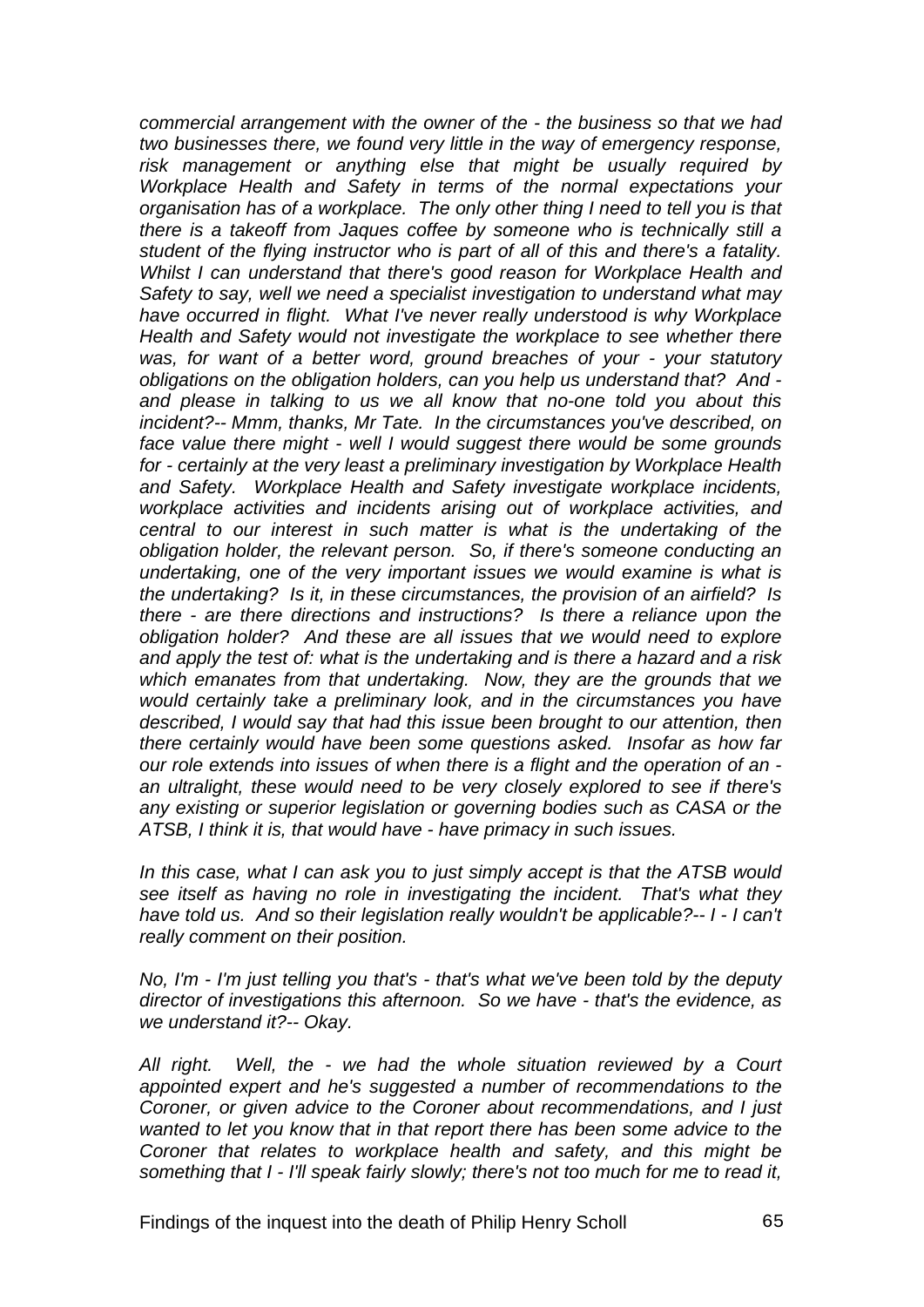*and it's probably the case that Adam Lee may want to take a note of this as it might be more applicable for - for him to help us, although you might both be able to help us. And the suggestion is simply this: that Workplace Health and Safety Queensland consider the need for new regulations such as, one, all aircraft flying over public property and roads must be registered with CASA or its delegates. Adam, did you catch that?-- Yes, I did.* 

*(b) all private airports where commercial activities are undertaken must be registered as a work place. Now, I'll just have to give you a little bit more information there. The airport that we have on Jaques Coffee - this is where the microlights take off and land - is not an airport that is really registered in any way whatsoever with CASA, and CASA would say that it was simply an aircraft landing area. So it doesn't fall within their ambit of regulation, and the concern that we have at the moment, I think, or the expert has, is that, well, who is it then that can take regulatory ownership of a private air landing area which is really part and parcel of a conglomerate business such as the one we're talking about, which is Jaques Coffee. The third is that pilot training only to be conducted in currently registered aircraft and by currently accredited training providers, and lastly, (d) private airfield operators must ensure that pilots - and these are recreational certified pilots in microlights and what have you - using their facilities are fully briefed on and implement emergency procedures in use at the site. So that's very much a - risk management thing. Now, of course, if the Coroner made these recommendations, it would be up to Workplace Health and Safety to consider their relevance, and I'm going to ask you what your thoughts are in a moment, but just before I do, one of the things that we have been told about is low flying as a real problem, and apparently these - these craft are being landed on public roads and there seems to be quite a legal issue about who might have jurisdiction to say, "You're not allowed to land on public roads", whether it's CASA, whether it's the Queensland Police for - I don't know - landing a vehicle on a road contrary to TORUM or something or other, or whether it's the local council or whether it's Workplace Health and Safety, and so I guess the concern is that there appears to be some sort of legislative vacuum that might be really needing to be looked at to properly protect the public. They're all - that's all of the information and suggestions that have been made. Do you have any advice for the Coroner, either or both of you?-- The issues that are raised, they're all very good questions. I'm probably not in a position - a lot of these issues go - are policy related positions - policy related questions that would need to be considered by our dedicated policy branch of our department.* 

*Yes?-- I'm - I'm really sort of not the person to be commenting on those those aspects, so I'm not sure I can really help you in those respects. We would be very pleased to provide a response to those recommendations, and I think you identified some particularly pertinent issues there, and I could guarantee that we would provide you with some feedback subsequent to this hearing, but there's nothing more I can add. I'm not sure whether Mr Lee can expand upon that?*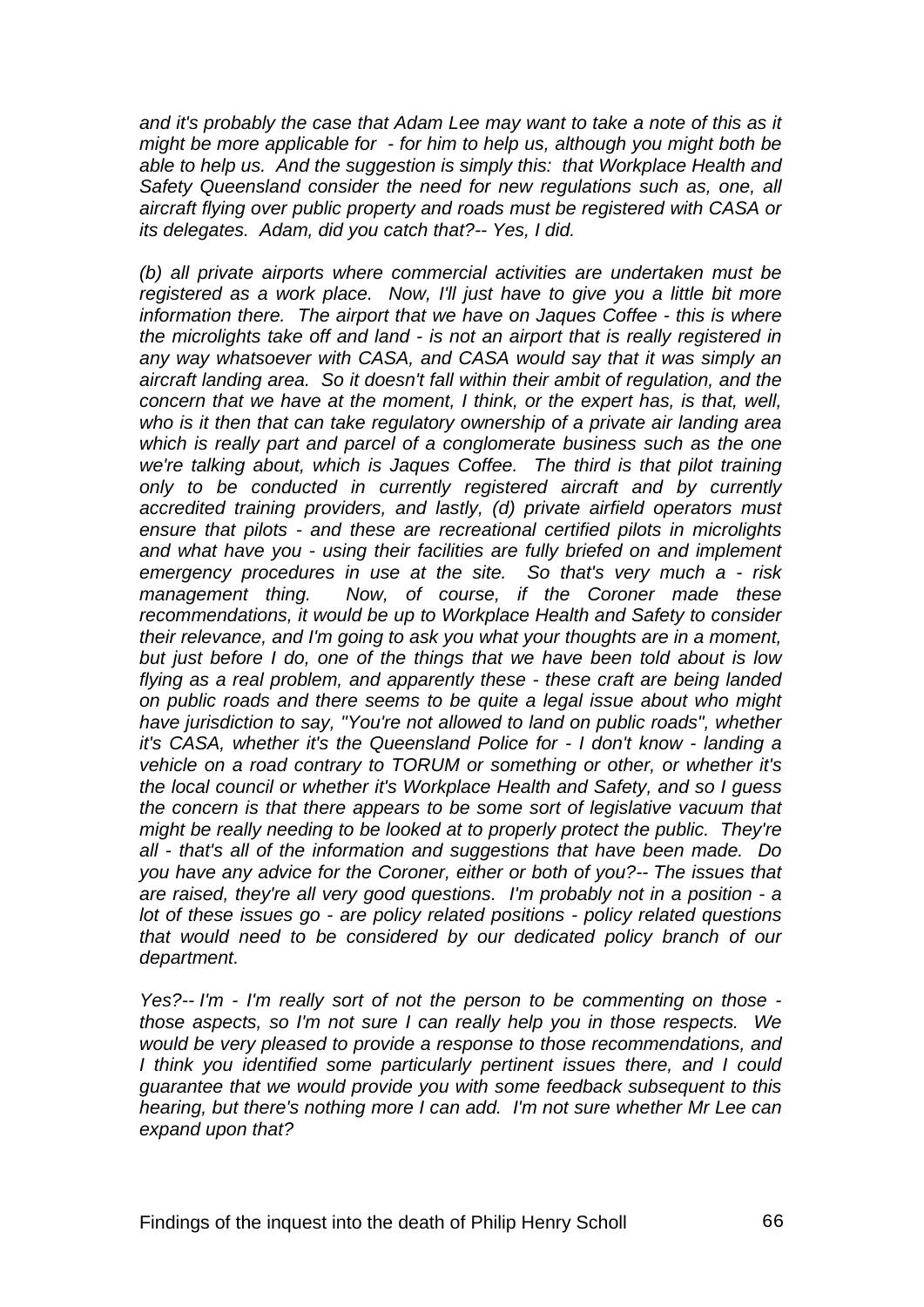*Well, just before we go to Mr Lee, if we were to provide you with a copy of the Jaques pamphlet, so you - you have that-----?-- Yes.* 

*-----together with, perhaps, the opportunity of speaking further with Constable Howlett to make sure that you've got those particular issues written down, how long would it take you to get a - a letter back to the Coroner?-- Oh, I'd say we could - in response to the issues you've raised-----* 

*Yes. We can also, if this is of any assistance, send you a copy of Mr Lyons' report?-- Okay, look, if you could get us that information, we could endeavour to - to have a response back by late next week. That's not too late?* 

*MR TATE: Your Honour, would that be a suitable timeframe?* 

*CORONER: I'm not going to get the findings done in that time, that's for sure.* 

*MR TATE: Look, that would be more than suitable. Now, I think Constable Howlett has your contact details, doesn't he?-- Yes, yes, he does.* 

*All right. You can expect a call from him tomorrow and, with his Honour's leave, I'll just ask him to make sure that you have a copy of Mr Lyons' report. A lot of that really isn't relevant to you, but you might pick up the flavour of the - the concerns that are being expressed. Mr Lee, was there any contribution that you could offer at this point of time?* 

*MR LEE: I would offer one contribution. Your Honour, do you require me to take an oath and be sworn in relation to this matter?* 

*CORONER: I don't think that's necessary.* 

*.* 

*MR LEE: Well, my observation is that - or my contribution is to supplement the answer given by Mr Low in relation to your original question concerning the nature of the undertaking. I think that, from a Workplace Health and Safety perspective, the difficulty, if one looks at section 28, particularly section 28 subsection 2, which is the primary obligation section for persons conducting businesses or undertakings, it says that the obligation is discharged if the person or each of the persons, workers and any other persons are not exposed to risk to their health and safety, and importantly, it goes on to say "arising out the conduct of the relevant person's business or undertaking", and that's, I think, the central question that would be analysed given exposure to particular hazards. It would be - the question would be whether the risk that emanated from that hazard in fact arose out of the conduct of a particular business or undertaking, and you gave a number of scenarios in relation to this particular matter* 

*MR TATE: It's not so much, Adam, scenarios, it's rather that it's a conglomerate business which is very difficult to not consider in a Gestalt, in other words, as a whole.*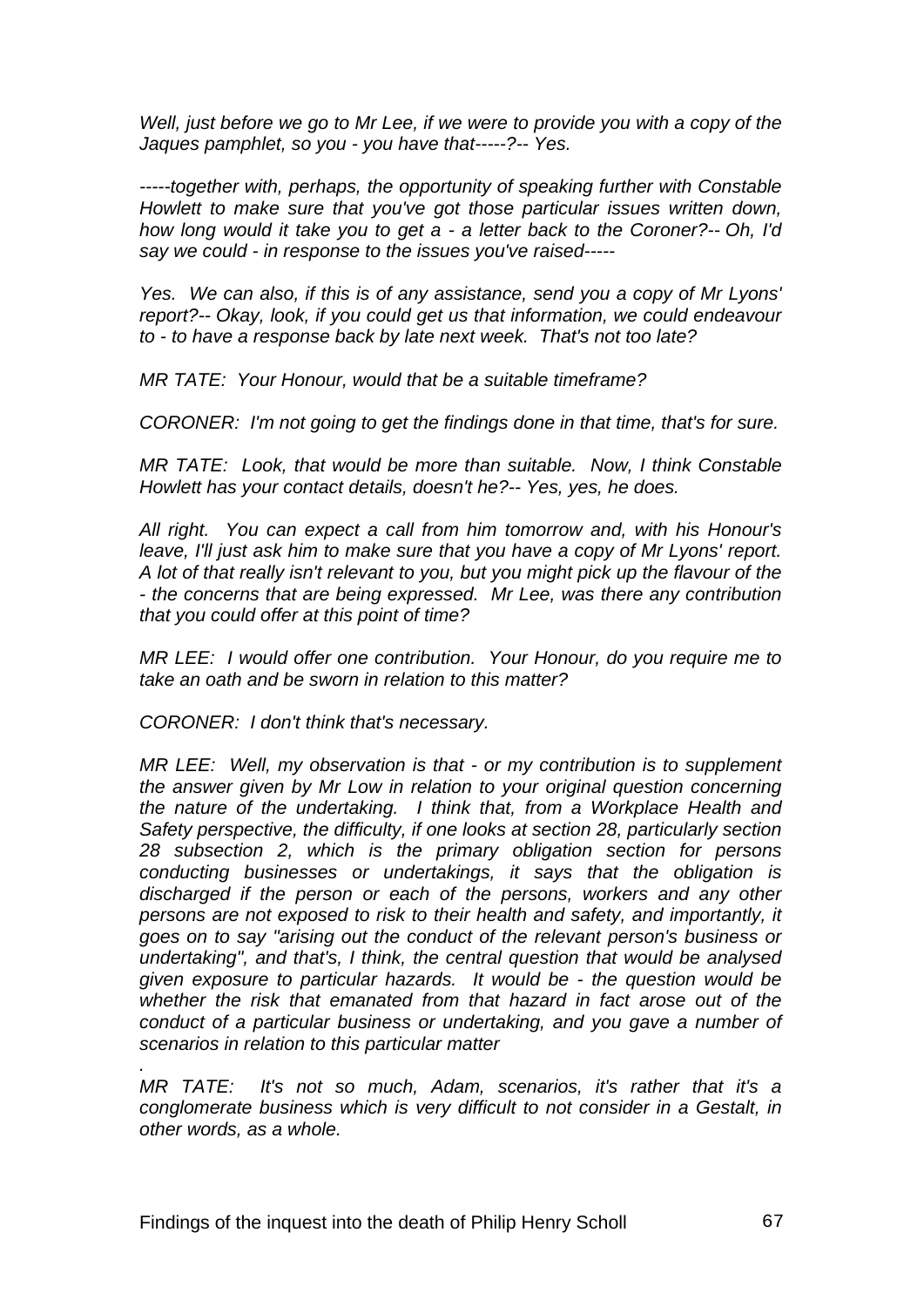*MR LEE:* Yes. I guess if one looks at it by way of example, if you have a *private - a - a pilot operating privately, operating their own aircraft and there was an incident involving their own airmanship it may not be something that arose - the hazard and consequent risk may not have arisen out of the conduct of the undertaking carried out by someone who may manage the airfield or who may conduct the coffee shop or activities of that nature. So, whilst there being a workplace is a necessary prerequisite to the operation of the Act it is also necessary to determine if the obligations themselves in fact have application to any particular scenario. And that I think is a fact that it's relevant or would be relevant to our preliminary investigations.* 

*Right. Now, that's all the questions I have. If you just wait there, please, there could be some further questions. Apparently not.* 

*CORONER: Yes.* 

*MR TATE: So, it's back, I think, to his Honour.* 

*CORONER: Mr Low or Mr Lee, I'm just having a look at section 9 of the Workplace Health and Safety Act?-- Yes, your Honour.* 

*Now, we have an airfield which is - has an associated infrastructure in the form of sheds or hangars and from that airfield and associated infrastructure people conduct business. They conduct the business of training, they conduct the business of, I was going to say, maintenance, I'm not sure if that's strictly correct, but maybe we should stick with training?-- Yes.* 

*Now, that would seem to me to make that facility a workplace?-- Yes, that's correct, your Honour.* 

*And picking up on the analogy which is actually - or the example which is actually given in the Act, "A vessel used for teaching members of the public to scuba dive.". So, if that aircraft, that microlight is used for teaching members of the public to fly why wouldn't it be regarded as a workplace?-- I think in that scenario, your Honour, it would be regarded as a workplace and if the training activity was being undertaken it may well be - the risk that may arise on that particular occasion may in fact be risks that are required to be managed by the - the entity conducting the undertaking and therefore potentially section 28 would have application.* 

*Well, it seems to me to be clearly the case that-----?-- Yes.* 

*-----that that's the way it is and regrettably you may not have been aware of this, but as Mr Tate I think has pointed out neither CASA nor the ATSB has any particular interest in investigating these types of incidents and that is left to a voluntarily organisation who are doing their best - or who do do their best but it would seem to me that there is some scope for your organisation to be involved in the registration of these workplaces and of the investigation of the incidents which arise at and as a consequence of the use of the - the aircraft* 

Findings of the inquest into the death of Philip Henry Scholl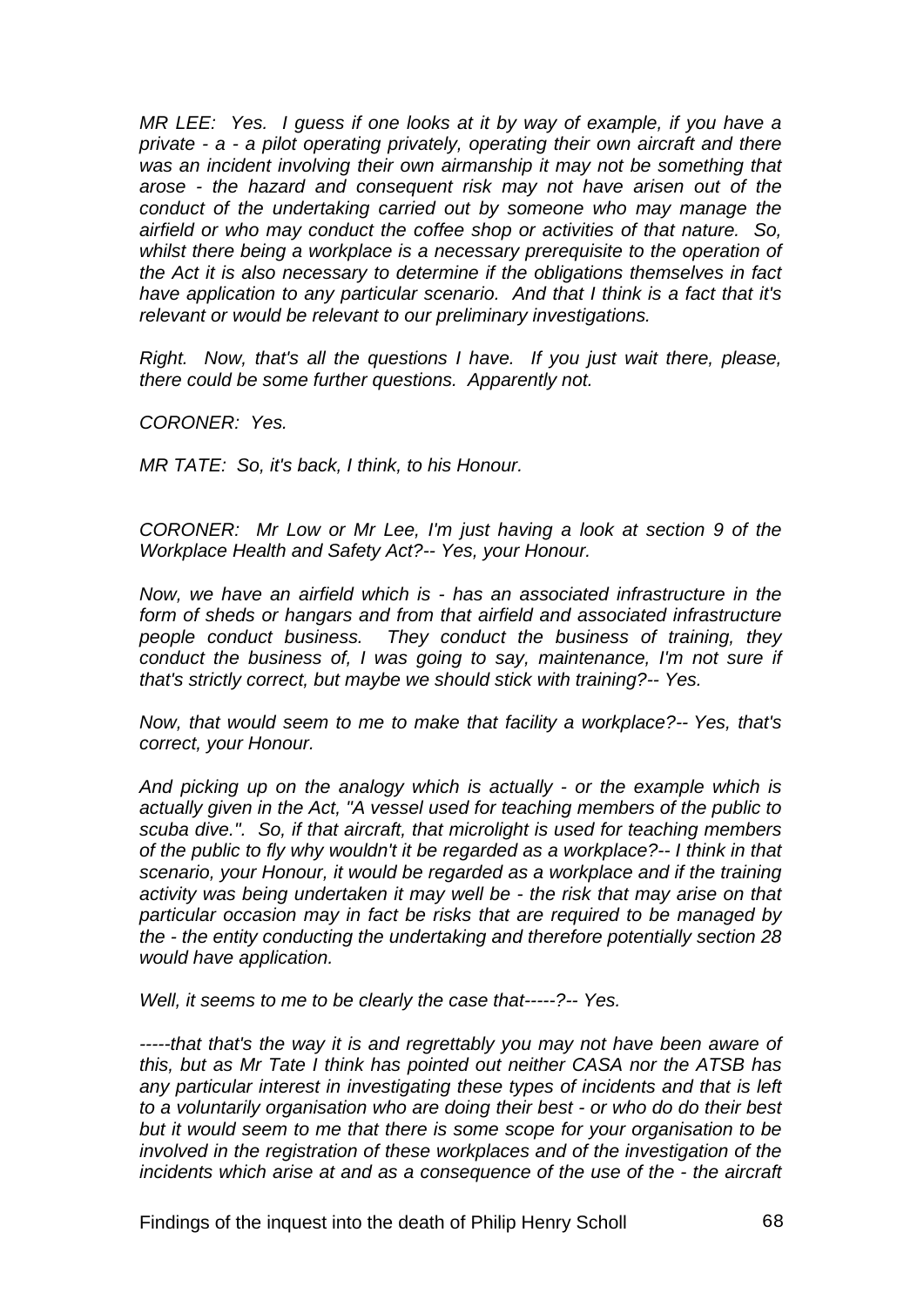*as a workplace?-- Yes, your Honour, I - I would agree and that's acknowledged in the correspondence that's been forwarded by the department for your Honour's consideration.* 

*Well, it certainly may be ultimately that the Queensland Police Operations Manual will have to be amended to ensure that, if it hasn't already got this in it, that your organisation be conducted in respect of these matters immediately?-- Yes, your Honour. Subject to the qualification that I made earlier, if your Honour was - there was a situation where the aircraft was operated privately and there was no connection with a workplace-----* 

*Yes. Yes?-- -----it is a matter that we may in fact not have jurisdiction to-----* 

*Oh, certainly. That - that - that would be a given?-- Yes.* 

In recommending that there be a review by CASA, ATSB, HGFA , RA-AUS, QPS and WHSQ of policies and procedures in respect of all matters relating to the recreation aviation industry, I point out that the QPS OPM at 17.3.3 specifically provides that, *"officers who attend an aircraft incident where any person has been killed or injured or where there has been damage to property, are to ensure that the following agencies are advised of the incident; ……(ii) if the aircraft incident may have occurred at a workplace (see Section 9 of Workplace Health and Safety Act), a local Workplace Health and Safety inspector".* This procedure appears to limit the police officer's duty to report the incident to WHSQ to the occasion where the incident occurred at a workplace. With respect to the many dedicated police officers involved in investigating accidents of all sorts, a police officer may not necessarily be appropriately equipped to determine whether an event occurred at a workplace or not.

The procedure is in conflict with the memorandum of understanding between QPS and WHSQ paragraph 10 Schedule I "*dealing with incidents and complaints where aircraft are involved*", which is to the effect, *"QPS agrees that QPS officers who attend an aircraft incident where any person has been killed or injured will advise the local DIR office".* Although paragraph 10 does go on to say that, *"if the aircraft incident falls within the scope of the Workplace Health and Safety or Electrical Safety legislation, DIR procedure, "dealing with incidents and complaints where aircraft are involved" will apply".* The latter part obviously is an obligation on the DIR officer to determine the procedure to be adopted whereas the obligation on the police officer is to report every death and injury to the DIR office. The QPS OPM should be reviewed to ensure consistency with the memorandum of understanding.

Where an incident occurs that involves the crash of an aircraft it would seem sensible that all regulators and investigators be involved and that either a joint preliminary investigation be undertaken or that a lead investigator be appointed to conduct the immediate inquiry with a view of then determining whether or not other investigators and/or regulators would become involved in the inquiry. A formal identifiable approach to such matters should be in place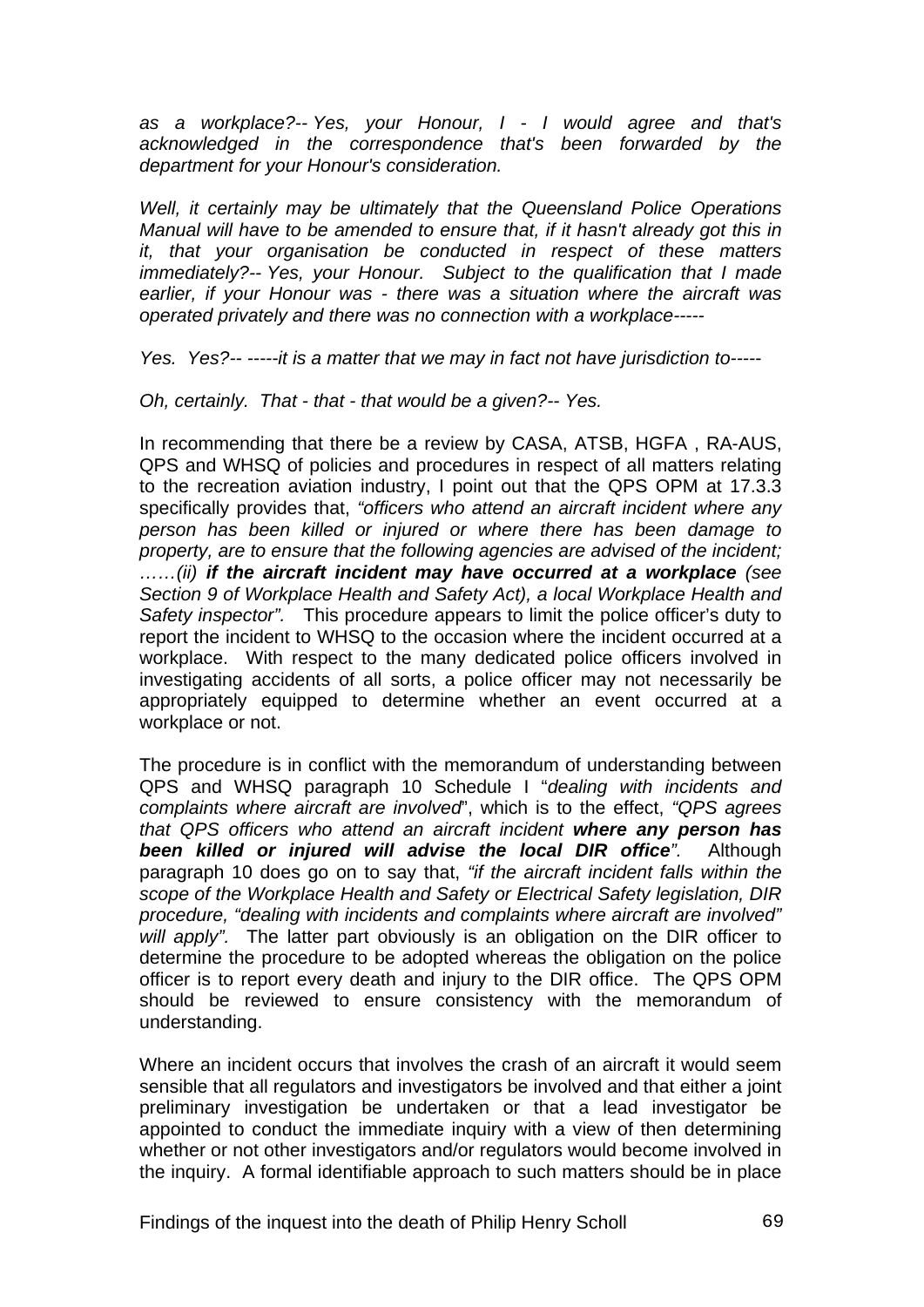so that tragedies such as Philip's death and those of many others in the recreation aviation industry do not go unnoticed even when there may be threads of commonality and concern which link them.

The final concern about the investigation is in respect of the preparation of the RA-AUS report by Mr Ungermann. This matter is referred to in the transcript set out above (being pages 7 to 11 the transcript of Mr Ungermann's evidence), and relates to the inclusion in the official RA-AUS accident report prepared by Mr Ungermann of the statement that, "*the impact site exhibited little to no forward horizontal motion as the impact was almost vertical after contact with the surrounding trees"*. Mr Ungermann indicated that he drew the conclusion that the aircraft had collided with "trees" from the photographic evidence. However, the evidence of Constable Howlett and Mr Hicks is categorical that the damage to the sole tree was the only damage that they observed to any of the standing timber in the near vicinity. The assumption by Mr Ungermann, and the use of the word "trees", may be understandable and appear innocent enough however the matter does assume some importance in trying to determine the trajectory of the aircraft and what caused it to crash to the ground. It is no doubt, but one of many lessons to be learnt by everyone involved in this investigation, that it is the facts which are to be recorded and not an unverified assumption.

# **CONCERNS REGARDING THE EDGE MICROLIGHT AIRCRAFT**

Item tab 27 of my brief contains correspondence between Chris Brandon and the Hang Gliding Federation of Australia. There is also included correspondence between Shane Press and Chris Brandon. Mr Brandon and Mr Press were expressing concerns about pilot instruction and commercial operations in respect of weightshift microlight aircraft. Concerns about the Edge aircraft were also being raised. This correspondence took place between 1993 and 1996. The concerns expressed by Chris Brandon and Shane Press edited from their correspondence include:

Chris Brandon to HGFA. *"The minimum standards are required, to maintain an acceptable level of safety within Sport Aviation. To compromise these standards is definitely a significant backward step.* 

*The current model Edge aircraft manufactured is most definitely over weight. The electric start, longer based tube, modified seating and the reinforced*  mast tube have added at least 10/12 kilograms to the MTOW. But why is it *still placarded 178 kg? The Edge aircraft weighed 176 kg in 1992, and that was without all the add-on extras! So how can this aircraft be legally registered?* 

*The incident rate over the past 12 months for Edge aircraft pilots having incidents/accidents is far too high – even if we consider their (sic) are more Edge aircraft operating than other models. We have had one Edge aircraft tumble and a second incident that may have been a tumble. A double fatality at Kyogle in a brand new aircraft – pilot skill on earlier Edge type 200 hours+ ! The Edge aircraft had five mast failures before an Airworthiness Directive was disclosed in the national journals to allow a new modified mast to be*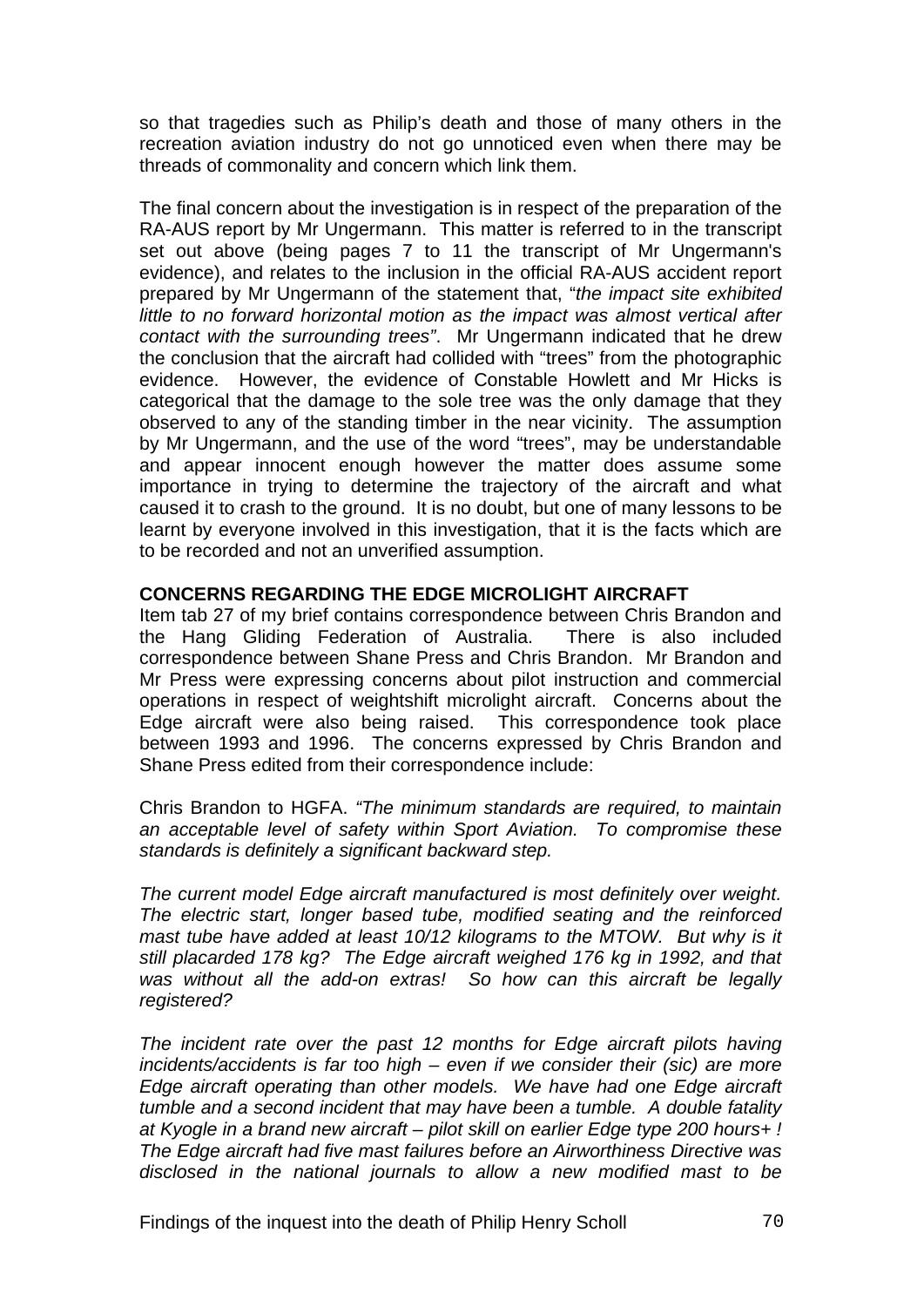*mandatory fitted. Numerous pilots complained about the pitch stability and handling characteristics of the Edge. Airborne conducted modifications to the wing to improve this, but is the Edge still certified 100 per cent?"* 

Concerns about the Edge aircraft were raised by Shane Press*.* He advised Chris Brandon that, *"I purchased a 10-93 model Airborne Edge new… Right from the start, my new aircraft was terrible in turbulence with little or no pitch pressure. This aircraft was just not stable and was quite frankly a hand full in rough weather. On the 5 May 1995 I took my wing to the AirBorne factory to modify my wing, by machining 20 mm from the length of the cross bar and they made other small alterations to the wing. This was to bring my old spec wing up to the new executive spec wing. To this day this wing is a dog and is unstable. I believe I was sold a lemon."* 

It is apparent from this correspondence that there have been a number of concerns about the Edge aircraft and generally about the way that the recreation aviation industry has been controlled. HGFA did respond to the concerns of Chris Brandon, concluding in their correspondence of the 5th April 1996, *"If you have not provided substantiating details supporting your claim by 15 April 1996 the Board will assume that you are no longer concerned about the operational safety of the Airborne Edge 582E".* I have not been provided with any other material in respect of the matter. It is certainly unfortunate that HGFA did not involve itself more vigorously in investigating the concerns raised. Perhaps the fatalities that have occurred since these concerns were raised by Mr Brandon could have been avoided if more notice and concern had been shown at the time.

As a result of my inquiry I have found that there have been a number of other fatalities involving this type of aircraft. My search for fatality events involving AirBorne Edge aircraft has not been as thorough as it no doubt could be and I do not have the resources for unearthing the statistics and reports regarding all such crashes, however I did in my inquiry locate more fatality events involving AirBorne Edge aircraft.

On 25<sup>th</sup> March 1997 a Coroner published findings in the inquest into the cause and circumstances of the death of **Alan Caruana.** At the time of his death Mr Caruana was flying his "Airborne Edge" micro light aircraft. This incident might also be referred to as the **Hexham incident.** 

Then there is the matter of **Mr Panckhurst** who died at Benalla Airport, Benalla Victoria on 14th April 2001 while flying his AirBorne Edge X582 fitted with a Wizard Wing powered hang glider, and the matter of reference **NSW.2003.2437 and NSW.2003.2436 (two deaths)** names unknown, Airborne Edge micro light aircraft being take off from Tyagarah Airfield in the Byron Bay area. This incident note records, *"Bureau of Air Safety informed and did not attend".* 

The next incident refers to the findings of Ms Helen Roberts, Deputy Coroner, released on 19th July 2006 and relates to the death of Peter **Ewald Brisch** on 2nd October 2005 on the Stuart Highway in the Coomalie (Northern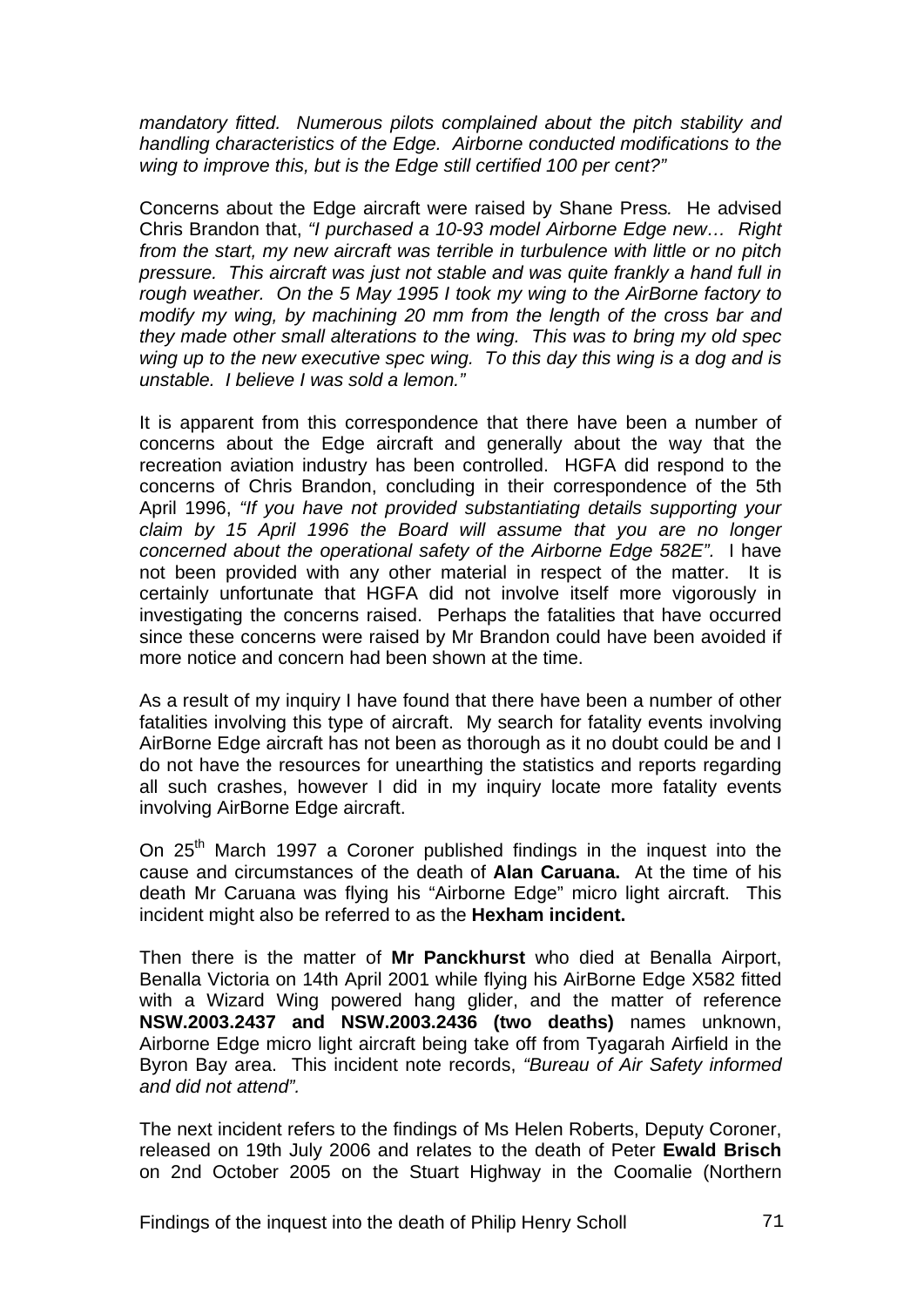Territory) area, the aircraft was an Airborne Edge X, fitted with a Rotex 582 two stroke engine with an aero fibre, Brolga propeller.

There is also the matter of aircraft **32-4388**, a fatality that occurred at Cessnock on the  $21<sup>st</sup>$  January 2006 and which is referred to in the ATSB report.

AirBorne Edge fatalities that have been brought to my attention therefore are the matter of Philip Scholl, the Hexham incident , the Brisch incident, the Cessnock incident of the 21<sup>st</sup> January, 2006, (referred to later) the Panckhurst incident, the Byron Bay incident in which two people died, and the matters referred by Dr Gratton in his advice to me. Dr Gratton advised that he was aware of five incidents involving this type of aircraft, they being; two in Australia, one in Cyprus, one in South Africa and one in the UK, *"none of which seem to be lending themselves to any kind of straight forward explanation"* – Dr Gratton.

If the ATSB would not attend a double fatality it is unlikely that identifying these incidents is going to arouse any further interest. It is my recommendation that CASA review the registration of the AirBorne Edge aircraft and that the ATSB identify and investigate all fatalities and serious accidents involving the AirBorne Edge aircraft. There is sufficient nexus between the incidents to warrant a review of the AirBorne Edge aircraft.

Another incident occurred on Saturday 7th April 2001 when an ultralight aircraft crashed into Oakey Creek, 200 metres south of **Cessnock Airport.** I have little information in respect of the **Cessnock** matter (NSW 2001.2175). It is noteworthy however, that Coroner M Morahan recommended that*, "I recommend that the Civil Aviation Safety Authority of Australia and Air Transport Safety Board consider whether it is an appropriate time for their organisation to become more involved in the operation of Ultra Light Aircraft in Australia".*

**These findings were made on 28th February 2002.**

### **STATISTICS**

In the course of considering my findings, I have had recourse to, and the assistance of, the National Coroners Information System (N.C.I.S.). I now reproduce the statistics obtained from N.C.I.S. being ultra light/gyrocopter fatalities between the 1 July 2000 and 17 April 2008. In that period of less than ten years, seventy-two people have died in Australia in ultra light/gyrocopter crashes. I note from the information available to me that forty of these fatalities occurred between the  $2^{nd}$  September, 2004 and the 17<sup>th</sup> April, 2008, a period of about three and a half years, and that twenty of these occurred in Queensland. These statistics must surely on their own be evidence that the recreation aviation industry requires more rigid regulation and enforcement of the rules and that CASA and/or the ATSB should become more directly involved in the investigation of these fatalities. Unfortunately, despite best efforts by NCIS I have been unable to obtain a statistical comparison of microlight and general aviation fatalities.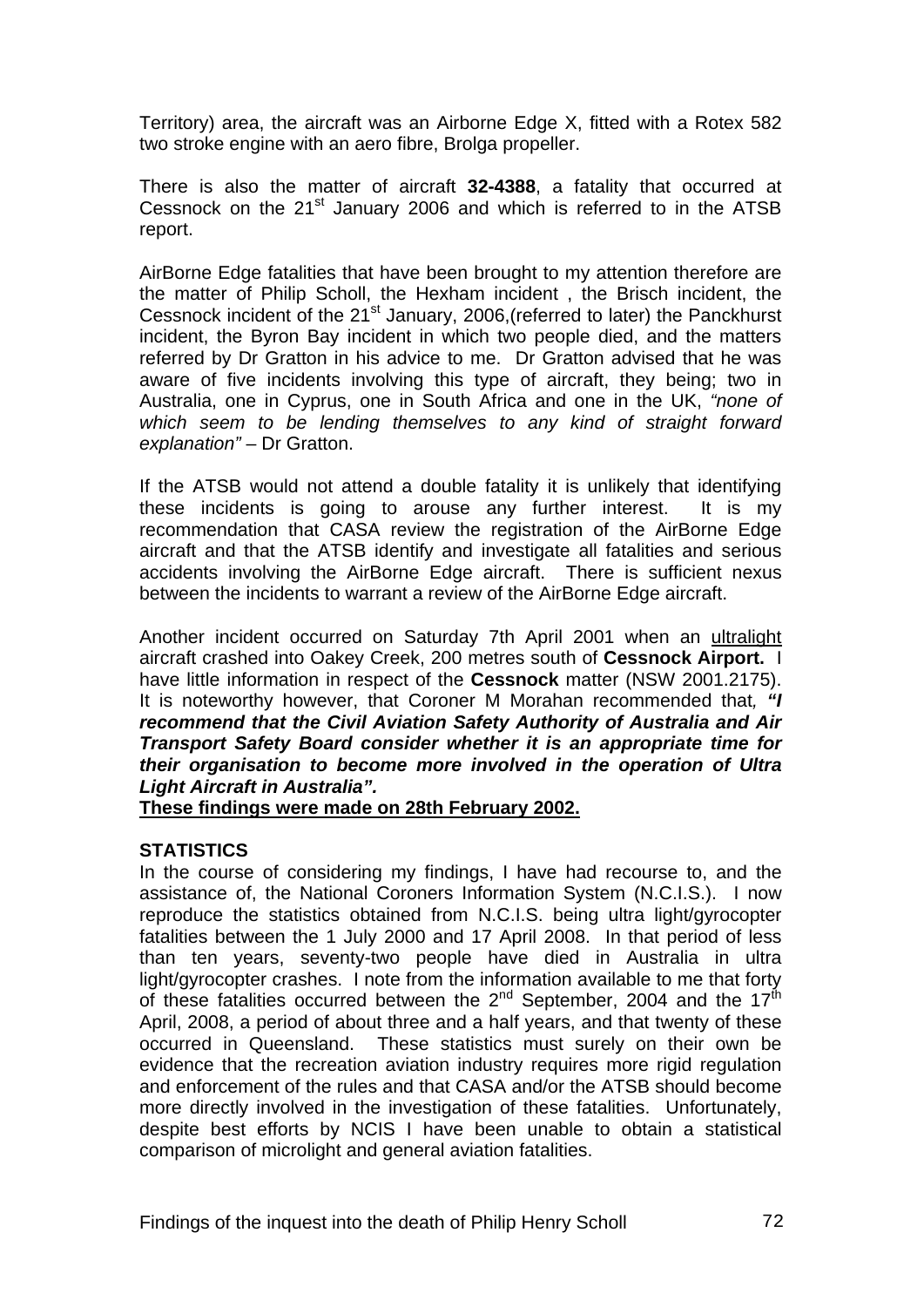#### Ultralight / Gyrocopter Fatalities Between  $1<sup>st</sup>$  July 2000 and  $17<sup>th</sup>$  April 2008 **Jurisdiction**

| <b>Jurisdiction</b>                 | <b>Number of Deaths</b> |
|-------------------------------------|-------------------------|
| <b>Australian Capital Territory</b> |                         |
| <b>New South Wales</b>              | 17                      |
| <b>Northern Territory</b>           | 2                       |
| Queensland                          | 30                      |
| South Australia                     | 3                       |
| Tasmania                            | 5                       |
| Victoria                            | 14                      |
| <b>Western Australia</b>            |                         |
| ΤΟΤΑΙ                               | 72                      |

# **Age / Gender**

| Age          | <b>Gender</b>  |               | <b>Number of Deaths</b> |
|--------------|----------------|---------------|-------------------------|
|              | <b>Male</b>    | <b>Female</b> |                         |
| $0 - 9$      |                |               | 2                       |
| $10 - 19$    | 3              |               |                         |
| 20-29        | $\overline{2}$ | 2             |                         |
| 30-39        | 5              |               | 6                       |
| 40-49        | 15             | 3             | 18                      |
| 50-59        | 21             |               | 21                      |
| 60-69        |                |               | 12                      |
| 70-79        |                |               |                         |
| $80 +$       |                |               |                         |
| <b>TOTAL</b> | 61             | 10            | 71*                     |

\*The remains of 1 deceased person are yet to be identified, and are therefore not reflected in this table. **Case Types**

| <b>Case Type</b>             | <b>Number of Deaths</b> |
|------------------------------|-------------------------|
| Death due to External Causes | 65                      |
| Death due to Natural Causes  |                         |
| <b>Still Enquiring</b>       |                         |
| TOTAL                        |                         |

## **Transport**

| <b>Mode</b>           | <b>Number of Deaths</b> |
|-----------------------|-------------------------|
| Ultralight/Microlight | 59                      |
| Gyrocopter            |                         |
| <b>TOTAL</b>          | 79                      |

### **ATSB INVESTIGATION AND REPORT**

In the course of preparing my findings I have read a number of fatal aircraft incident reports including reports into deaths which occurred under the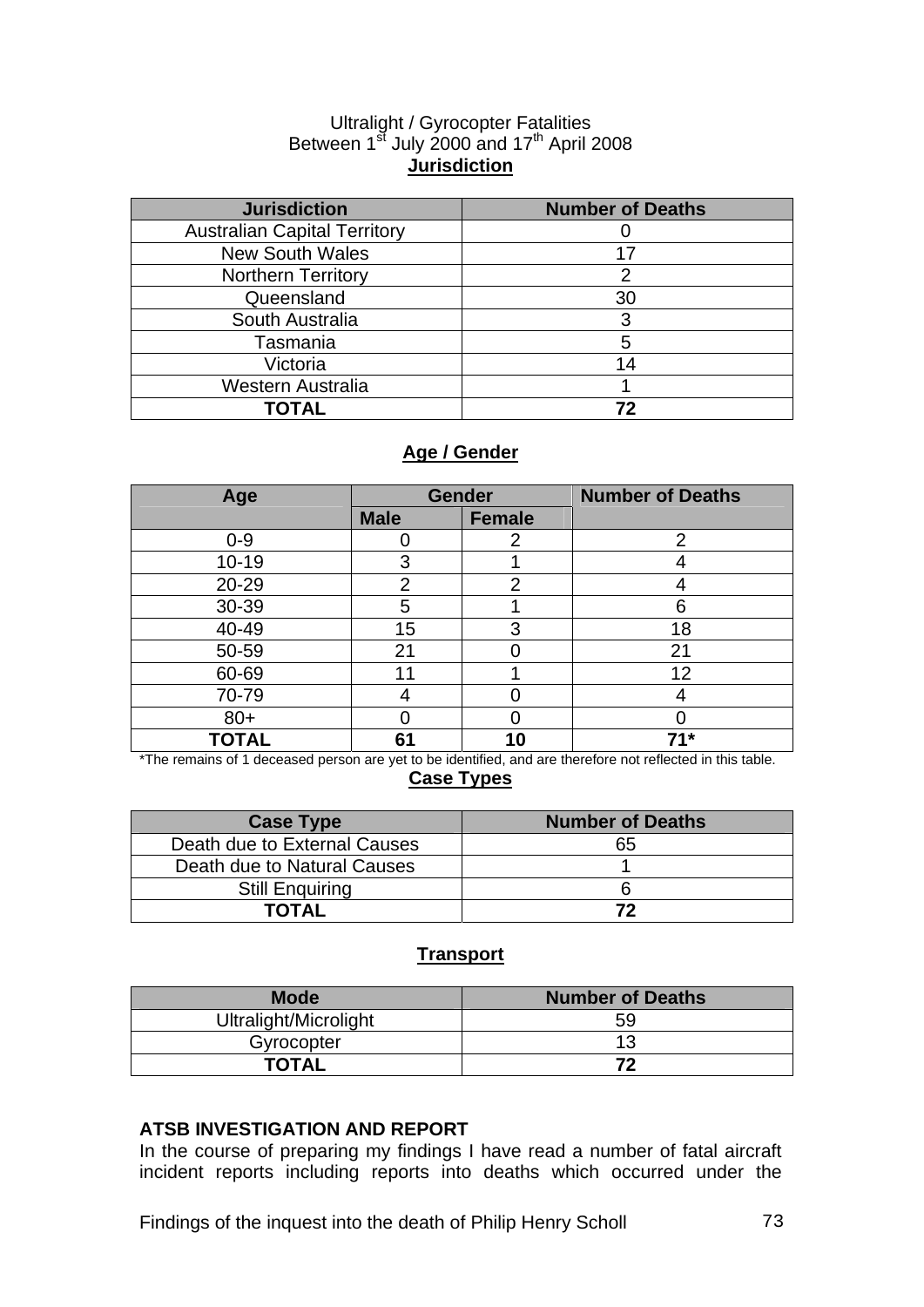umbrella of the recreation aviation industry. A regular feature in the various reports was, and I paraphrase, "*that the ATSB would not be investigating the matter"*.

CASA and the ATSB did not investigate this matter, the investigation being left to Constable Howlett and Mr Hicks from RA-AUS.

The ATSB did examine some of the aircraft components and Messrs Ferdinand and Dinukshi prepared the report which was reviewed by Mr Blyth. Mr Blyth gave evidence at the hearing. For reasons that are unknown to me and have never been explained, the report is the "Microlight Structural Analysis, Airborne Edge, Aircraft Registration; 32-4456 *and 32-4388*". (my emphasis)

In the final analysis, I am very interested in incidents such as the fatality involving Airborne Edge aircraft 32-4388; however the combining of information relevant to the two events is somewhat confusing from an evidentiary point of view.

In the abstract to the report the authors advise*, "During the investigation of two fatal micro light accidents, Recreational Aviation Australia (RA-AUS) requested the assistance of the Australian Transport Safety Bureau (ATSB) in conducting technical examination and analysis of parts recovered from the accident sites. The first accident occurred in Atherton, Queensland (Registration 32-4456) on 20 October 2005 and the second in Cessnock, New South Wales (Registration 32-4388) on 21 January 2006. During the course of the investigation a third fatal accident was identified. The third accident had occurred in Hexham; NSW (Registration T2-2625) in 1996, with coronial findings (0063/96) delivered on 25 March 1997.* 

In all three accidents, the failure of the main wing spar had occurred near the *wing tip. Qualitative analysis of the structural design and loading of the part during this safety investigation and examination of the coronial findings from the Hexham accident revealed that the main wing spar had failed under negative "G" loading. Such loading was likely, if the aircraft entered or encountered flight conditions outside the manufacturers' flight envelope. No other material or mechanical defects were identified as being a contributing factor to these accidents."* 

I have a number of concerns about this ATSB report, the first of which is the conclusion that, *"no other material or mechanical defects were identified as being a contributing factor to these accidents".* In the present case, the authors appear to have over-looked the unsatisfactory condition of a number of components of the aircraft. In the event that the ATSB investigation was to be limited to a specific aspect of the inquiry, the authors' remarks should have been restricted to the matter of the inquiry. It would have been much better of course had the ATSB conducted the full investigation and a complete and thorough review of the whole of the aircraft frame.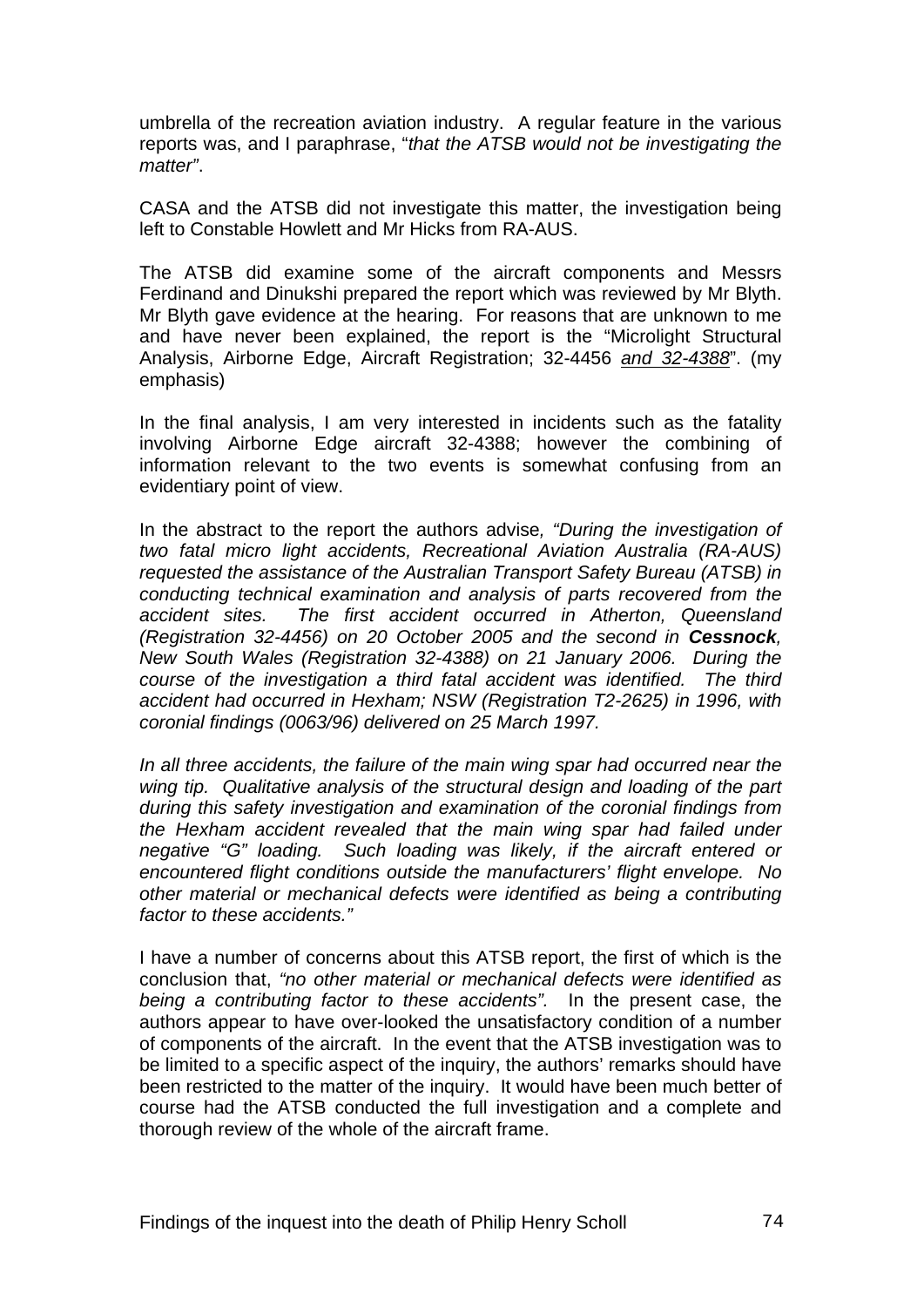The three fatal crashes referred to in the ATSB report are the present case of **Mr Scholl** who died near Mareeba on 20th October 2005, the **Cessnock** matter which occurred on 21st January 2006, and the **Hexham** matter where Mr Caruana died on  $2^{nd}$  March 1996. At times the records have been a little confusing as there appear to be two fatalities at Cessnock, one being an ultra light crash (NSW 2001.2175) and the other an Edge aircraft registered 32- 4388.

The ATSB report provided to me advises that in respect of this matter, the Cessnock matter and the Hexham matter, *"in order to determine possible connections between all three accidents, the Australian Transport Safety Bureau (ATSB) was asked to conduct technical examination and analysis on recovered parts from 32-4456 and 32-4388, to assist the RA-AUS investigation. Information regarding the accident involving T2-2665 was taken from coronial findings 0063-96, delivered on 25 March 1997".* [This third matter is the matter of **Mr Caruana**].

It is difficult to accept that the report could identify any possible connection between all three accidents given the apparent lack of investigative material sourced for the purpose of the investigation. In the present case the report was always bound for practical irrelevance and inconclusiveness as the authors' examination was limited to the detached portion of the port side wing tip and another portion of wing which was cut from the wreckage to facilitate the examination and report. The authors, I believe without justification, draw the conclusion that an examination of the canopy material indicated that the failure of that material was unlikely to have contributed to the accident. I reject that conclusion as it is unreasonable for the authors to make such a finding in the absence of an examination of the wreckage and the aircraft log books.

The report advises that the left wing *"fractured traversely through the tubular section, at the insertion of the reinforcing sleeve. The fracture site showed typical characteristics of bending (i.e. the thin-walled tubular section had collapsed) with evidence of tearing of the aluminium tube, the concave surface of the collapsed section was located on the underside of the spar, indicating a downward bending load (normal to the plane of the wing)".* The report goes on to advise that the intact right wing spar was also supplied and was *"bowed along its length, approximately 25 mm from its standard longitudinal axis. The concave surface was the underside section of the spa, again indicating a downward bending load, normal to the plane of the wing".* Confusingly, the reference to the left spar is to "figure 4" however figure 4, has the heading, "Fracture of the *Right* Wing Spar of 32-4456".

The evidence is, of course, that the right wing spars were also both broken and at the crash site part of the starboard wing was in an up attitude. The report becomes further confusing to the state of being of little assistance to me in that in the failure analysis it advises that "*examination of leading edge wing spar failures from 32-4456 and 32-4388, and expert witness statements (Hexham accident) suggested that the applied load on the wing spars was a*  downward bending moment". I am left wondering in respect of the right wing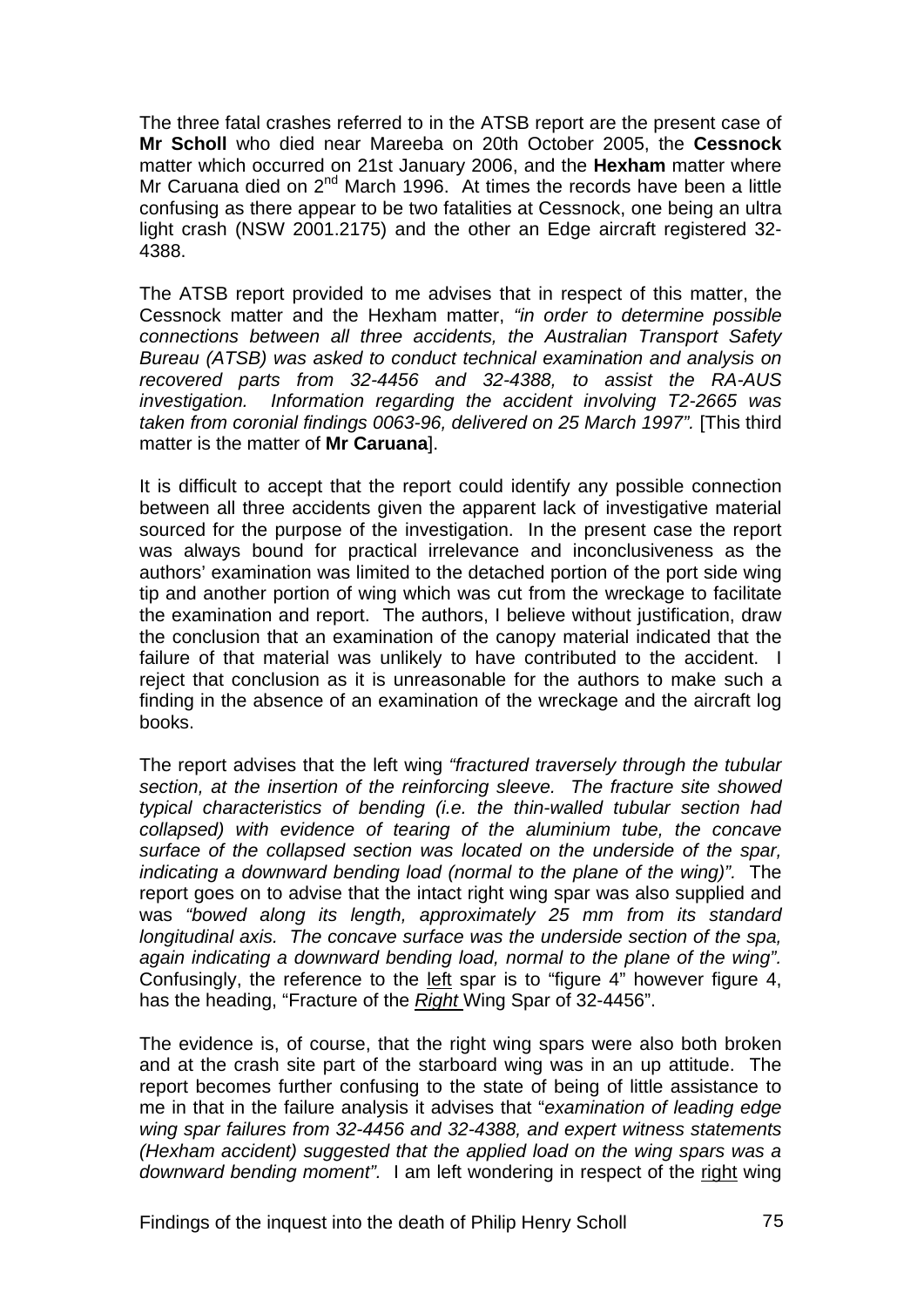spars, although a casual observation of the right wing spars might also conclude that the fractures occurred as a consequence of a downward bending load.

The authors of the ATSB report were also provided with samples of wing fabric. The report regrettably does not identify the position of the wing from where the samples were taken and the report makes no mention of this. I believe that the evidence is to the effect that the samples were taken from the starboard side wing. The examination of the wing fabric by ATSB was inconclusive and no Bettsometer or other load bearing test was applied. Constable Howlett was able to tear the fabric in the same way that Mr Hicks demonstrated with a tissue (see Hicks transcript 14/02/2008 page 72).

The report does not appear to give any consideration to the design and construction of the wing as explained by Mr Hicks in the transcript of his evidence on 14th February 2008 at page 42 where he explains how the outside end of the wing flies in a negative attitude so that if the aircraft approaches a stall situation this outside section of the wing would start to fly the aircraft in a positive attitude. Mr Hicks argues that as the bending was downward the wing was then experiencing positive gravitational pressure and not negative gravitational pressure.

My observation of the evidence is that the leading edge wing spar port side broke downwards, the leading edge starboard side broke in a less obvious way but slightly downwards, and that the starboard side cross spar broke in a forwards direction. Part of the confusion which surrounds the direction of the break of the various aircraft components appears to arise from the different levels of expertise and terminologies used by the parties. As a lay person, I look at a broken piece of metal and regard the break to be in a particular direction. Perhaps a downwards direction as the ends of a broken pipe show evidence of being bent in a downwards direction. However Mr Hicks might describe a similar break in a different fashion with reference not necessarily to the physical direction of the observable break but with reference to the direction of application of force.

Photograph P1010111 master – 2005-12-01 is an example of this. This photograph shows leading edge starboard and port side spars centre keel and wing battens. The wing structure is set out post-crash on a concrete floor. The section of port side leading edge spar is bent to a boomerangshape with the bend, or knuckle or knee of the bend being roughly in the middle of the spar. Whereas I would describe the bend or break, as a backward bend or break, Mr Hicks may well describe it as being a bend into the prevailing wind and implying that to achieve such a result would require force to be applied to the reverse, or leeward side, of the spar forcing the spar forward and into the wind if the aircraft was flying at the time when the bend was caused. The wing tips, being in negative load, are under downward pressure all of the time during flight whereas the internal portion of the wing is under upward or positive load. The ATSB report concludes that there was no evidence of material deficiencies or inconsistencies that could have contributed to the failure of the wing spars. This finding should, I believe be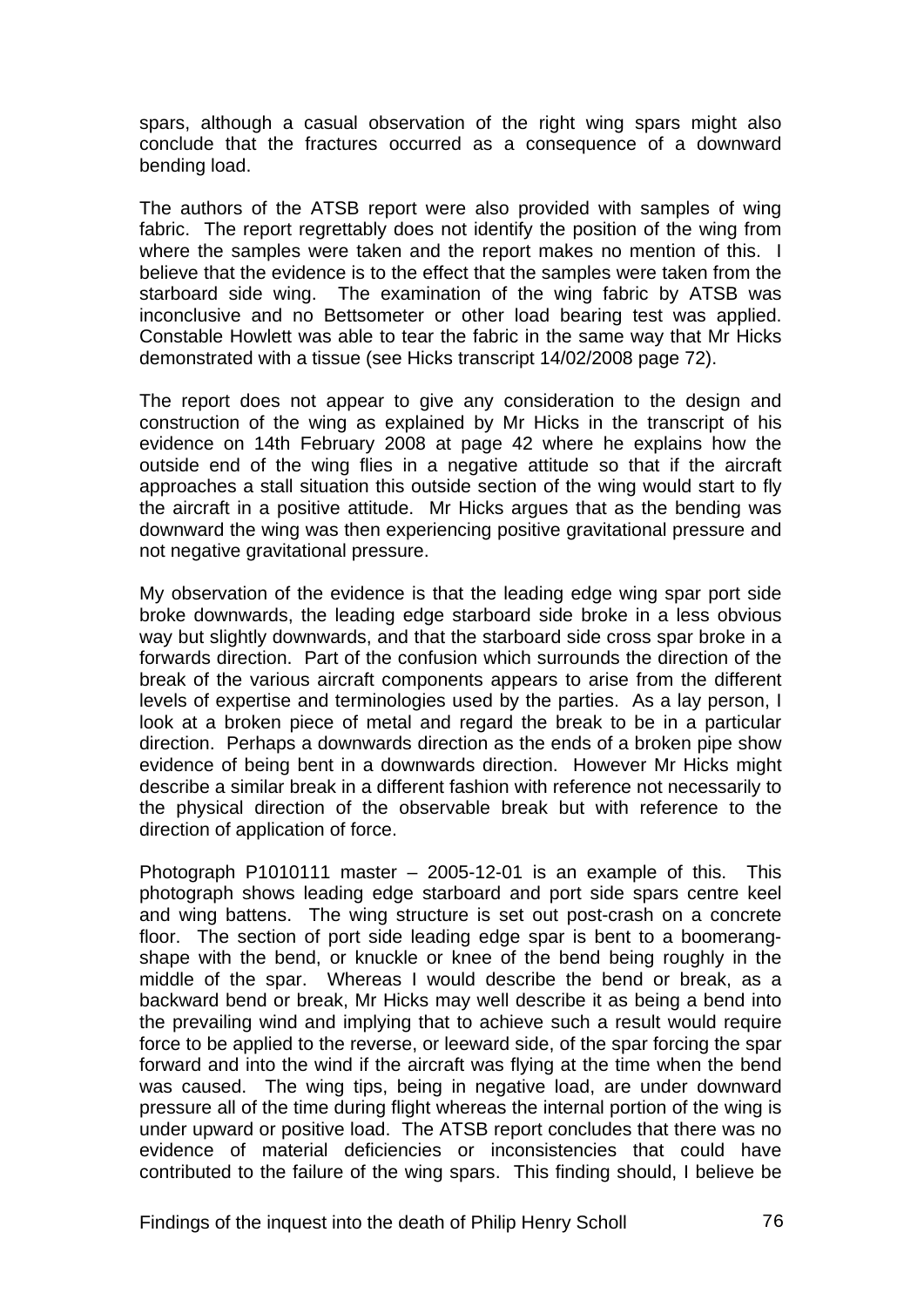read in the context of the examination of the limited samples. To draw such conclusions may well be argued to be inaccurate. Photograph P1010024 on master-2005-12-01 shows a number of white "oxidation-type" marks which might be an indication of age, wear and tear of the spar. I appreciate that the photographs were taken after the event and that these "oxidisation" marks are of themselves not evidence of any inherent weakness in the aluminium tubing.

Unfortunately, I found that the technical results of the ATSB report were less than convincing and at best inconclusive even in respect of this aspect of the matter. The report advises that material data provided by the manufacturer for the wing spar, specified the material as aluminium alloy 6061-T6 temper. Representative sections were removed and prepared for metallographic examination. Five Vickers Hardness Tests were completed for each of the samples. Hardness ranged between  $98HV_5$  and  $104HV_5$  (average 101HV<sub>5</sub>). This was typical of aluminium alloy 6061-T6.

Unfortunately, no other indication was given that assists me in determining whether the aluminium spars were at 100 per cent tensile strength or at some other percentage or score. I am simply not able to determine from the report the state of the aluminium spars, or where within the range of hardness required for aluminium alloy 6061-T6 the samples fell. To confuse matters further, the representative sections from the tips of both aircraft, 32-4456 and 32-4388, were removed and examined. The report confirms that 5 Vickers Hardness Tests were completed for each of the three samples and that the hardness range, between 98HV<sub>5</sub> and 104HV<sub>5</sub> *but does not advise which readings applied to which aircraft*. At the end of the day, the only finding I am able to make from the ATSB report is that the aircraft aluminium tubing spars were made of aluminium alloy 6061-T6 temper as they in fact purport to be.

It does not necessarily appear from the evidence of Mr Blyth that he had considered the situation where the wing tips of the aircraft were constantly under negative gravity while in-flight. He says, in fact at page 37 of the transcript of his evidence: *"If I relate it back to the context of the wing itself, the wing is designed under normal flight circumstances, i.e. positive, what is commonly referred to as positive G flight, that is a weight acting down towards the centre of the earth".* 

In his evidence at page 18 Mr Blyth also said, *"Certainly, the normal design of wing is to carry load – a lifting load and that will – that will essentially be expressed and as upward force on the wing structure, the failure that we have observed is a downward bending failure and in – in its nature it's implicit that it was caused by a downward bending force on the outer spar link to the wing tip. The failure of fabric in the wing may or may not have influenced that. It really depends on where the fabric failure occurred".* 

At page 20 of Mr Blyth's evidence, he says; *"Under normal circumstances the lift generated while the wing is in – is applied to – is applied to the fabric and transferred from the fabric to the wing structure or the tubular structure. Upward – upward force it – it is a – is lift, it is generated by the lower surface*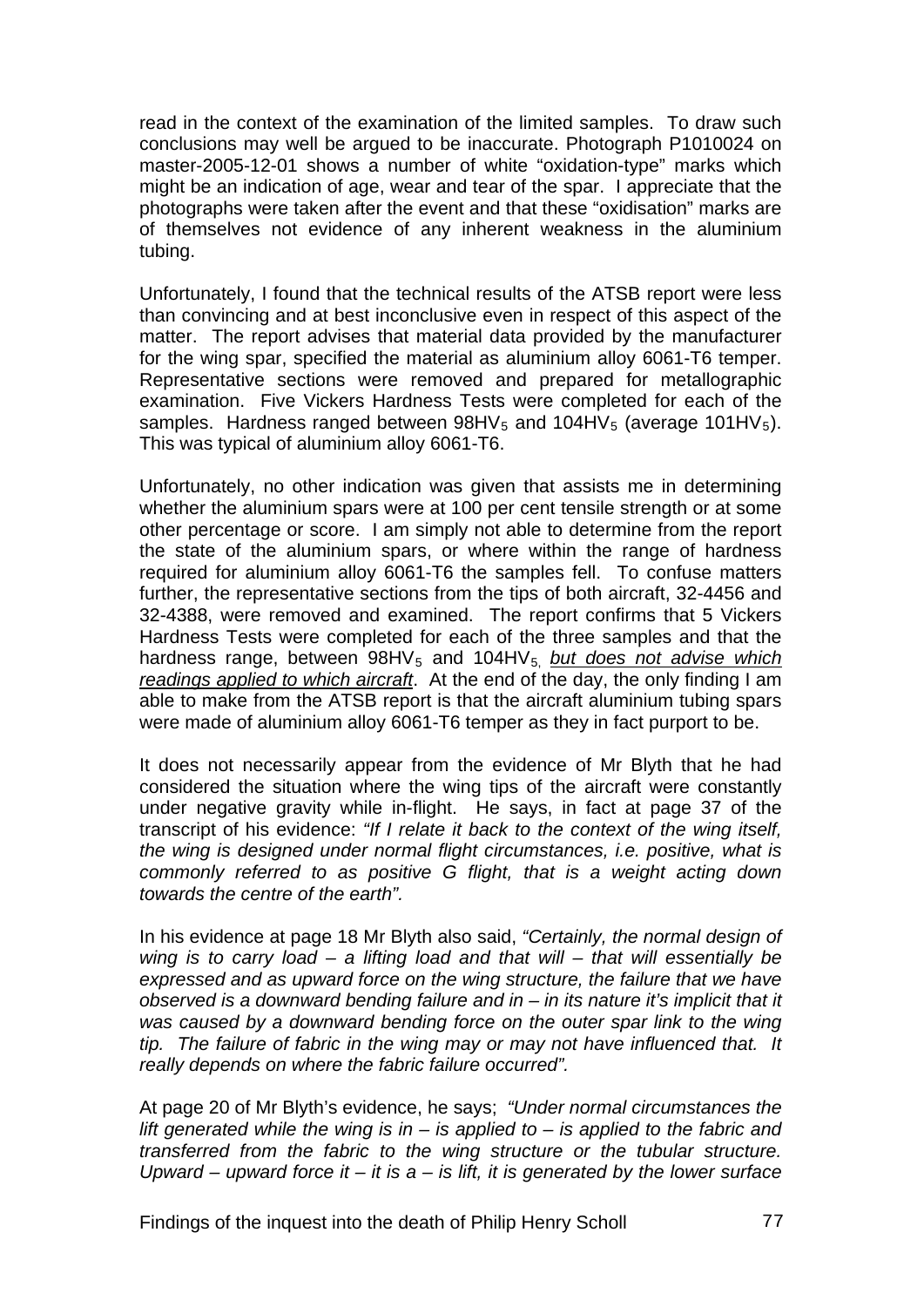*of the wing and the bending force at the wing tip would be expected to be an upward force, upward bending force. By implication therefore, the – the failure of the wing structure, which is an overload failure that is it has exceed the physical strength of the structure. In a downward bending force implied the generation of a – of a large downward force on the end of the wing. That's in – in – in converse to – and that implies directly an abnormal load or a load outside of what would normally be expected during normal lift positive load on the – on the wing."*

Once again these comments appear to be at odds with the explanation of the design and flight characteristics of the microlight Delta wing as explained by Mr Hicks.

The difficulty I face in accepting the ATSB report other than as I have already referred to is that the ATSB investigators did not view the aircraft as a whole and no Bettsometer or other similar test was carried out on the wing fabric. Mr Hicks on the other hand attended the crash scene, became intimately familiar with the components of the crashed aircraft and did conduct a number of Bettsometer tests on the wing fabric.

The ATSB report concludes that there was no evidence of material deficiencies or abnormalities that could have contributed to the failure of the wingspars. There are, however, other incidents involving AirBorne Edge aircraft where a wing tip has separated. I do not have sufficient information available to determine whether those failures were caused, or contributed to, by metal fatigue, fabric degradation, the application of sheer force to the wing of the aircraft, or engineering/design fault in the wing structure.

I do not believe that the authors of the ATSB report had sufficient access to the aircraft, or information to draw the conclusions drawn in the executive summary of the report. The executive summary refers to the other AirBorne Edge crashes as well and draws conclusions, the results of which I can have no confidence in as I have been able to observe in this incident the extent of the ATSB involvement and the rash conclusions that were drawn from that limited involvement.

During the course of the inquest I was critical about the ATSB metallurgical report and commented that because of apparent inaccuracies in that report, it should be withdrawn from public access, it apparently being available to the public via the ATSB web site. I trust that this has been attended to. The ATSB submission received by me on the 10/12/2008 advised that action had been taken to amend the published report. In the submission summary ATSB advised me; "In summary, with respect to the ATSB report, the primary intention was to provide technical information and assistance to RA-AUS; hence facilitating their investigation. At no time did the ATSB intend for the conclusions drawn in the report to be taken in the broader context of establishing accident causation, and it was unfortunate that this was not appreciated during the inquest proceedings. With respect to ATSB investigation of fatal accidents involving sport aviation activity, substantial additional funding and resources would be required to implement such a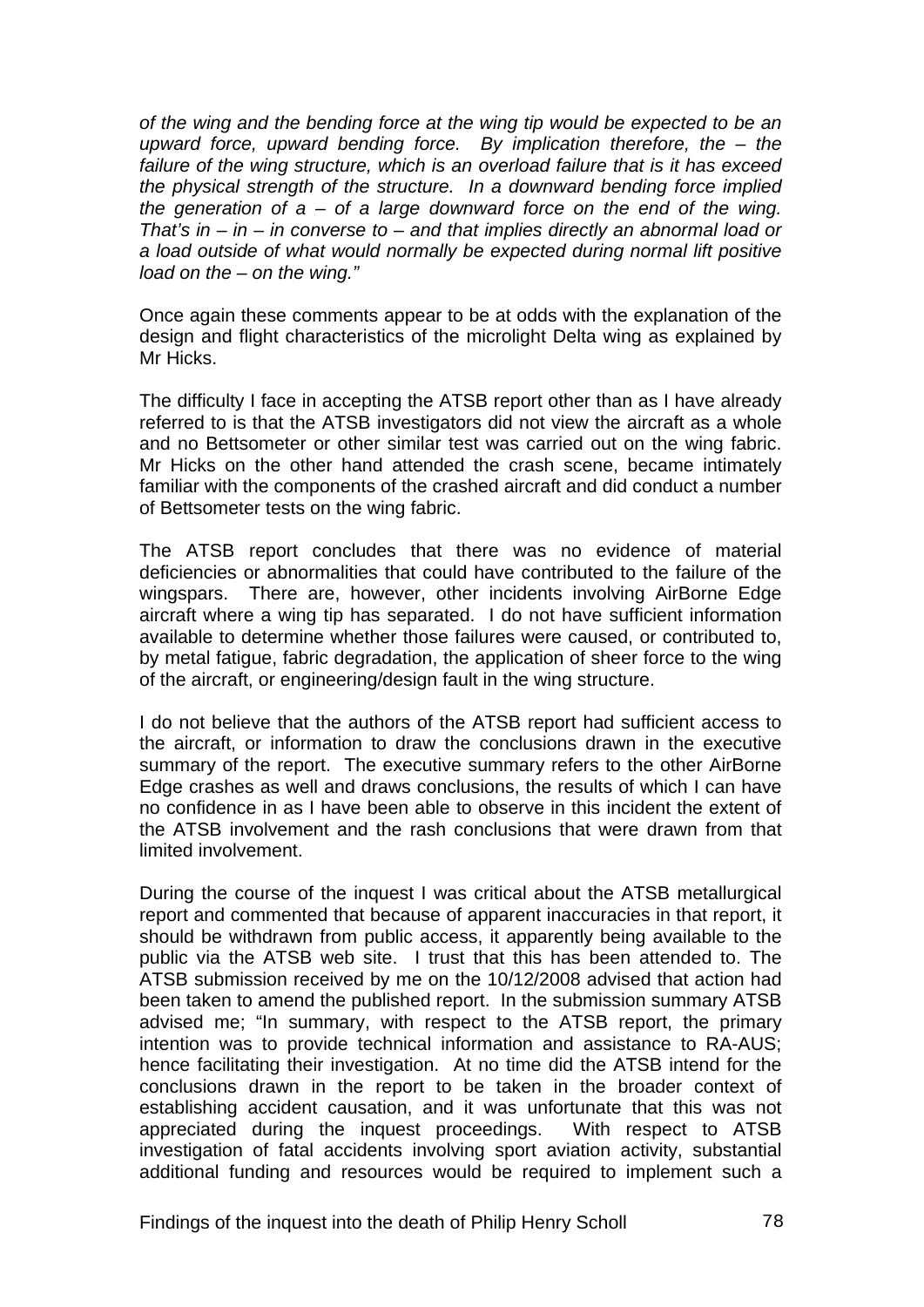recommendation. The issue of funding is a matter for the Government. The ATSB faces the reality of operating within a defined budget. While such constraints exist, the ATSB will need to allocate priority to the provision of resources for the investigation of accidents and serious incidents involving fare paying passenger operations, over high risk activities such as those the subject of this inquest."

#### **FINAL ANALYSIS**

In the course of this inquiry I had the assistance of three experts. Mr Hicks may not strictly qualify as an expert. He is a chief flying instructor operating a microlight flying school from Montpelier Airpark near Townsville. He is an RA-AUS investigator and was the investigator appointed by Mr Ungermann to investigate this microlight crash. He travelled from Townsville to Mareeba and the air crash site and inspected the aircraft in situ. He also took photographs of the aircraft wreckage and with Constable Howlett later examined the wreckage and tested the sail fabric. He has a Bachelor of Arts in linguistics and language, a post graduate diploma with honours in computer-enhanced learning and mathematical models of phonetics. He is a pilot examiner, chief flying instructor, Level Two maintenance authority, and is a current board member of RA-AUS. He is also a school-based Chaplin.

I found Mr Hicks to be an honest and compelling witness. His explanation for the event is attractive to me. His explanation is that an event occurred in flight because of the poor airworthiness condition of the aircraft, as a consequence, approximately 1.2 metres of the port side wing separated from the aircraft causing Philip to lose control of it, and the aircraft to fall towards the ground, eventually impaling itself on the lone tree.

Mr Lyne was appointed by me to assist the Court in trying to understand and determine the cause of the crash. Mr Lyne favours that the aircraft was flown outside the flight envelope which caused a tumble phenomena with the resultant crash.

Subsequent to the hearing, I contacted Dr Gratton of the Brunel Flight Safety Laboratory. Dr Gratton's papers had been referred to me during the course of the evidence. Dr Gratton graciously, and without remuneration, reviewed the transcript of evidence, photographs, reports etc which I was able to provide to him and has given me a brief report which I referred to the parties and will comment on later.

Mr Hicks does not believe that the engine failed. There is no evidence to support a proposition that the engine did fail. I accept that the engine did not fail (page 37 transcript Hicks). As already mentioned, Mr Ogle put forward a proposition that Philip had flown into a tree. This proposal was discussed with Mr Hicks and soundly rejected. I accept the explanation given by Mr Hicks and set out here his answer to Mr Tate which appears at pages 41, 42 and 43 of his evidence.

*Now, just while we're at this stage I might - it might be the most convenient time to do this. There are a couple of different proposals that have been put*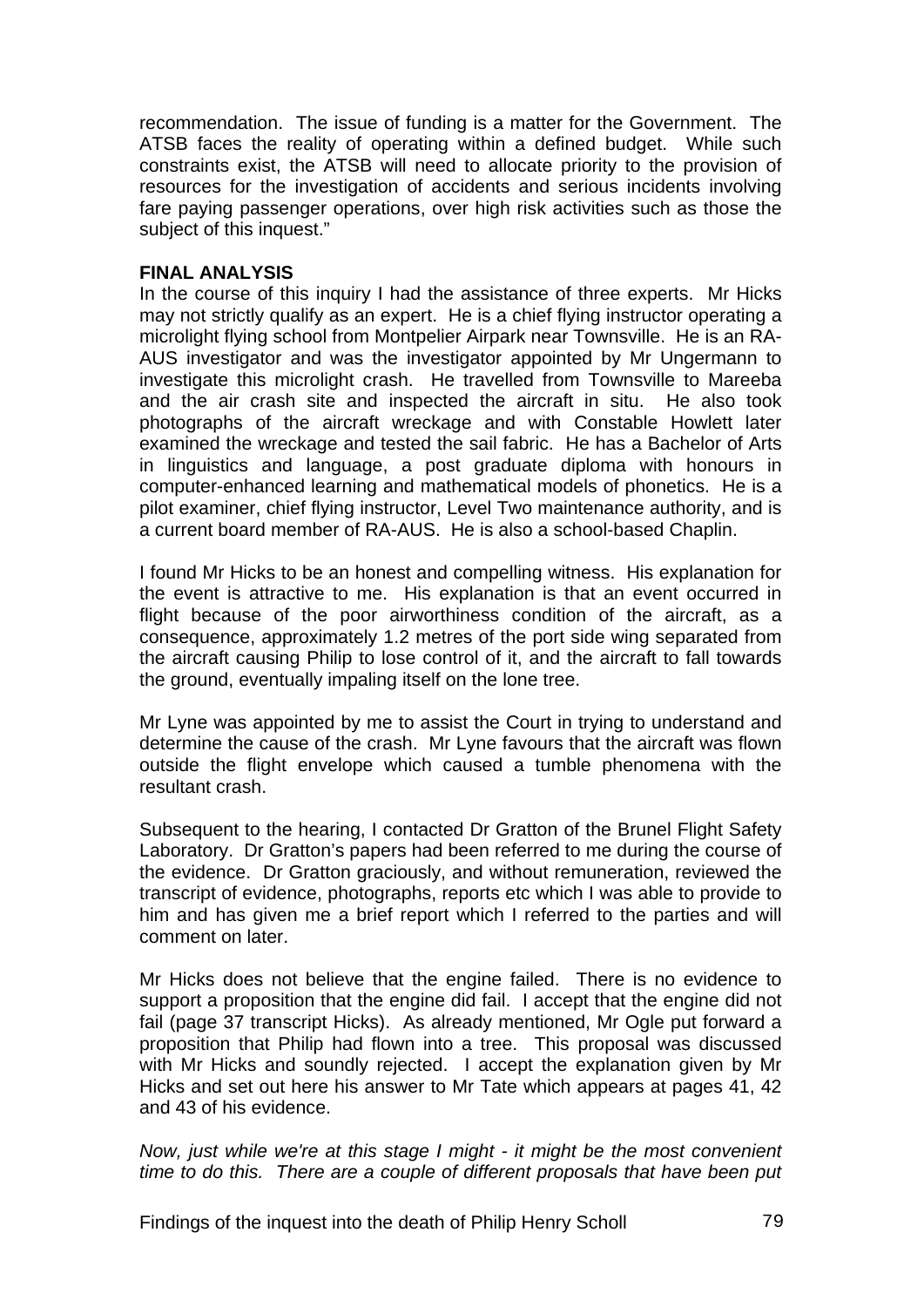*forward to indicate what the actual cause of this crash were and at guide card 12, your Honour, volume 1, we have a statement from Mr Ogle who says this at paragraph six, and I'll just read out, you won't need to go to it. "Two days after the crash I attended Jaques Coffee Plantation at Mareeba to have a look at the ultra light involved in the crash. The ultra light was being stored next to some buildings under a tarp at this location. When I had a look at the ultra light I could see that the tip of the left wing had been broken off and that there was bark and sap around the area where the wing had broken off. This indicated to me that the wing had come into contact with a tree causing the tip to break off. This would have caused the left wing to act like a parachute and would have forced the right wing down and in my opinion the craft would have struck the ground on the right-hand side. When the tip of the left wing broke off it would have resulted in the pilot losing total control of the craft. I could also see that the right-hand side of the tryke had been compressed due to*  impact but the compression was of such a degree to indicate that the craft *had only fallen a short distance instead of a great altitude or terminal velocity. The propeller of the craft was also smashed which indicated to me that the motor was still operating at the moment when the craft struck the ground. From my observations of the wreckage I could see nothing that would suggest that the condition of the craft contributed to the crash." Now, the condition of the craft is one issue, the other issue is Mr Ogle's suggestion that we can understand this terrible tragedy by Philip hitting a tree. That's how I would read it?-- Well, I mean, the final part was that he did hit the tree. However, in - in my understanding of those photos that we just looked at beforehand, the left wing tip did not hit a tree. And now if we talk about the left wing tip, we're talking about that 1.2, 1.4 metre section, it left the aircraft well behind and there's actually no evidence - and when you see this photograph you can see where the bark striation appeared on the wing. It came from where it actually finally came to final rest and on the wing tip pictures that we have there there is not a skerrick of evidence that all it did was - it was like a pair of scissors came along and removed it. It's sitting in the paddock, not a mark on it, except for the fact that it's torn off. And in actual fact if you looked at another wing tip beforehand there's not a mark on it except for the final graze as it came down to rest where you will see it in this other picture. You know, it's remarkable that - I don't disagree with the fact, but many things that he said as to what would happen to the aircraft would occur, but the wing tip didn't let go because it hit a tree, the wing tip was not there. And by - and I will say this about - you know, he said that it didn't become unflyable. Now, it would become very unflyable, but it depends upon where you lose your wing tip. And as I think I said out at the - at the racecourse, if you lose 200 millimetres of your wing, which has happened beforehand, you can fly the aeroplane. When you start to lose 1.2 metres of your wing it becomes unflyable. The person that lost the 1 - the 2 metre hit was because he was hit by a biplane. This is in England and you can get it out of the CAA records. This one was not a biplane and it was broken downwards. I mean there is - there is - I mean ATSB said it was broken negative. Now, I'm - I'll tell you that the gentleman's mistaken, it broke in positive. Now, if it was a normal aircraft wing I would say, "Yes, he's dead right." But because it's a tryke wing, because it's a micro-light wing - and one of the things you - you may not have noticed is - because the two wing tips*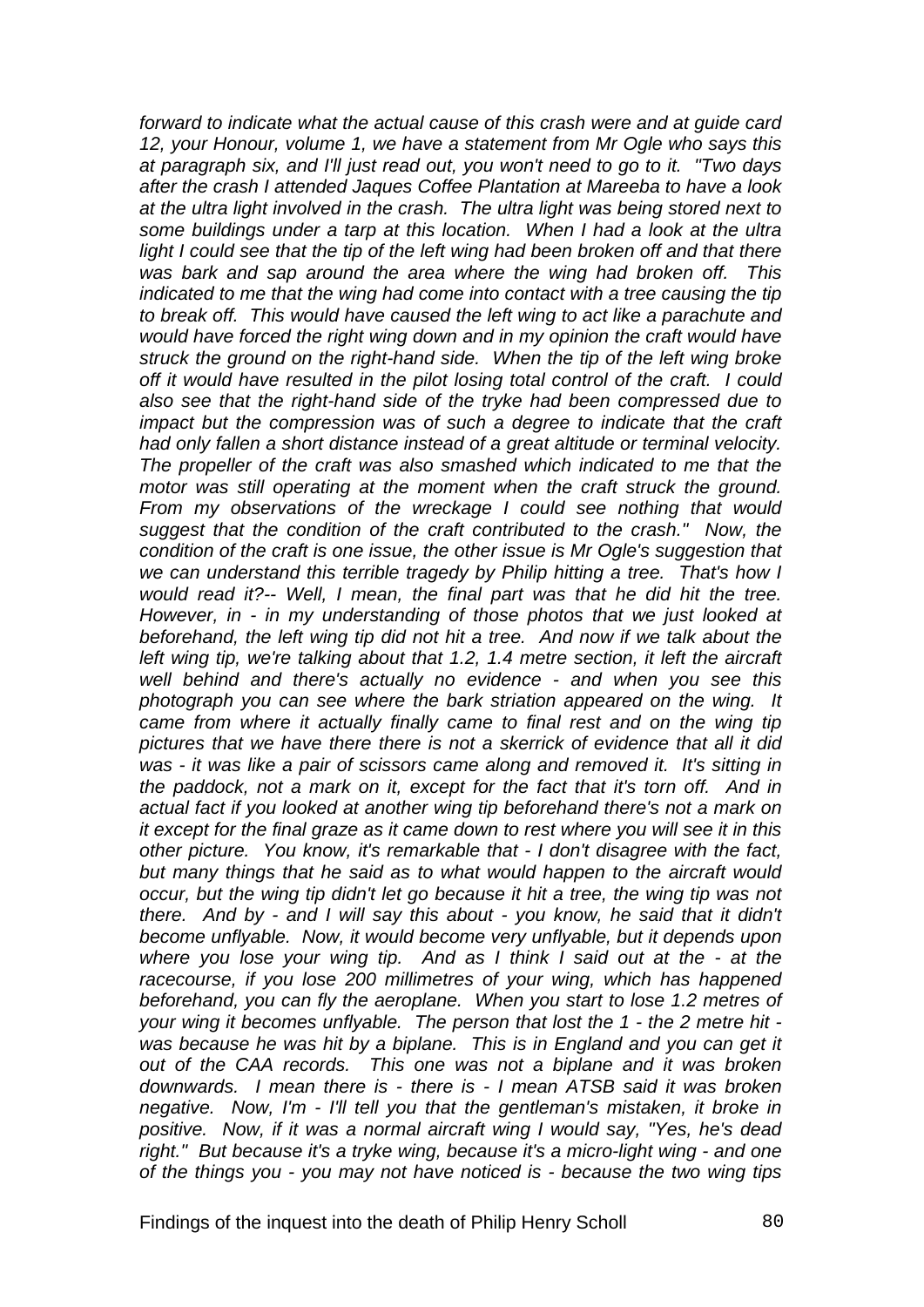*are down with ATSB is that they have what's called dive sticks. What it effectively does is that the outer surface of the wing, the outer four or 500 millimetres, probably 700 to a metre, is actually held in negative, it's actually held up into the wind. All right? And you've got to remember this is not a static either. The fabric is always moving and that's - that's one point I would like to make. We think of, you know, aluminium on an aircraft or aluminium on a wing on a 737 just sitting there doing nothing. Calm weather it does very little, but you'll notice that the wings are always moving. The fabric in a microlight is always moving, it's always working. Now, that's why we put fabric there. And so we've got this situation where even on the most beautiful calm day we have fabric movement and something occurred, and it could just be*  age, which is a proposition that I have, and the fact that it should - the wing *fabric should have been replaced at its - at the appropriate time in the manual. But just from age and UV degradation and the fact that it is always moving, it doesn't take much, when a wing is kept negative so that the top*  surface is not flying as it would normally be, air flowing over the top, being *sucked up into the air so to speak, it's actually being kept like that on purpose and the reason for this, if you can understand, if you can imagine that this section of my - this section of my arm is - is angled like that, all right. So as the wind comes towards me I'm being sucked up and lifted up into the air. The outside parts of my wing are like this in actual fact, in negative, and they're kept there so that when I - if I - if and when I stall the aircraft, which could go into a stumble - a tumble, sorry, these outside section of the wing is there to - to be able to start flying at that time so that I don't tumble one way or the other way. It's part of the design of the Delta wing, of the weight shift Delta wing. So that when I get - approach a stall by changing the angle of my wing tips now start to fly positively not negatively. So if it was a normal wing which is faced this way I would say, yes, he's correct. But because it's the opposite direction and it broke down, it broke positively not negatively and that's one of the understandings of the Delta wing. There's a big stick called the dive stick, it sits up in the end about at that angle and holds one of the battens and whole of the wing tip up like that. Actually it sits in that direction on the left wing and holds it all up so that when we go to a - to a stall it now starts to fly. Whereas in this particular case it didn't, the fabric failed here, dive stick's on the outside and so you've got actually - you've got a - it's like an aileron now and at that speed, it just settles down.* 

*So - I don't want to take you away from the wing-----?-- That's correct.* 

*-----but it just seemed to be a very, very convenient time to look at Mr Ogle's helpful suggestion about how this tragedy could have occurred. The other proposition I'd like you just to consider, and this is probably a very short answer and then we need to go back to where we were, he does tell us at the bottom of paragraph six on page 3 of his statement dated the 2nd of May 2006, that from his observations of the record - wreckage, he could see nothing that would suggest that the condition of the craft contributed to the crash. Is that a proper position that you would agree with?-- I don't believe anybody, after seeing the photographs, with that amount of corrosion, can come to that conclusion.*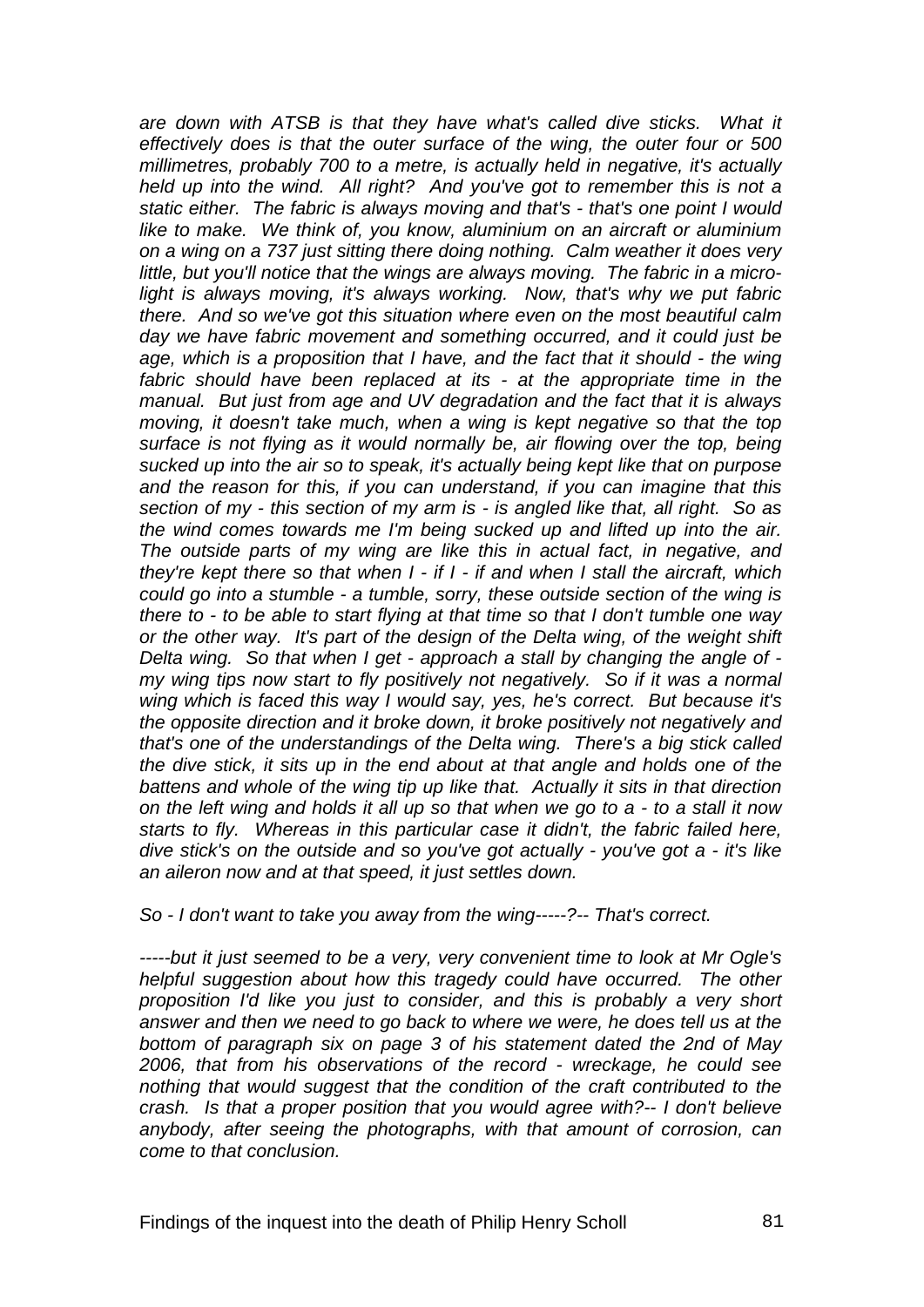*All right. Thank you. If - I'm sorry, I've taken you off in one direction, but if we can return to your narrative, you were explaining the wing to us again?-- Right. As you've noticed we've taken some of the fabric off. It was about this time that Constable - Constable Howlett and myself started doing the Bets testing.*

In his evidence Mr Hicks discounts a tumble event as the cause of the crash and relies on the damage to the aircraft which is not as he would expect to find in a tumble induced crash. Mr Hicks believes that the aircraft would have been flying between 1,000 – 2,000 feet agl. He believes that 1.2 metres of the port side wing tip separated causing the aircraft to become unflyable, that the wing fabric caused a parachute effect, slowing the aircraft's descent and reducing the crash impact area. Mr Hicks' hypothesis relies on the observable damage to the aircraft including the damage to the port side internal wing battens, the damage being as he describes it "relatively not tumble-like".

My own observations of the damage to the wing battens was that the port side wing battens were not grossly deformed and that the level of deformity to the battens increased as one moved toward the extremity of the starboard wing. This it seems to me is consistent with an event happening which caused the aircraft to falter and crash, not with an event which caused a falter or tumble which caused the wing tip to rip off. If there had been an event that was so severe as to tear the wing tip from the wing then I would expect there to be observable damage to the wing tip.

I find Mr Hicks' explanation plausible and backed-up by his explanation of the damage to the aircraft which he observed. Whatever happened in the air, it is irrefutable that approximately 1.2 metres of the port side wing tip separated from the port wing and fell to the ground approximately 80 metres from the crash site. The port side wing tip was located by Mr Hicks and Constable Howlett intact. The wing fabric had not separated from the internal aluminium tubing structure of the wing. As a lay person I have some difficulty accepting that there could, as a consequence of any event, be sufficient force applied to the wing structure to cause the port side wing tip to separate in such a fashion. The fact of the matter is that it did.

In his evidence, Mr Hicks explains in some detail how he says the aluminium tubing could be forced to break in such circumstances. His evidence, at page 72 and 73, is repeated hereunder:-

*What would have provided the force to - accepting that the tear we can understand in terms of age and UV degradation, surely it must have taken quite a force to remove the - or break the aluminium rod that was keeping the wing in place?-- Do you remember - I remember being, as a child, sticking my hand out the window at about 80 kilometres an hour and how as you jam it out it'd be thrown back fairly forcibly. A section of wing that large that's suddenly got no structural support here is not - I think we're thinking of tearing as, for want of an example, this'll do. We're thinking of tearing like that, I think. I think what you're talking about is you're tearing - thinking about it*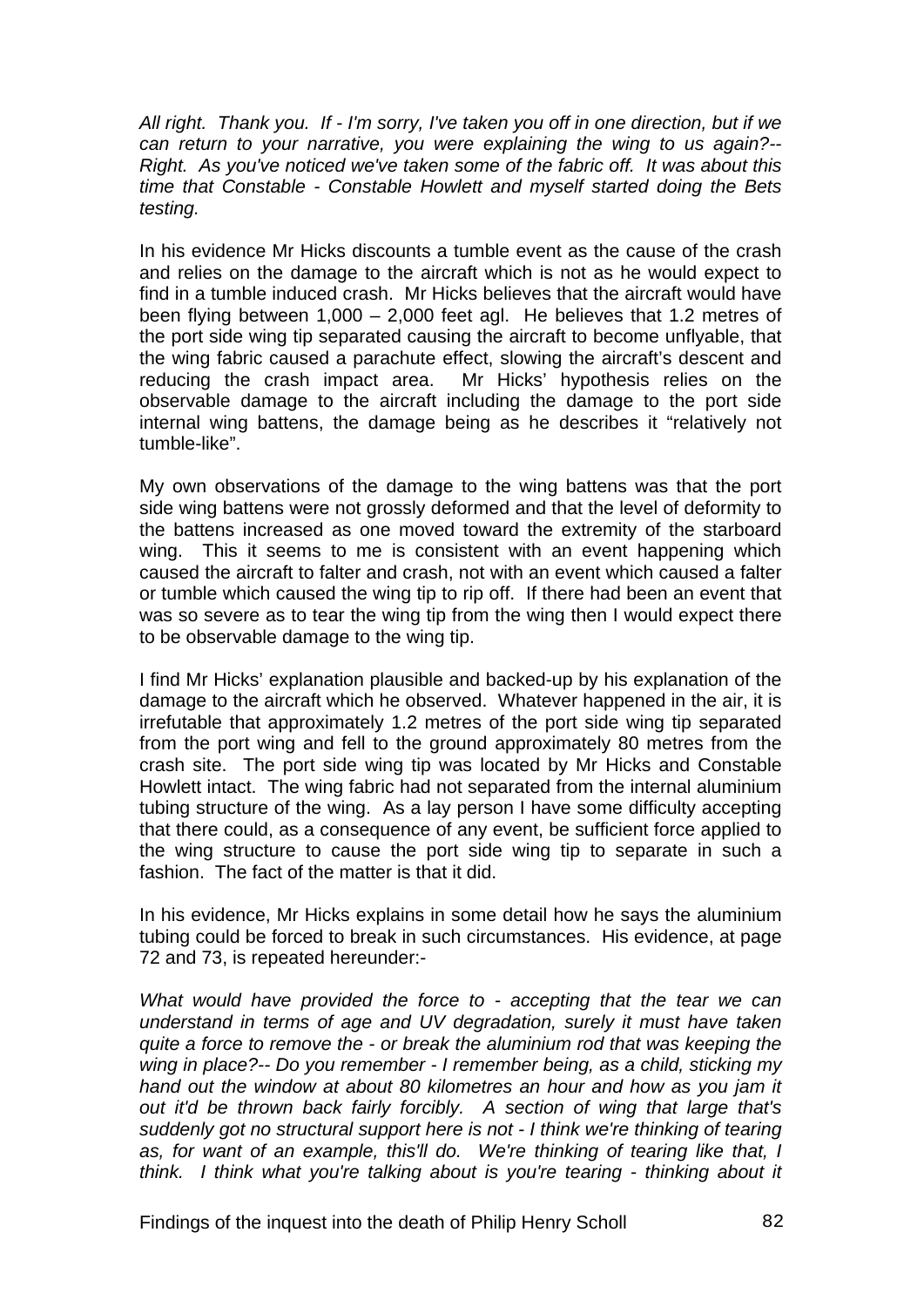*tearing and it started to - my belief is, it started to probably somewhere in the middle and tore like that. Pressure. Remember all the time this fabric's being sucked up, it's being sucked - you know, it's being pushed up at the bottom and you've got this sudden decompression of a wing so just to demonstrate again, the wing fabric just-----* 

*Well, we'd better record that?-- -----tears.* 

*That - you've taken a tissue and rather than tearing it in a normal motion from the edge you've actually pulled it apart having first made a small tear in the middle of the fabric to demonstrate how you believe the fabric actually tore on this wing tip?-- And also at that same time, if you can imagine that same fabric as being held up by a number of batons which will be simulated by my finger at the present time, the main - I'll do the hand - the main wing tip - we don't even have to take into account the crossbar at this time, okay. The main wing tip is actually coming through if you think like this. Now, suddenly it separates and you've got this stick inside - the dive stick that's holding up a baton. The wing hits it, it's tearing and it's got to tear down because the under surface fabric is better than the upper surface fabric, it's being pushed and pushed and at that time if you think about it, it comes down, it pushes and at some point it's going to rotate, it has to rotate and it's going to rotate at the point that it actually fractured because there is no other give in the wing. The only - it was rotational force and as it - as it's coming down it has to rotate, it starts the full top surface being hit, pushes it down further which also causes it to break downwards and back as said in the ATSB report which is my personal belief what happened.* 

Mr Hicks was examined by Mr Lynam, in particular the ATSB report was put to him, that there was no evidence of material deficiencies or inconsistencies that could have contributed to the failure of the wing spans. Despite the cross-examination, Mr Hicks maintained his opinion that the crash was not caused initially by a tumble event. He spoke a number of times about the fact that the port side wing tip, which had separated, was itself not damaged whereas the remainder of the port side wing and the starboard side wing suffered obvious and substantial damage. As he expressed at page 69 of the transcript of evidence of the 15th February;

*"The point about that it seemed to me that that part of the left wing hadn't itself experienced any trauma or event so as to cause damage to those battens -----?---- That was one of the reasons that I – that I came away from the tumble theory".* 

Mr Lynam also cross-examined Mr Hicks in respect of Mr Lyne's opinion, it was put to him that the aircraft had been flown outside of the flight envelope and at page 66 of the transcript of 15th February, Mr Hicks said "*I would have expected, if that was the case, that the damage to the battens of the left wing tip would have been consistent with the damage to the battens on the right".*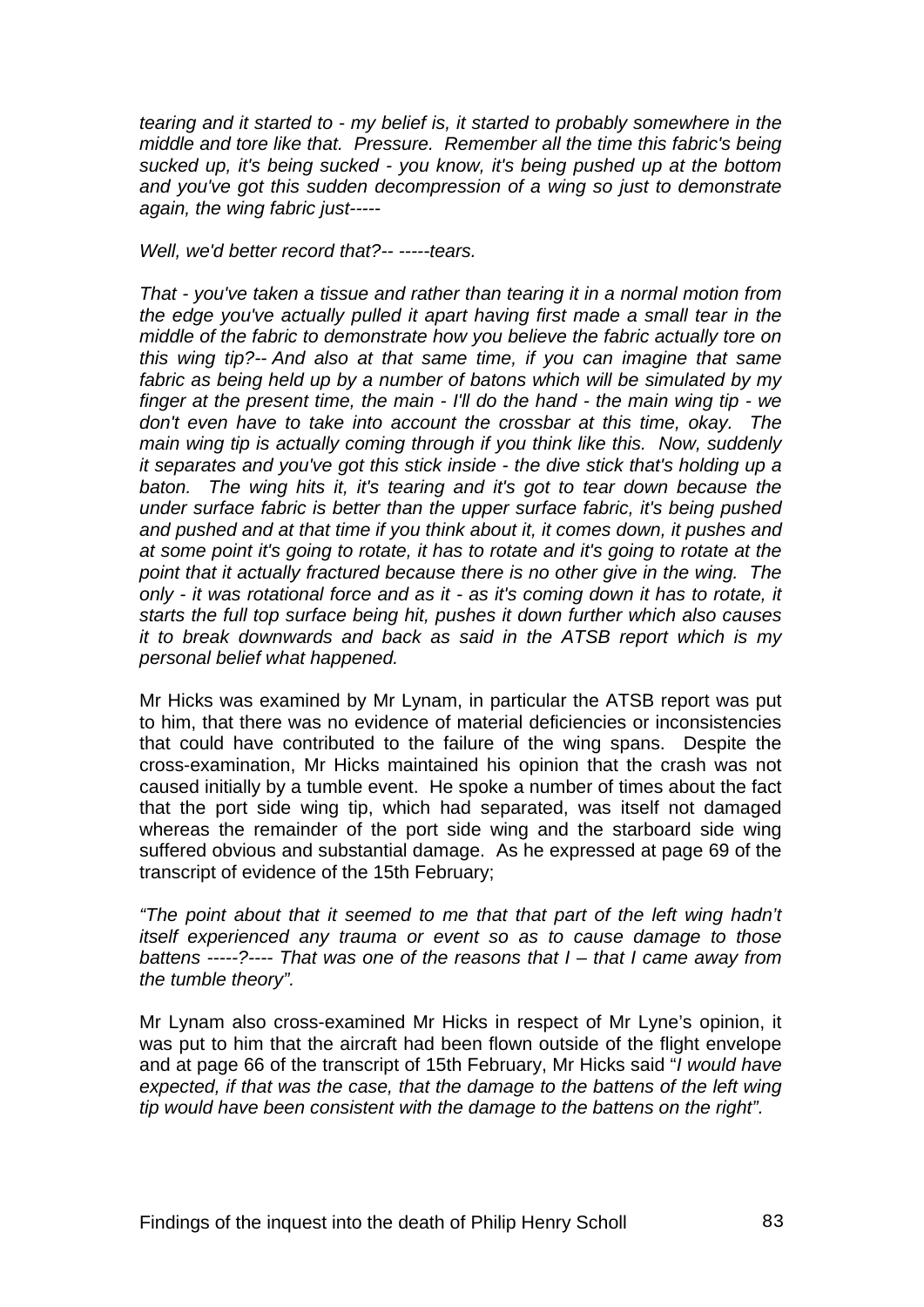He further said; *"There is no damage to the left wing tip at all, and as I said*  beforehand, there is evidence of tumble-like characteristics to the right wing *tip, but not to the left wing tip."*

Mr Lyne was disadvantaged in not observing the crashed aircraft and then relying almost exclusively on the ATSB report. Mr Lyne was appointed by me to assist with the preparation of an expert report. I have already expressed my concerns regarding the ATSB report. Mr Lyne has a great deal of experience in the mining industry with particular emphasis on risk safety management systems and the regulatory regime that surrounds those systems. Mr Lyne was quite critical of the regulatory regime under which the recreation aviation industry operates in Australia.

Mr Lyne made a number of useful recommendations to me. Mr Lyne believes that the wing fabric would not have failed unless there was first a failure of the wing spar to create a jagged edge which would then in turn cause the fabric to be cut and tear.

I find that I favour Mr Hicks' explanation in respect of the port side wing tip separation. If a tumble force applied to the wing caused the leading edge wing spar to break I should surely expect to observe other damage to the port side wing tip, particularly to the internal wing battens. The force that would be applied to the wing spar in a tumble event would surely be applied to the wing as a whole therefore causing some damage to the wing tip. Here the port side wing tip was not damaged in any noticeable way; it simply separated from the aircraft. It is feasible, and I do not believe that there is any evidence to contradict a finding, that a tear which started in the degraded white sail cloth would rapidly tear and with such force as to be able to tear the less degraded sail cloth, and the stitching. Upon there being a tear in the fabric, whether that tear was complete to the whole of the wing fabric in that section or not, increased forces would be applied to the direct portion of the wing spar corresponding with the tear in the wing fabric. It may be fantastic to accept that those forces would be sufficient to cause an aluminium wing spar to break but this hypothesis is, I believe, as consistent and reasonable as any other given the complete lack of damage to the port side wing tip of the aircraft. Those forces would no doubt have an immediate effect on the aircraft and the pilot.

Mr Lyne's evidence in respect of the safety systems, or lack of them, and the failings generally in relation to the registration and supervision of the microlight industry is *"The indications I have is that the failings were symptomatic of a larger problem".* His evidence in this regard is recommended reading for the regulator and delegates. So far as the mechanics of the cause of the crash are concerned however I prefer the evidence of Mr Hicks to that of Mr Lyne.

Much has been said throughout these proceedings about the tumble event as it relates to microlight aircraft. Dr Guy Gratton has written widely about this event. His articles were referred to throughout the inquiry and I have had the opportunity of communicating with him extensively following the conclusion of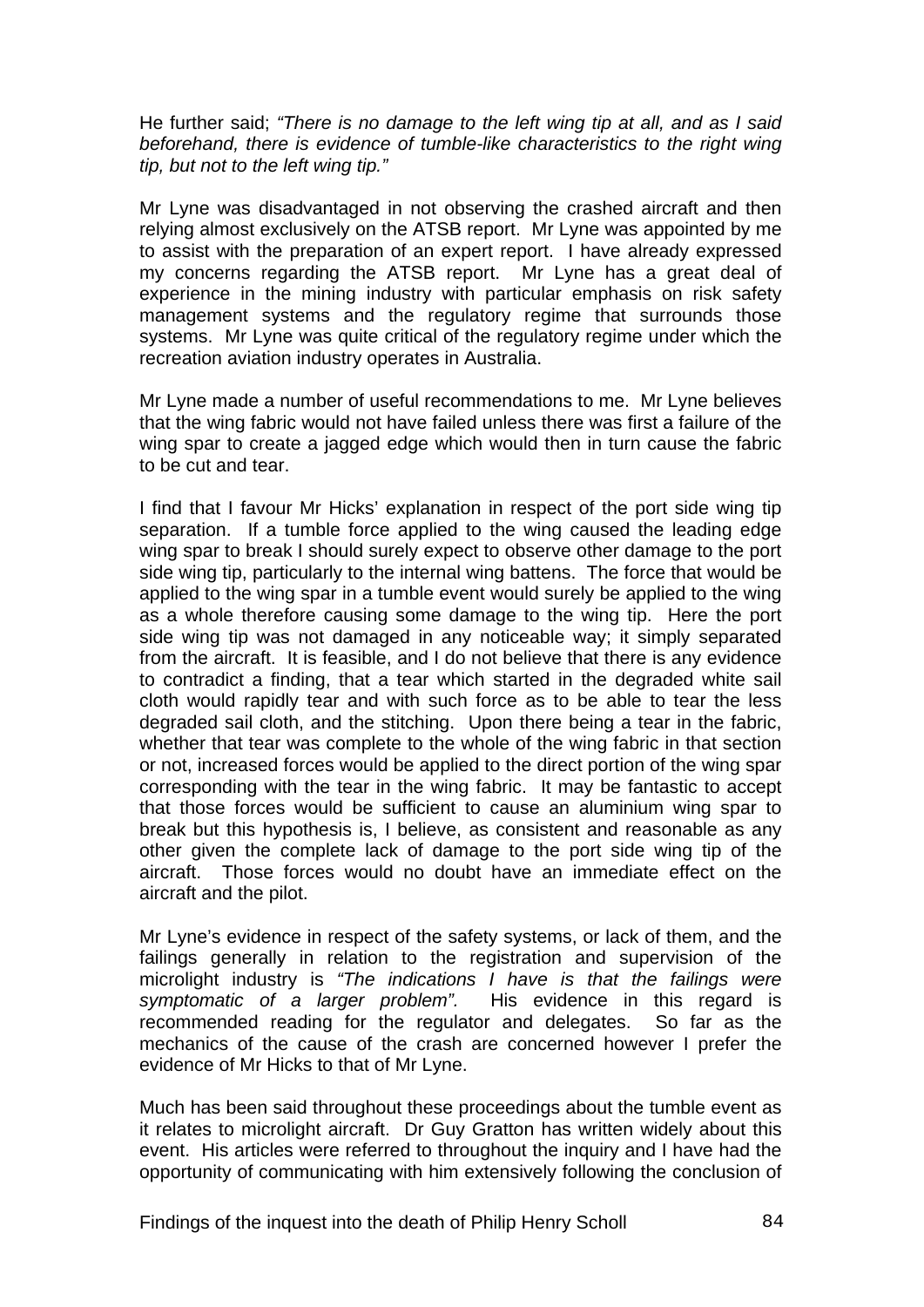the taking of evidence. Dr Gratton was amongst other things, chief technical officer at the British Microlight Aircraft Association from 1997 to 2005 which manages the airworthiness of a fleet of about 3,100 aircraft operating primarily within the United Kingdom. The airworthiness of this fleet presents many problems which are of course very similar to the problems experienced in Australia. The Australian recreation aviation industry would do well to align itself more closely with the British recreation aviation industry and thereby benefit from the research being conducted by the British Micro light Aircraft Association.

The British have encountered many microlight aircraft crashes. I recommend that those interested in such matters read the report on the accident to Pegasus Quik, G-STYX at Eastchurch, Isle of Sheppey, Kent on 21 August 2004. This report raises many issues similar to those raised in this case. The analysis and safety recommendations sections are particularly interesting. The full report is at

[http://www.aaib.gov.uk/publications/formal\\_reports/2\\_2005\\_g\\_styx.cfm](http://www.aaib.gov.uk/publications/formal_reports/2_2005_g_styx.cfm).

The tumble event is described in section 1 of this report (1.16.1) as:

*"The tumble is a departure from controlled flight whereby the angular momentum of the aircraft causes the micro light to rotate about its pitch axis with a very angular velocity and acceleration; angular velocities of one revolution per second and transient accelerations of 8g are not unknown. During the tumble the forces are so great that the base bar usually hits the front strut with sufficient force to cause either the base bar or the front strut to*  fail. A tumble normally results in the break-up of the aircraft and the *occupants to be fatally injured.* 

*For a microlight to tumble the trike must swing with sufficient momentum to overcome the aerodynamic damping forces from the wing and allow the establishment of a pitch autorotation. This is possible if the pilot mishandles the aircraft, severe turbulence is encountered at low speed, or the micro light enters a stall from a high climb angle. Mishandling, or a deep stall, normally result in the micro light tumbling nose down".* 

The article "Towards the Tumble Resistant Micro light", a collaboration between Dr Guy Gratton MSETP and Dr Simon Newman of the School of Engineering Sciences, University of Southampton UK describes the tumble entry mechanisms as; the whip stall; spiral instability; failed loop; and flight through (own) wake vortex.

As a consequence of the AAIB report into the accident to G-STYX, referred to above, a fifth entry mechanism was identified. This article at page 5 notes:

### **"Description of the Accident Causes.**

*The AAIB report into the accident to G-STYX concluded that the initiating event was a partial structural failure of the upper joint of the starboard control frame upright. A maintenance error caused the joint, which is normally*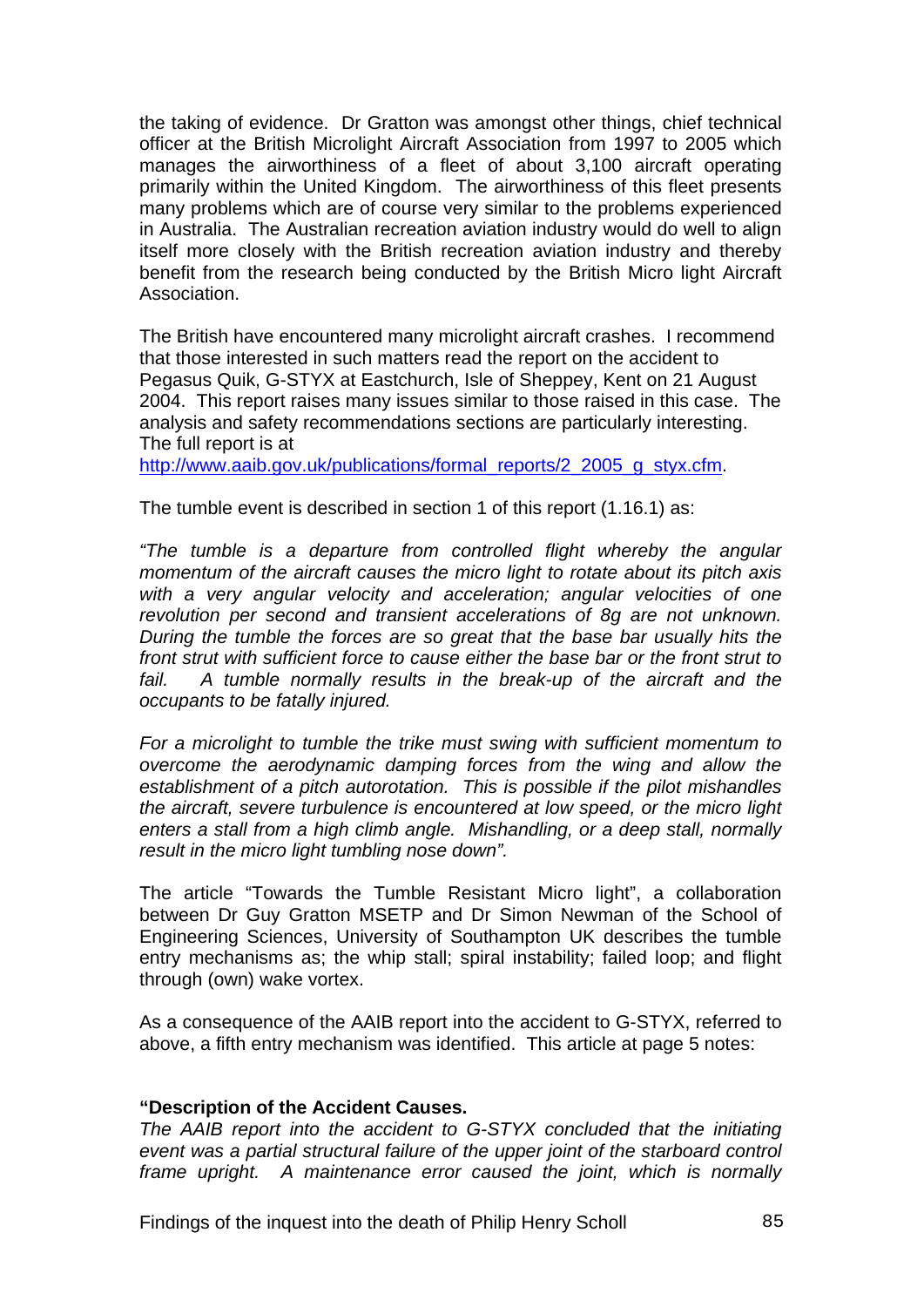*loaded in compression, to buckle. In itself, this would be serious but unlikely to cause rapid loss of the aircraft; however, on this particular aircraft (in common with many flex-wing micro lights of the same or previous generation), the pitch trim mechanism consists of a tensioning device pulling upon the luff lines. This in turn is linked to a trim control on the starboard upright via cable which passes through the upright and its top joint. When the top joint failed, this suddenly shortened the pitch trimmer cable, tensioning the luff lines and creating (combined with what onboard data recording showed to be high speed – full power flight) a sudden nose – up control input. It is believed that once the aircraft had pitched steeply nose-up the pilot rapidly closed the throttle, leading to a whip stall as described above".* 

It is interesting to read in the above description that the tensioning of the luff lines contributed to the sudden nose-up attitude of the aircraft. The luff lines on Philip's aircraft are broken and badly frayed. It is not too difficult to reason that these wires broke in flight causing in-flight instability, and, by striking the wing fabric were the cause of the fabric tear. This instability and tearing of the fabric combined may have been sufficient to cause the port side wing tip to separate all of which was the precursor for the aircraft to crash to the ground. The aircraft does not look to me as if it tumbled to the ground; it crashed in an almost vertical descent, landing like a helicopter. The damage to the aircraft, and Philip's injuries, would indicate that the event occurred at a low height. The catastrophic damage caused as a consequence of the precursor events created somewhat of a parachute or air anchor allowing the aircraft to more gently fall to its final crash destination than might have otherwise been experienced in a violent tumble manoeuvre. A tumble I understand means just that, the aircraft "tumbles", or spins in a loop or loops. This appears to be the case in the tumble event recorded on video and viewed by me during the hearing. Having said that, there is some evidence in the wreckage and in Philip's injuries which is consistent with a tumble, or a partial tumble. Whether a tumble event occurred is I think incidental as I am convinced that it was the failure of the port side wing tip that caused the aircraft to crash and that this did not occur as a consequence of any misadventure on the part of the pilot.

In their conclusions and recommendations, Drs Gratton and Newman at paragraph two warn, *"That in weight shift controlled micro light aeroplanes, there remain four identifiable entry mechanisms, although it has been shown that structural failure can also lead to tumble entry, via an introduction to the whip-stall".* It is imperative that the Australian recreation aviation industry ensure that pilots are taught about the tumble event and the emergency procedures to be adopted in the event of encountering such a situation.

After reviewing the substantial amount of evidence that I was able to provide to him Dr Gratton advised that the evidence was strongly indicative of a tumble. He concedes however that separation of the port side wing tip, essentially intact, points to some form of structural failure, but that in-flight structural failures of microlight aeroplanes are extremely rare. Although Dr Gratton advises that the evidence points most likely towards an in-flight structural failure of the wing tip he would not expect any form of fabric failure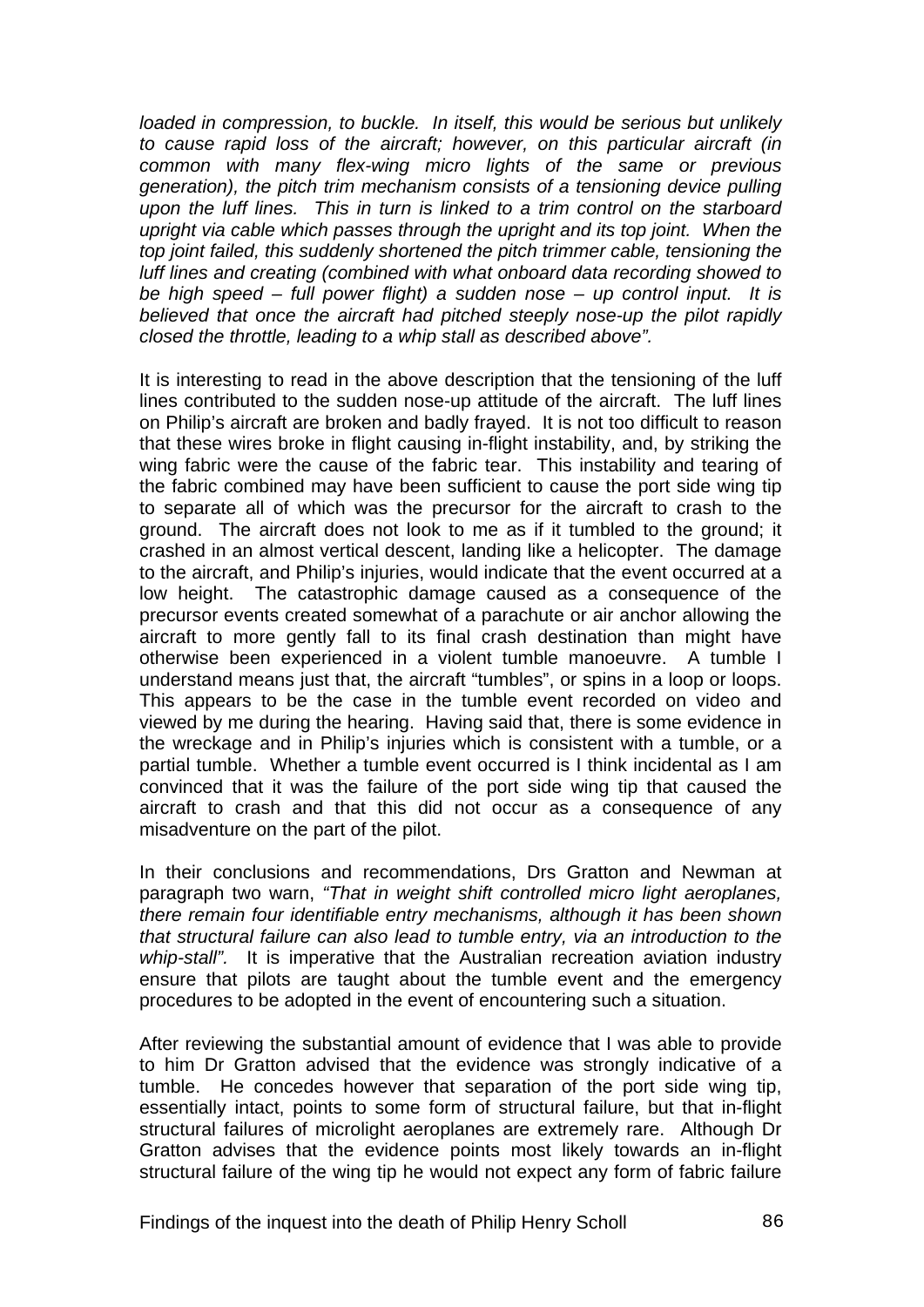to lead to structural failure. Dr Gratton's views are similar to my own although I am more inclined to accept that the tearing of the fabric occurred first and that the separation of the wing tip followed. The weight of opinion (there is no scientific evidence on the point) would appear to support the argument that the tearing of the fabric alone would not be sufficient to cause the wing spar to break. One might wonder that if the fabric tore first would not it have slipped off the frame of the wing tip and become separated? Certainly it might have, which could support a finding that the wing spar failed first causing the cloth to tear as Mr Lyne suggests. Alternatively if the fabric started to tear any weakness in the wing spar may have been overloaded with pressure so that the final tearing of the fabric and the breaking of the spar occurred simultaneously. It also occurs to me that if there was a tearing of the fabric, and or a breaking of a cable or cables that the resultant instability and forces exerted on the wing spar could have been severe and possibly sufficient to cause the separation.

However it happened, the lack of damage to the wing tip does not support a finding of any event capable of causing damage to the aeroplane frame structure occurring prior to separation. I am reminded that the manufacturer of this wing has withdrawn it from service, although I expect that some will still be in use; that the wires and wing fabric of this aircraft were in an unsatisfactory state, and that other AirBorne Edge microlight aircraft have suffered similar occurrences. I also refer to the evidence of Mr Silver (page 124) where he said that the manufacturer had replaced the mast on the aircraft as it "didn't have a sleeve in it as – and they were classed by their engineer as being *a little bit under stress*". It would be appropriate for CASA and ATSB to identify and fully investigate all such events to identify the cause of the failure of the wing. It is too easy to suggest the aircraft was flown outside the manufacturer's envelope when as in this case there is no evidence to suggest that the aircraft entered or encountered flight conditions outside the manufacturer's specified flight envelope.

The flight envelope has been referred to by a number of persons in this inquiry however no definition was able to be provided. The flight envelope was described in terms of the pitch to which an aircraft could be put in certain circumstances. Dr Gratton in his article, "Pushing the Envelope" describes it as;

*"We all know the term 'flight envelope', but what is it? Gung-ho pilots in films talk about 'pushing the envelope', qualified test pilots carefully 'explore the envelope' and the rest of us, if we wish to live long and uneventful lives stay well 'within the envelope'. The flight envelope is the range of speeds and Glevels at which your airplane has been shown safe to operate and within which you can guarantee the continued safety of the airplane."* 

Dr Gratton in his article goes on to discuss how the flight envelope is worked out, what it means to a pilot, and how the flight envelope will be affected if a pilot increases the weight of the airplane. This article also might be regarded as essential reading for microlight aircraft pilots.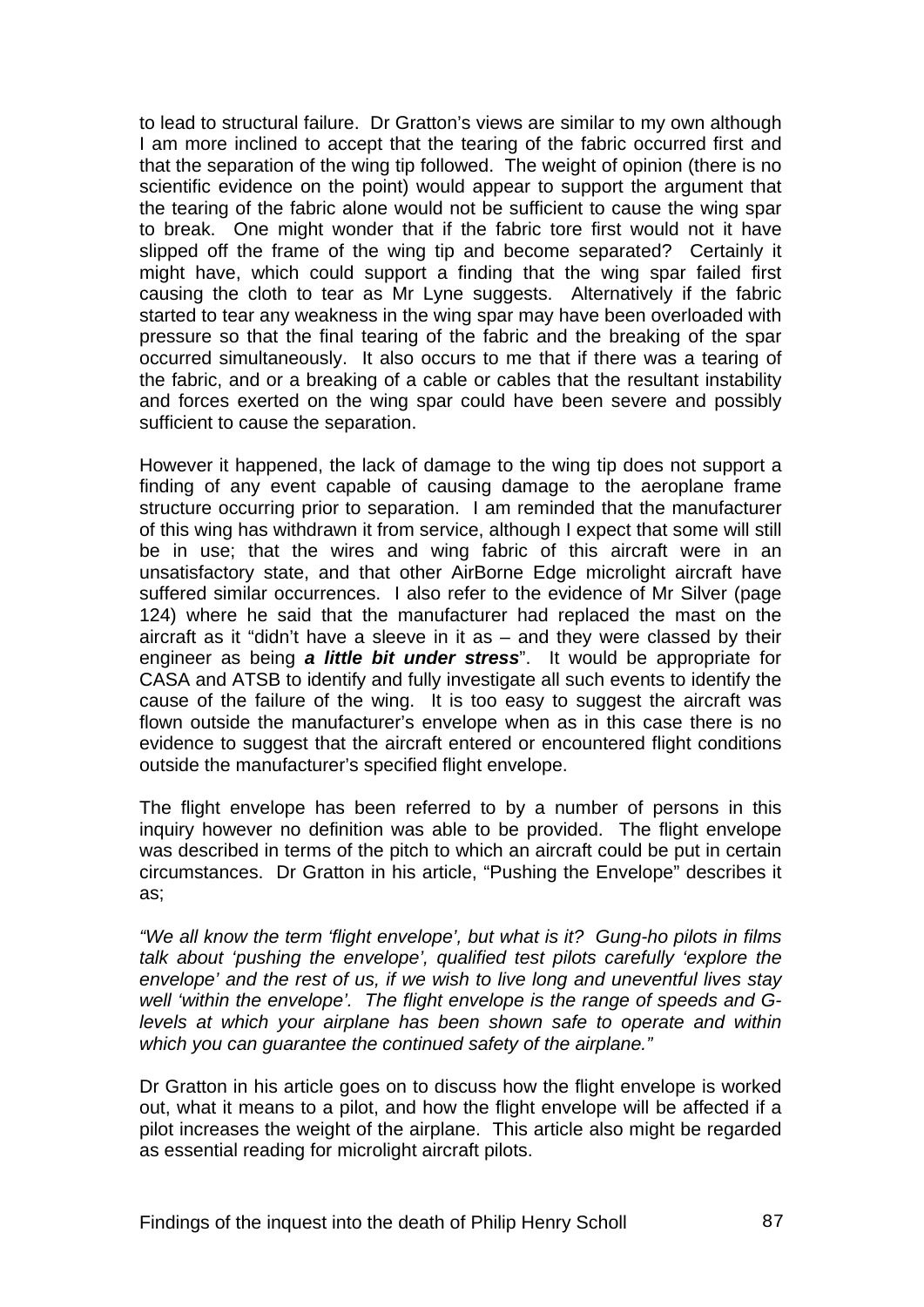Mr Mael is a helicopter pilot with Emergency Management Queensland. He advised me that, *"safety is driving the aviation industry today to an extent like never before".* After sitting through nine days of evidence which looked fairly closely at the microlight aspect of the recreation aviation industry I think that I am able to comment on this opinion. My observation of the recreation aviation industry is that it is not being driven by a culture of safety consciousness. This end of the aviation industry appears to attract less priority from CASA and perhaps as a consequence of that and the uncertainty surrounding the extent of the delegation given to the RAAO's and the authority and responsibility these organisations have, it attracts people who are keen to fly but who are not prepared or able to spend the time and money required to ensure a high level of safety and competency at every level of the industry. This type of flying is said to be "cheap" or an inexpensive way to enjoy the pleasures of flight. It should not however he relegated to "nasty". Uninformed, unacceptable, offhand, or dangerous conduct or culture should not be tolerated, if the price of having a world class recreation aviation industry in Australia is tighter regulations and enforcement then that is the price the industry must bear. Flight safety of the recreation aviation industry is not a matter of concern only to those within the industry it is a concern to the whole community.

In the final analysis it is not possible to find exactly what happened to cause this crash. There are a number of known facts and a number of hypotheses. It is known that: Philip was a novice pilot; the recreation aviation industry is thought of as an affordable way to fly and some in the industry do not observe the highest standards of operation; the recreation aviation industry has a haphazard regulatory system; there have been concerns expressed about the Edge Micro Light weight shift aircraft; this aircraft was not airworthy; the left wing tip of Philip's aircraft broke off in flight; the aircraft crashed; Philip was a safety conscious person and was unlikely to be "hooning"; there is no evidence to support a finding that the event was caused by pilot misadventure, recklessness, or error.

On the balance of probabilities therefore I must find that the event was caused as a consequence of the state of the aircraft, not because Philip pushed the aircraft beyond its flight envelope. In all likelihood the cause was a combination of frayed and corroded wires and degraded sail cloth. There is also the possibility that the wing spar, which fractured at the "insertion of the re-inforcing sleeve" (ATSB report 1.5.), was under engineered. This is a plausible hypothesis considering the similar events referred to earlier involving this type of aircraft. It may be as Mr Hicks said that the forces applied to the wing structure as a consequence of the failure of the wing fabric applied sufficient pressure to the structure to cause it to fail. Those who are charged with overseeing the safety of air flight in Australia should note that in both wing spars examined by ATSB (32-4456[Scholl] and 32- 4388) the fracture occurred though the outer end of the internal re-inforcing sleeve.

I order that a copy of the transcript of the proceeding be provided to CASA, ATSB, RA-AUS and HGFA to assist in understanding the serious issues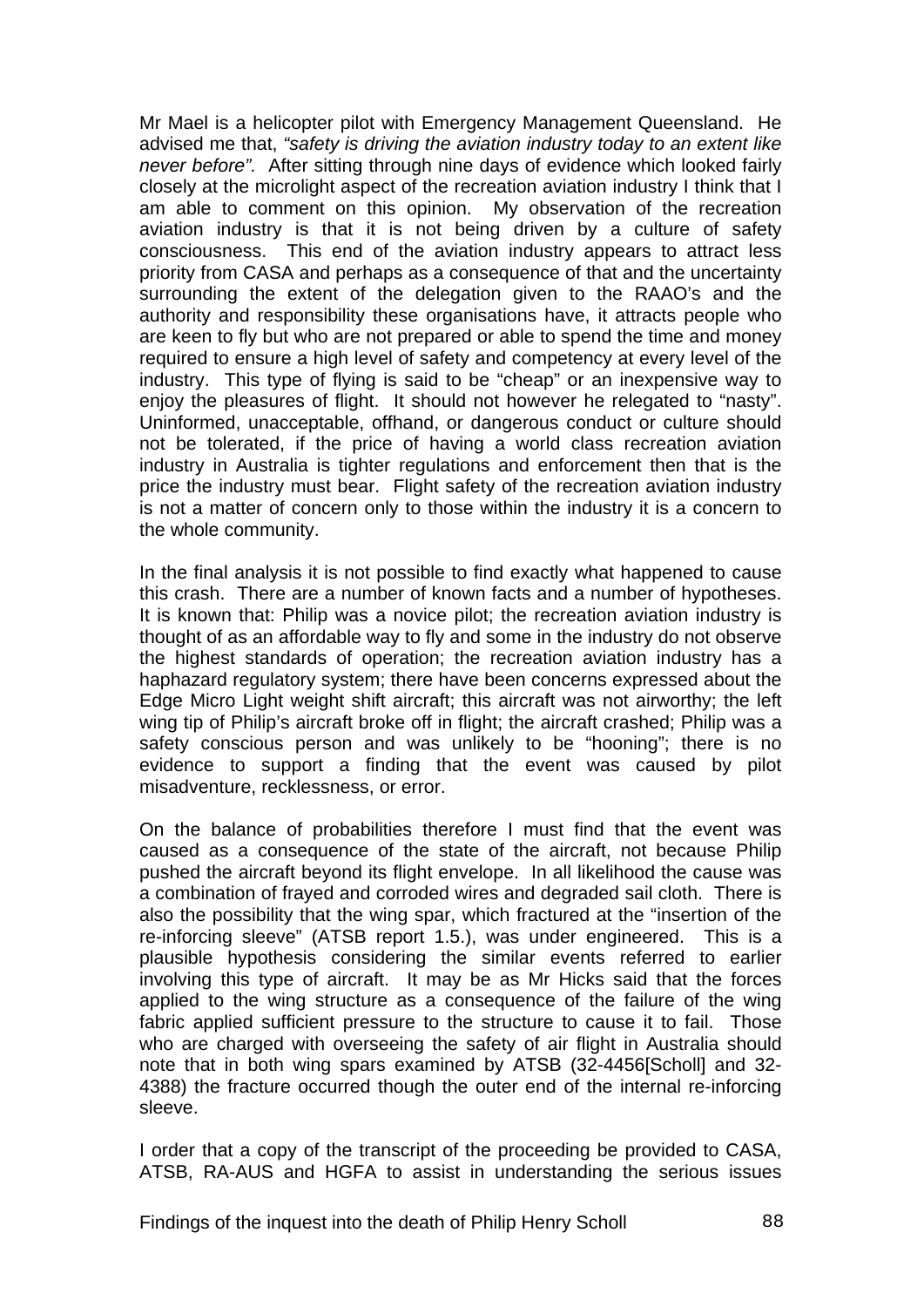which have been raised throughout the proceeding with respect to the operation of recreation aviation aircraft. As already stated, it is regrettable that these organisations having been given notice of the inquest were not represented other than when the various witnesses gave evidence. I also order that WHSQ and QPS be provided with a copy of the transcript of the evidence so that issues raised by me may be thoroughly considered.

Was the death of Philip Henry SCHOLL a preventable death? Yes. Philip's death was as a result of a conjunction of lack of; adequate training, proper maintenance, regulation of the sport of microlight flying, and enforcement of the rules and regulations. If the regulators, trainers, inspectors, sellers and aircraft operators all fulfilled their respective obligations relevant to their involvement with the aircraft and Philip, he would not I believe have died in the way that he did. They are the rusting chain of causation which now needs replacing with fresh, strong, visibly connected links to replace the out dated, uncaring, head in the sand, irresponsible attitudes that appear to be the hall mark of some in the industry. Is the regulator so blind as not to see that people will ignore safety in the pursuit of expedience until there is a regulatory regime with mandatory application that is enforced by it through an appropriate identifiable single properly funded delegated authority? There is evidence in this enquiry that the funding provided to the RAAO's is grossly inadequate for the function they serve. Regulation is often an unwanted and unwarranted interference with the conduct of an enterprise or pursuit. However, it is implausible in such a fast growing, high risk sport were the lives of pilots, passengers, bystanders and members of the public are put at risk that there is such inadequate control, regulation and compliance. How can it be thought to be appropriate that the main regulator in Australia of civil air operations, delegates control of the recreation aviation industry to not one but two unrelated voluntarily associations? How is it a person such as Philip is able to purchase and fly an aircraft that was clearly un-airworthy? How is it that Philip was able to fly the aircraft solo when he was not licensed to do so? How is it that Mr Keogh was able to purchase the aircraft without an aircraft condition report and transfer the aircraft directly from the previous owner to Philip with only minimal supporting documentation and again without a proper aircraft condition report? How is it that Mr Keogh was able to ignore the "do not start" placard placed on the aircraft by Mr Hicks? How is it that the alarm was not raised until about 5:00pm on the 20<sup>th</sup> October, 2005 when the anticipated flight time was less then two hours? How is it that Mr Ogle was able to issue an aircraft condition statement for the aircraft after Mr Hicks had put a "do not start" placard on it?

These questions highlight the lack of attention given by CASA to the recreation aviation industry in Australia.

For the convenience of the parties I set out hereunder a number of excerpts from these findings.

#### Page 5

"At the end of the day it is quite speculative for me to attempt to determine what actually happened in flight, but I can say that my preference is towards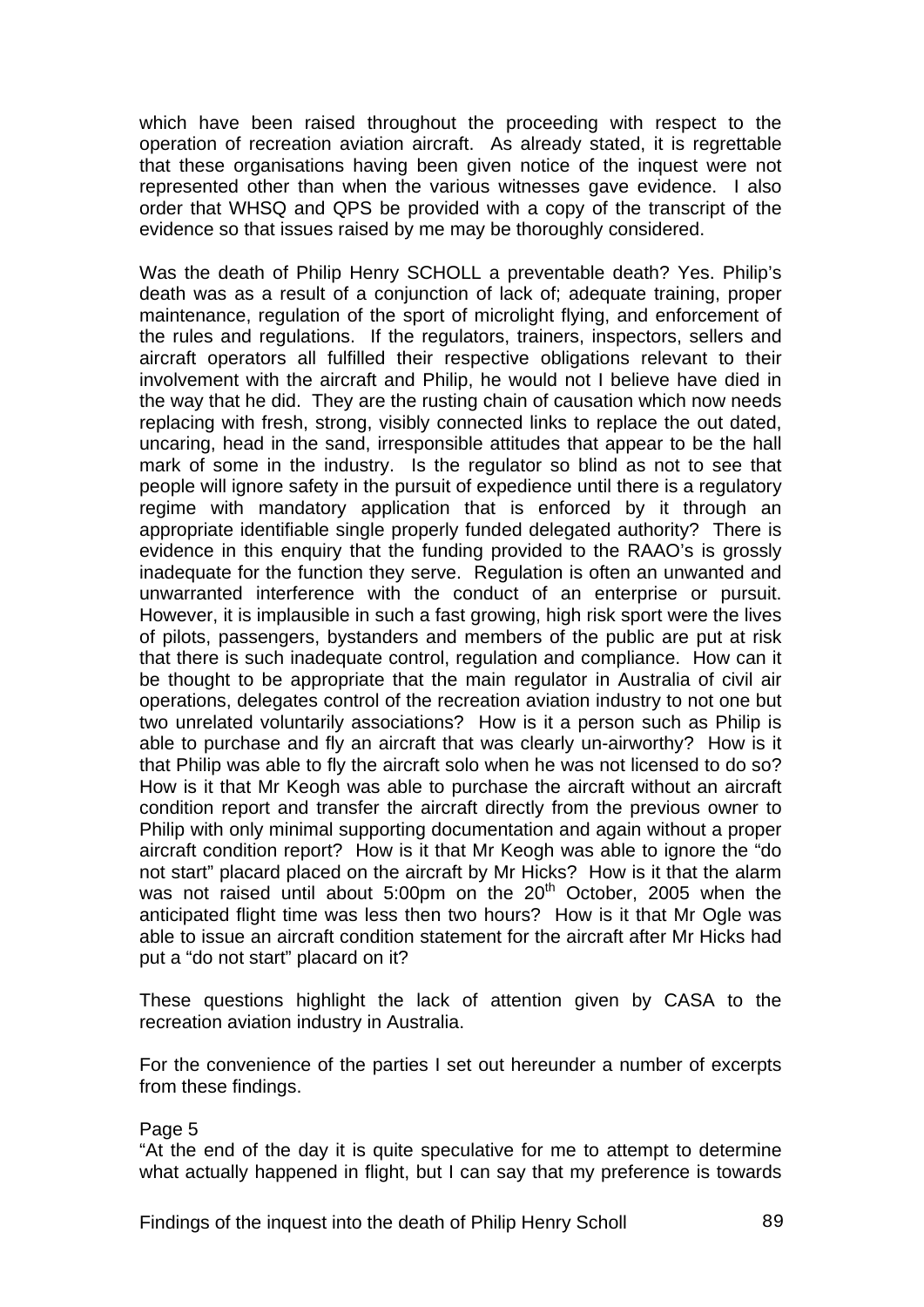port side wing tip separation as a consequence of the un-airworthy state of the aircraft, which I believe is on the balance of probabilities a reasonable and sound determination."

### Page 13

"Although the correspondence from the HGFA to the RA-AUS confirms that the aircraft T2-2776 had its registration cancelled at the request of Mr Scholl on the 12th October 2005, the evidence is also that the aircraft was unregistered, or the registration had expired on the 20th June 2005. This is another example of the inadequacies of the paperwork of recording ownership transactions and maintenance of aircraft within HGFA and RA-AUS."

### Page 22

"The whole system of transferring of microlight aircraft requires an overhaul by the authorities."

## Page 26

"It would be desirable if CASA and the Recreational Aviation Administration Organisations ("RAAO's") endorsed one training syllabus and recording documentation."

## Page 26

"The completing of a document by a chief flying instructor without the student completing and endorsing the document must surely be of concern to those who are charged with regulating pilot training in Australia."

### Page 28

"As a consequence of my reviewing the training documentation, I must have concerns whether Philip's training was comprehensive and adequate. It would appear that Philip was competent to the extent of his knowledge. It is inconceivable to me that a person could in such a short time, with such a minimal amount of theory training and with as little as 20 hours flight training be licensed as a aeroplane pilot."

### Page 28

"I have had some difficulty trying to reconcile these documents, the purpose of which would be to determine the actual flight hours that Philip had amassed prior to the crash, the number of dual flight hours that Philip had prior to being allowed to fly solo and the number of solo hours that Philip had flown. It may be that other authorities may wish to construct a proper spreadsheet of these documents to determine those questions. I did pursue these matters with Mr Keogh at pages 89 to 92 of the transcript of his evidence. As I pointed out to Mr Keogh, 12.1 hours plus 5.4 hours does not add up to 19.5 hours. These are not matters that I intend to dwell on here now, but these records should be scrutinised by the appropriate authorities, not only to determine whether or not Philip may or may not have had the requisite flight time before being qualified as a pilot, but also to determine the extent of which aircraft T2- 2776 was used in flight and as a training aircraft while it was unregistered."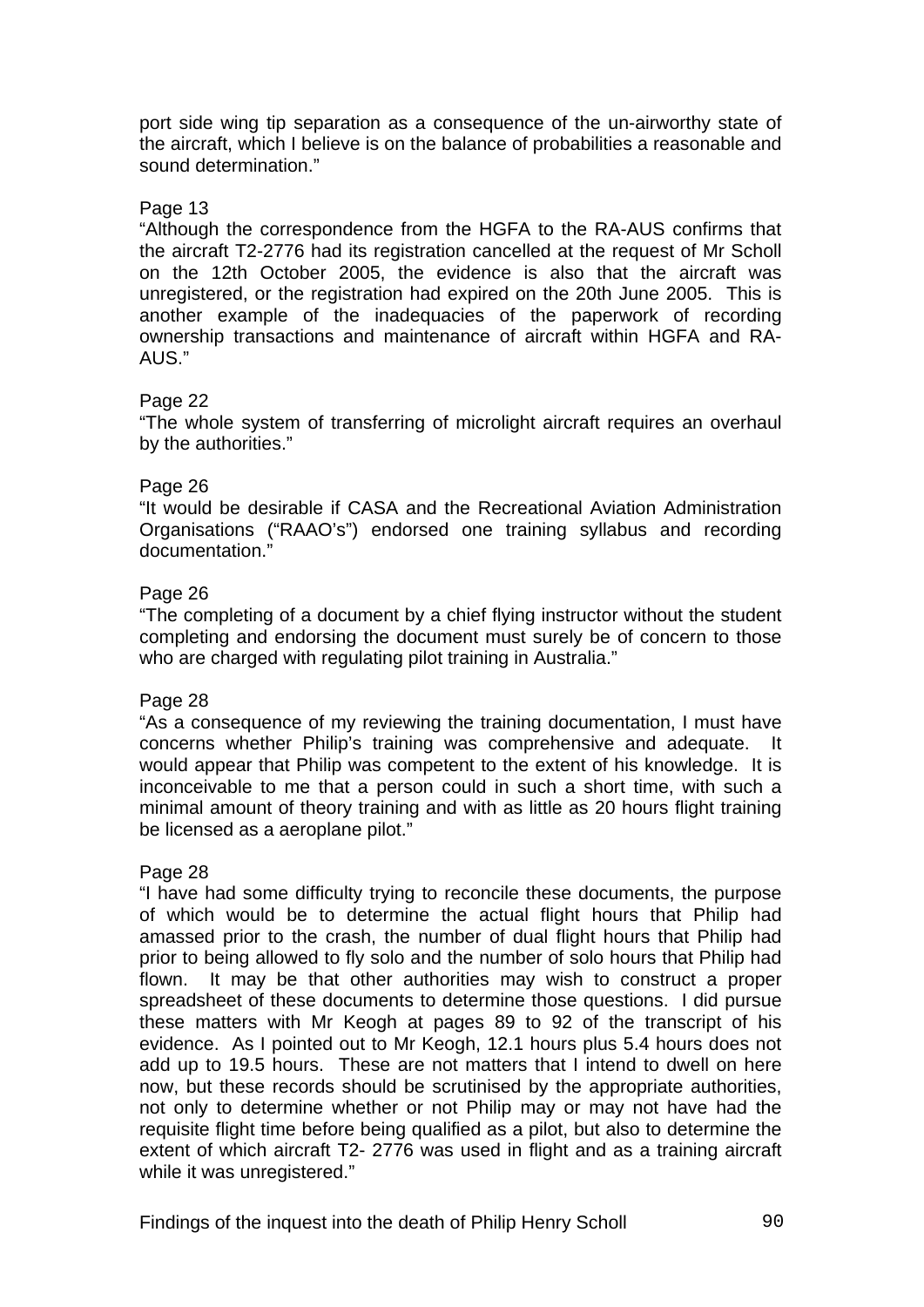#### Page 30

"It makes no difference whether you fly a microlight or a multi-engine jet, the regulatory framework that applies to the training of pilots and the maintenance of aircraft, should be of sufficient quality to ensure the safety of those within and those outside of the industry. It should make no difference whether you are a microlight pilot or a multi-engine jet pilot or instructor, you should observe the *Civil Aviation Regulations* and the organizational rules that apply to you."

#### Page 32

"I have been provided with a copy of both of these documents. Mr Hicks in his evidence referred to the operations manual as *"our bible"*. Having perused these documents I suggest that they are essential reading for everybody involved in the recreation aviation industry. I am somewhat surprised that there was no evidence that Philip had or had available to him copies of these documents."

#### Page 33

"Although I may not be privy to all the documentation that was utilised for Philip's training, Philip's ultralight pilot log book and the student progress sheets indicate that Philip first flew solo on the 12th July 2005. The only documentation that I have that might in any way be regarded as a written examination is the documentation to which I have already referred in the Hang Gliding Federation of Australia Pilot Training Workbook. The three modules or phases which have been signed off by the instructor, Mr Keogh, are all dated the 13th July, after Philip's first solo flight."

#### Page 34

"There is evidence in this inquiry which touches upon matters referred to in CAO Section 95.32, particularly: (i) sub-Sections 4.1(b)(i) the carriage (free of charge) of persons or goods; (ii) 4.1(f) the aeroplane must be maintained in accordance with the maintenance standards set out in the appropriate technical manual; (iii) 5.1(b) the aeroplane must not be flown at a height of less than 500 feet above ground level unless one of the conditions set out in paragraph 6.2 is complied with; (iv) 5.1(c) the aeroplane must not be flown above the sea at a horizontal distance from land of more than 20 kilometres.

The areas where the evidence has touched upon the foregoing include;

(i) In respect of the carriage (free of charge) of persons or goods, to the Trial Instructional Flights offered at the Jaques Coffee plantation. These flights are charged at the rate of \$80 plus \$11 insurance per person. The concern was raised during the inquest that these flights were in fact a commercial operation or joy flight disguised as something else. This is not a matter which is directly relevant to my considerations.

(ii) A great deal of time and evidence was devoted to the question of maintenance of the aircraft (4.1(f)). The evidence of Mr Hicks is unambiguous. This aircraft had not been properly maintained. He raised concerns in respect of the electrics, the cables, and the wing fabric. The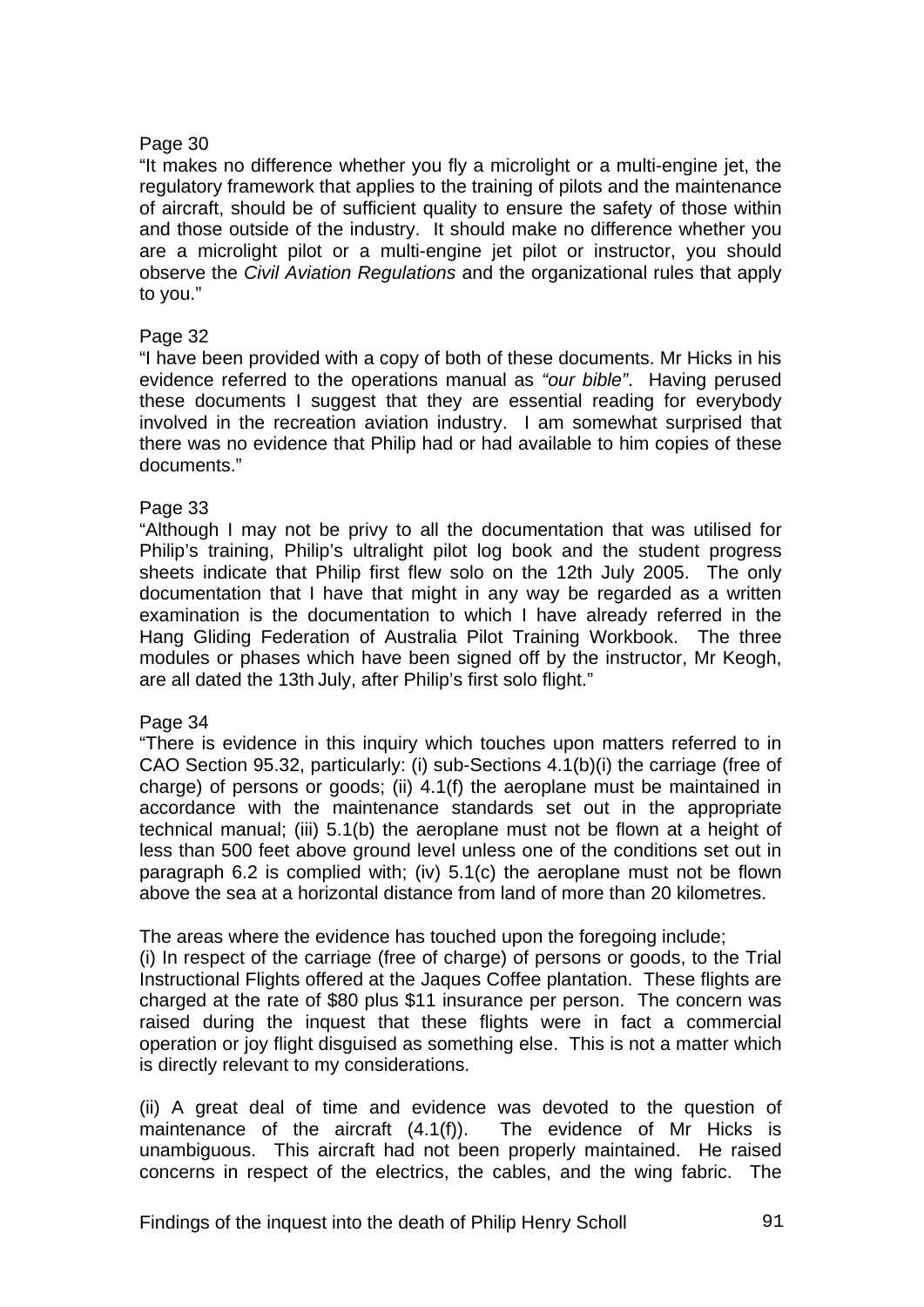current system allows a pilot or Level One maintenance authority to carry out maintenance on his/her aircraft, notwithstanding that the pilot may have little mechanical or aeronautical knowledge. Maintenance logs and records are clearly inadequately kept and maintained. The concept of informed participation appears to allow such latitudes as to allow Mr Ogle, then a Level Two maintenance authority to argue that the Bettsometer was not an appropriate testing device for wing fabric, this, notwithstanding, that HGFA required Bettsometer testing of wing fabric biennially.

(iii) Evidence was given concerning low flying of aircraft in the Mareeba area. These matters have been brought to the attention CASA although it does not appear that any enforcement or prosecution action has been taken in respect of those incidents (5.1(b).

(iv) The issue of flight over the sea, as referred to in 5.1(c), was also referred to in the evidence. Mr Keogh admitted he flew a microlight aircraft from Weipa, across the Gulf of Carpentaria, to Gove, a distance of 600 kilometres. This flight does not appear to have been authorised. The flight was readily admitted to by Mr Keogh. Mr Keogh gave evidence that he thought that there was no particular authority that was required for this flight and relied on conversations that he said he had with Mr Fogg from HGFA and Mr Rosenberg from CASA in Cairns. The evidence in relation to this flight is at pages 14 and 15 of the transcript of Mr Keogh's evidence. Details of the flight were published on the front page of the Tablelands Advertiser newspaper on Wednesday 5th September 2007 as is shown by Coroners exhibit C29. As a chief flying instructor Mr Keogh would be required to be familiar with CAO 95.32. As I have already mentioned, Section 5.1(c) provides that an aeroplane must not be flown above the sea at a horizontal distance from land of more than 20 kilometres. CAO 95.32 Section 7 sets out specifically the procedure that a person must go through if he/she wants to fly an aeroplane other than in accordance with the flight conditions set out in paragraph 5.1. There is no evidence from any party, to suggest that this process was followed.

### Page 37

"I believe that CASA and the recreation aviation industry is duty bound to review the regulation of the industry with emphasis on registration of aircraft types, pilot training, and aircraft maintenance. As well, it is necessary that those bodies review and restructure an enforcement regime that is effective."

#### Page 38

"If these concerns were not so serious the situation would be laughable. The fact that a licensed instructor (Mr Keogh) could fly an aircraft with a passenger who had his seat belt tied in a knot and as a consequence was unable to release himself from the harness, must be an indication of the respect being given to CASA and its delegated authorities by those who hold positions of authority within the industry."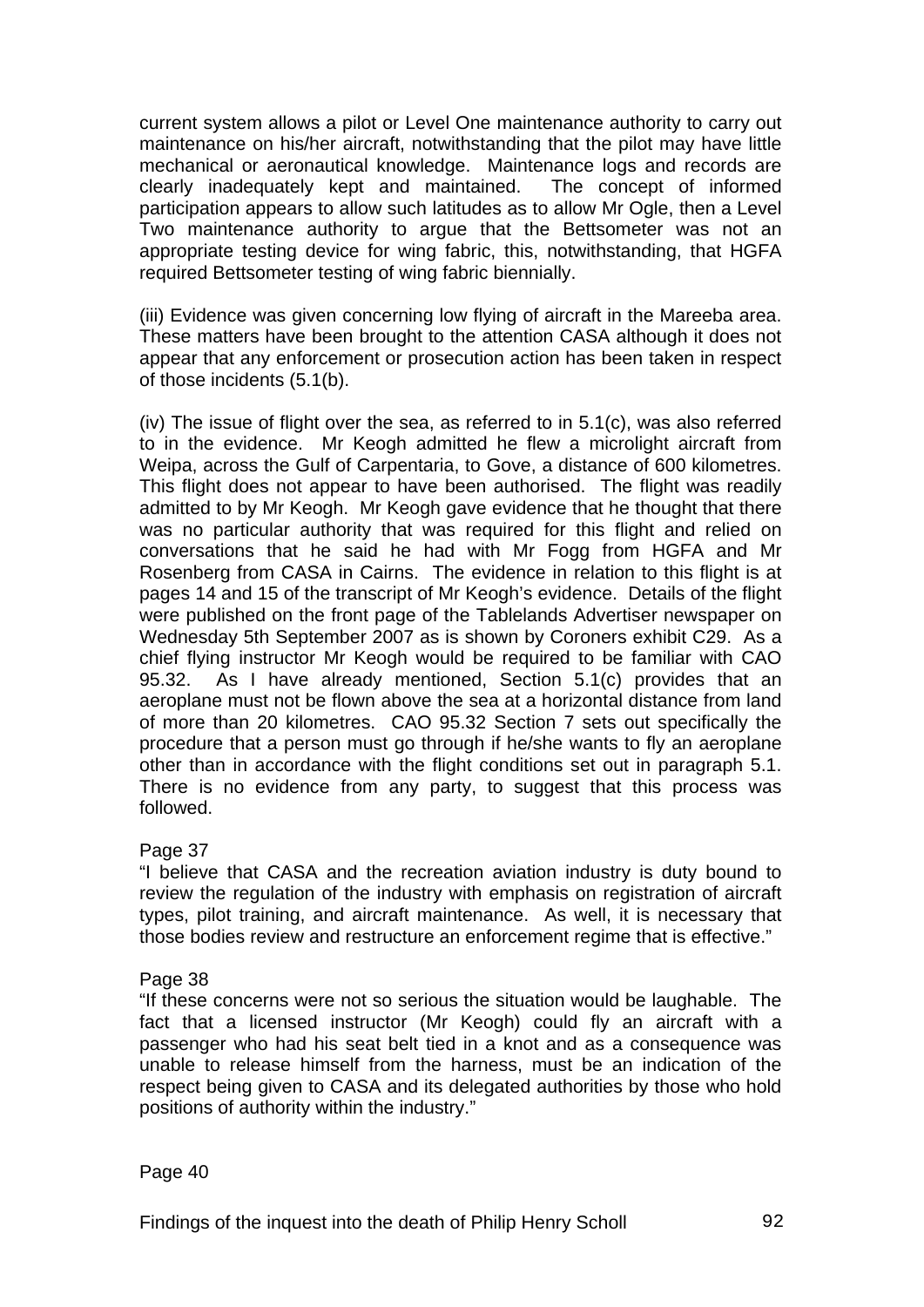"The crash site was some three to four nautical miles from the Jaques Coffee airstrip which would be, even by microlight aircraft standards only minutes of flight. This assumes further importance when one gives consideration to the search and rescue techniques that were employed on this occasion."

#### Page 47

"It is of concern that there was no formal system in place to ensure that flight details were recorded and that no effective search and rescue procedures were in place. It is of concern that Philip's instructor, Mr Keogh, did not act more decisively when Philip had failed to arrive in Atherton as planned. Search and Rescue was regrettably not contacted until just after 5pm as a consequence of Ms Spriggs agitation and Mrs Jaques concern and initiative."

#### Page 54

"The transcript of the evidence of Mr Ungermann, set out above, highlights the shortcomings of this investigation. Everything that I say about the shortcomings of the investigation must be read subject to my praise and appreciation of the efforts of Constable Howlett in assembling a comprehensive brief of evidence for my consideration. As a junior officer, Constable Howlett should not have been tasked this investigation. He has however, through his thoughtfulness and inquiring approach to the investigation, uncovered much important history and many important and relevant facts for my consideration."

### Page 54

"I am of the opinion that this aircraft crash was one which should have been investigated by ATSB as there had already been a number of fatalities involving AirBorne Edge aircraft. After listening to the evidence in this matter of how the recreation aviation industry is structured and regulated, the community could have no confidence that any safety or other issues identified relevant to recreation aircraft flight would find their way back to CASA or ATSB. Both organisations should take a more active role in the regulation of the industry and the investigation of aircraft accidents involving the recreation aviation industry."

### Page 54

"CASA, ATSB, RA-AUS, HGFA, Queensland Police Service (QPS) and WHSQ must review the way that these crashes are investigated."

### Page 60

"Had a more senior officer been appointed to the investigation the crash scene may have been treated more as a crime scene and proper steps taken to secure the aircraft, fuel, aircraft maintenance and training documentation, and any other relevant material evidence. Ideally QPS,WHSQ,CASA,ATSB, and RA-AUS would have co-operated to determine a head investigator and the appropriate investigative steps to take."

#### Page 61

"As I expressed at the inquest, it is of concern to me, and I expect would be of concern to the community at large, that the ATSB does not involve itself in the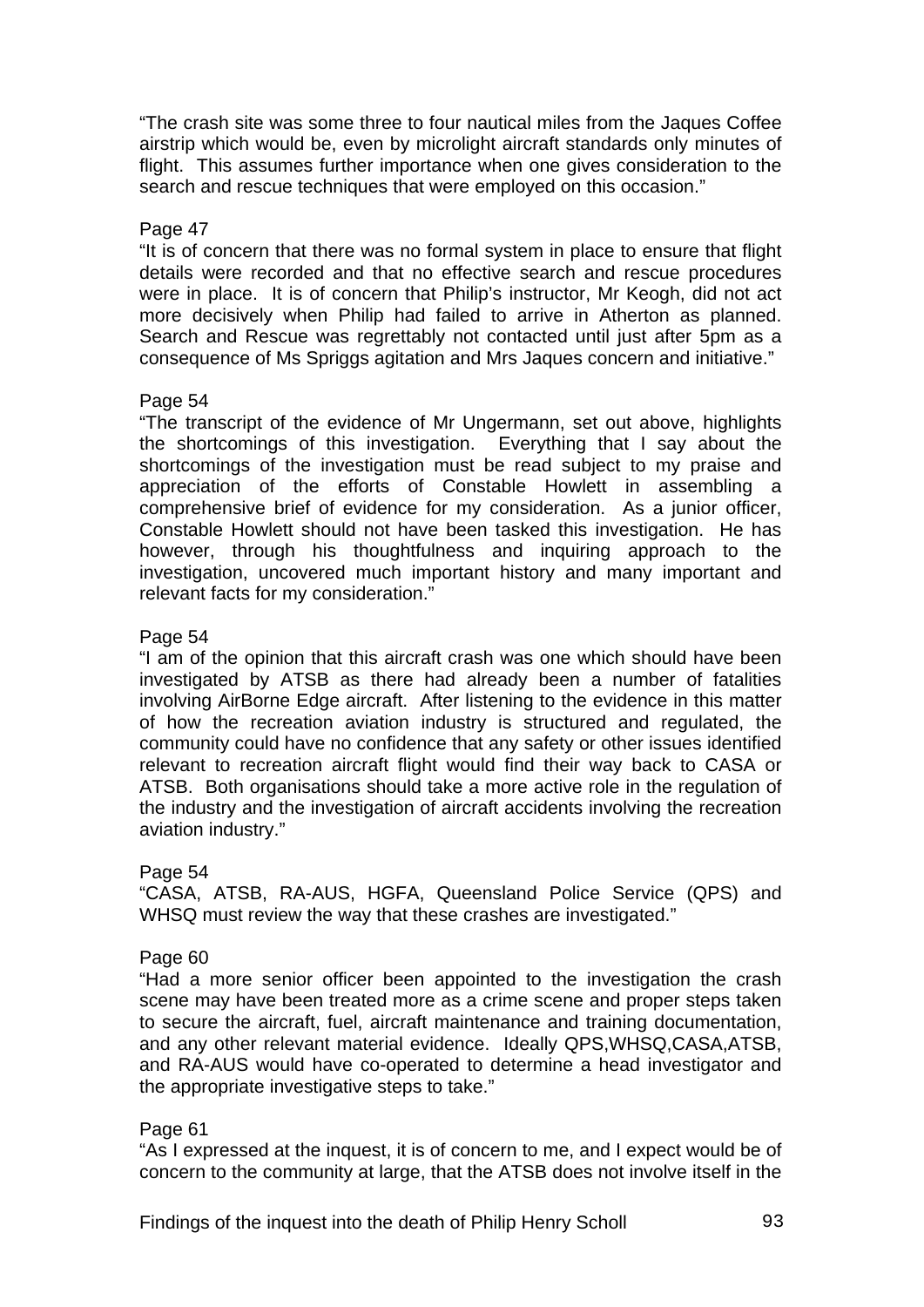investigation of all fatal aircraft crashes. This incident is one of several involving the Edge Microlight aircraft. Thorough investigation of these incidents by a central organisation may well have brought to light issues that may still be relevant in preventing further fatalities. It is also of concern that, at least so far as Mr Walsh is aware, the recommendation of the State Coroner in the Lockhart aircraft crash, that there be some external consultation to try to remedy any difficulties that might exist between CASA and the ATSB has not yet occurred*.* The community must therefore assume that the difficulties referred to by the State Coroner Mr Barnes in the Lockhart aircraft crash between CASA and the ATSB still exist."

#### Page 62

"Unfortunately it appears to me that the attitude that the recreation aviation industry is less deserving of resources permeates throughout the system so that regulatory vacuums exist in the areas of regulation, inspection, investigation, and enforcement.

In respect of the recreation aviation industry it appears that there is a duplicitous responsibility shared by CASA and WHSQ. The effect is regrettably that WHSQ defers to CASA which in turn regards the recreation aviation industry as one of, if not the lowest of its priorities."

#### Page 63

"It is accepted that CASA is the primary regulator and has the primary responsibility for ensuring safe skies in Australia. Equally clearly WHSQ has an identifiable statutory role in respect of some aspects of the recreation aviation industry. It should not be acceptable in circumstances where there is a veneer of duplicitous responsibility that both regulators should ignore the sector."

### Page 63

"WHSQ should clearly identify its area of responsibility within the recreation aviation industry and manage that responsibility as it does with any other industry sector that falls within its legislative sphere. It is of concern that an incident such as that which caused Philip's death should so readily be determined by all concerned to be the responsibility of some other organisation. This decision appears to have been made quickly and before any of the concerns which are the subject of this inquiry were identified."

### Page 68

"In recommending that there be a review by CASA, ATSB, HGFA , RA-AUS, QPS and WHSQ of policies and procedures in respect of all matters relating to the recreation aviation industry, I point out that the QPS OPM at 17.3.3 specifically provides that, *"officers who attend an aircraft incident where any person has been killed or injured or where there has been damage to property, are to ensure that the following agencies are advised of the incident; ……(ii) if the aircraft incident may have occurred at a workplace (see Section 9 of Workplace Health and Safety Act), a local Workplace Health and Safety inspector".* This procedure appears to limit the police officer's duty to report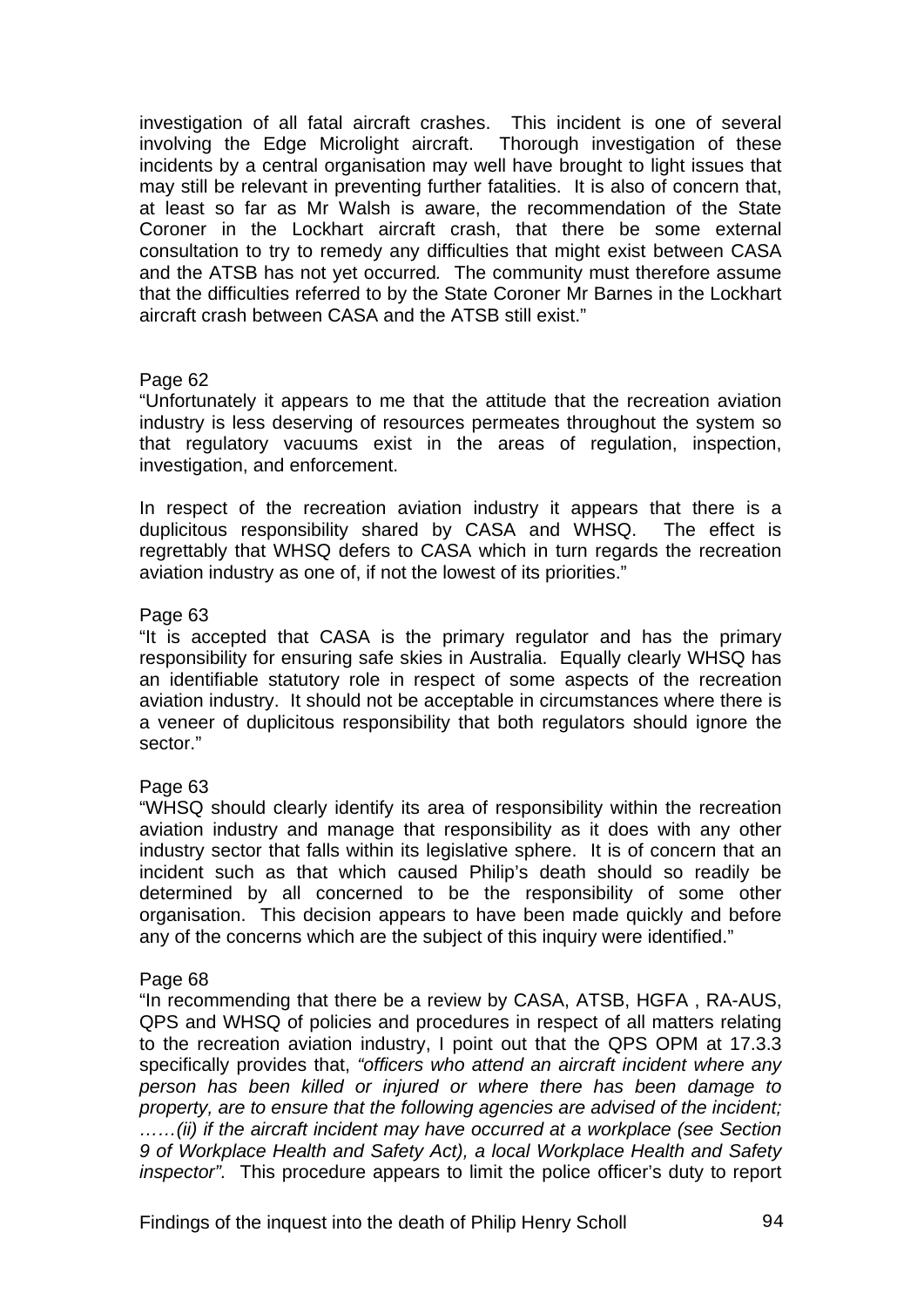the incident to WHSQ to the occasion where the incident occurred at a workplace. With respect to the many dedicated police officers involved in investigating accidents of all sorts, a police officer may not necessarily be appropriately equipped to determine whether an event occurred at a workplace or not.

The procedure is in conflict with the memorandum of understanding between QPS and WHSQ paragraph 10 Schedule I "*dealing with incidents and complaints where aircraft are involved*", which is to the effect, *"QPS agrees that QPS officers who attend an aircraft incident where any person has been killed or injured will advise the local DIR office".* Although paragraph 10 does go on to say that, *"if the aircraft incident falls within the scope of the Workplace Health and Safety or Electrical Safety legislation, DIR procedure, "dealing with incidents and complaints where aircraft are involved" will apply".* The latter part obviously is an obligation on the DIR officer to determine the procedure to be adopted whereas the obligation on the police officer is to report every death and injury to the DIR office. The QPS OPM should be reviewed to ensure consistency with the memorandum of understanding.

Where an incident occurs that involves the crash of an aircraft it would seem sensible that all regulators and investigators be involved and that either a joint preliminary investigation be undertaken or that a lead investigator be appointed to conduct the immediate inquiry with a view of then determining whether or not other investigators and/or regulators would become involved in the inquiry. A formal identifiable approach to such matters should be in place so that tragedies such as Philip's death and those of many others in the recreation aviation industry do not go unnoticed even when there may be threads of commonality and concern which link them."

### Page 71

"It is apparent from this correspondence that there have been a number of concerns about the Edge aircraft and generally about the way that the recreation aviation industry has been controlled. HGFA did respond to the concerns of Chris Brandon, concluding in their correspondence of the 5th April 1996, *"If you have not provided substantiating details supporting your claim by 15 April 1996 the Board will assume that you are no longer concerned about the operational safety of the Airborne Edge 582E".* I have not been provided with any other material in respect of the matter. It is certainly unfortunate that HGFA did not involve itself more vigorously in investigating the concerns raised. Perhaps the fatalities that have occurred since these concerns were raised by Mr Brandon could have been avoided if more notice and concern had been shown at the time."

#### Page 72

"AirBorne Edge fatalities that have been brought to my attention therefore are the matter of Philip Scholl, the Hexham incident , the Brisch incident, the Cessnock incident of the 21<sup>st</sup> January, 2006, (referred to later) the Panckhurst incident, the Byron Bay incident in which two people died, and the matters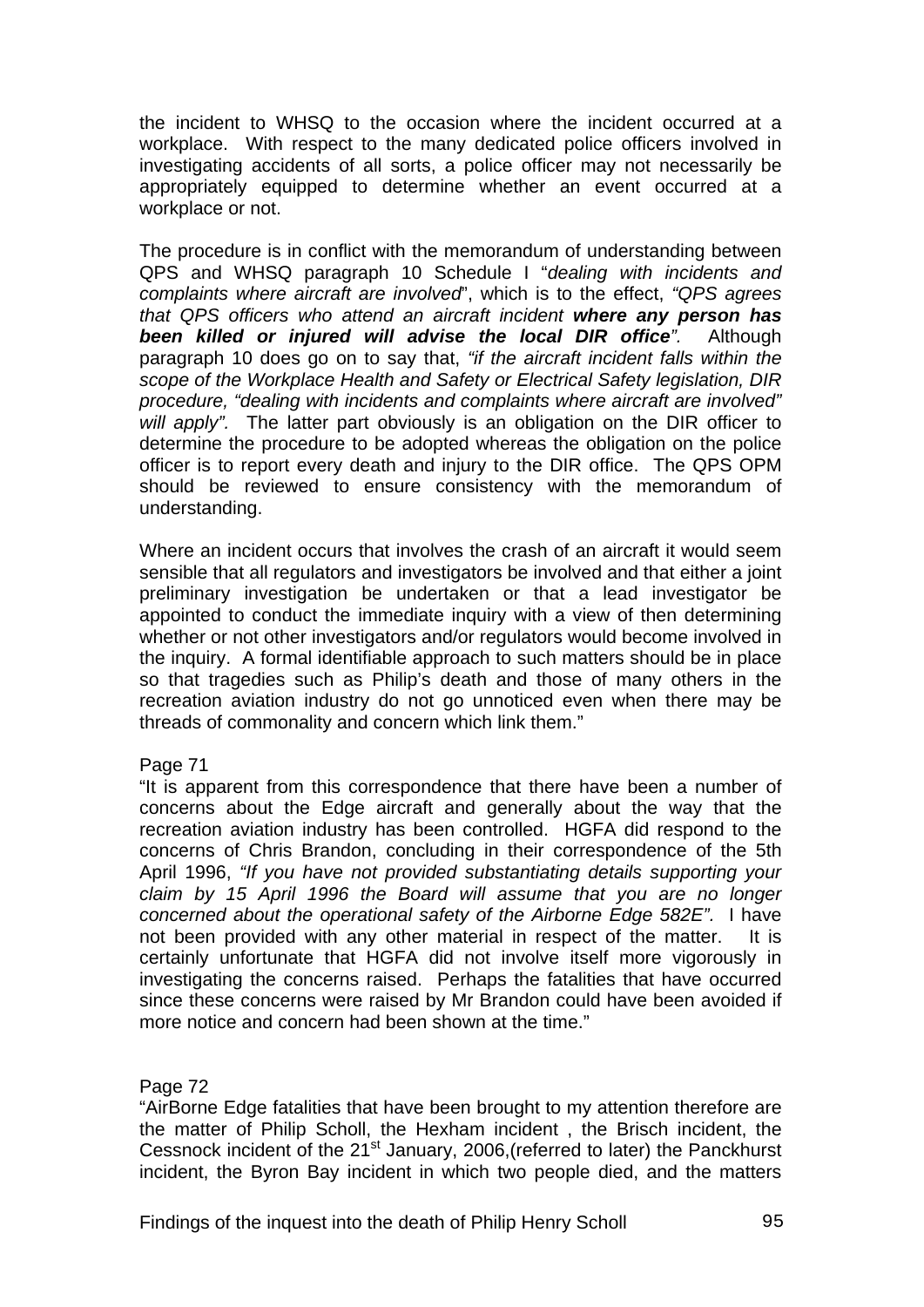referred by Dr Gratton in his advice to me. Dr Gratton advised that he was aware of five incidents involving this type of aircraft, they being; two in Australia, one in Cyprus, one in South Africa and one in the UK, *"none of which seem to be lending themselves to any kind of straight forward explanation"* – Dr Gratton."

#### Page 72

"If the ATSB would not attend a double fatality it is unlikely that identifying these incidents is going to arouse any further interest. It is my recommendation that CASA review the registration of the AirBorne Edge aircraft and that the ATSB identify and investigate all fatalities and serious accidents involving the AirBorne Edge aircraft."

#### Page 72

#### **STATISTICS**

In the course of considering my findings, I have had recourse to, and the assistance of, the National Coroners Information System (N.C.I.S.). I now reproduce the statistics obtained from N.C.I.S. being ultra light/gyrocopter fatalities between the 1<sup>st</sup> July 2000 and  $17<sup>th</sup>$  April 2008. In that period of less than ten years, seventy-two people have died in Australia in ultra light/gyrocopter crashes. I note from the information available to me that forty of these fatalities occurred between the  $2^{nd}$  September, 2004 and the 17<sup>th</sup> April, 2008, a period of about three and a half years, and that twenty of these occurred in Queensland. These statistics must surely on their own be evidence that the recreation aviation industry requires more rigid regulation and enforcement of the rules and that CASA and/or the ATSB should become more directly involved in the investigation of these fatalities. Unfortunately, despite best efforts by NCIS I have been unable to obtain a statistical comparison of micro light and general aviation fatalities."

### Page 74

"I have a number of concerns about this ATSB report, the first of which is the conclusion that, *"no other material or mechanical defects were identified as being a contributing factor to these accidents".* In the present case, the authors appear to have over-looked the unsatisfactory condition of a number of components of the aircraft. In the event that the ATSB investigation was to be limited to a specific aspect of the inquiry, the authors' remarks should have been restricted to the matter of the inquiry. It would have been much better of course had the ATSB conducted the full investigation and a complete and thorough review of the whole of the aircraft frame."

#### Page 75

"It is difficult to accept that the report could identify any possible connection between all three accidents given the apparent lack of investigative material sourced for the purpose of the investigation. In the present case the report was always bound for practical irrelevance and inconclusiveness as the authors' examination was limited to the detached portion of the port side wing tip and another portion of wing which was cut from the wreckage to facilitate the examination and report. The authors, I believe without justification, draw the conclusion that an examination of the canopy material indicated that the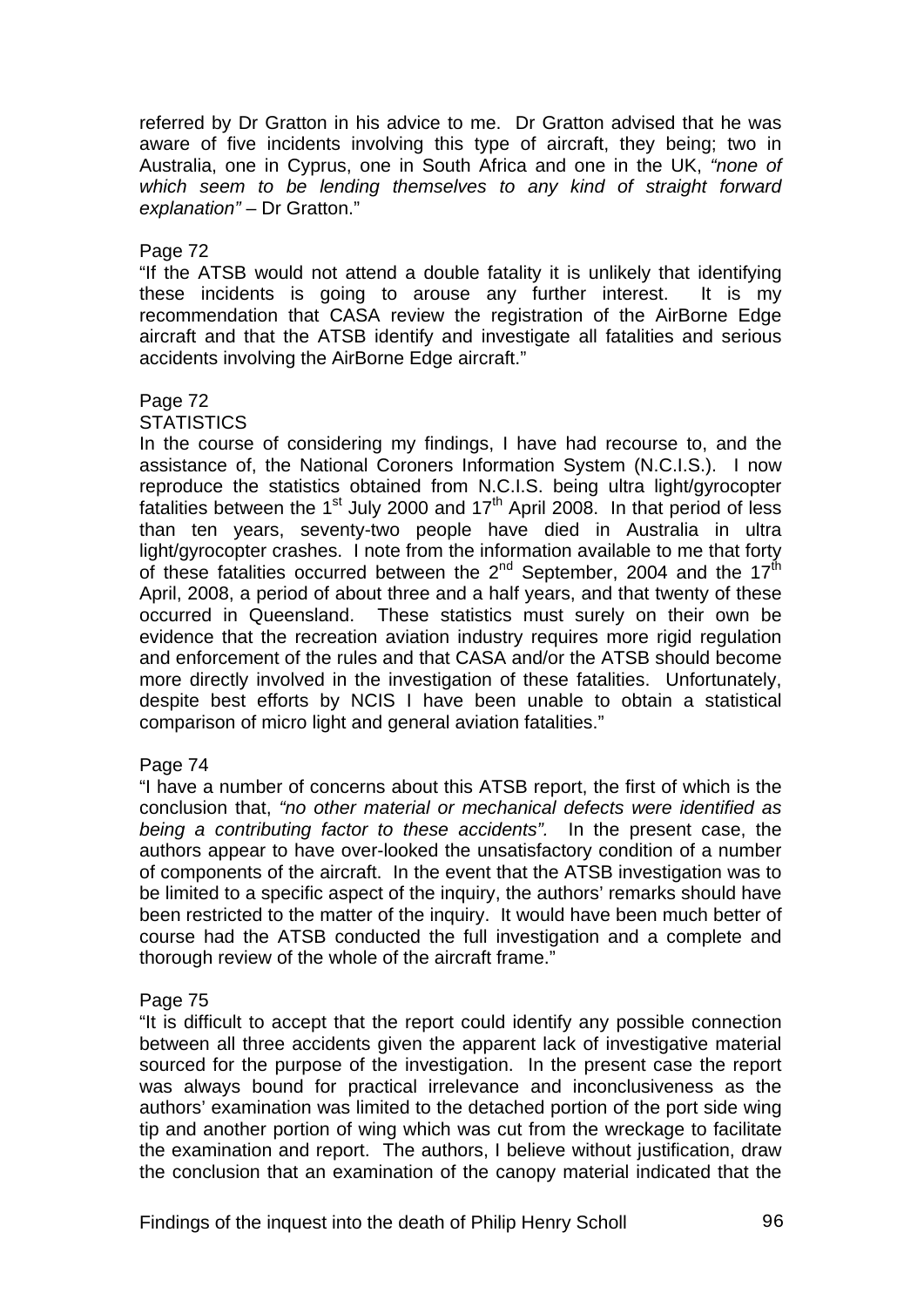failure of that material was unlikely to have contributed to the accident. I reject that conclusion as it is unreasonable for the authors to make such a finding in the absence of an examination of the wreckage and the aircraft log books."

### Page 76

"The report does not appear to give any consideration to the design and construction of the wing as explained by Mr Hicks in the transcript of his evidence on 14th February 2008 at page 42 where he explains how the outside end of the wing flies in a negative attitude so that if the aircraft approaches a stall situation this outside section of the wing would start to fly the aircraft in a positive attitude. Mr Hicks argues that as the bending was downward that the wing was then experiencing positive gravitational pressure and not negative gravitational pressure.

My observation of the evidence is that the leading edge wing spar port side broke downwards, the leading edge starboard side broke in a less obvious way but slightly downwards, and that the starboard side cross spar broke in a forwards direction. Part of the confusion which surrounds the direction of the break of the various aircraft components appears to arise from the different levels of expertise and terminologies used by the parties. As a lay person, I look at a broken piece of metal and regard the break to be in a particular direction. Perhaps a downwards direction as the ends of a broken pipe show evidence of being bent in a downwards direction. However Mr Hicks might describe a similar break in a different fashion with reference not necessarily to the physical direction of the observable break but with reference to the direction of application of force."

### Page 76

"Unfortunately, no other indication was given that assists me in determining whether the aluminium spars were at 100 per cent tensile strength or at some other percentage or score. I am simply not able to determine from the report the state of the aluminium spars, or where within the range of hardness required for aluminium alloy 6061-T6 the samples fell. To confuse matters further, the representative sections from the tips of both aircraft, 32-4456 and 32-4388, were removed and examined. The report confirms that 5 Vickers Hardness Tests were completed for each of the three samples and that the hardness range, between 98HV<sub>5</sub> and 104HV<sub>5</sub> *but does not advise which readings applied to which aircraft*. At the end of the day, the only finding I am able to make from the ATSB report is that the aircraft aluminium tubing spars were made of aluminium alloy 6061-T6 temper as they in fact purport to be."

### Page 78

"The ATSB report concludes that there was no evidence of material deficiencies or abnormalities that could have contributed to the failure of the wingspars. There are, however, other incidents involving AirBorne Edge aircraft where a wing tip has separated. I do not have sufficient information available to determine whether those failures were caused, or contributed to, by metal fatigue, fabric degradation, the application of sheer force to the wing of the aircraft, or engineering/design fault in the wing structure.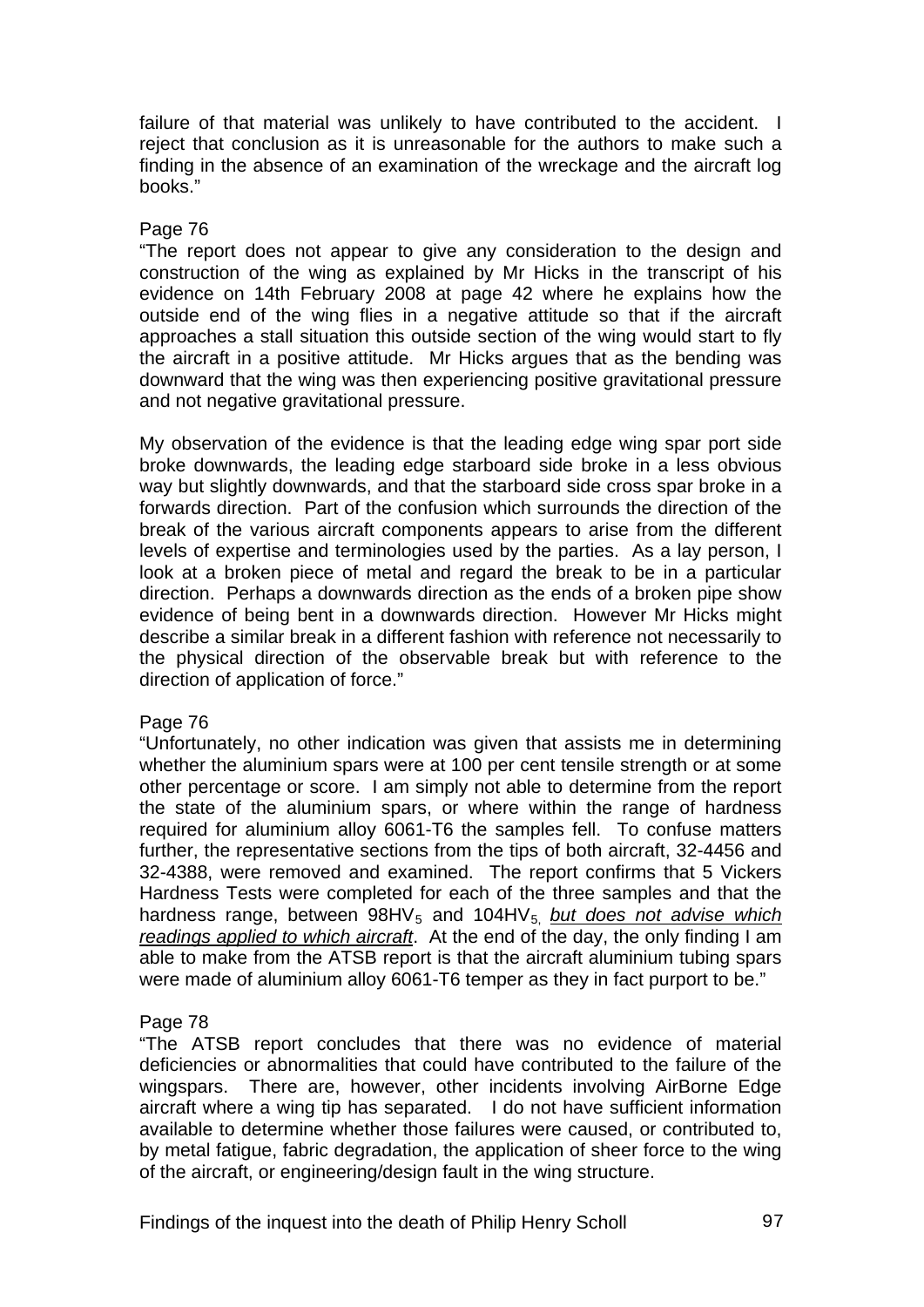I do not believe that the authors of the ATSB report had sufficient access to the aircraft, or information to draw the conclusions drawn in the executive summary of the report. The executive summary refers to the other AirBorne Edge crashes as well and draws conclusions, the results of which I can have no confidence in as I have been able to observe in this incident the extent of the ATSB involvement and the rash conclusions that were drawn from that limited involvement.

During the course of the inquest I was critical about the ATSB metallurgical report and commented that because of apparent inaccuracies in that report, it should be withdrawn from public access, it apparently being available to the public via the ATSB web site. I trust that this has been attended to."

#### Page 84

"Mr Lyne's evidence in respect of the safety systems, or lack of them, and the failings generally in relation to the registration and supervision of the microlight industry is *"The indications I have is that the failings were symptomatic of a larger problem".* His evidence in this regard is recommended reading for the regulator and delegates. So far as the mechanics of the cause of the crash are concerned however I prefer the evidence of Mr Hicks to that of Mr Lyne."

#### Page 85

"The Australian recreation aviation industry would do well to align itself more closely with the British recreation aviation industry and thereby benefit from the research being conducted by the British Micro light Aircraft Association."

#### Page 85

*"The tumble is a departure from controlled flight whereby the angular momentum of the aircraft causes the micro light to rotate about its pitch axis with a very angular velocity and acceleration; angular velocities of one revolution per second and transient accelerations of 8g are not unknown. During the tumble the forces are so great that the base bar usually hits the front strut with sufficient force to cause either the base bar or the front strut to*  fail. A tumble normally results in the break-up of the aircraft and the *occupants to be fatally injured.* 

*For a microlight to tumble the trike must swing with sufficient momentum to overcome the aerodynamic damping forces from the wing and allow the establishment of a pitch autorotation. This is possible if the pilot mishandles the aircraft, severe turbulence is encountered at low speed, or the micro light enters a stall from a high climb angle. Mishandling, or a deep stall, normally result in the micro light tumbling nose down".* 

#### Page 85

"Description of the Accident Causes.

*The AAIB report into the accident to G-STYX concluded that the initiating event was a partial structural failure of the upper joint of the starboard control*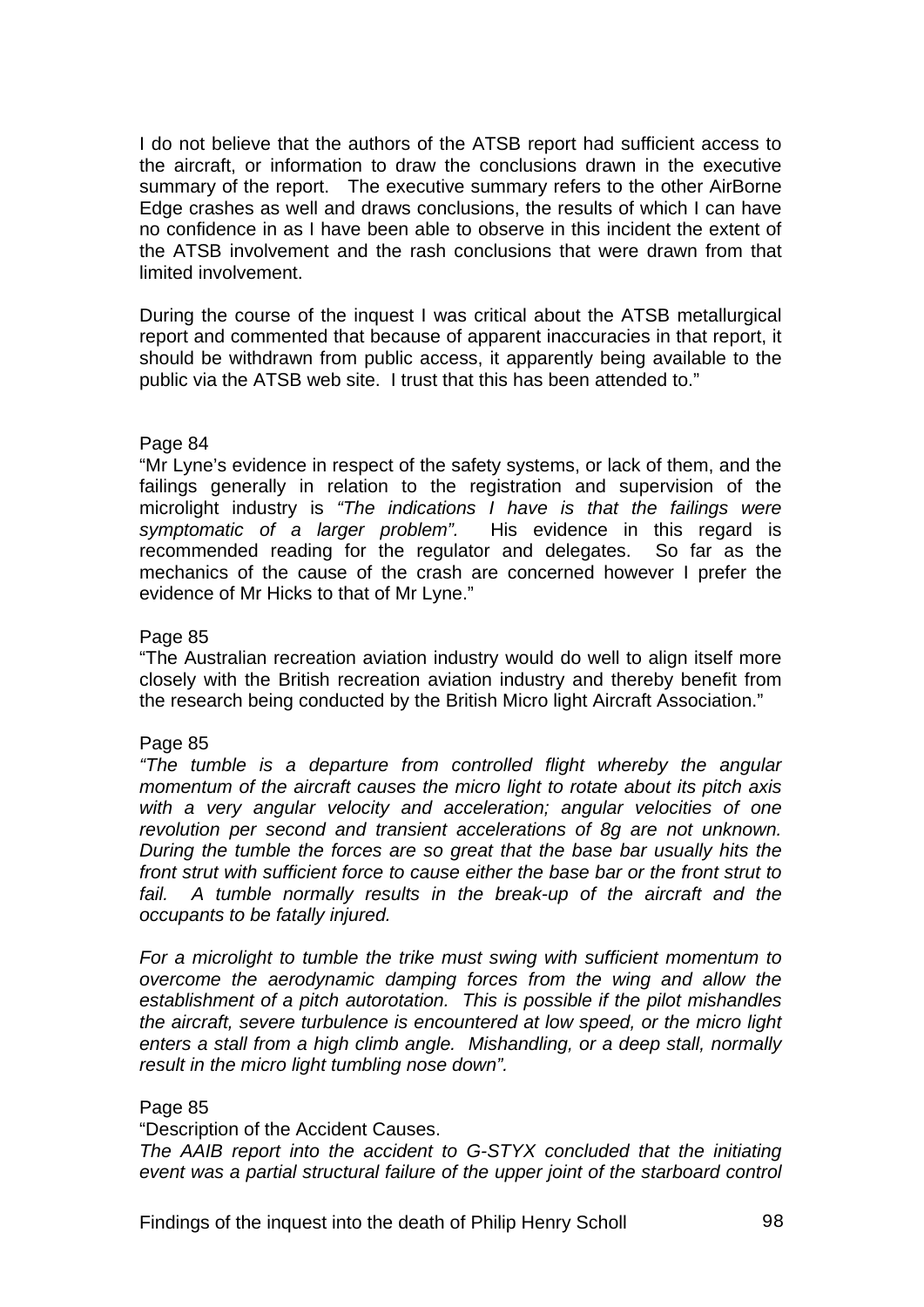*frame upright. A maintenance error caused the joint, which is normally loaded in compression, to buckle. In itself, this would be serious but unlikely to cause rapid loss of the aircraft; however, on this particular aircraft (in common with many flex-wing micro lights of the same or previous generation), the pitch trim mechanism consists of a tensioning device pulling upon the luff lines. This in turn is linked to a trim control on the starboard upright via cable which passes through the upright and its top joint. When the top joint failed, this suddenly shortened the pitch trimmer cable, tensioning the luff lines and creating (combined with what onboard data recording showed to be high speed – full power flight) a sudden nose – up control input. It is believed that once the aircraft had pitched steeply nose-up the pilot rapidly closed the throttle, leading to a whip stall as described above".* 

### Page 86

"It is interesting to read in the above description that the tensioning of the luff lines contributed to the sudden nose-up attitude of the aircraft. The luff lines on Philip's aircraft are broken and badly frayed. It is not too difficult to reason that these wires broke in flight causing in-flight instability, and, by striking the wing fabric were the cause of the fabric tear. This instability and tearing of the fabric combined may have been sufficient to cause the port side wing tip to separate all of which was the precursor for the aircraft to crash to the ground. The aircraft does not look to me as if it tumbled to the ground; it crashed in an almost vertical descent, landing like a helicopter. The damage to the aircraft, and Philip's injuries, would indicate that the event occurred at a low height. The catastrophic damage caused as a consequence of the precursor events created somewhat of a parachute or air anchor allowing the aircraft to more gently fall to its final crash destination than might have otherwise been experienced in a violent tumble manoeuvre. A tumble I understand means just that, the aircraft "tumbles", or spins in a loop or loops. This appears to be the case in the tumble event recorded on video and viewed by me during the hearing. Having said that, there is some evidence in the wreckage and in Philip's injuries which is consistent with a tumble, or a partial tumble. Whether a tumble event occurred is I think incidental as I am convinced that it was the failure of the port side wing tip that caused the aircraft to crash and that this did not occur as a consequence of any misadventure on the part of the pilot."

### Page 86

"It is imperative that the Australian recreation aviation industry ensure that pilots are taught about the tumble event and the emergency procedures to be adopted in the event of encountering such a situation."

### Page 87

"It would be appropriate for CASA and ATSB to identify and fully investigate all such events to identify the cause of the failure of the wing. It is too easy to suggest the aircraft was flown outside the manufacturer's envelope when as in this case there is no evidence to suggest that the aircraft entered or encountered flight conditions outside the manufacturer's specified flight envelope."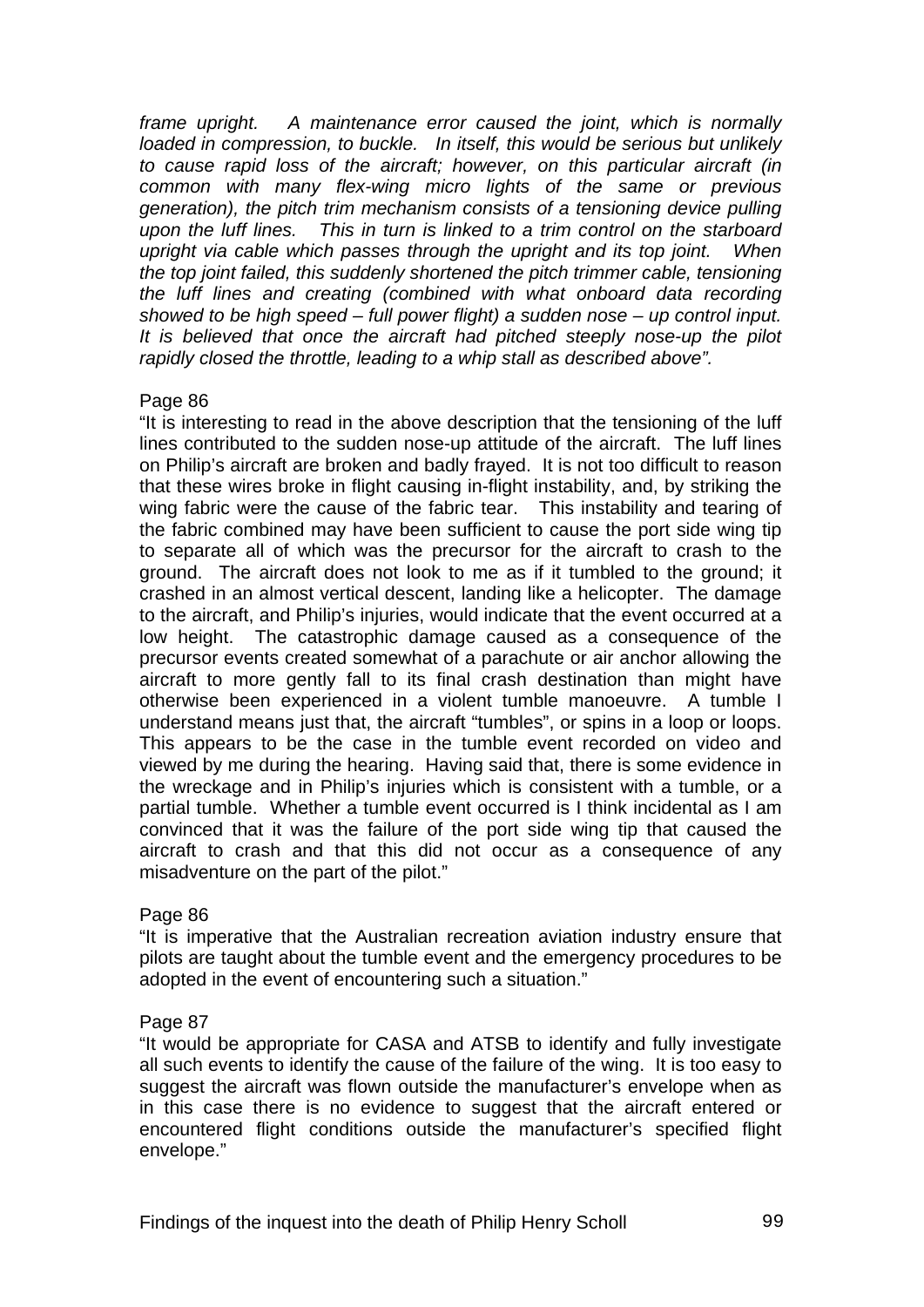## Page 87

"The flight envelope has been referred to by a number of persons in this inquiry however no definition was able to be provided. The flight envelope was described in terms of the pitch to which an aircraft could be put in certain circumstances. Dr Gratton in his article, "Pushing the Envelope" describes it as;

*"We all know the term 'flight envelope', but what is it? Gung-ho pilots in films talk about 'pushing the envelope', qualified test pilots carefully 'explore the envelope' and the rest of us, if we wish to live long and uneventful lives stay well 'within the envelope'. The flight envelope is the range of speeds and Glevels at which your airplane has been shown safe to operate and within which you can guarantee the continued safety of the airplane."* 

Dr Gratton in his article goes on to discuss how the flight envelope is worked out, what it means to a pilot, and how the flight envelope will be affected if a pilot increases the weight of the airplane. This article also might be regarded as essential reading for microlight aircraft pilots."

#### Page 88

"Mr Mael is a helicopter pilot with Emergency Management Queensland. He advised me that, *"safety is driving the aviation industry today to an extent like never before".* After sitting through nine days of evidence which looked fairly closely at the microlight aspect of the recreation aviation industry I think that I am able to comment on this opinion. My observation of the recreation aviation industry is that it is not being driven by a culture of safety consciousness. This end of the aviation industry appears to attract less priority from CASA and perhaps as a consequence of that and the uncertainty surrounding the extent of the delegation given to RAAO's and the authority and responsibility these organisations have, it attracts people who are keen to fly but who are not prepared or able to spend the time and money required to ensure a high level of safety and competency at every level of the industry. This type of flying is said to be "cheap" or an inexpensive way to enjoy the pleasures of flight. It should not however he relegated to "nasty". Uninformed, unacceptable, offhand, or dangerous conduct or cultural should not be tolerated, if the price of having a world class recreation aviation industry in Australia is tighter regulations and enforcement then that is the price the industry must bear. Flight safety of the recreation aviation industry is not a matter of concern only to those within the industry it is a concern to whole community."

### Page 88

"In the final analysis it is not possible to find exactly what happened to cause this crash. There are a number of known facts and a number of hypotheses. It is known that: Philip was a novice pilot; the recreation aviation industry is thought of as an affordable way to fly and some in the industry do not observe the highest standards of operation; the recreation aviation industry has a haphazard regulatory system; there have been concerns expressed about the Edge Micro Light weight shift aircraft; this aircraft was not airworthy; the left wing tip of Philip's aircraft broke off in flight; the aircraft crashed; Philip was a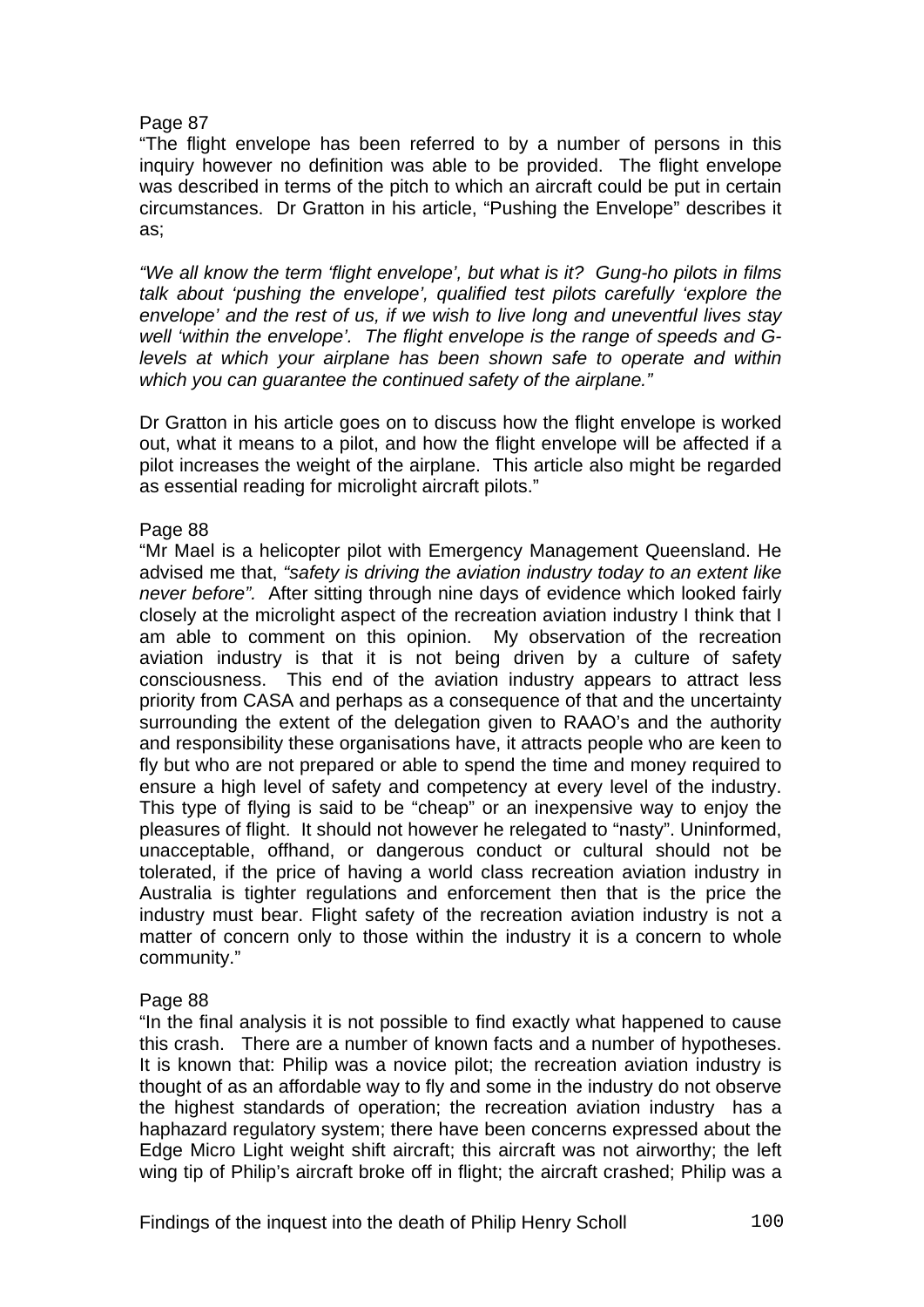safety conscious person and was unlikely to be "hooning"; there is no evidence to support a finding that the event was caused by pilot misadventure, recklessness, or error."

#### Page 88

"Those who are charged with overseeing the safety of air flight in Australia should note that in both wing spars examined by ATSB (32-4456[Scholl] and 32-4388) the fracture occurred though the outer end of the internal reinforcing sleeve."

#### Page 88

"I order that a copy of the transcript of the proceeding be provided to CASA, ATSB, RA-AUS and HGFA to assist in understanding the serious issues which have been raised throughout the proceeding with respect to the operation of recreation aviation aircraft. As already stated, it is regrettable that these organisations having been given notice of the inquest were not represented other than when the various witnesses gave evidence. I also order that WHSQ and QPS be provided with a copy of the transcript of the evidence so that issues raised by me may be thoroughly considered."

#### Page 89

"Was the death of Philip Henry SCHOLL a preventable death? Yes. Philip's death was as a result of a conjunction of lack of; adequate training, proper maintenance, regulation of the sport of microlight flying, and enforcement of the rules and regulations. If the regulators, trainers, inspectors, sellers and aircraft operators all fulfilled their respective obligations relevant to their involvement with the aircraft and Philip, he would not I believe have died in the way that he did. They are the rusting chain of causation which now needs replacing with fresh, strong, visibly connected links to replace the out dated, uncaring, head in the sand, irresponsible attitudes that appear to be the hall mark of some in the industry. Is the regulator so blind as not to see that people will ignore safety in the pursuit of expedience until there is a regulatory regime with mandatory application that is enforced by it through an appropriate identifiable single properly funded delegated authority? There is evidence in this enquiry that the funding provided to the RAAO's is grossly inadequate for the function they serve. Regulation is often an unwanted and unwarranted interference with the conduct of an enterprise or pursuit. However, it is implausible in such a fast growing, high risk sport were the lives of pilots, passengers, bystanders and members of the public are put at risk that there is such inadequate control, regulation and compliance. How can it be thought to be appropriate that the main regulator in Australia of civil air operations, delegates control of the recreation aviation industry to not one but two unrelated voluntarily associations? How is it a person such as Philip is able to purchase and fly an aircraft that was clearly un-airworthy? How is it that Philip was able to fly the aircraft solo when he was not licensed to do so? How is it that Mr Keogh was able to purchase the aircraft without an aircraft condition report and transfer the aircraft directly from the previous owner to Philip with only minimal supporting documentation and again without a proper aircraft condition report? How is it that Mr Keogh was able to ignore the "do not start" placard placed on the aircraft by Mr Hicks? How is it that the alarm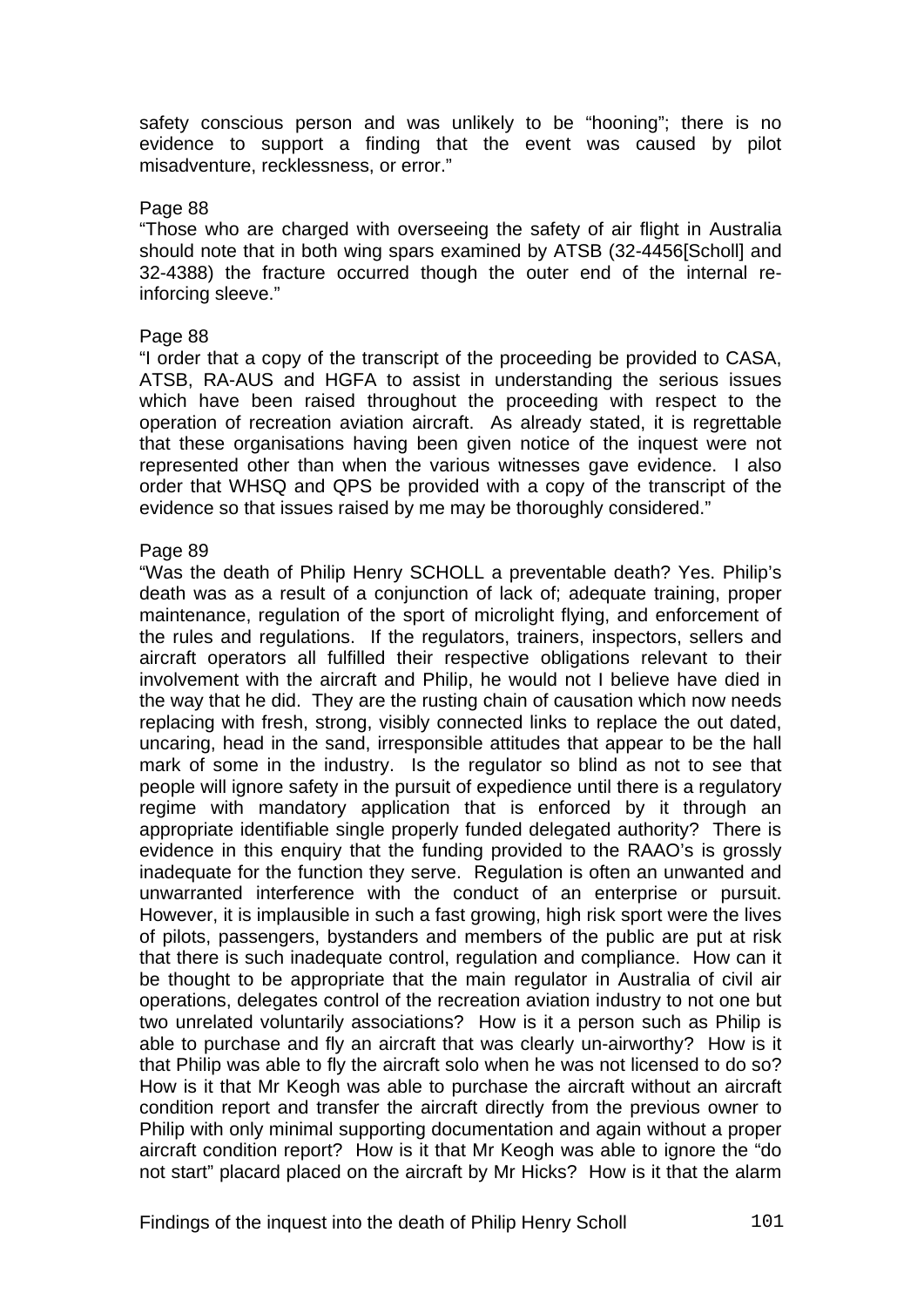was not raised until about 5:00pm on the  $20<sup>th</sup>$  October, 2005 when the anticipated flight time was less then two hours? How is it that Mr Ogle was able to issue an aircraft condition statement for the aircraft after Mr Hicks had put a "do not start" placard on it?

These questions highlight the lack of attention given by CASA to the recreation aviation industry in Australia."

## **HAVING CONSIDERED THE EVIDENCE I MAKE THE FOLLOWING RECOMMENDATIONS**

### **OPERATIONS**

- 1. CASA should endorse only one delegate to regulate weightshift aviation.
- 2. CASA should initiate regular compliance audits for all levels of the recreation aviation industry.
- 3. CASA should empower the RAAO's to suspend, and cancel certificates/licences.
- 4. CASA should review the operations and funding arrangements of all RAAO's to ensure the level of funding is commensurate with their activities and the responsibilities delegated to them.
- 5. CASA should investigate and develop an attitude and policy in respect of "trial instruction flights" particularly to determine if "trial instruction flights" are in reality a commercial activity.
- 6. CASA should review the operation of RA-AUS and HGFA to determine the extent of their respective authority and to standardise procedures.
- 7. CASA should investigate and prosecute regulatory breaches whenever brought to its attention.
- 8. CASA should conduct a review of all persons authorised to complete a UCAR assessing their continuing suitability to hold such authority.
- 9. CASA should review the suitability of the AirBorne Edge weight shift aircraft for registration under CAO 95.32
- 10. CASA and the RAAO's should review their policies in respect of design, approval, training, maintenance, inspections and enforcement proceedings for microlight aircraft and compare these policies with the policies of the British Micro Light Aircraft Association (B.M.A.A) and adopt and implement the B.M.A.A policies where those polices are superior to existing policies.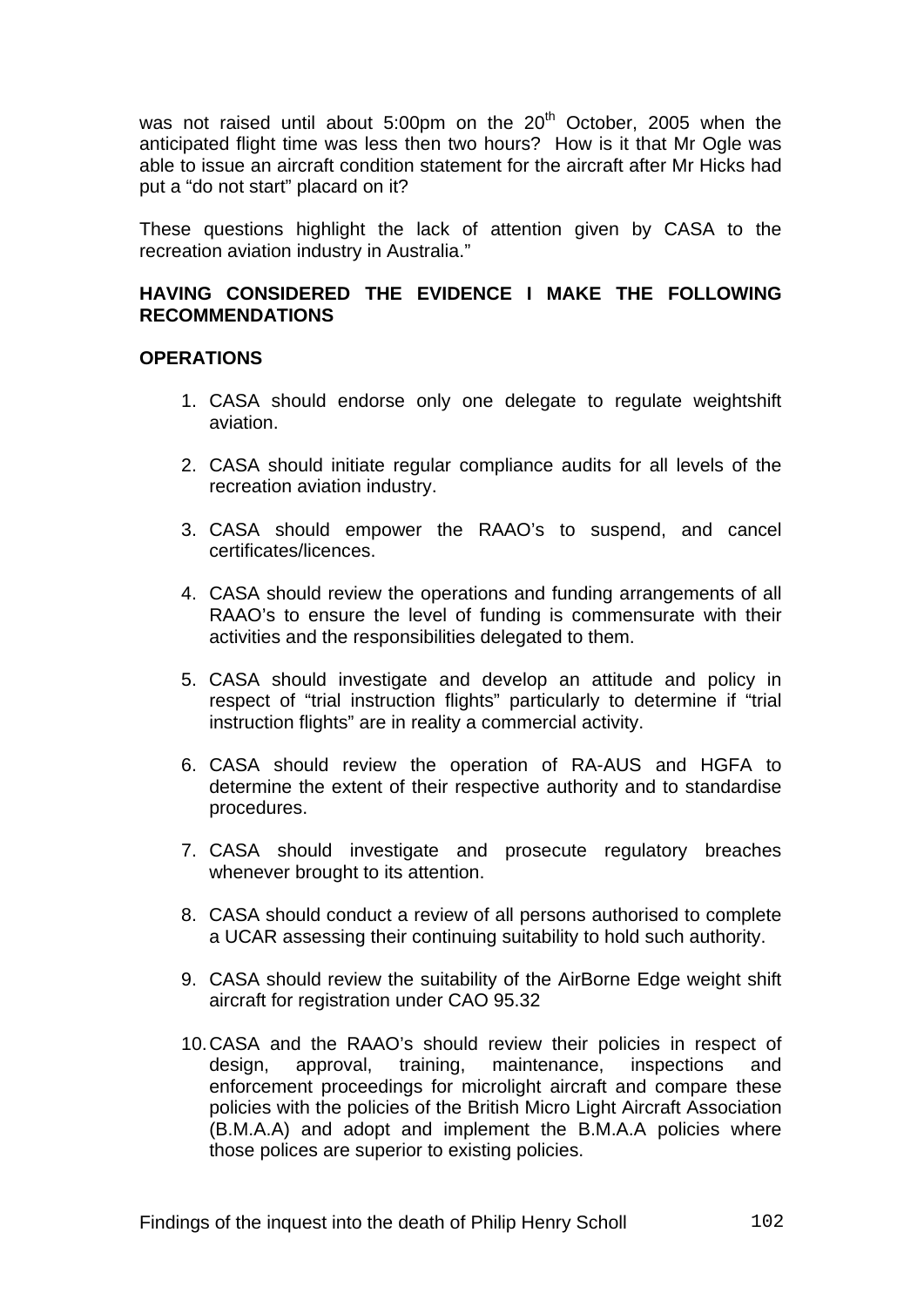- 11. CASA and the RAAO's should implement and enforce an Order that every flight be recorded in an aircraft flight log book.
- 12. CASA and the RAAO's should require that a detailed flight plan is left with every airport, or aircraft landing area where a microlight flight commences.
- 13. CASA and the RAAO's should ensure that every airport, aircraft landing area and flight training facility have appropriate standard operating procedures, and all persons using those facilities be assessed as competent against those procedures.
- 14. CASA and the RAAO's should develop and promulgate a standard set of generic standard operating procedures (objectives based Industry Code of Practice) for adoption by all flight schools, airports and aircraft landing areas as a minimum standard.
- 15. CASA and the RAAO's should ensure that every airport, aircraft landing area and flight training facility conduct a hazard identification audit and develop policies and procedures with a view of risk minimisation.
- 16. CASA and the RAAO's should review pilot licensing with the view of introducing levels of restricted licensing to reflect individual competencies.
- 17. CASA and the RAAO's should review the evidence of these proceedings with a view of identifying short comings within the recreation aviation industry in the areas of pilot training, aircraft maintenance, transfer procedures, airport and aircraft landing area regulation, search and rescue procedure, inspection of aircraft, breach investigations, enforcement procedures and protocols and inter-organisational communication between the various arms of regulation within the recreation aviation industry.
- 18. CASA and the RAAO's should review and implement changes to the process of transfer of aircraft to include a requirement for a mandatory independently prepared aircraft condition report.
- 19. CASA and the RAAO's should move to eradicate from the recreation aviation industry the culture of minimal compliance wherever it may exist and develop and promote instead a culture of priority one air safety.
- 20. If the recreation aviation industry is to continue to have numerous delegated authorities those organisations and CASA should develop policies for pilot training, aircraft maintenance, the transfer of aircraft, the licensing of flying instructors and inspectors, the regulation of airports, aircraft landing areas, flight training facilities and all other aspects of the recreation aviation industry which are common to the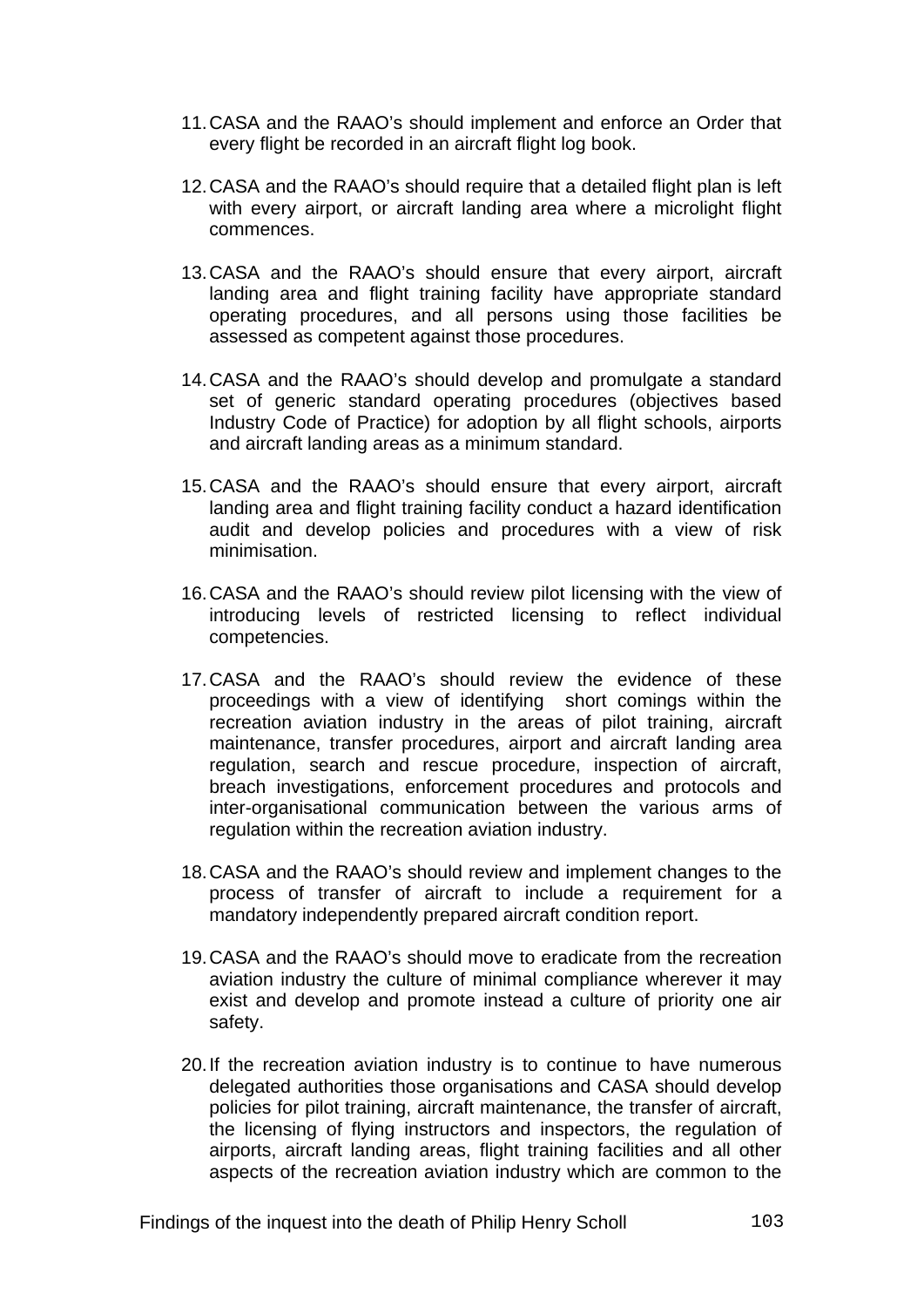delegated authorities to ensure certainty within the sector and a high level of safety consciousness.

- 21. If the recreation aviation industry is to continue to have numerous delegated authorities those organisations and CASA should develop enforcement policies and procedures that do not enable people to avoid scrutiny, prosecution or enforcement by resignation from the sector and/or transfer from one organisation to another .
- 22. If the recreation aviation industry is to continue to have numerous delegated authorities those organisations and CASA should develop and implement a culture of inter-organisational co-operation to enhance regulatory compliance within the recreation aviation industry.
- 23. ATSB should investigate all aircraft crashes resulting in death.
- 24. WHSQ should review its commitment to the regulation of the recreation aviation industry.
- 25. WHSQ should review its procedures for the registration of aircraft and airfields as workplaces under the *Workplace Health and Safety Act*.
- 26.I repeat the recommendation made by Coroner Morahan on 28<sup>th</sup> February 2002 in the inquest held at the Coroners Court at Cessnock concerning the death of Gordon Clifton that: "*I recommend that the Civil Aviation Safety Authority of Australia and Air Transport Safety Board consider whether it is an appropriate time for their organisation to become more involved in the operation of ultra light aircraft in Australia*".

### **TRAINING**

- 27. CASA should ensure that periodic training updates and reminders are sent to all maintenance authorities to ensure the highest standard of aircraft maintenance within the recreation aviation industry.
- 28. CASA and the RAAO's should ensure that the hazard of "tumbling" of microlight aircraft is part of the training syllabus for pilots.
- 29. CASA and the RAAO's should develop a module in the pilot training syllabus alerting new pilots to air worthiness issues when flying and purchasing aircraft.
- 30. CASA and the RAAO's should develop and implement systems of training of microlight pilots to ensure competencies in flight operation, emergency response to unscheduled events, and aircraft maintenance.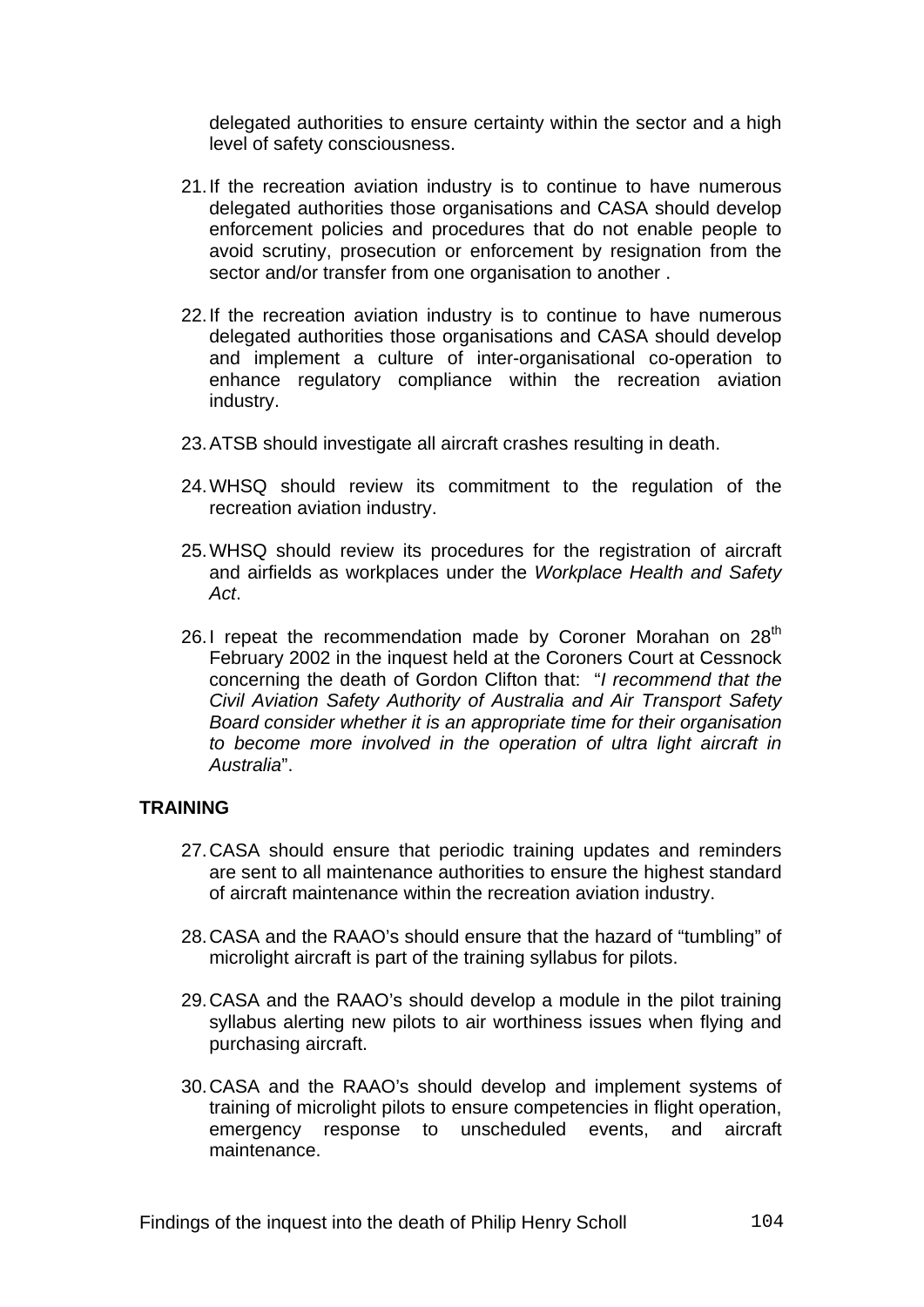- 31. The recreation aviation industry should implement a single standard training syllabus.
- 32. Pilot licences should be issued only after a practical assessment of the student by a suitably endorsed independent person.
- 33. All aircraft crash investigators should receive standardised training and qualification to be recognised across the recreation aviation industry.

#### **MAINTENANCE**

- 34. CASA should implement a system of maintenance release forms as used in the general aviation industry.
- 35. CASA and the RAAO's should implement a system of mandatory recorded annual pass/fail Bettsometer tests in respect of microlight weight shift aircraft.
- 36. CASA and the RAAO's should review current requirements for the keeping of aircraft maintenance records and develop and promulgate an objectives based Industry Code of Practice to ensure aircraft maintenance is properly undertaken, recorded and the record kept available for inspection.
- 37. CASA and the RAAO's should review the situation where a Level One maintenance authority is regarded as competent to carry out personal aircraft maintenance.
- 38. Aircraft manufacturers should include a Bettsometer as part of the essential tools provided at point of sale of the aircraft.
- 39. Aircraft manuals and maintenance procedures should refer to the use of the Bettsometer for the testing of degradation of wing fabric and publish a weight below which the fabric must be condemned.
- 40. Maintenance schedules should have sequential unique numbering, and should include the date maintenance was performed.
- 41. Maintenance authorities should be required to interrogate the aircraft maintenance log when preparing an aircraft condition report or aircraft condition statement.
- 42. Aircraft log books and maintenance schedules should be designed to ensure that sufficient information is reordered to provide an honest and accurate history of the aircraft use and maintenance.
- 43. Aircraft log books and maintenance schedules should be designed to ensure that there is provision to allow for additional notations to be made by the person completing the log.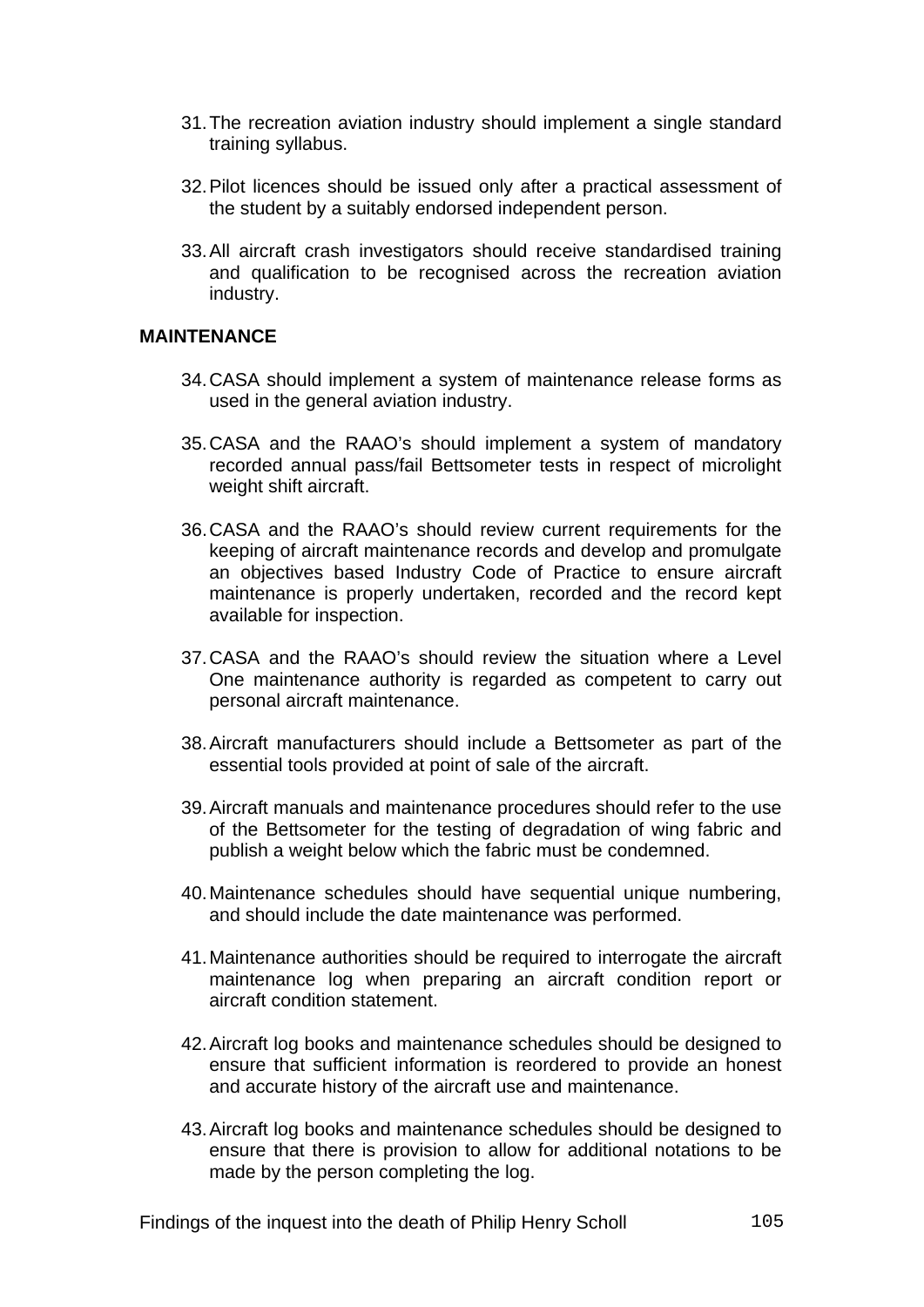- 44. Level Two maintenance authorities, trainers and pilots should be reminded of the necessity to adhere strictly to either the aircraft manufacturer's maintenance and parts replacement procedures and schedules or the RA-AUS technical manual.
- 45. Aircraft condition reports should be completed only by persons who maintain competency to carry out such functions as assessed on a biennial basis by CASA.
- 46. All microlight and ultralight aircraft should be subject to mandatory recorded biennial inspection by an unrelated independent Level Two maintenance authority and an aircraft condition report should be completed after each such inspection, one copy to be retained by the owner in the maintenance log book, and another to be lodged with HGFA or RA-AUS.

## **SAFETY**

- 47. CASA should review the endorsement of any aircraft type were evidence of a tumbling event has been found.
- 48. CASA should require that VHF radios be mandatory in all aircraft and that a placard be positioned near the radio recording all local and emergency frequencies.
- 49. CASA should require that an E.P.I.R.B device with GPS positioning be mandatory in all aircraft.
- 50. CASA and the RAAO'S should bring the risk tumbling to the knowledge of all registered owners and pilots of microlight aircraft.
- 51. Wing manufacturers should research and develop a tumble resistant wing.
- 52. CASA and the RAAO's should ensure that every airport, aircraft landing area and flight training facility have in place an appropriate safety and health management plan .
- 53. CASA and the RAAO's should develop and promulgate a standard generic safety and health management plan (objectives based Industry Code of Practice) for adoption by all airports, aircraft landing areas and flight training facilities as a minimum standard.
- 54. Level Two maintenance authorities should be given clear authority to ground aircraft.
- 55. CASA and the ATSB should investigate all known AirBorne Edge microlight crashes to determine whether there is an engineering or design fault in the wing and if thought necessary to require the